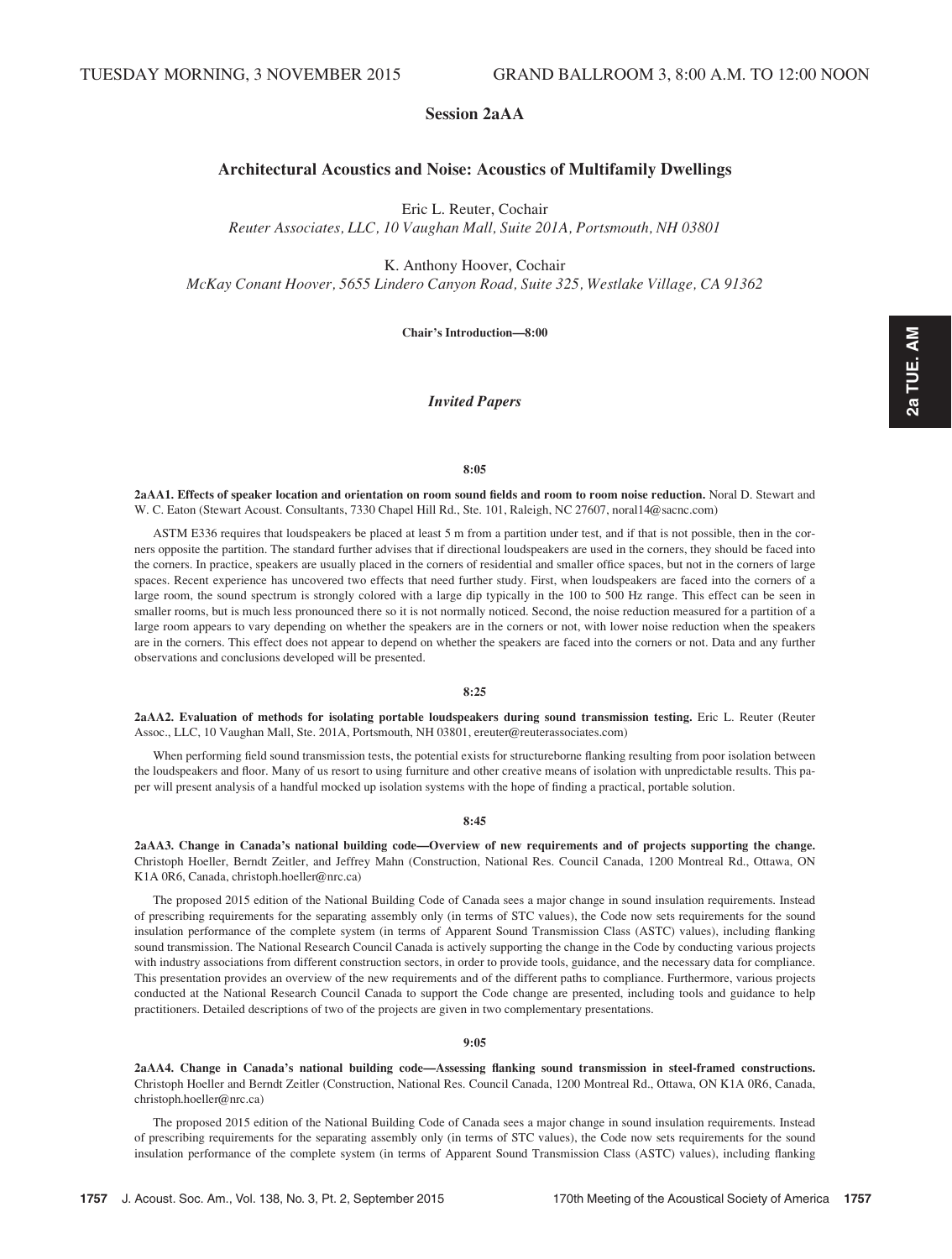sound transmission. The National Research Council Canada is actively supporting the change in the Code by conducting various projects with industry associations from different construction sectors, in order to provide tools, guidance, and the necessary data for compliance. This presentation focuses on an ongoing joint project between the National Research Council Canada and the Canadian Sheet Steel Building Institute. In the project, the direct and flanking sound transmission in steel-framed assemblies are being investigated. In the presentation, an overview of the project is given, and updates on the current status of the investigation are provided, including measured data concerning the flanking sound transmission in steel-framed constructions.

# 9:25

2aAA5. Change in Canada's national building code—Assessing flanking sound transmission in concrete-masonry constructions. Berndt Zeitler, Frances King, Jeffrey Mahn, and Christoph Hoeller (Construction, National Res. Council Canada, 1200 Montreal Rd., Ottawa, ON K1A 0R6, Canada, christoph.hoeller@nrc-cnrc.gc.ca)

The proposed 2015 edition of the National Building Code of Canada sees a major change in sound insulation requirements. Instead of prescribing requirements for the separating assembly only (in terms of STC values), the Code now sets requirements for the sound insulation performance of the complete system (in terms of Apparent Sound Transmission Class (ASTC) values), including flanking sound transmission. The National Research Council Canada is actively supporting the change in the Code by conducting various projects with industry associations from different construction sectors, in order to provide tools, guidance, and the necessary data for compliance. This presentation focuses on a joint project between the National Research Council Canada and the Canadian Concrete Masonry Producers Association. In the project, the direct and flanking sound transmission in concrete masonry and hybrid building systems were investigated. For masonry walls in combination with concrete floors, the ASTC values were calculated according to ISO 15712-1. For masonry walls in combination with wood joist floors, the ASTC values were measured according to ISO 10848. Furthermore, the effect of linings on concrete masonry walls was investigated. This presentation will provide an overview of each of these issues, including results and recommendations.

## 9:45–10:00 Break

#### $10:00$

2aAA6. A new metric for evaluating mid- and high-frequency impact noise. John LoVerde and David W. Dong (Veneklasen Assoc., 1711 16th St., Santa Monica, CA 90404, jloverde@veneklasen.com)

Impact isolation within multi-family dwellings is currently evaluated using the single number laboratory metric Impact Insulation Class (IIC) and associated field test metrics. There is wide acceptance that IIC does not adequately quantify low frequency impact noise such as thudding from footfalls which is prevalent in lightweight joist-framed construction. However, it is often assumed that mid- and high-frequency impact sources, such as heel clicks, dragging furniture, and dropping objects, are adequately characterized by IIC. Previous research by the authors have indicated that IIC does not adequately distinguish or rank-order between the acoustical performances of resilient matting located in the upper room of a floor ceiling assembly [LoVerde and Dong, J. Acoust. Soc. Am. 120, 3206 (2006); LoVerde and Dong, Proceedings of ICVS14 (2007)]. Many condominiums have regulations that require a minimum impact sound rating when replacing or installing hard surface finish flooring, and may require field testing to show compliance with the regulations. As expected, a field IIC metric like AIIC, NISR, or ISR is not a suitable descriptor for acoustical performance. A modified metric is defined that more accurately rank-orders the mid- and high-frequency impact noise performance of assemblies and is better suited for these performance requirements.

## 10:20

2aAA7. Auralization of sound insulation in buildings. Michael Vorlaender (ITA, RWTH Aachen Univ., Kopernikusstr. 5, Aachen 52056, Germany, mvo@akustik.rwth-aachen.de)

In various surveys, it was found that people living in multi-family dwellings and apartment houses are annoyed by noise of their neighbors. Also, it seems that building regulations, for example, the German standard DIN 4109 "Sound insulation in buildings," are insufficient. The degree of annoyance is influenced by the personal conditions of the habitants (stress), the value of the dwelling and the duration the habitants live there. The effects on humans include disturbance of conversation or listening to the TV or radio in private dwellings as well as communication in office premises, reduced power of concentration during physical or mental work, and disturbance of sleep. All this strongly depends on the kind of noise signal (speech, music, footfall, etc.) and on the context, and thus, it is highly doubtful if single-number quantities such as the STL sufficiently describe the real situation. In this paper, a technique is presented for auralization of complex virtual acoustic scenes including airborne and structure-borne noise in buildings with particular respect to sound propagation across or between coupled rooms. Based on SEA-like sound propagation models in standardized prediction methods (EN 12354), algorithms are designed for FIR filtering of audio signals and applied in listening tests and for to creation of audio demos. The auralized sounds can be used during building design processes, in studies of human noise perception, and in development of new metrics for future building codes.

## 10:40

2aAA8. Measuring noise level reduction using an artificial noise source. Rene Robert, Kenneth Cunefare (Woodruff School of Mech. Eng., Georgia Inst. of Technol., 771 Ferst Dr., Office 002, Atlanta, GA 30332, rrobert6@gatech.edu), Erica Ryherd (Durham School of Architectural Eng. and Construction, Univ. of Nebraska - Lincoln, Omaha, NE), and Javier Irizarry (School of Bldg. Construction, Georgia Inst. of Technol., Atlanta, GA)

Residences near airports may be subjected to significant noise levels. The impact of aircraft traffic noise imposes a higher level of design consideration for the outdoor-to-indoor transmission of sound for residences. Noise Level Reduction (NLR) is a common metric used to quantify the ability for a building element to reduce the transmission of external sound pressure levels generated by aircraft. The aircraft noise mitigation measure is determined by the estimate of NLR and the building location in the airport's noise footprint. While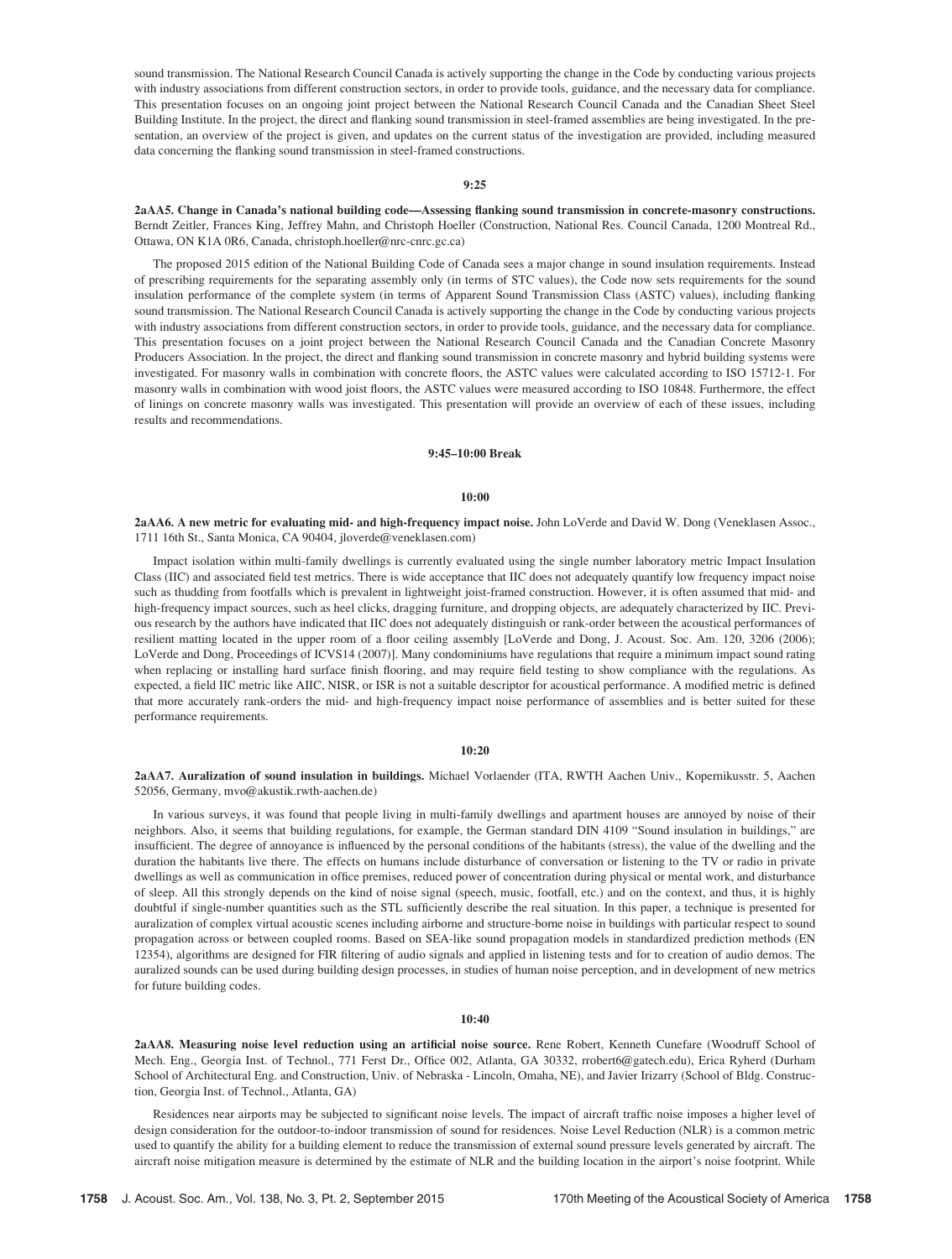NLR may be measured using an actual traffic source (i.e., aircraft fly-overs), another practice is to perform measurements using a loudspeaker. An investigation is underway to better understand the loudspeaker methods of measuring NLR for buildings. Specifically, the study was tasked with quantifying various factors of these measurements such as angular dependency. NLR measurements were taken on the façade of a "test house" that was constructed for the purpose of the research. Although the "test house" is a single-room structure, the same procedures can be applied to buildings such as single family residences and multifamily dwellings, among others. The results of the analysis should provide a more comprehensive understanding of NLR measurement procedures implemented in sound insulation programs.

11:00

2aAA9. Challenges facing fitness center designers in multifamily buildings. Scott Harvey (Phoenix Noise & Vib., 5216 Chairmans Court, Ste. 107, Frederick, MD 21703, sharvey@phoenixnv.com)

Amenity spaces in multifamily and mixed use developments have become extremely popular and possibly mandatory to the economic success of the project. Of these amenity spaces fitness centers are extremely common and pose significant design challenges to the noise control engineer. This paper will compare several mitigation techniques used to control fitness center noise from today' prominent sources including treadmills, group exercise, weight machines, free weights, and cross fit weight drops. Mitigation in both wood and concrete structures will be addressed.

## 11:20

2aAA10. Sound isolation design options for mixed-use buildings. Sean Connolly (Big Sky Acoust., LLC, PO Box 27, Helena, MT 59624, sean@bigskyacoustics.com)

During the design of mixed-use buildings, developers typically have a general idea about the types of commercial tenants that will be in the building. However, those ideas can change after the building has been designed or built, and can range from an office space to retail to a fitness center to a restaurant with live music. This presents a challenge for noise control design to limit noise in residences located above the commercial spaces. Although some noise mitigation measures can be included as part of tenant improvements, the result may be limited by the building base structure decided upon when some commercial uses had not been originally considered. This paper discusses a menu of noise control design options for mixed-use buildings to separate commercial and residential spaces so a developer can make informed decisions about what types of commercial tenants to allow, core and shell constructions, costs of potential tenant improvements, and which options provide the most flexibility.

## $11:40$

2aAA11. Comparisons of impact and airborne sound isolation among cross laminated timber, heavy-timber mill buildings, concrete, and light weight wood frame floor/ceiling assemblies. Matthew V. Golden (Pliteq, 616 4th St., NE, WA, DC 20002, mgolden@ pliteq.com)

While laboratory measurements of the Impact Sound Pressure Level (ISPL) and Transmission Loss (TL) of concrete and lightweight wood-frame constructions are well understood, not much laboratory research has been conducted into the acoustical performance of CLT and heavy-timber mill buildings. Recent work on the performance of these wood based floor/ceilings has been presented at other conferences. This paper will review that previously published research for both the bare assemblies and assemblies that include resilient elements. These resilient elements include recycled rubber floor underlayment and sound isolation clip systems. This paper will then compare the performance of these assemblies to each other and to more common concrete and lightweight wood frame floor/ceiling assemblies. The analysis will also include the comparable strengths and weaknesses of each structural system along with the effectiveness of the various acoustical isolation techniques and their effectiveness on each of various floor ceiling assembly. It will be shown that the acoustical isolation techniques will perform differently on the various floor/ceiling assemblies.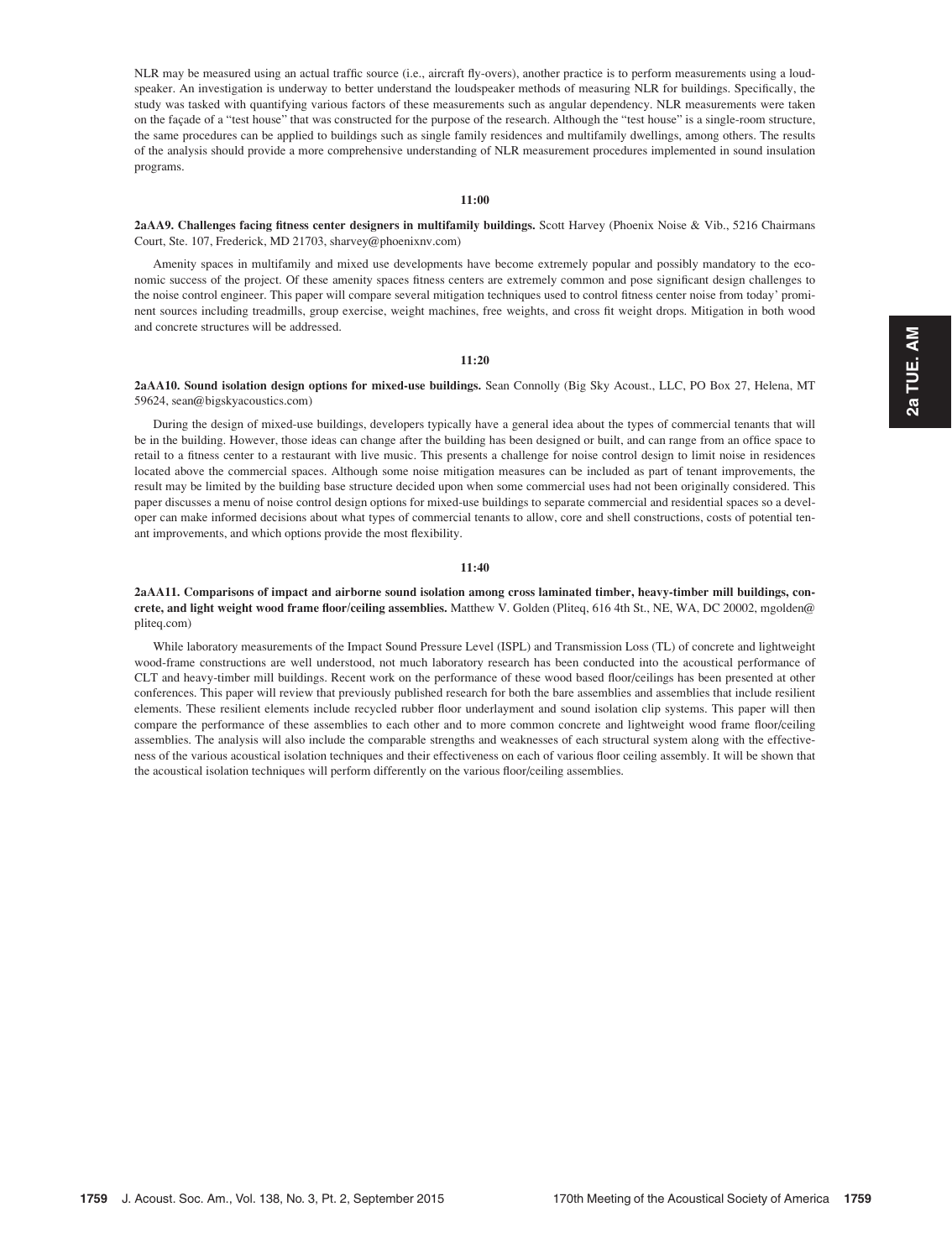Session 2aAB

# Animal Bioacoustics: Bioacoustics Across Disciplines: Detecting and Analyzing Sounds

Elizabeth T. Küsel, Chair

Portland State University, Suite 160, 1900 SW 4th Ave., Portland, OR 97201

# Contributed Papers

#### 9:00

2aAB1. The effects of aging on detection of ultrasonic calls by adult CBA/CaJ mice. Anastasiya Kobrina and Micheal Dent (Psych., SUNY Univ. at Buffalo, B23 Park Hall, Amherst, NY 14261, akobrina@buffalo. edu)

Mice are frequently used as an animal model for human hearing research, yet their hearing capabilities have not been fully explored. Previous studies (Henry, 2004; Radziwon et al., 2009) have established auditory threshold sensitivities for pure tone stimuli in CBA/CaJ mice using ABR and behavioral methodologies. Yet, little is known about how they perceive their own ultrasonic vocalizations (USVs), and nothing is known about how aging influences this perception. The aim of the present study was to establish auditory threshold sensitivity for several types of USVs, as well as to track these thresholds across the mouse's lifespan. In order to determine how well mice perceive these complex communication stimuli, several CBA/CaJ mice were trained and tested at various ages in a detection task using operant conditioning procedures. Results showed that mice were able to detect USVs well into their lifespan, and that thresholds differed across USV types. Male mice showed higher thresholds for certain USVs later in life than females. In conclusion, the results suggest that mice are sensitive to their complex vocalizations even into old age, highlighting their likely importance for survival and communication.

#### 9:15

2aAB2. Temporary threshold shift not found in ice seals exposed to single airgun impulses. Colleen Reichmuth (Inst. of Marine Sci., Univ. of California Santa Cruz, 1, 100 Shaffer Rd., Santa Cruz, CA 95060, coll@ucsc. edu), Brandon L. Southall (Southall Environ. Assoc. (SEA) Inc., Aptos, CA), Asila Ghoul, Andrew Rouse (Inst. of Marine Sci., Univ. of California Santa Cruz, Santa Cruz, CA), and Jillian M. Sills (Dept. of Ocean Sci., Univ. of California Santa Cruz, Santa Cruz, CA)

We measured low-frequency (100 Hz) hearing thresholds in trained spotted seals (Phoca largha) and ringed seals (Pusa hispida) before and immediately after controlled exposures to impulsive noise from a small (10 in<sup>3</sup>) seismic airgun. Threshold shifts were determined from psychoacoustic data, and behavioral responses to the impulse noise were scored from video recordings. Four incremental exposure conditions were established by manipulating both the distance and the operating pressure of the airgun, with received sound levels ranging from 190 to 207 dB  $re1\mu$ Pa peak SPL and 165-181 dB  $re$  1 $\mu$ Pa<sup>2</sup>-s SEL. We found no evidence of temporary threshold shift (TTS,  $\geq$  6 dB) in four subjects tested up to eight times each per exposure condition, including at levels previously predicted to cause TTS. Relatively low-magnitude behavioral responses were observed during noise exposure and indicate that individuals can learn to tolerate loud, impulsive sounds, but this does not necessarily imply that similar sounds would not elicit stronger behavioral responses in wild seals. The maximum exposure values used here can improve precautionary estimates for TTS onset from impulse noise in pinnipeds. However, additional studies using multiple impulses and/or higher exposures are needed to identify the actual noise conditions that induce changes in hearing sensitivity.

9:30

2aAB3. Classification of beaked whale and dolphin clicks measured by environmental acoustic recording system buoys in the northern Gulf of Mexico. Natalia A. Sidorovskaia, Kun Li (Dept. of Phys., Univ. of Louisiana at Lafayette, Lafayette, LA 70504, nas@louisiana.edu), Azmy Ackleh, Tingting Tang (Mathematics, Univ. of Louisiana at Lafayette, Lafayette, LA), Christopher O. Tiemann (R2Sonic LLC, Austin, TX), Juliette W. Ioup, and George E. Ioup (Physics, Univ. of New Orleans, New Orleans, LA)

The Littoral Acoustic Demonstration Center (LADC) has used its Environmental Acoustic Recording System (EARS) buoys to record sperm and beaked whales and dolphins, with frequencies up to 96 kHz, in the northern Gulf of Mexico in 2007 and 2010. The 2007 experiment was the first to record beaked whales in the Gulf. It has been found that there is considerable overlap in the band of beaked whale signals from 20 to 60 kHz with deepwater dolphin clicks, so traditional energy-band detectors have a high occurrence of false positives. Although acoustic measurements in this frequency range validated by visual observations have been limited, for the Gulf of Mexico species, progress is being made in automatically delineating clicks that belong to beaked whale species observed in the Gulf and those originating from dolphins. Spectrograms of the classified clicks are shown and compared to known spectrograms for beaked whale and dolphin species. Many of the spectrograms show an upsweep in the observed spectrum but others do not. Improved classifiers can provide higher accuracy estimates of the regional abundance trends and effects of environmental changes on both beaked whale and dolphin groups. [Research supported by BP/GOMRI, SPAWAR, ONR, NSF, and Greenpeace.]

## 9:45

2aAB4. Application of density estimation methods to datasets collected from a glider. Elizabeth T. Küsel, Martin Siderius (Dept. of Elec. and Comput. Eng., Portland State Univ., 1900 SW 4th Ave., Portland, OR 97201, kusele@alum.rpi.edu), David K. Mellinger, and Sara L. Heimlich (Oregon State Univ. and NOAA Pacific Marine Environ. Lab., Newport, OR)

Ocean gliders can provide an inexpensive alternative for marine mammal population density studies. Gliders can monitor bigger spatial areas than fixed passive acoustic recorders. It is a low-noise, low-speed platform, easy to set up, maneuver, and transport on land, deploy, and recover. They can be deployed for long periods and report near real-time results through Iridium modem. Furthermore, gliders can sense the environmental conditions of the survey area, which are important for estimating detection distances. The main objective of this work is to evaluate the use of ocean gliders for population density estimation. Current methodologies developed for fixed sensors will be extended to these platforms by employing both simulations and real experimental data. An opportunistic preliminary sea trial conducted in June 2014 allowed for testing of a Slocum glider fitted with an inexpensive acoustic recording system comprising of two hydrophones connected to an off-the-shelf voice recorder installed inside the glider. Acoustic data recorded in deep waters (>1500 m) off the western coast of Sardinia, Mediterranean Sea, showed the presence of sperm whale echolocation clicks. An improved experiment is planned for the summer 2015.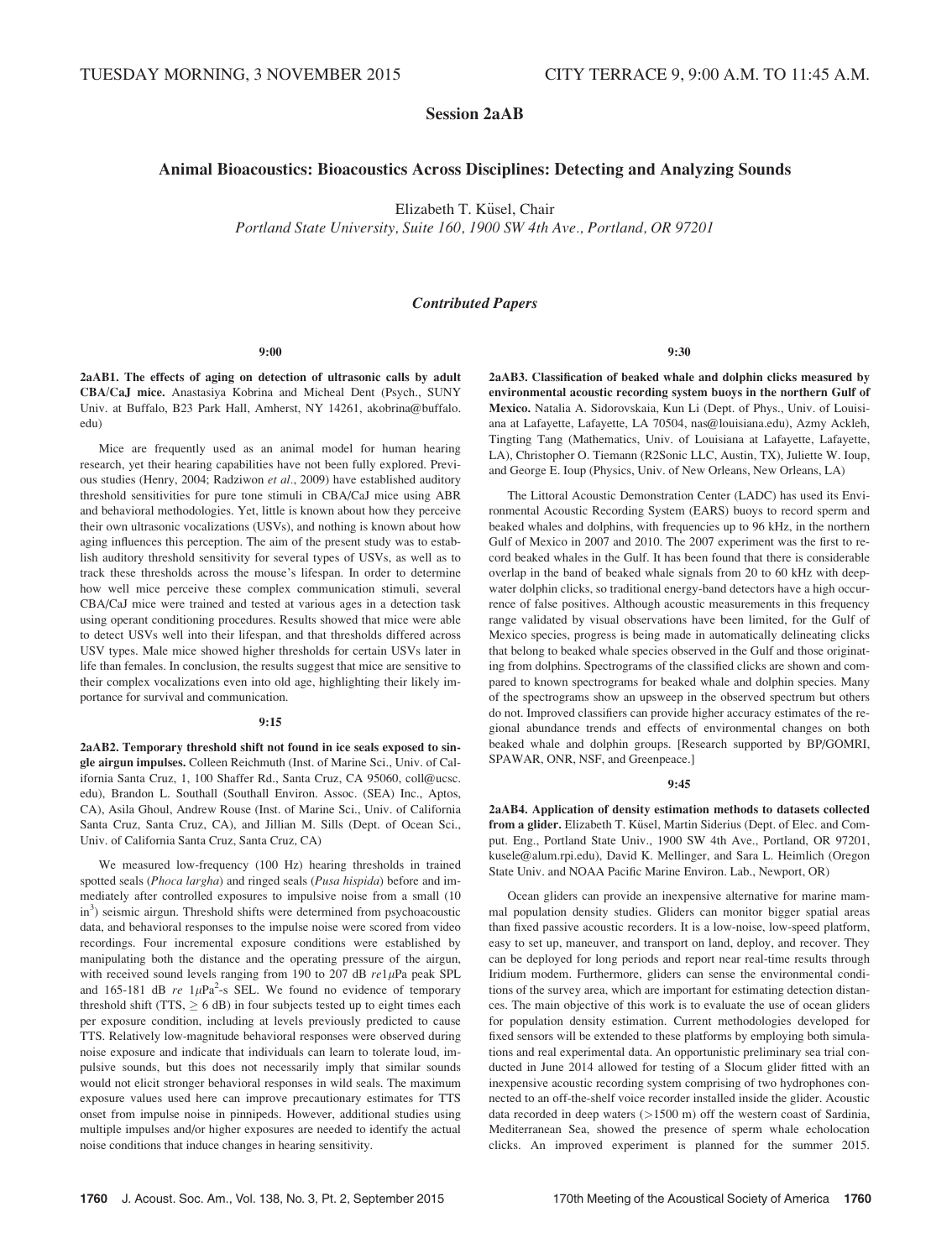Preliminary results of both campaigns will be presented with an emphasis on population density estimation.

#### 10:00

2aAB5. A technique for characterizing rhythms produced by singing whales. Eduardo Mercado (Dept. of Psychol., Univ. at Buffalo, Buffalo, NY 14260, emiii@buffalo.edu)

Structured sound sequences produced by baleen whales show strong rhythmicity. Such temporal regularity is widely acknowledged, but rarely analyzed. Researchers instead have focused heavily on describing progressive changes in sequential patterns of sounds revealed through spectrographic and aural impressions. Recent production-based analyses of humpback whale sounds suggest that the acoustic qualities of individual sounds can provide useful information about how whales are generating sounds and also may reveal constraints on cyclical production of sounds that help determine rhythmic patterns. Because past analyses have largely ignored the temporal dynamics of sound production, the extent to which whales vary the rhythmicity of sound production over time is essentially unknown. Production-based analyses can be combined with automated measures of temporal patterns of sound production to generate spectrogramlike images that directly reveal rhythmic variability within sound sequences. Rhythm spectrograms can reveal long-term regularities in the temporal dynamics of sound sequences that may provide new insights into how whales produce sequences as well as how they use them.

#### 10:15–10:30 Break

#### 10:30

2aAB6. An approximate model for foliage echoes to study biosonar function in natural environments. Chen Ming, Anupam K. Gupta, and Rolf Müller (Mech. Eng., Virginia Tech, 210 ICTAS II, 1075 Life Science Circle, Blacksburg, VA 24061, cming@vt.edu)

Natural environments are difficult for current engineered sonars but apparently easy for at least some species of echolocating bats. To better understand the information that foliage echoes provide for biosonar-based sensing, an approximate model of foliage echoes has been developed. The model simplifies the scattering problem through two key assumptions: (i) multi-path scattering was neglected and (ii) all leaves were assumed to be circular disks. Due to the latter, the parameters of the model were reduced to the number of the disks, their positions, sizes, and orientations. The exact far-field scatter from a disk (i.e., simplified leaf) in response to planar incident waves can be obtained by summation over an infinite series of spheroidal wave functions. To reduce the calculation time, the scattered field has been approximated by exponential, polynomial, and cosine fitting functions that also depend on the disk parameters. This allows the simulation of echoes from 100 leaves in 20 s on a standard PC. The model was able to reproduce the echo waveforms from dense and sparse foliages qualitatively. The model should thus be well suited for generation of large echo datasets to explore the existence and utilization of statistical invariants in the echoes from natural environments.

#### 10:45

2aAB7. An examination of the biosonar problem associated with sperm whales foraging on jumbo squid in the Gulf of California. Whitlow W. Au (Hawaii Inst. of Marine Biology, Univ. of Hawaii, 46-007 Lilipuna Rd., Kaneohe, HI 96744, wau@hawaii.edu), Kelly J. Benoit-Bird (College of Earth, Ocean, and Atmospheric Sci., Oregon State Univ., Corvallis, OR), William F. Gilly (Hopkins Marine Station, Stanford Univ., Pacific Grove, CA), and Bruce Mate (Hatfield Marine Sci. Ctr., Oregon State Univ., Newport, CA)

The backscatter properties of jumbo or Humboldt squid (Dosidicus gigas) were examined in-situ by projecting simulated sperm whale (Physter macrocephalus) clicks to tethered squids. The incident signal was a broadband click with a peaked frequency of approximately 17 kHz. Echoes were collect for three different aspect angles; (broadside, anterior, and posterior, and for different body parts for one squid. The beak, eyes, and arms, probably via the sucker rings, played a role in acoustic scattering though their effects were small. An unexpected source of scattering was the cranium of the squid which provided a target strength nearly as high as that of the entire squid though the mechanism remains unclear. The data support the hypothesis that the pen may be an additional important source of squid acoustic scattering. The detection range of these squids for sperm whales were estimated by performing a parametric analysis. Although many of the squid migrate with the mesopelagic layer towards the surface at night, sperm whales have been observed to forage at depth throughout the day and night which would maintain a relative low echo to clutter ratio, increasing their detection range.

## 11:00

2aAB8. A comparative study of Pinna motions in horseshoe bats and old world leaf-nosed bats. Xiaoyan Yin (Shandong University - Virginia Tech Int. Lab., Shandong Univ., Shanda South Rd. 27, Jinan, Shandong 250100, China, xiaoyanyin4@mail.sdu.cn), Phat Nguyen, Thomas J. Tucker (School of Visual Arts, Virginia Tech, Blacksburg, VA), and Rolf Müller (Mech. Eng., Virginia Tech, Blacksburg, VA)

Horseshoe bats (Rhinolophidae) and Old World leaf-nosed bats (Hipposideridae) are two closely related bat families that stand out for the dynamics of their ears during biosonar behaviors. In bats belonging to both families, the outer ears (pinnae) can undergo substantial, fast, and non-rigid shape changes while the animals emit their biosonar pulse trains. So far, characterization of these motions has been limited to either very general measures (e.g., of overall ear rotation) and/or limited data sets covering only a single species. Here, we have combined high-speed stereo vision with digital animation techniques to reconstruct and compare the motions of the pinnae and the head in one rhinolophid (Rhinolophus ferrumequinum) and two hipposiderid species (Hipposideros armiger and Hipposideros pratti). In parallel, we have also recorded the pulses and echoes received by the animals. We found that the pinna motions in both families frequently overlap in time with the arrival of the echoes, so they could have a functional relevance for echo reception. The pinna motions were found to follow similar patterns in all three species and could be decomposed into three main components. Beyond these fundamental similarities, there were also pronounced quantitative differences between the motions seen in the two families.

## 11:15

2aAB9. Single-sensor density estimation of highly broadband marine mammal calls. Elizabeth T. Küsel, Martin Siderius (Dept. of Elec. and Comput. Eng., Portland State Univ., 1900 SW 4th Ave., Portland, OR 97201, kusele@alum.rpi.edu), and David K. Mellinger (Oregon State Univ. and NOAA Pacific Marine Environ. Lab., Newport, OR)

Odontocete echolocation clicks have been used as a preferred cue for density estimation studies from single-sensor data sets. Such sounds are broadband in nature, with 10-dB bandwidths of 20 to 40 kHz or more. Estimating their detection probability is one of the main requirements of density estimation studies. For single-sensor data, detection probability is estimated using the sonar equation to simulate received signal-to-noise ratio of thousands of click realizations. A major problem with such an approach is that the passive sonar equation is a continuous-wave (CW) analysis tool (singlefrequencies). Using CW analysis with a click's center frequency while disregarding its bandwidth has been shown to introduce bias to detection probabilities and hence to population estimates. In this study, the methodology used to estimate detection probabilities is re-evaluated, and the bias in sonar equation density estimates is quantified by using a synthetic data set. A new approach based on the calculation of arrivals and subsequent convolution with a click source function is also presented. Application of the new approach to the synthetic data set showed accurate results. Further complexities of density estimation studies are illustrated with a data set containing highly broadband false killer whale (Pseudorca crassidens) clicks. [Work supported by ONR.]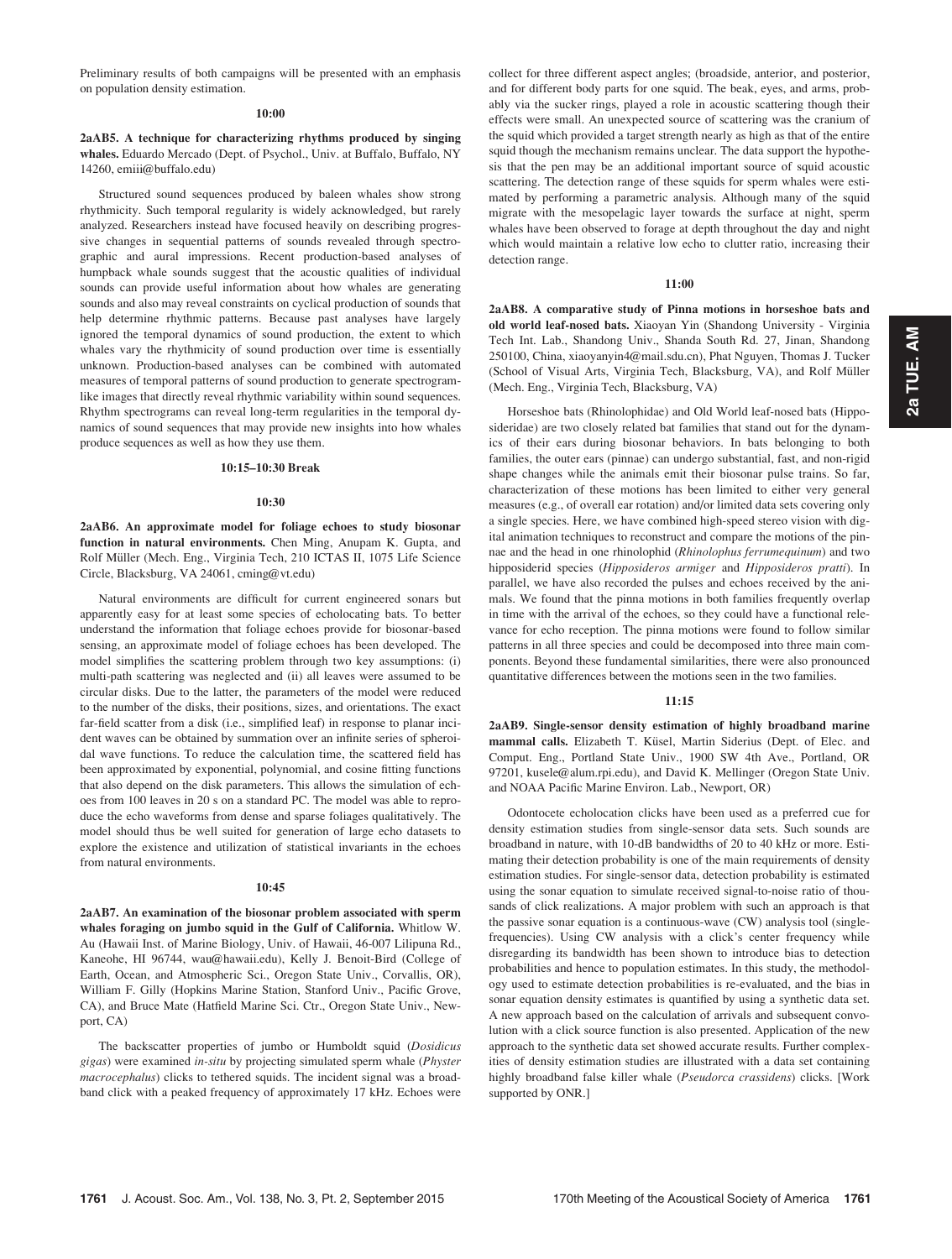## 11:30

2aAB10. Baleen whale localization using a dual-line towed hydrophone array during seismic reflection surveys. Shima H. Abadi (Lamont– Doherty Earth Observatory, Columbia Univ., 122 Marine Sci. Bldg., University of Washington, 1501 NE Boat St., Seattle, WA 98195, shimah@ ldeo.columbia.edu), Maya Tolstoy (Lamont–Doherty Earth Observatory, Columbia Univ., Palisades, NY), and William S. Wilcock (School of Oceanogr., Univ. of Washington, Seattle, WA)

Three dimensional seismic reflection surveys use multiple towed hydrophone arrays for imaging the structure beneath the seafloor. Since most of the energy from seismic reflection surveys is low frequency, their impact on Baleen whales may be particularly significant. To better mitigate against this potential impact, safety radii are established based on the criteria defined by the National Marine Fisheries Service. Marine mammal observers use visual and acoustic techniques to monitor safety radii during each experiment. However, additional acoustic monitoring, in particular locating marine mammals, could demonstrate the effectiveness of the observations, and improve knowledge of animal responses to seismic experiments. In a previous study (Abadi et al., 2014), data from a single towed seismic array was used to locate Baleen whales during a seismic survey. Here, this method is expanded to a pair of towed arrays and the locations are compared with an alternative method. The experimental data utilized in this presentation are from the seismic experiment conducted by the R/V Marcus G. Langseth near Alaska in summer 2011. Results from both the simulation and experiment are shown and data from the marine mammal observers conducted simultaneously with the experiment are used to verify the analysis. [Sponsored by NSF.]

# TUESDAY MORNING, 3 NOVEMBER 2015 RIVER TERRACE 2, 8:15 A.M. TO 11:15 A.M.

Session 2aAO

# Acoustical Oceanography, Signal Processing in Acoustics, and Underwater Acoustics: Passive-Acoustic Inversion Using Sources of Opportunity I

Karim G. Sabra, Cochair

Mechanical Engineering, Georgia Institute of Technology, 771 Ferst Drive, NW, Atlanta, GA 30332-0405

Kathleen E. Wage, Cochair George Mason University, 4400 University Drive, Fairfax, VA 22030

Chair's Introduction—8:15

# Invited Papers

#### 8:20

2aAO1. Passive acoustic remote sensing in a coastal ocean. Oleg A. Godin (Physical Sci. Div., NOAA-Earth System Research Lab, 325 Broadway, Mail Code R/PSD99, Boulder, CO 80305-3328, oleg.godin@noaa.gov) and Michael G. Brown (Rosenstiel School of Marine and Atmospheric Sci., Univ. of Miami, Miami, FL)

Sound propagation in shallow water over ranges large compared to ocean depth involves multiple reflections from the sea surface and seafloor. With the acoustic propagation environment being much more dynamic then in a deep ocean, noise interferometry faces new challenges but can also provide additional insights into physical processes in a coastal ocean. This paper will review the results on passive acoustic characterization of the seafloor and the water column, including ocean currents, that were obtained using the ambient noise data collected in 2012–2103 in the Straits of Florida. [Work supported by NSF and ONR.]

#### 8:45

2aAO2. Alternative measurements and processing for extracting seabed information from sea-surface noise correlations. Martin Siderius, Joel Paddock, Lanfranco Muzi (Elec. and Comput. Eng., Portland State Univ., 1900 SW 4th Ave., Portland, OR 97201, siderius@pdx.edu), and John Gebbie (Metron Sci. Solutions, Portland, OR)

In recent years, both theoretical and experimental results have shown that the noise generated at the sea-surface from wind and waves contains valuable information about the seabed. A vertical hydrophone array together with beamforming has been a particularly useful configuration for estimating seabed properties. By cross-correlating a vertically upward looking beam with a downward looking beam (the endfire directions), the bathymetry and seabed layering can be determined. However, there may be additional information about the seabed found by cross-correlating beams in directions away from vertical endfire. In this presentation, two new measurement and processing configurations will be considered: noise cross-correlation of beams from a vertical array in directions away from endfire and cross-correlation on a towed horizontal array. For the vertical array, data and modeling show the existence of strong beam correlations coming from a direction consistent with the seabed critical angle. The towed horizontal array configuration, if possible, would provide an alternative to the vertical array for seabed surveying using noise. Measurements from data collected at several sites along with modeling will be used to explain the results from these new measurement and processing configurations.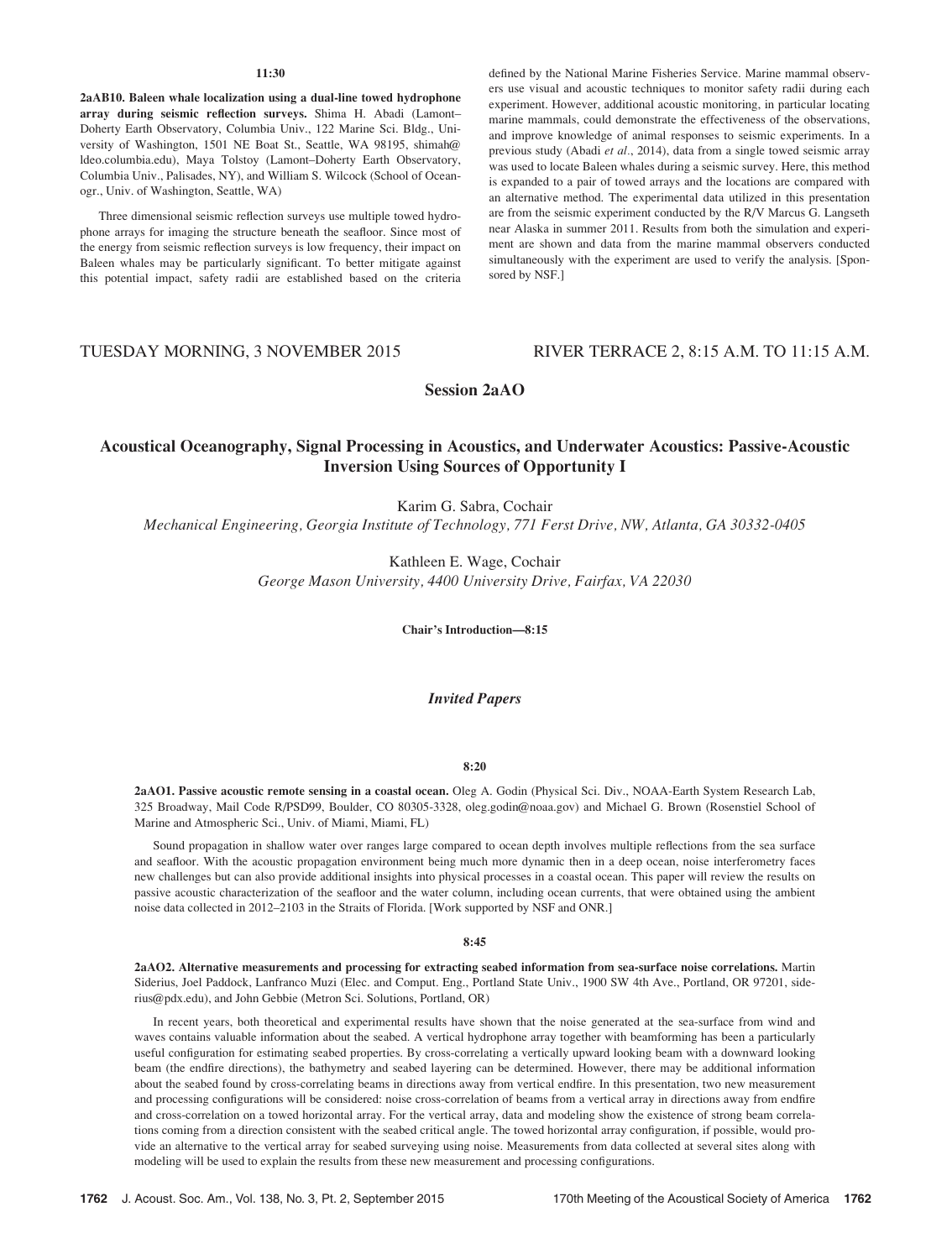2aAO3. Spatial sampling of seabed properties using a glider equipped with a short hydrophone array. Peter L. Nielsen, Jiang Yong-Min (Res. Dept., NATO-STO CMRE, VS Bartolomeo 400, La Spezia 19126, Italy, Peter.Nielsen@cmre.nato.int), Martin Siderius, and Lanfranco Muzi (Dept. of Elec. and Comput. Eng., Portland State Univ., Portland, OR)

Passive acoustic remote sensing of seabed geophysical properties using naturally occurring ambient noise and mobile underwater platforms has the advantage of providing critical environmental parameters over wide areas for sonar performance predictions. However, although technological advances have provided the opportunity to implement acoustic payloads on mobile underwater vehicles the extent and complexity of the acoustic sensors are limited and can therefore only serve as a sensing platform to derive lower resolution seabed properties. During the NATO-STO CMRE sea trial GLISTEN'15, a glider is equipped with an eight-element rigid hydrophone array to estimate the seabed properties based on natural occurring ambient noise. The glider will operate along tracks where the geoacoustic properties and stratification of the seabed are known to vary significantly from historical data. The results from the discrete sampling of the estimated seabed properties are presented and compared to estimates from a short and longer bottom-moored vertical hydrophone array along the tracks. The latest development in synthetic array extension to improve the resolution of the inferred seabed properties are applied and evaluated by comparison of results between the different arrays. The impact of the acquired seabed characteristics on long range acoustic propagation is assessed.

2aAO4. Improved passive bottom-loss estimation below 10 kHz using arrays deployable on autonomous underwater vehicles. Lanfranco Muzi, Martin Siderius (Elec. and Comput. Eng., Portland State Univ., 1900 SW 4th Ave., Ste. 160, Portland, OR 97201, muzi@pdx.edu), and Peter L. Nielsen (NATO-STO Ctr. for Maritime Res. and Experimentation, La Spezia, Italy)

Accurate modeling of acoustic propagation in the ocean waveguide is important for SONAR performance prediction, and requires, among other things, characterizing the reflection properties of the bottom. Recent advances in the technology of autonomous underwater vehicles (AUV) make it possible to envision a survey tool for seabed characterization composed of a short array mounted on an AUV. The bottom power reflection coefficient (and the related reflection loss) can be estimated passively by beamforming the naturally occurring marine ambient-noise acoustic field recorded by a vertical line array of hydrophones. However, the reduced array lengths required by AUV deployment can hinder the process, due to the inherently poor angular resolution. In this paper, data from higher frequencies are used to estimate the noise spatial coherence function at a lower frequency for sensor spacing beyond the physical length of the array. This results in higher angular resolution of the bottom loss estimate, while exploiting the large bandwidth available to current acquisition systems more efficiently than beamforming does. The technique, rigorously justified for a halfspace bottom, proves to be effective also on more complex bottom types, both in simulation and on experimental data.

# Invited Papers

#### 9:40

2aAO5. Optimized extraction of coherent arrivals from ambient noise correlations in a rapidly fluctuating medium, with an application to passive acoustic tomography. Katherine F. Woolfe (Naval Res. Lab., 672 Brookline St. SW, Atlanta, Georgia 30310, katherine.woolfe@gmail.com), Karim G. Sabra (Mech. Eng., Georgia Inst. of Technol., Atlanta, GA), and William A. Kuperman (Scripps Inst. of Oceanogr., La Jolla, CA)

Ambient noise correlations can be used to estimate Green's functions for passive monitoring purposes. However, this method traditionally relies on sufficient time-averaging of the noise-correlations to extract coherent arrivals (i.e., Green's function estimates), and is thus limited by rapid environmental fluctuations occurring on short time scales while the averaging takes place. For instance, based on extrapolating results from a previous study [Woolfe et al., 2015], passive ocean monitoring across basin scales (i.e., between hydrophones separated by  $\sim$  1000 km) may require at least 10 weeks of averaging time to extract coherent arrivals; but such an averaging time would be too long to capture some aspects of the mesoscale variability of the ocean. To address this limitation, we will demonstrate with simulation and data that the use of a stochastic search algorithm to correct and track these rapid environmental fluctuations can reduce the required averaging time to extract coherent arrivals from noise correlations in a fluctuating medium. The algorithm optimizes the output of an objective function based on a matched filter that uses a known reference waveform to track a set of weak coherent arrivals buried in noise.

## 10:05–10:25 Break

#### 10:25

2aAO6. Ambient-noise inversion in ocean geoacoustics and seismic-hazard assessment. Jorge E. Quijano (School of Earth and Ocean Sci., Univ. of Victoria, Bob Wright Ctr. A405, 3800 Finnerty Rd. (Ring Road), Victoria, BC V8P 5C2, Canada, jorgeq@uvic.ca), Sheri Molnar (Univ. of Br. Columbia, Vancouver, BC, Canada), and Stan E. Dosso (School of Earth and Ocean Sci., Univ. of Victoria, Victoria, BC, Canada)

This paper presents methodologies and results for the estimation of seabed and soil-column geophysical properties based on Bayesian inversion of ambient ocean-acoustic and seismic noise, respectively. In both marine and terrestrial applications, beamforming is applied to array-based measurements to select the direction of arrival of ambient-noise energy. For the ocean-acoustic application, wave-generated surface noise is recorded at a vertical line array and beamformed to extract up- and down-going energy fluxes from which bottom loss vs. angle can be computed and inverted for geoacoustic profiles. Results from ambient-noise measurements at the Malta Plateau are presented and compared to controlled-source inversions and core measurements. The terrestrial seismic application is aimed at earthquake-hazard site assessment, which requires knowledge of the shear-wave velocity profile over the upper tens of meters of the soil column. In this case, urban seismic noise is recorded on a geophone array and beamformed to determine the dominant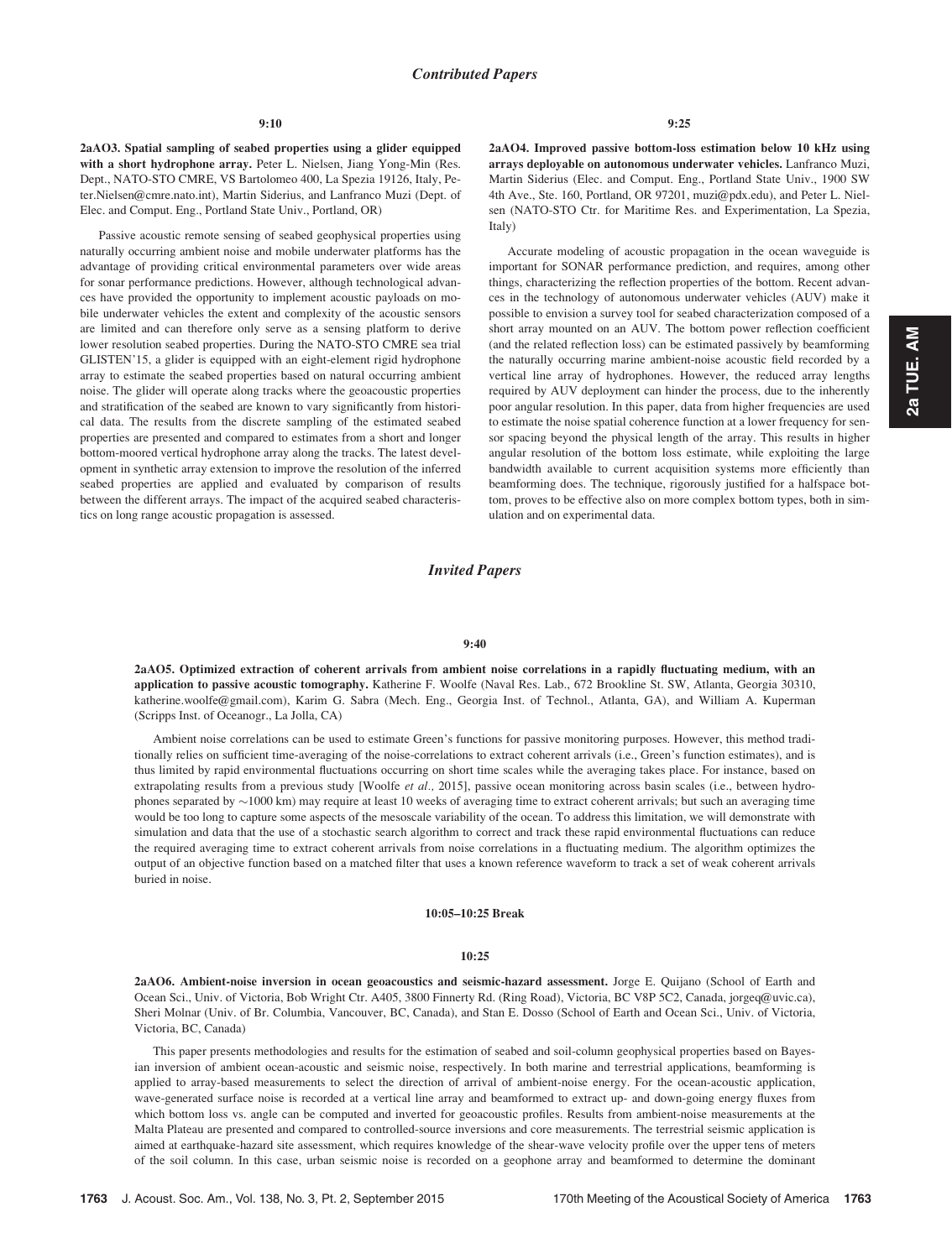direction of arrival over short time windows, from which the Rayleigh-wave dispersion curve can be estimated and inverted. Two sites with differing geology are considered, and results are compared to invasive (borehole) measurements.

## 10:50

2aAO7. High-resolution imaging of the San Jacinto fault zone with a dense seismic array and local seismic noise. Philippe Roux, Albanne Lecointre, Ludovic Moreau, Michel Campillo (ISTerre, Univ. of Grenoble, 1381 rue de la Piscine, Grenoble 38041, France, philippe.roux@ujf-grenoble.fr), Yehuda Ben-Zion (Univ. Of South California, Los Angeles, CA), and Frank Vernon (Scripps Inst. of Oceanogr., San Diego, CA)

A highly-dense Nodal array with 1108 vertical (10 Hz) geophone was deployed around the San Jacinto fault zone for  $\sim$ 4 weeks in 2014 in 600 m x 600 m box configuration (nominal instrument spacing 10–30 m) centered on the Clark branch of the fault zone south of Anza. The array continuously recorded local ambient noise from which cross-correlations between each station pair were extracted for imaging purpose between 1 Hz and 20 Hz. Using subarrays made of 25 sensors, double beamforming was applied to separate body waves from surface waves. Focusing solely on surface waves in a first step, dispersion curves for surface wave group velocities are obtained with unprecedented accuracy at each point of a 10-m spacing grid. The data inversion reveals depth- and lateral-variations of local structural properties within and around the San Jacinto fault zone.

TUESDAY MORNING, 3 NOVEMBER 2015 CLEARWATER, 8:00 A.M. TO 11:30 A.M.

Session 2aBA

# Biomedical Acoustics and Physical Acoustics: Wave Propagation in Complex Media: From Theory to Applications I

Guillaume Haiat, Cochair

Multiscale Modeling and Simulation Laboratory, CNRS, Laboratoire MSMS, Faculté des Sciences, UPEC, 61 avenue du gal de Gaulle, Creteil 94010, France

Pierre Belanger, Cochair

Mechanical Engineering, Ecole de Technologie Superieure, 1100, Notre Dame Ouest, Montreal, QC H3C 1K, Canada

## Invited Papers

8:00

2aBA1. Simulation of ultrasound wave propagation in heterogeneous materials. Michael J. Lowe, Anton Van Pamel, and Peter Huthwaite (Mech. Eng., Imperial College London, South Kensington, London SW7 2AZ, United Kingdom, m.lowe@imperial.ac.uk)

The simulation of ultrasound waves propagating through heterogeneous materials is useful to a range of applications, including Nondestructive Evaluation (NDE) and materials characterization. In NDE, the challenge is to detect defects within the volume of a component against a background of noise of scattering from the inhomogeneities. In materials characterization, the challenge is to measure properties such as stiffness, texture, and spatial distributions of the inhomogeneities. Until recently, simulation of wave propagation through realistic detailed volumetric representations of heterogeneous materials was infeasible because of the huge computational requirements. However, it has recently become possible to do these kinds of simulations. This talk will show Finite Element model simulations of wave propagation in polycrystalline metals that are representative of the high performance alloys used in electricity power plant components. Validations by examining wave speed, attenuation, and backscatter will be discussed, and example deployments of the models will be presented.

## 8:20

2aBA2. Semi-analytical methods for the simulation of the ultrasonic non destructive testing of complex materials. Sylvain Chatillon, Vincent Dorval, and Nicolas Leymarie (LIST, CEA, Institut CEA LIST CEA Saclay, Bât. Digiteo - 565, Gif sur yvette 91191, France, sylvain.chatillon@cea.fr)

During the last decade, the role of the NDT simulation has been continuously increasing and diversifying in all the industrial sectors concerned by complex inspection methods. The UT simulation tools gathered in the CIVA software developed at CEA LIST include beam and defect echoes computations. The propagation of elastic waves is computed using an asymptotic paraxial ray approximation. In the case of some heterogeneous materials, such as polycrystalline structures and welds, it requires the definition of equivalent propagation properties for which several methods have been developed. In the case of fine-grained polycrystals, the propagation is first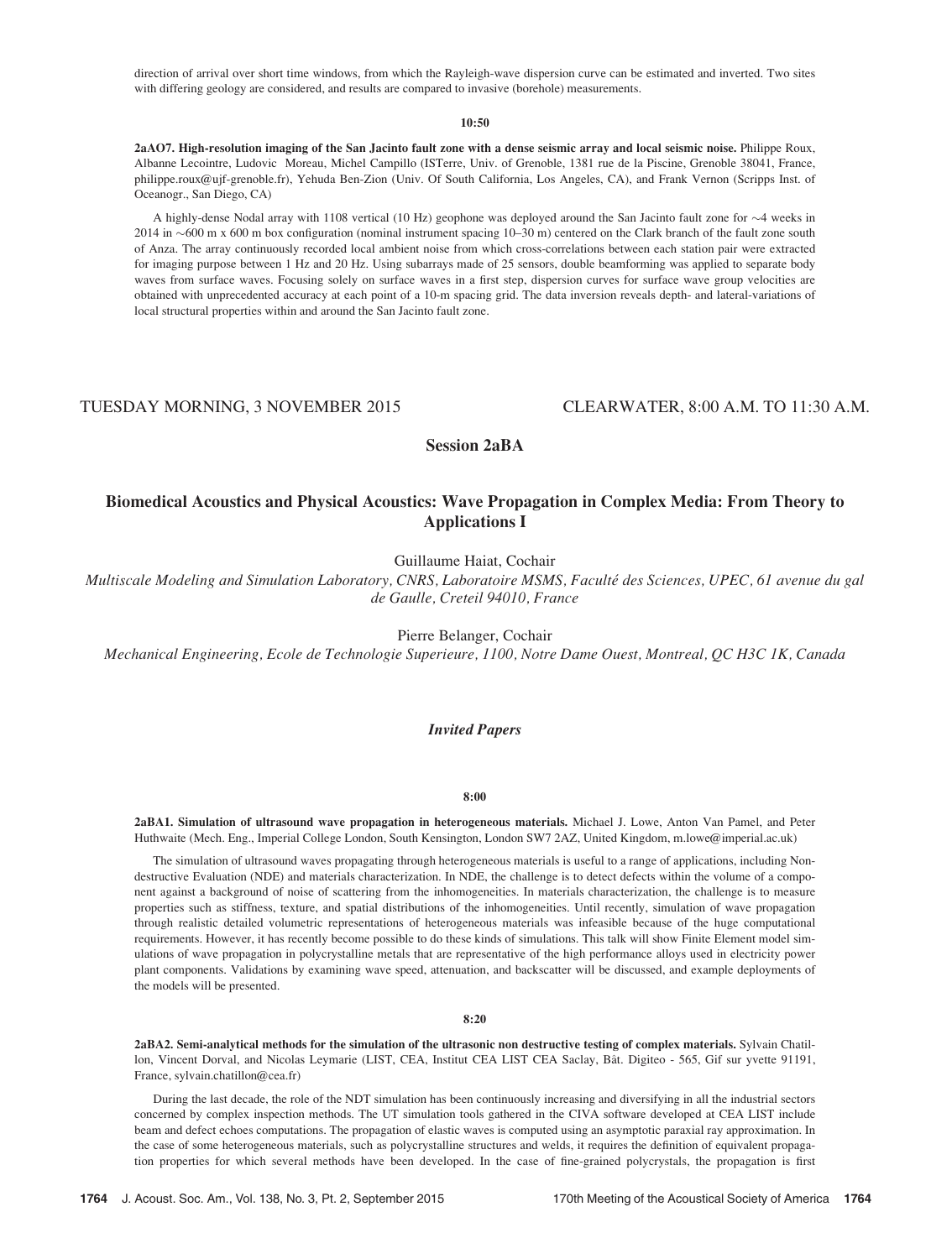computed for a homogeneous effective medium. Attenuation filters are applied afterwards and structural noise is modeled as the echoes of a random distribution of scatterers. Their parameters can be set empirically or calculated based on microstructural properties. Polycrystals with coarser grains are modeled using Voronoi diagrams. The propagation in the complex structure of an austenitic weld can be modeled by describing it as piecewise homogeneous, though the impedance contrast between neighboring homogeneous domains may cause inaccurate results. As a part of the MOSAICS (ANR) project, the ray tracing method was extended to smoothly inhomogeneous anisotropic media and applied to more realistic descriptions of welds.

## 8:40

2aBA3. Optimizing the ultrasonic imaging of metallic components with high microstructural noise. Yousif Humeida, Paul D. Wilcox, and Bruce W. Drinkwater (Mech. Eng., Univ. of Bristol, University Walk, Bristol BS8 1TR, United Kingdom, b.drinkwater@bristol.ac.uk)

Ultrasonic arrays are used extensively in a wide range of non-destructive evaluation applications. Many engineering structures are manufactured from polycrystalline metals that result in high levels of microstructural noise making their inspection extremely challenging. In this paper, an optimization framework that uses fast and efficient forward models to simulate the ultrasonic response for both defects and the grains in scattering media is presented. Crucially, these models include both single and multiple scattering effects, and the optimal inspection depends on which type of scattering dominates. For a particular material, simple experimental measurements are used to extract information, such as attenuation and grain scattering coefficients, which is then used to populate models of the microstructural scattering that can be used in an optimization process. As a demonstration, the detectability of small (0.3 mm) defects in copper, a material with high microstructural scatter, is investigated, and the optimal array size, pitch, array location, central frequency, and frequency bandwidth are found. The performance of the optimization system has been evaluated using experimental measurements of receiver operating characteristic (ROC) curves. For the chosen example, the optimal array configuration results in a probability of detection of 90% with a 1% false alarm rate.

#### 9:00

2aBA4. Imaging of a fractal pattern with time and frequency domain topological derivative. Vincent Gibiat, Xavier Jacob (PHASE-UPS, Toulouse Univ., 118 Rte. de Narbonne, Toulouse 31062 cedex 9, France, vincent.gibiat@univ-tlse3.fr), Samuel Rodriguez (I2M, Bordeaux Univ., Talence, France), and Perrine Sahuguet (PHASE-UPS, Toulouse Univ., Toulouse, France)

While fractal boundaries and their ability to describe irregularity have been intensively studied, only a few studies are available on wave propagation in a medium where a fractal or quasi fractal pattern is embedded. Acoustical propagation in 1D or 2D domains can be modeled using Time Domain Finite Differences or in Frequency domain with Finite element methods. The fractal object is then considered as a subwavelength set of scatterers, and the problem becomes a multiple scattering one leading to acoustic localization. So, as some important part of the energy remains trapped inside the fractal pattern, imaging such a medium becomes difficult and imaging such complex media with classical tools as B-scan or comparable methods is not sufficient. The resolution of the inverse problem of wave propagation can then be achieved with the help of the more efficient imaging methods related with Time Reversal. Using the concept of topological derivative as defined in Time Domain Topological Energy and Fast Topological Imaging Method, respectively, in Time domain and Frequency domain is powerful in that case. Examples in 1D and 2D will be presented including the image obtained for a sliced sponge.

#### 9:20

2aBA5. A non-dispersive discontinuous Galerkin method for the simulation of acoustic scattering in complex media. Abderrahmane Bendali (INSA-Toulouse, Institut de Mathématiques de Toulouse UMR 5219 CNRS, Toulouse, France), Hélène Barucq, Julien Diaz (Inria Bordeaux Sud-Ouest, EPC Magique 3D, Université de Pau et des Pays de l'Adour, UMR CNRS 5132., Pau, France), MBarek Fares (Algo Team, Cerfacs, Toulouse, France), Vanessa Mattesi, and Sébastien Tordeux (Inria Bordeaux Sud-Ouest, EPC Magique 3D, Université de Pau et des Pays de l'Adour, UMR CNRS 5132., Département de Mathématiques, Université de Pau, Ave. de l'Université, 64000 Pau, Toulouse 64000, France, sebastien.tordeux@gmail.com)

In the context of time harmonic acoustic wave propagation, the Discontinuous Galerkin Finite Element Method (DG-FEM) and the Boundary Element Method (BEM) are nowadays classical numerical techniques. On one hand, the DG-FEM is really appropriate to deal with highly heterogeneous media. In comparison with continuous Finite Elements Method (FEM), this method is well adapted to direct solver since its connectivity diagram is significantly smaller than the one of classical FEM. However, it suffers of numerical pollution: the numerical wave does not propagate at the correct velocity. This can be very problematic when this method is used on very large computational domain or at high frequency. On the other hand, the BEM is one of the most efficient method to deal with homogeneous media, especially when accelerated by a multipole method or thanks to the Adaptive Cross Approximation. Moreover, this method is really less affected by numerical pollution. However, BEM is not adapted to heterogeneous media. In this talk, we would like to present a DG-FEM whose shape functions are defined thanks to a BEM. This new numerical discretization method benefits from the advantages of BEM and DG-FEM: low pollution effect, ability to deal with highly heterogeneous media. Numerous simulations will show the efficiency and the accuracy of the method on large domains.

#### 9:40

2aBA6. Influence of material heterogeneity on the distortion of a focused ultrasonic beam. Joseph A. Turner and Andrea Arguelles (Dept. of Mech. and Mater. Eng., Univ. of Nebraska-Lincoln, W342 Nebraska Hall, Lincoln, NE 68588-0526, jaturner@unl.edu)

Recent research associated with elastic wave scattering in heterogeneous materials has shown the importance of the Wigner transform in the formulation of the scattering problem to quantify the transducer beam pattern within the sample. The four-fold Wigner distribution function describes the combined time-frequency, space-wave vector domains simultaneously. To date, this approach has been used successfully to examine the diffusely scattered energy for both pulse-echo and pitch-catch measurement configurations. However, the defocusing effect caused by the scattering has received much less attention than the overall scattering. Here, this problem is posed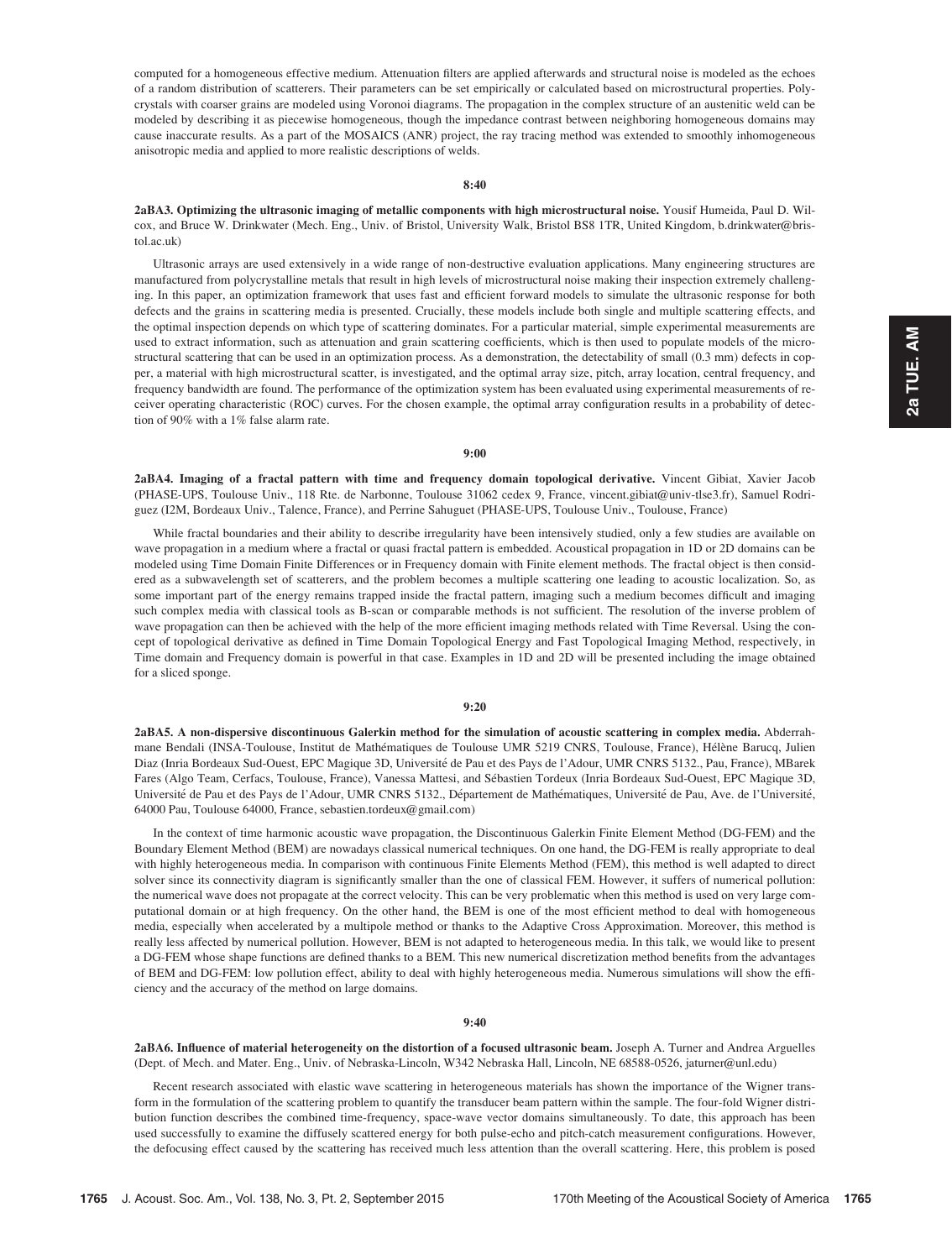using a similar approach as the diffuse scattering problem. The energy distribution is shown to be an expansion in terms of the order of the material heterogeneity. Results for the first-order correction from the homogeneous beam pattern are shown with respect to the various parameters of the problem including the frequency, transducer element size, the transducer focus, and the material heterogeneity (here defined in terms of the grain size of a polycrystalline sample). Experimental results of an ultrasonic pulse propagating through a heterogeneous layer will be shown and compared with the model.

# 10:00–10:15 Break

#### 10:15

2aBA7. Ultrasonic characterization of cohesive and adhesive properties of adhesive bonds. Michel Castaings, Emmanuel Siryabe, Mathieu Renier, Anissa Meziane (I2M, Univ. of Bordeaux, 351 cours Liberation, I2M (A4) - Univ. of Bordeaux, Talence 33400, France, michel.castaings@u-bordeaux.fr), and Jocelyne Galy (IMP, INSA Lyon, Villeurbanne, France)

The increasing use of adhesively bonded joints requires non-destructive evaluation methods to be developed, mostly for safety reasons. An adhesive joint can be divided into two sensitive zones that may cause mechanical failure: the body of the adhesive layer (cohesive zone) and the interphase between that adhesive and one of the substrate (adhesion zone). Weaknesses of these cohesive or adhesive zones can come, for example, from an incomplete curing of the adhesive or from inappropriate, initial treatment of the substrate surface, respectively. The present research attempts to characterize mechanical properties, which are representative of the adhesive and cohesive states of adhesively bonded assemblies, using a through-transmission ultrasonic method. To simplify the approach, the assemblies are made of two aluminum substrates and an epoxy-based adhesive layer. Six samples have been manufactured with various levels of cohesion or adhesion. Inverse problems are then solved to infer the elastic moduli of the adhesive or stiffness coefficients, which are modeling the interfacial adhesion. The potential, limits, and outlook of the proposed method are discussed.

## Contributed Paper

## 10:35

2aBA8. A fractional calculus approach to the propagation of waves in an unconsolidated granular medium. Vikash Pandey and Sverre Holm (Dept. of Informatics, Univ. of Oslo, Postboks 1080, Blindern, Oslo 0316, Norway, vikashp@ifi.uio.no)

Our study builds on the work of Buckingham [JASA (2000)] which employed a grain-shearing (GS) model to describe the propagation of elastic waves in saturated, unconsolidated granular materials. He ensemble averages the random stick-slip process which follows the velocity gradient set up by the wave. The stick-slip process is due to the presence of micro-asperities between the contact surfaces of the grains. This is a strain hardening process which is represented by a time-dependent coefficient in the Maxwell element, besides the coefficient also gives the order of the loss term in the wave equations. We find that the material impulse response derived from the GS model is similar to the power-law memory kernel of fractional calculus. The GS model then gives two equations; a fractional Kelvin-Voigt wave equation for the compressional wave and a fractional diffusion equation for the shear wave. These equations have already been analyzed extensively in the framework of fractional calculus. Since the Kelvin-Voigt model is used in biomechanics of living tissue, we believe the GS theory could offer insights into ultrasound and elastography as well. The overall goal is to understand the role of different material parameters which affect wave propagation.

# Invited Papers

# 10:50

2aBA9. Improving robustness of damage imaging in model-based structural health monitoring of complex structures. Patrice Masson, Nicolas Quaegebeur, Pierre-Claude Ostiguy, and Peyman Y. Moghadam (GAUS, Mech. Eng. Dept., Universite de Sherbrooke, 2500 Blvd. Universite, Sherbrooke, QC J1K 2R1, Canada, Patrice.Masson@USherbrooke.ca)

Model-based Structural Health Monitoring (SHM) approaches offer higher resolution in damage detection and characterization. However, the performance of damage imaging algorithms relies on the quality of the model and the proper knowledge of its parameters, which might prove challenging to obtain for complex structures. In this paper, models are first compared for ultrasonic guided wave generation by bonded piezoceramic (PZT) transducers, from the well-known pin-force model to analytical approaches taking into account the detailed interfacial shear stress under the PZT, and including an electro-mechanical hybrid model. Then, the modeling of guided wave propagation in complex structures is investigated, more specifically in composite structures, considering: (1) dependency of phase velocity and damping on the angle, (2) steering effect due to the anisotropy of the structure, and (3) full transducer dynamics. Validation of the models is conducted on isotropic and composite materials, by comparing amplitude curves and time domain signals with simulation results from Finite Element Models and with experimental measurements using a 3D laser Doppler vibrometer for principal and non-principal directions. Finally, the sensitivity of the damage imaging algorithms to variability in the model parameters is studied, and the benefit of identifying those parameters in-situ, prior to damage imaging, is demonstrated.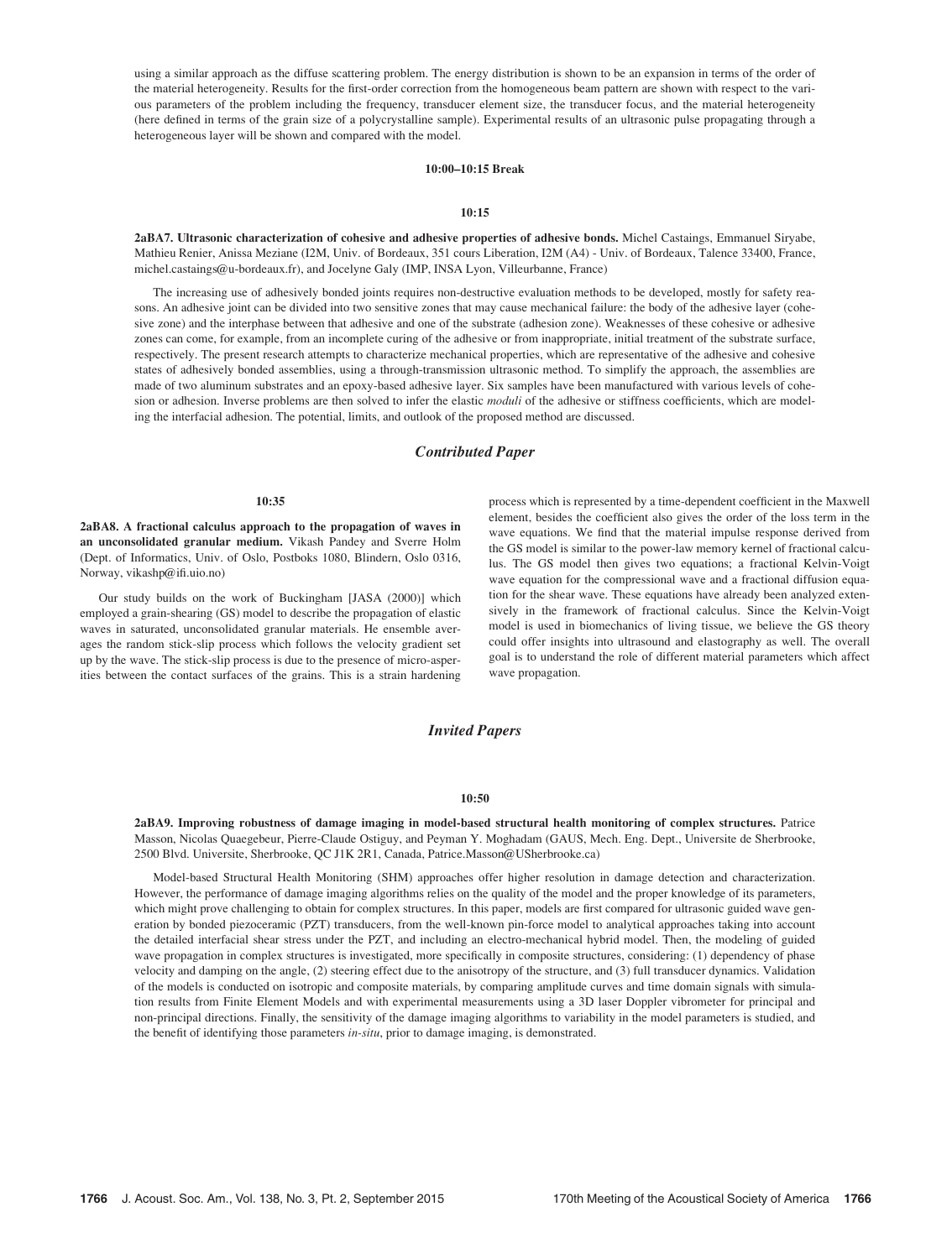2aBA10. Reconstructing complex thickness variations with guided wave tomography. Peter Huthwaite, Michael J. Lowe, and Peter Cawley (Mech. Eng., Imperial College London, South Kensington, London SW7 2AZ, United Kingdom, m.lowe@imperial.ac.uk)

Wall thickness mapping is very important for quantifying corrosion within the petrochemical industry. One approach is guided wave tomography, where Lamb-type waves, which travel at different speeds depending on the thickness, due to dispersion, are passed through the region of interest. Wave speed is then reconstructed by a tomographic inversion approach and is converted to thickness by the known dispersion relationship. This approach relies on the assumption that guided waves scatter from the varying thicknesses within the plate in the same way that they would from the equivalent varying velocity field. This talk will investigate the accuracy of this assumption for the complex thickness variations associated with corrosion defects found in industry, and discuss potential approaches to mitigate the effects of any errors associated with this.

# TUESDAY MORNING, 3 NOVEMBER 2015 ORLANDO, 8:00 A.M. TO 9:40 A.M.

Session 2aEAa

# Engineering Acoustics: Vector Sensors: Theory and Applications

Michael V. Scanlon, Chair RDRL-SES-P, Army Research Laboratory, 2800 Powder Mill Road, Adelphi, MD 20783-1197

# Invited Papers

#### 8:00

2aEAa1. Using vector sensors to measure the complex acoustic intensity field. David R. Dall'Osto (Acoust., Appl. Phys. Lab. at Univ. of Washington, 1013 N 40th St., Seattle, WA 98105, dallosto@apl.washington.edu) and Peter H. Dahl (Mech. Eng., Univ. of Washington and Appl. Phys. Lab., Seattle, WA)

The acoustic intensity vector field, defined as the product of pressure particle velocity fields, describes the flow of energy from an acoustic source. Following a brief introduction of acoustic vector sensors, which includes some direct measurements of acoustic intensity, the intensity field is shown to be composed of active and reactive components. Active intensity streamlines depict the time-averaged flow of acoustic energy and reveal characteristics of acoustic propagation including environmental influences. These streamlines do not characterize reactive intensity, which corresponds to the portion of acoustic intensity that time-averages to zero. Reactive intensity is significant in the near-field of a source and in environments where multipath interfere occurs. To examine the interplay between active and reactive acoustic intensity, the acoustic field generated by an airborne source positioned well above a water surface is presented. Acoustic measurements of a passing airplanes, made simultaneously above and below this sea-surface, are used to demonstrate properties of active and reactive intensity, including how reactive intensity can serve as an indicator of source altitude and range.

#### 8:20

2aEAa2. Acoustic vector sensors: Principles, applications, and practical experience. Miriam Haege (Sensor Data and Information Fusion, Fraunhofer Inst. for Commun., Information Processing and Ergonomics, Fraunhoferstrasse 20, Wachtberg 53343, Germany, miriam.haege@fkie.fraunhofer.de)

Acoustic sensors can be applied in both the civilian and military domain in order to detect risky acoustic sources and localize them. In the case of military use, they are of high importance in sniper and gunshot detection as well as in the classification of firearms. On the civil side, acoustic sensors are employed, e.g., in environmental acoustic monitoring. This paper focuses on the usage of a special class of acoustic sensors, the so called acoustic vector sensors. Such sensors measure the scalar acoustic pressure field as well as the vectorial velocity field at a single location. The construction and the functional principle of an acoustic vector sensor will be described. This type of sensor was applied in a series of field trials, e.g., sniper localization and aircraft detection. The paper presents the experimental results received from the corresponding measurements and discusses the experiences gained with this sensor type.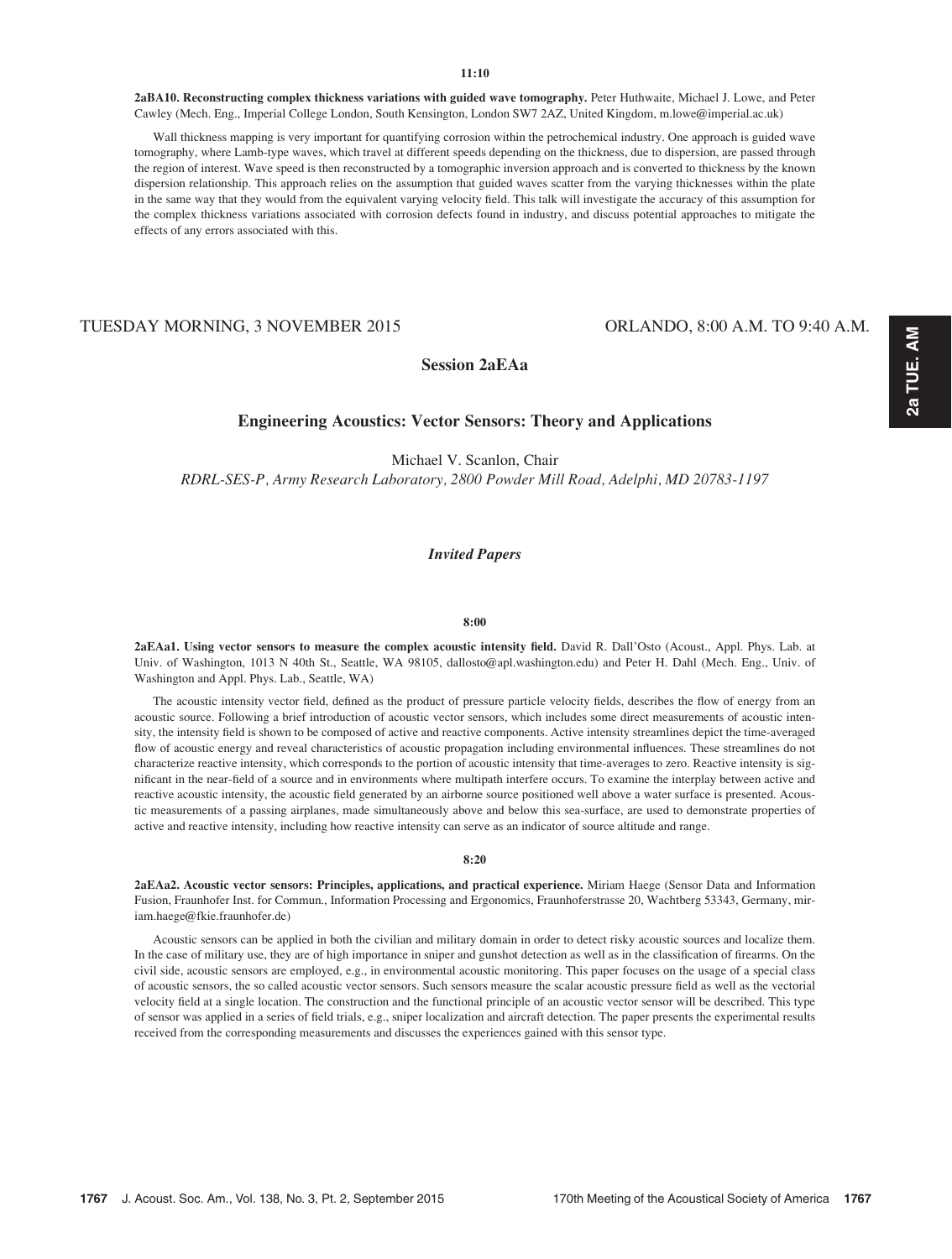#### 8:40

2aEAa3. Acoustic particle velocity sensor: Application to infrasonic detection. Latasha Solomon (US Army Res. Lab, 2800 Powder Mill RD, Adelphi, MD 20783, latasha.i.solomon.civ@mail.mil)

Infrasonics is the study of low-frequency acoustics that is below the normal limit of human hearing. Infrasound has the ability to propagate extremely long ranges and is often utilized to monitor naturally occurring phenomena and explosives. Acoustic particle velocity sensors have shown promise in detection and localization of transient signals in the audio range such as small arms fire, mortars, and rocket propelled grenades. Ideally, this sensor can be used to detect various targets spanning a broad range of frequencies to include that of infrasound. The primary objective of this research is to characterize the acoustic vector sensor's localization performance for infrasonic sources given varying atmospheric conditions using algorithms developed at the Army Research Laboratory (ARL).

#### 8:55

2aEAa4. Contributions to the intensity field in shallow water waveguides. Geoffrey R. Moss, Thomas Deal (Naval Undersea Warfare Ctr., Div. Newport, 1176 Howell St., Newport, RI 02841, geoffrey.moss@navy. mil), and Kevin B. Smith (Naval Postgrad. School, Monterey, CA)

In a typical waveguide propagation, the acoustic intensity field is made up from contributions by a direct wave, bottom and surface reflected waves, and a number of interface waves. In shallow water environments, the laterally traveling headwave, generated by interaction with a faster propagating bottom layer, may become important. Several numerical techniques are used to calculate intensity fields in shallow water environments including normal modes, parabolic equation, and finite element methodologies. Bottom interactions are modeled with equivalent fluid properties, and the relative influence of the laterally traveling head wave is examined for several bathymetries of interest. Each codes' solution and merits are compared when calculating both propagating (active) and stationary (reactive) low frequency acoustic intensities.

#### 9:10

2aEAa5. High sensitive MEMS directional sound sensor with comb finger capacitor electronic readout. Daniel Wilmott, Fabio Alves, and Gamani Karunasiri (Phys., Naval Postgrad. School, 833 Dyer Rd., Monterey, CA 93943, gkarunas@nps.edu)

The conventional directional sound sensing systems employ an array of spatially separated microphones to achieve directional sensing by monitoring the arrival times and amplitudes of different microphones. However, there are insects such as Ormia ochracea fly that can determine the direction of sound using its miniature-hearing organ much smaller than the wavelength of sound it detects. The fly's eardrums that are coupled mechanically with separation merely by about 1 mm have remarkable sensitivity to the direction of sound. Our MEMS based sensor, which consists of two 1 mm<sup>2</sup> wings connected in the middle, similar to the fly's hearing system, was designed and fabricated using silicon on insulator (SOI) substrate. The vibration of the wings in response to incident sound at the bending resonance was measured using a laser vibrometer found to be about 1  $\mu$ m/Pa. For measuring sensor response electronically, comb finger capacitors were integrated on to the wins and the measured output using a MS3110 capacitive to voltage converter was found to be about 25 V/Pa. The fabricated sensors showed  $cos^2 q$  directional response similar to a pressure gradient microphone. The directional response of the sensor was measured down to about 30 dB.

#### 9:25

2aEAa6. Cantilever-based acoustic velocity sensors. Joseph A. Bucaro (Excet Inc., 4555 Overlook Ave. SW, Naval Res. Lab., WA, DC 20375, joseph.bucaro.ctr@nrl.navy.mil), Nicholas Lagakos (Sotera Defense Solutions, Mclean, VA), Brian H. Houston, and Maxim Zalalutdinov (Naval Res. Lab., WA, DC)

This paper discusses progress made on the design of an acoustic velocity sensor. An analytic model was developed for the frequency response of a slender cantilever rod forced by the pressure gradient and particle velocity associated with an acoustic wave propagating in a fluid. The model, validated with acoustic response measurements in air, was used to design cantilever sensors, which respond predominately to acoustic particle velocity. One such design utilizes a short cantilever formed from a  $125$   $\rm cm$  silica glass fiber immersed in a viscous fill fluid whose lateral tip displacement is detected using a multi-fiber optical probe. This velocity sensor is predicted to be able to detect fairly low acoustic sound levels in water. Progress has been made in instrumenting a large pool at NRL to allow accurate propagating acoustic wave response measurements in water of these new velocity sensors down to frequencies below 5 Hz. Measurements made in this facility on various cantilever sensors will be presented and discussed. [Work supported by ONR.]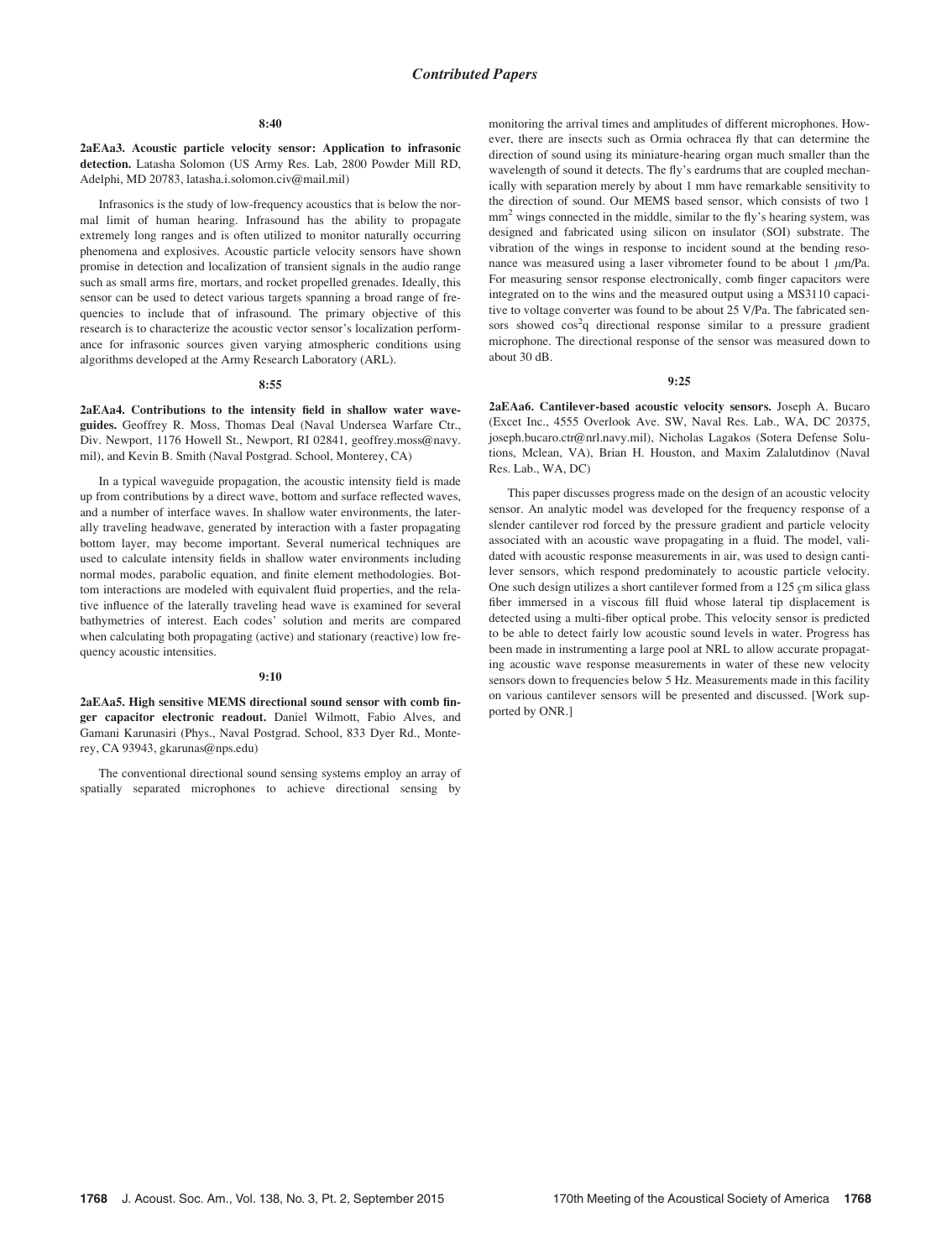# Session 2aEAb

# Engineering Acoustics: Analysis of Sound Sources

Kenneth M. Walsh, Chair

K&M Engineering Ltd., 51 Bayberry Lane, Middletown, RI 02842

# Contributed Papers

# 10:15

2aEAb1. Numerical and experimental study of acoustic horn. Clebe J. Vitorino (Pontifical Catholic Univ. of Parana - PUCPR, Curitiba, Paraná, Brazil), Nilson Barbieri (Universidade Tecnológica Federal do Paraná -UTFPR, Curitiba, Paraná, Brazil), Key F. Lima (Pontifical Catholic Univ. of Parana - PUCPR, Rua Imaculada Conceiçao, 1155, Curitiba, Paraná 80215-901, Brazil, key.lima@pucpr.br), and Renato Barbieri (Univ. of the State of Santa Catarina, Joinville, Santa Catarina, Brazil)

Horns are acoustic elements specially designed for maximum transmission of sound pressure and they are used, for example, in sound systems (mainly, external and warning equipment), musical instruments, cleaning apparatus, receivers, and microwave transmitters. The objective of this work is to develop a methodology for obtaining the ideal shape of acoustic horns by comparing numerical data obtained by computational simulation of mathematical model (Finite Element Method—FEM) and experimental data obtained by acoustic tests in laboratory (two microphones method). The main steps to obtain the ideal geometry of acoustic horns are the definition of the objective function, the evaluation of this function and the optimization technique used. The reflection coefficient of the wave is the parameter optimized by the objective function by using the PSO (Particle Swarm Optimization) method. The results obtained for the optimization process were very satisfactory, especially for the correct control of the optimized geometry. The numerical and experimental data showed some differences due to limitations of the numerical model, but the results were good and appear promising.

#### 10:30

2aEAb2. Sound amplification at T-junctions with merging mean flow. Mats Abom and Lin Du (The Marcus Wallenberg Lab., KTH-The Royal Inst of Technol., Teknikringen 8, Stockholm 10044, Sweden, matsabom@ kth.se)

This paper reports a numerical study on the aeroacoustic response of a rectangular T-junction with merging mean flow. The Mach number of the grazing flow in the main duct is fixed at 0.1. The primary motivation of the work is to explain the phenomenon of high level sound amplification, recently seen experimentally, when introducing a small merging bias flow. The acoustic results are found solving the compressible Linearized Navier-Stokes Equations (LNSEs) in the frequency domain, where the base flow is first obtained using RANS with a  $k$ - $\varepsilon$  turbulence model. It is found that the base flow changes significantly with the presence of a small bias flow. Compared to pure grazing flow, a strong shear layer is created in the downstream main duct, starting from the T-junction trailing edge. That is, the main region of vortex-sound interaction is moved away from the junction to a downstream region much larger than the junction width. The flux of fluctuating enthalpy is calculated to estimate the acoustic source power due to the fluid sound interaction.

#### 10:45

2aEAb3. Simulation of surge in the induction system of turbocharged internal combustion engines. Rick Dehner, Ahmet Selamet, and Emel Selamet (Mech. and Aerosp. Eng., The Ohio State Univ., 930 Kinnear Rd., Columbus, OH 43212, dehner.10@osu.edu)

A computational methodology has been developed to accurately predict the compression system surge instabilities within the induction system of turbocharged internal combustion engines by employing one-dimensional nonlinear gas dynamics. This capability was first developed for a compression system installed on a turbocharger flow stand, in order to isolate the surge physics from the airborne pulsations of engine. Findings from the turbocharger stand model were then utilized to create a separate model of a twin, parallel turbocharged engine. Extensive development was carried out to accurately characterize the wave dynamics behavior of induction system components in terms of transmission loss and flow losses for the individual compressor inlet and outlet ducts. The engine was instrumented to obtain time-resolved measurements for model validation under stable, full-load conditions and during surge instabilities. Simulation results from the turbocharger stand and engine agree well with the experimental data from their corresponding setups, in terms of both the amplitude and frequency of surge oscillations.

#### 11:00

2aEAb4. Pressure ripple amplification within a hydraulic pressure energy harvester via Helmholtz resonator. Ellen Skow, Kenneth Cunefare, and Zachary Koontz (Georgia Inst. of Technol., 771 Ferst Dr., Atlanta, GA 30332, eskow3@gatech.edu)

Noise within a hydraulic system is a high-intensity ambient energy source that can be harvested to enable wireless sensor nodes. The noise is typically due to deterministic sources, generally caused by pumps and actuators, and has dominant frequency components around hundreds of Hertz. Hydraulic pressure energy harvesters (HPEH) are centimeter-sized devices that convert the noise into electricity via coupling of the fluid to piezoelectric materials. HPEH devices produce milliwatt level power, which is sufficient for low-energy sensor nodes. A common device used for amplifying or absorbing acoustic energy is a Helmholtz resonator (HR). Incorporation of a HR into an HPEH has been predicted to increase the HPEH power response by up to 7 dB. The properties of hydraulic oil cause HPEH-sized HR to resonate well above the dominant frequencies. Added compliance into the resonator allows the resonance to be tuned closer to the dominant frequency within the hydraulic system. A prototype HPEH with an integral Helmholtz resonator was developed and tested. The results are also compared to an electromechanical model developed for HPEH-HR devices.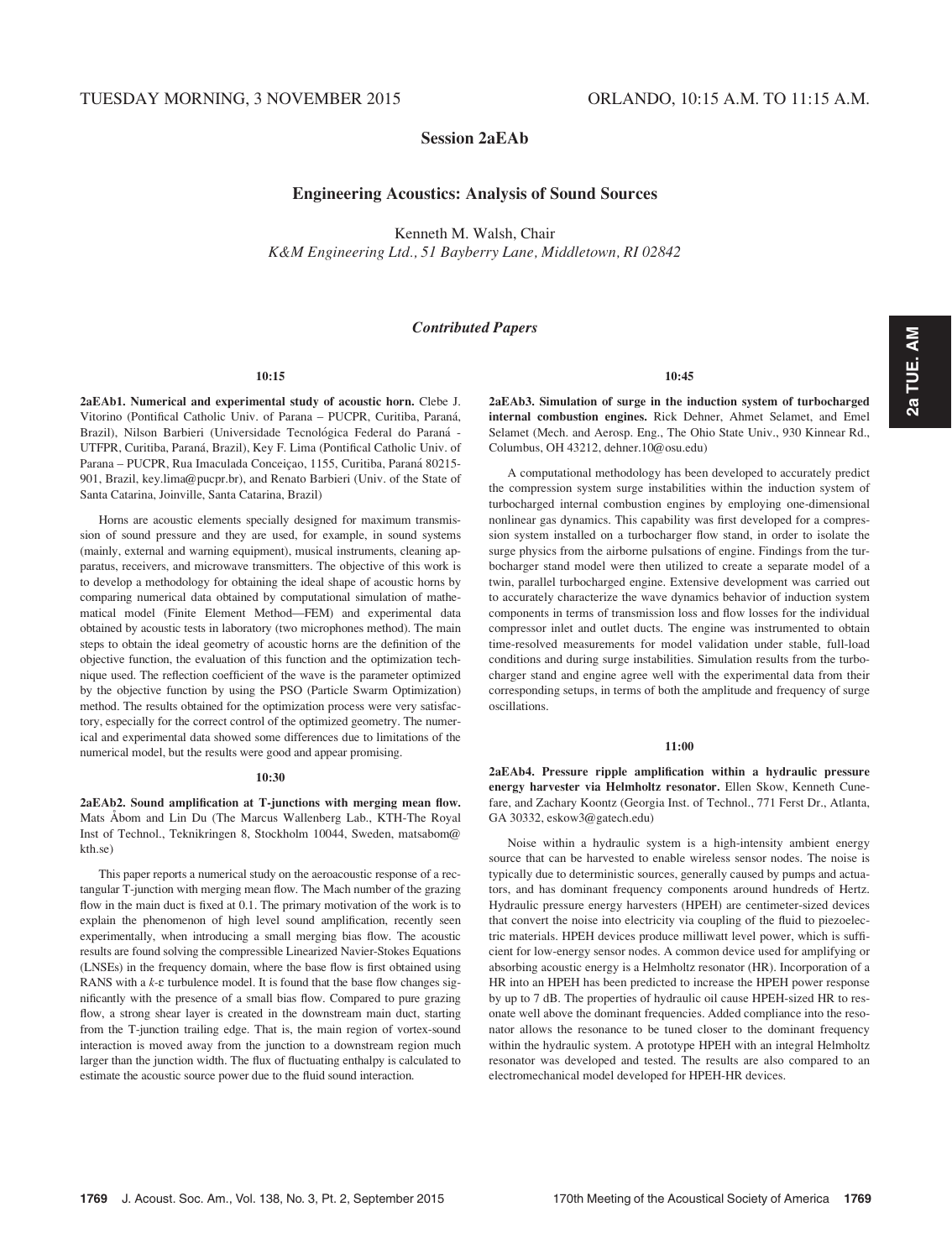# Session 2aED

# Education in Acoustics and Musical Acoustics: Effective and Engaging Teaching Methods in Acoustics

David T. Bradley, Cochair

Physics Astronomy, Vassar College, 124 Raymond Avenue, #745, Poughkeepsie, NY 12604

Preston S. Wilson, Cochair

Mech. Eng., The University of Texas at Austin, 1 University Station, C2200, Austin, TX 78712

## Invited Papers

#### 8:00

2aED1. Finite element illustrations in the classroom. Uwe J. Hansen (Indiana State Univ., 64 Heritage Dr., Terre Haute, IN 47803- 2374, uwe.hansen@indstate.edu)

"You hear, you forget. You see, you remember. You do, you understand." This is Tom Rossing's favorite education quote. Solutions to wave equations generally result in traveling waves. Imposing boundary conditions usually limits these solutions to discrete normal modes. The one dimensional elastic string is an easy, accessible example, illustrated frequently with a long spring. The two dimensional example of a rectangular stiff plate is a little more complex, and the normal modes are often illustrated with Lissajous figures on a plate driven by a shaker. Whille full blown FEA programs are prohibitively expensive, ANSYS has an educational package available to students at nominal cost with sufficient memory to demonstrate normal mode vibrations in moderately complex structures. Normal mode vibrations in a rectangular plate with a number of different boundary conditions will be illustrated.

#### 8:20

2aED2. Methodology for teaching synthetic aperture sonar theory and applications to undergraduate physics and oceanography majors. Murray S. Korman and Caitlin P. Mullen (Dept. of Phys., U.S. Naval Acad., 572 C Holloway Rd., Chauvenet Hall Rm. 295, Annapolis, MD 21402, korman@usna.edu)

Undergraduate senior level physics majors taking Acoustics and oceanography majors taking Underwater Acoustics and Sonar learn about transmitting and receiving arrays (in one unit of their course) and do laboratory experiments to support and enhance the theoretical developments. However, there is a need to expose the students to a detailed unit on synthetic aperture sonar (SAS) while research at USNA is in progress and a teaching laboratory workstation is being developed. This paper communicates the teaching strategy on the topics describing: (a) how a strip-mapped SAS system works, (b) how matched-filtering relates to pulsed compression for a linearly modulated (LFM) pulsed chirp, (c) how synthetic aperture resolution is vastly improved over a conventional acoustic array, (d) how Fourier analysis is used in SAS, and (e) how a data set of N echoes can be used within a back-projection algorithm to obtain a two dimensional reflectivity image of an area (sea floor). Key points are (1) theory with visualizations to convey the teaching material to seniors in a two week period of time, (2) computer simulations, (3) classroom demonstrations in a water tank or in air, and (4) student involvement in a mini-research project using the computers and demonstration apparatus.

#### 8:40

2aED3. Teaching the characterization of performance spaces through in-class measurements at Bates Recital Hall at the University of Texas at Austin. Michael R. Haberman, Kyle S. Spratt (Appl. Res. Labs. and Dept. of Mech. Eng., The Univ. of Texas at Austin, 10000 Burnet Rd., Austin, TX 78758, haberman@arlut.utexas.edu), Dan Hemme (BAi, LLC, Austin, TX), and Jonathan S. Abel (Ctr. for Comput. Res. in Music and Acoust., Dept. of Music, Stanford Univ., Stanford, CA)

The characterization of a performance space provides an excellent opportunity to provide students with first-hand experience with many fundamental aspects of room acoustics including reverberation, linear time-invariant systems, measurement methods, and postprocessing of real-world data to estimate room metrics. This talk reports recent measurements made in Bates Recital Hall at the University of Texas at Austin (UT) as part of the graduate course on architectural acoustics in the acoustics program at UT. For one class period, students participated in acoustical measurements in the 700-seat venue. The measurements consisted of recording the signal at numerous locations within the room resulting from various on-stage excitations including exponential chirps, interrupted pink noise, and balloon-pops. The audio files captured during the experiments were provided to the students for calculation of the impulse response at the measurement positions and associated room metrics such as reverberation time, bass ratio, clarity index, and initial time-delay gap. Learning outcomes from this approach will be discussed in light of the experiential learning model which emphasizes abstract conceptualization, experimentation and experience, and reflective observation.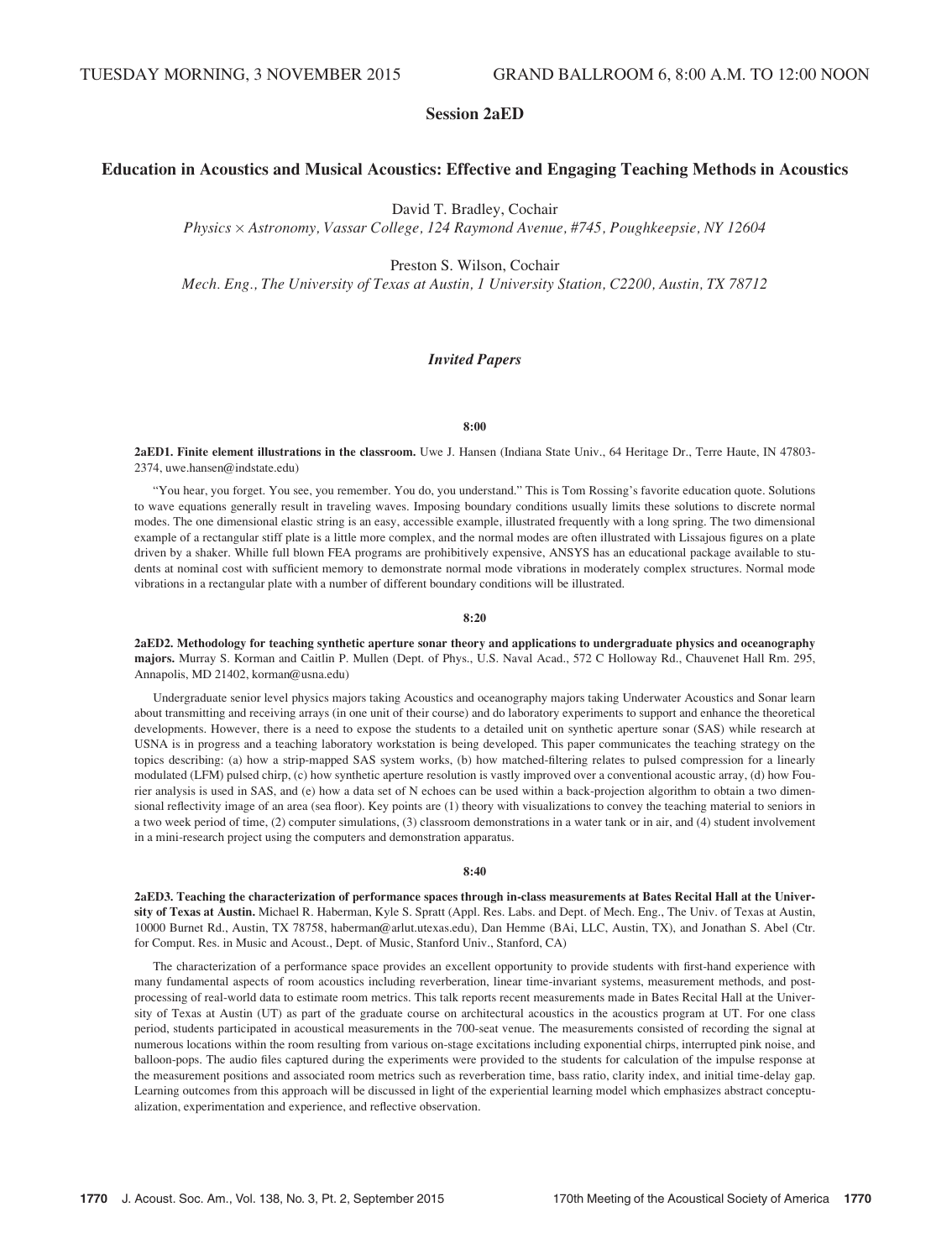2aED4. Fundamentals of acoustics, vibration and sound, underwater acoustics and electroacoustic transduction at UMass Dartmouth. David A. Brown (ATMC/ECE, Univ. of Massachusetts Dartmouth, 151 Martine St., Fall River, MA 02723, dbAcoustics@cox. net)

This paper summarizes the teaching methods and material covered in four introductory graduate classes that are jointly offered as senior technical electives in Electrical Engineering, Mechanical Engineering, and Physics. The possibility of teaching two or three slightly different courses can be done with common lectures by designing different homework, class projects, and examinations for the mechanical engineering and electrical engineering students. Mechanical students are typically well prepared in mechanics and materials while find the use of equivalent electrical circuits more challenging. The reverse is typical for the electrical students. The classes involve many acoustic demonstrations and those are universally appreciated by students with all backgrounds. A number of examples will be presented.

## 9:20

2aED5. Standards-based assessment and reporting in introductory acoustics courses. Andrew C. Morrison (Joliet Junior College, 1215 Houbolt Rd., Natural Sci. Dept., Joliet, IL 60431, amorrison@jjc.edu)

Standards-based assessment and reporting (SBAR), also referred to as standards-based grading and other names, is a system for tracking student learning in a course and assigning a grade. SBAR replaces traditional grading systems by eschewing points-based assignments and evaluations. Instead, students are assessed over specific learning objectives called standards. SBAR has several advantages including: emphasis on topic mastery, development of intrinsic motivation for learning, and simplifying the grading process. I have implemented SBAR in an introductory acoustics course for music technology, sonography, and general education students. In order to change from a traditional grading system to SBAR several steps were taken. Standards were developed, assessments were written, and course policies were drafted. I will discuss the system as implemented, some of the challenges faced, and suggest ways in which the acoustics education community might provide support for others wanting to implement SBAR in their courses.

#### 9:40

2aED6. Using sound and music to teach waves. Gordon Ramsey (Physics, Loyola Univ. Chicago, 6460 N Kenmore, Chicago, IL 60626, gprspinphys@yahoo.com)

Sound and music are based on the properties of waves. They are also motivating topics for learning many subjects, from music to physics. The most recent "New Generation Science Standards" (NGSS) requires coverage of waves at all K-12 levels. Studies have shown that active student involvement is important in science education for helping the students understand physical concepts. These facts imply that music and acoustics are perfect avenues for teaching the concepts of waves. Even at the college level, non-science majors can understand how music and physics are related through the understanding of wave phenomena. There are many demonstrations, laboratory investigations and hands-on group activities that can be done at all levels. This paper suggests ways to incorporate sound and music to present waves at the levels of middle school, high school, and beginning college.

## 10:00–10:15 Break

## 10:15

2aED7. Characterization and design of sound absorber materials. Diego Turo (Mech. Eng., The Catholic Univ. of America, 620 Michigan Ave., N.E., WA, DC 20064, diegoturo@gmail.com), Aldo A. Glean (Saint-Gobain Northboro R&D Ctr., CertainTeed Corp., Northboro, MA), Joseph F. Vignola (Mech. Eng., The Catholic Univ. of America, WA, DC), Teresa Ryan (Eng., East Carolina Univ., Greenville, NC), and John A. Judge (Mech. Eng., The Catholic Univ. of America, WA, DC)

Sound absorbing materials are widely used to mitigate noise in indoor environments. Foams and fiberglass are commonly used for passive noise control in the automotive, aerospace industries and for architectural design. The physics of sound absorption in porous materials is not typically included in introductory acoustics courses. However, characterization and design of sound absorbing materials and modeling of their properties can be valuable for students interested in applied acoustics. In this laboratory-oriented course at the Catholic University of America, we cover design of multilayered sound absorbers and experimental procedures for testing such materials. These include an introduction to data acquisition using LabVIEW and post-processing (with Matlab) of recorded sound as well as microphone calibration, and measurement of sound pressure level, and the frequency response function of a speaker. The second part of the course focuses on room acoustics, acoustic properties of materials, impedance tube measurements, modeling of sound propagation in porous media, and design of sound absorbers. We validate the Zwikker and Kosten model using a sample with straight cylindrical pores and apply the Delany-Bazley model to predict acoustic behavior of fibrous materials. Finally, multilayered materials are designed using the impedance translation theorem and tested with impedance tube measurements.

#### 10:35

2aED8. Evolution of experiential learning in an acoustics elective course. Daniel Ludwigsen (Kettering Univ., 1700 University Ave., Flint, MI 49504, dludwigs@kettering.edu)

Starting in 2007, PHYS-388, Acoustics in the Human Environment, has been part of the Acoustics Minor at Kettering University. Originally envisioned to capture foundational concepts of acoustics that would be essential to a wide variety of engineering and scientific applications, this course is aimed at a junior/senior level audience to reflect the initiative and maturity required of the student. Topics emphasize the interdisciplinary nature of acoustics in industry, incorporating digital signal processing, psychoacoustics, and applications in room acoustics and environmental noise. Its evolution from a face-to-face studio environment to a hybrid, and then fully online course has retained a hands-on experiential course design and themes of art and design. Challenges arose in teaching the course online, and solutions to promote learner engagement and consistency are described.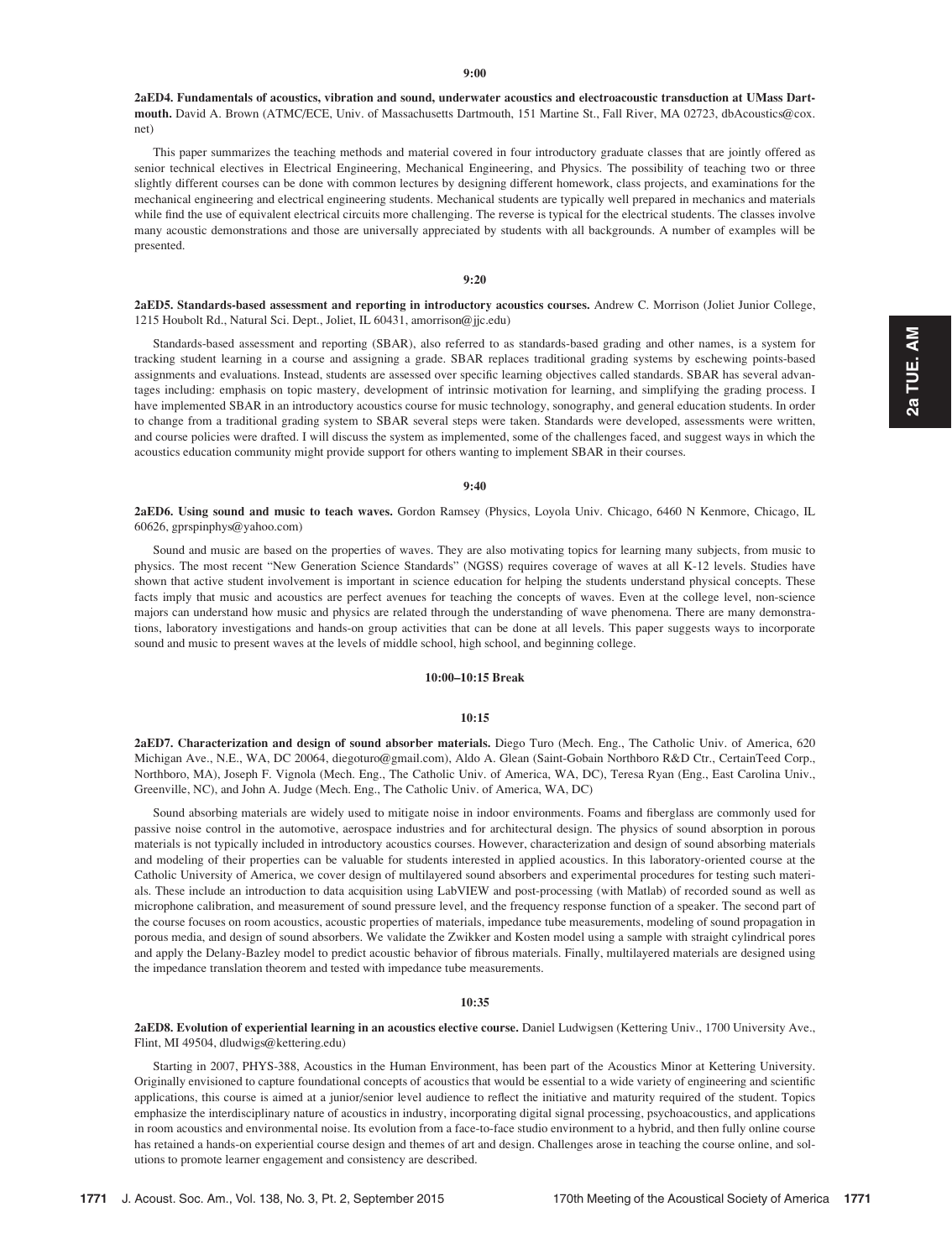## $10:55$

2aED9. Physics of music field trips. Juliette W. Ioup and George E. Ioup (Dept. of Phys., Univ. of New Orleans, New Orleans, LA 70148, jioup@uno.edu)

Many studies on educational techniques have shown that students learn best when they are actively engaged. In introductory physics classes, this means each student makes measurements and performs calculations; in music performance classes, this means each student practices a musical instrument and analyzes music scores. In the two-semester sequence of Physics of Music lectures and laboratories taught at UNO, students participate in a variety of hands-on activities, including measuring quantities for available musical instruments and then calculating various physical parameters from the measured values. Another helpful activity is going on "field trips" to other locations, such as the auditorium in the UNO Performing Arts Center (once to study the concert grand piano there and once to make room acoustic measurements), the small recording studio on campus (lecture given there by the UNO recording engineer demonstrating various types of equipment), and to a chapel across the street from campus (pipe organ demonstrated by the organist of the chapel, acoustic measurements made by students). An extra benefit is that these trips are attractive to both non-science and science students, assisting in both recruitment and retention. Suggestions for and cautions about various field trips from experiences teaching these courses will be presented.

# Contributed Papers

## 11:15

2aED10. Investigation of acoustical spectral analysis to gain a better understanding of tone development in single reed instruments. Charles E. Kinzer (Dept. of Music, Longwood Univ., Farmville, VA 23909, kinzerce@longwood.edu), Stanley A. Cheyne, and Walter C. McDermott (Phys. & Astronomy, Hampden-Sydney College, Hampden-Sydney, VA)

A series of frequency spectra were measured and analyzed, and the results were used for comparison on a series of tone development exercises for saxophone and clarinet players. The musical exercises were focused on manipulations of the embouchure, oral cavity, and vocal tract as a means for altering the overtone content of the tone produced. The acoustical measurements were used to foster greater understanding on the part of the musicians of the importance of the player's physiology on the production of a musical tone, and help develop the player's ability to alter the tone in an intentional manner. The results of this study will be presented and discussed.

#### 11:30

2aED11. The science of adhesion. Roger M. Logan (Teledyne, 12338 Westella, Houston, TX 77077, rogermlogan@sbcglobal.net)

This presentation is designed to promote the study of science to pre-college audiences. It has been well-received at a variety of pop culture conventions by attendees that vary from high school students interested in building better costumes to NASA Ph.D.'s whose mission is to build better satellites. ASA attendees will be strongly encouraged to use this (or a similar) presentation as an outreach tool to help recruit the next generation of STEM scholars.

#### $11.45$

2aED12. Development of an educational electro-mechanical model of the middle ear. Juliana Saba, Hussnain Ali, Jaewook Lee, John Hansen, Son Ta, Tuan Nguyen, and Cory Chilson (Univ. of Texas at Dallas, 800 W Campbell Rd., Richardson, TX 75080, jns109020@utdallas.edu)

In the United States, 1 in 5 people (20%, or 48.1 M), 12 years or older, have hearing loss in one or both ears,  $1, 2$  and approximately 3 out of 1000 children are born with some degree hearing loss.<sup>1, 3</sup>Educating the public on potential causes of hearing loss is often overlooked but imperative; like the remedial task of listening to headphones at a high volume. This in part is due to lack of interactive educational tools to demonstrate sound sensation/ perception and apparatuses of the natural safety mechanisms against high intensity sounds. This study aids to encourage particularly a younger generation by increasing public health awareness with the design of a standalone, interactive, and educational electro-mechanical model that exhibits middle ear motion. The model includes: (i) anatomical 3-bone configuration (malleus, incus, and stapes), (ii) cochlea fluid environment, (iii) electrical stimulation of auditory nerve fibers, and (iv) an informational display regarding the natural safety mechanism, sound conduction process, the role of the cochlea in sound sensation, and how cochlear implants/hearing aids assist auditory rehabilitation. Since the model encourages hands-on learning, its placement is desired in either a classroom or a museum striving to reduce any ear-damaging habits and negligence by increasing cognizance.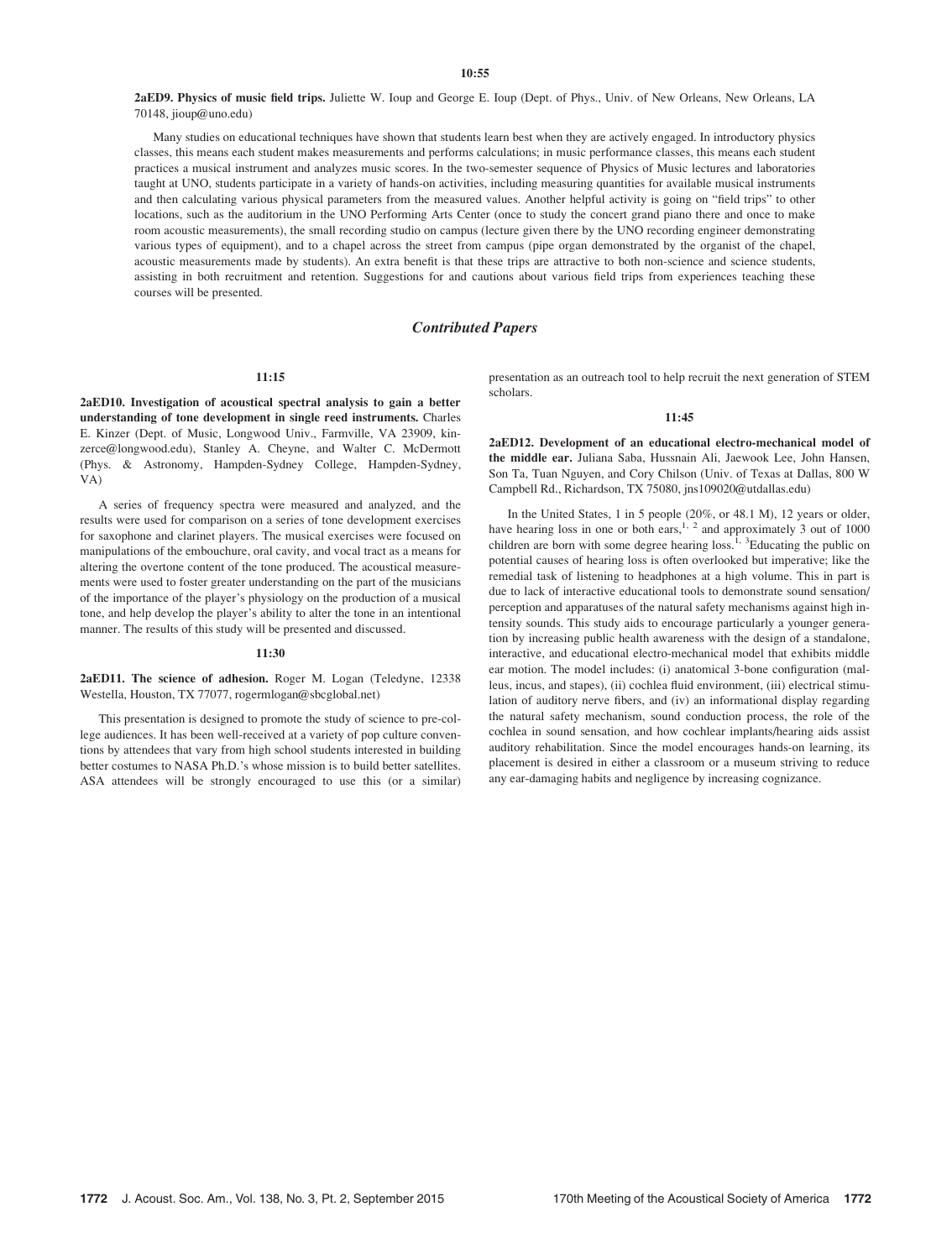# Session 2aNS

# Noise: Damage Risk Criteria for Noise Exposure I

Richard L. McKinley, Cochair Air Force Research Lab., Wright-Patterson AFB, OH 45433-7901

Hilary L. Gallagher, Cochair Air Force Research Lab., 2610 Seventh St. Bldg. 441, Wright-Patterson AFB, OH 45433-7901

Chair's Introduction—8:30

# Invited Papers

### 8:35

2aNS1. Evaluation of high-level noise exposures for non-military personnel. William J. Murphy, Edward L. Zechmann, Chucri A. Kardous (Hearing Loss Prevention Team, Centers for Disease Control and Prevention, National Inst. for Occupational Safety and Health, 1090 Tusculum Ave., Mailstop C-27, Cincinnati, OH 45226-1998, wjm4@cdc.gov), and Scott E. Brueck (Div. of Surveillance Hazard Evaluations and Field Studies, Hazard Evaluations and Tech. Assistance Branch, National Inst. for Occupational Safety and Health, Cincinnati, OH)

Noise-induced hearing loss is often attributed to exposure to high-level impulsive noise exposures from weapons. However, many workers in industries such as mining, construction, manufacturing, and services are exposed to high-level impulsive noise. For instance, construction workers use pneumatic tools such as framing nailers that can produce impulses at levels of 130 dB peak sound pressure level or greater. Miners have exposures to roof bolters and jack-leg drills that produce more of a continuous, but highly impulsive noise. In some areas of manufacturing the exposures include drop forge processes which can create impacts of more than 140 dB. Finally, in the services sector, law enforcement personnel who maintain proficiency with firearms experience the full gamut of small-caliber firearms during training. This paper will examine the noise exposures from recordings that the NIOSH Hearing Loss Prevention Team have collected. The noises will be evaluated with different damage risk criteria for continuous and impulse noise where appropriate.

# 8:55

2aNS2. Role of the kurtosis metric in evaluating hearing trauma from complex noise exposures—From animal experiments to human applications. Wei Qiu (Auditory Res. Lab., SUNY Plattsburgh, 101 BRd. St., Plattsburgh, NY 12901, wei.qiu@plattsburgh. edu), Meibian Zhang (Zhejiang Provincial Ctr. for Disease Control and Prevention, Hangzhou, China), and Roger Hamernik (Auditory Res. Lab., SUNY Plattsburgh, Plattsburgh, NY)

A number of animal experiments and epidemiologic studies in humans have demonstrated that current noise standard underestimated hearing trauma by complex noise. While energy and exposure duration are necessary metrics they are not sufficient to evaluate the hearing hazard from complex noise exposure. The temporal distribution of energy is an important factor in evaluating NIHL. Kurtosis incorporates in a single metric all the temporal variables known to affect hearing (i.e., peak, inter-peak interval, and transient duration histogram) that makes kurtosis as one of the candidate metrics. Our previous animal studies show that both kurtosis and energy are necessary to evaluate the hazard posed to hearing by a complex noise exposure. In this study, we focus on how to use the knowledge from animal model into humans. Methods are presented to solve the following questions: (1) How to calculate the kurtosis? (2) What is the relation between kurtosis and the hearing trauma? (3) How to extract a single number from the distribution of kurtosis that would best correlate with noise trauma in real industrial noise environments? Human data study shows that the kurtosis metric may be a reasonable candidate for evaluating the risk of hearing trauma complex noise exposures.

#### 9:15

2aNS3. Assessing acoustic reflexes for impulsive sound. Gregory A. Flamme, Stephen M. Tasko, Kristy K. Deiters (Speech Pathol. and Audiol., Western Michigan Univ., 1903 W. Michigan Ave., MS 5355, Kalamazoo, MI 49008, greg.flamme@wmich.edu), and William A. Ahroon (Auditory Protection and Performance Div., US Army Aeromedical Res. Lab., Fort Rucker, AL)

The acoustic reflex is an involuntary contraction of the middle ear muscles in response to a variety of sensory and behavioral conditions. Middle ear muscle contractions (MEMC) have been invoked in some damage-risk criteria for impulsive noises for over 40 years and one damage-risk criteria proposes that MEMC precede the impulse for a warned listener via response conditioning. However, empirical data describing the prevalence, magnitude, and time-course of reflexive MEMC elicited by impulsive stimuli as well as non-acoustic stimuli and behaviors are scant. Likewise, empirical support for anticipatory MEMC is limited and studies often fail to control for attention or concomitant muscle activity. The current study is a large-scale, multi-experiment project designed to address these limitations in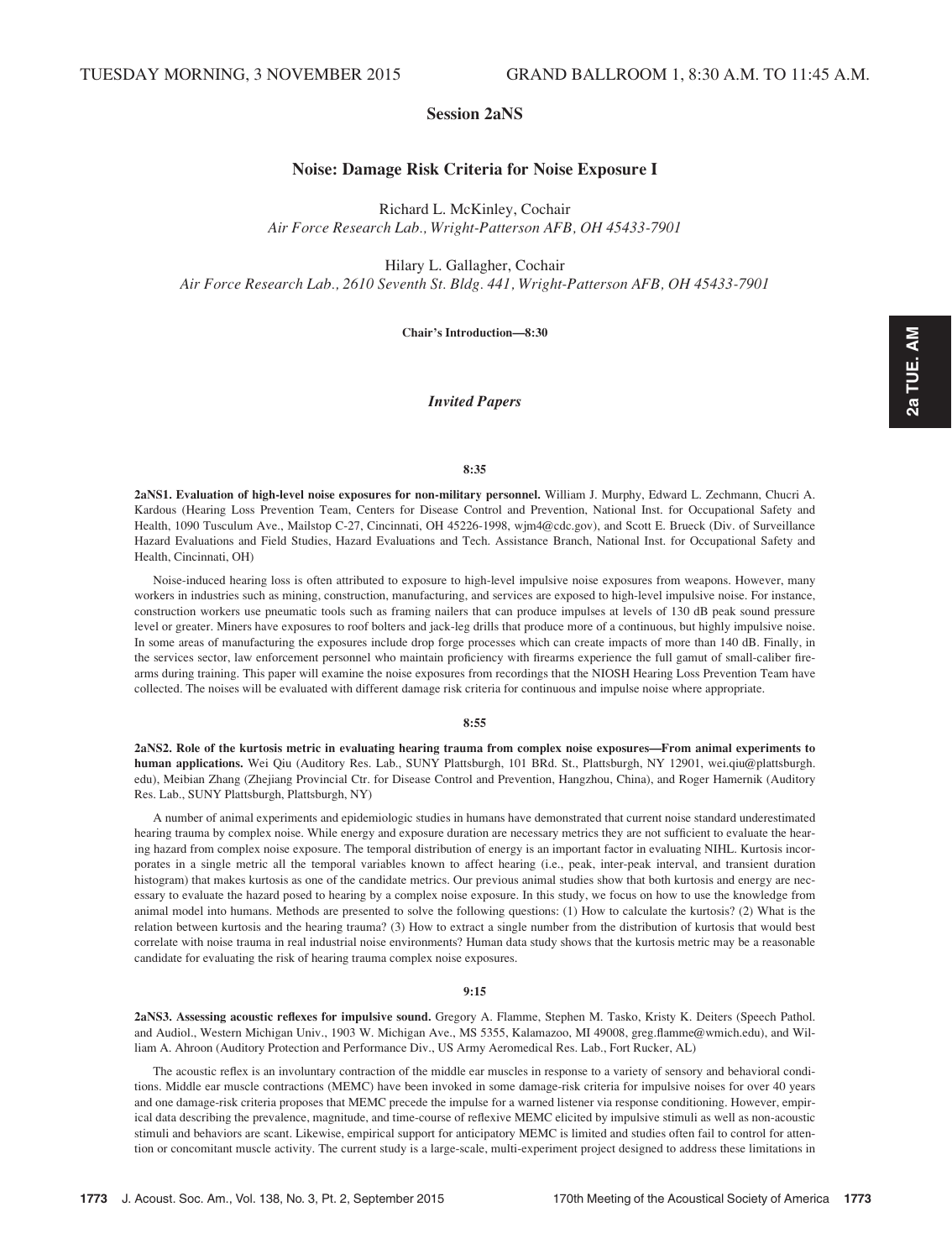a laboratory and field environment. MEMC are detected using click train stimuli as probes. Reflexive MEMC are elicited using tones, recorded gunshots, and non-acoustic stimuli (e.g., controlled release of compressed nitrogen gas to the face). Anticipatory MEMC are assessed across varying levels of distraction, beginning with participant instructions to pay attention to the conditioning stimulus and culminating in the assessment of anticipatory MEMC during live-fire exercises with rifles.

## 9:35

2aNS4. Measurement of high level impulse noise for the use with different damage risk criteria. Karl Buck (ISL (retired), 17 rue de la Résistance, Bartenheim 68870, France, kagebuck@aol.com), Pascal Hamery, Sebastien De Mezzo, and Florian Koenigstein (APC, ISL, Saint-Louis, France)

On the battlefield, but also during training, a soldier is continuously exposed to various types of noise (impulse and continuous). This exposure is not only noise generated by his own weapon but also by weapons or vehicles of close by troops. The exposure levels are between 160 dB peak for small arms and 190 dB peak at the soldier's ear for some anti tank weapons, with A-durations from 0.3 ms (small caliber) to 4 ms for large caliber weapons (e.g., Howitzers). In order to protect the soldier to noise exposures which may induce hearing loss, damage risk criteria (DRC) are implemented, and proposed for the prediction of the potential risk due to a certain noise exposure. Depending on the type of criteria (Pressure-Time-History or A-weighted Energy based), the recording and evaluation of different physical signal parameters has to be done in accordance to the used DRC. The paper will present the problems which may arise when recording impulse (weapon) noise with very high peak pressure levels and discuss measurement techniques compatible with the used DRCs. The paper will also discuss problems which may arise during the use and development of portable noise dose meters for the use in the military environment.

9:55

2aNS5. Damage risk criteria for high-level impulse noise and validation data. Armand L. Dancer (52 chemin Blanc, Authume 39100, France, armand.dancer@orange.fr)

The existing DRCs for high-level impulse noise will be briefly described along with their relative merits. Classical DRCs (CHABA, Mil-STD 1474D Z-curves, Pfander, Smoorenburg...) overestimate the hazard of large weapons, do not assess the actual efficiency of the HPs, and are not compatible with the occupational DRCs. The AHAAH model is potentially very powerful. However, the model needs to "know" the exact pressure-time history of the impulse at the subject's ear and the human middle ear transfer function for high-level impulses. Unexpected artifacts of measurements send the model on wrong tracks! Last but not least the "parameters" of this model need to be "adjusted" to be in agreement with the experimental results obtained on a large number of soldiers (to be presented). The LAeq8 method with a limit of 85 dB allows a limitation of the hearing hazard comparable to that aimed at by the other DRCs. It allows the assessment of the hazard for all kinds of weapon noises (free field and/or reverberant conditions) and for combined exposures (impulse and continuous noise) either on protected or unprotected ears. Finally, the auditory hazard is evaluated along the same rules in the military and in occupational exposures (ISO 1999).

## 10:15–10:30 Break

#### 10:30

2aNS6. L<sub>IAeq100ms</sub>, An A-duration adjusted impulsive noise damage risk criterion. Richard L. McKinley (Battlespace Acoust., Air Force Res. Lab., 2610 Seventh St., AFRL/711HPW/RHCB, Wright-Patterson AFB, OH 45433-7901, richard.mckinley.1@us.af.mil)

Impulsive noise damage risk criteria (DRCs) have been the subject of much debate nationally and internationally for more than 30 years. Several approaches have been used in proposed DRCs including: curves defining exposure based on peak level and A or B duration; auditory hazard units based on the analytical auditory model known as AHAAH; and L<sub>Aeq</sub> metrics based on the equal energy concept. Each of the approaches has positive and negative attributes. One of the issues with L<sub>Aeq</sub> metrics has been the over estimation of hazard with long duration impulses such as those coming from blasts, artillery, large mortars, or shoulder launched missiles. The presentation will describe and discuss the  $L_{I Aeq100ms}$  impulsive DRC which includes an adjustment based on the A-duration of the impulsive noise and a method of computing protected impulsive noise exposures using impulsive insertion loss data from hearing protectors measured with methods defined in ANSI S12.42.

## 10:50

2aNS7. Development of the auditory hazard assessment algorithm for humans model for accuracy and power in MIL-STD-1474E's hearing analysis. G. R. Price (Human Res. & Eng. Directorate, Army Res. Lab., PO Box 368, Charlestown, MD 21914, ahanalysis@comcast.net) and Joel T. Kalb (Human Res. & Eng. Directorate, Army Res. Lab., Aberdeen Proving Ground, MD)

MIL-STD-1474E uses the Auditory Hazard Assessment Algorithm for Humans (AHAAH) model to calculate hazard from intense impulses, its theoretic basis providing greatly increased power and accuracy. It is an electro-acoustic analog paralleling the ear's physiology, including the ear's critical non-linearities and it calculates hazard from basilar membrane displacements. Successfully developed and tested first with an animal model, a parallel version for the human ear was developed and validated with human data. Given a pressure history as input, AHAAH predicts hazard for the 95%ile susceptible ear. It also makes a movie that allows engineering insight into amelioration of hazard. Hearing protection is accommodated by using input from an acoustic manikin or by implementation of a mathematical protector model using REAT data to calculate input waveforms from free field data. The AHAAH model is also currently used by the Society of Automotive Engineers for calculation of airbag noise hazard, by the Israeli Defense Forces for impulse noise analysis and is being considered by ANSI's S3 Bioacoustics Committee Working Group 62 (Impulse Noise with Respect to Hearing Hazard) as a basis for an ANSI impulse noise standard.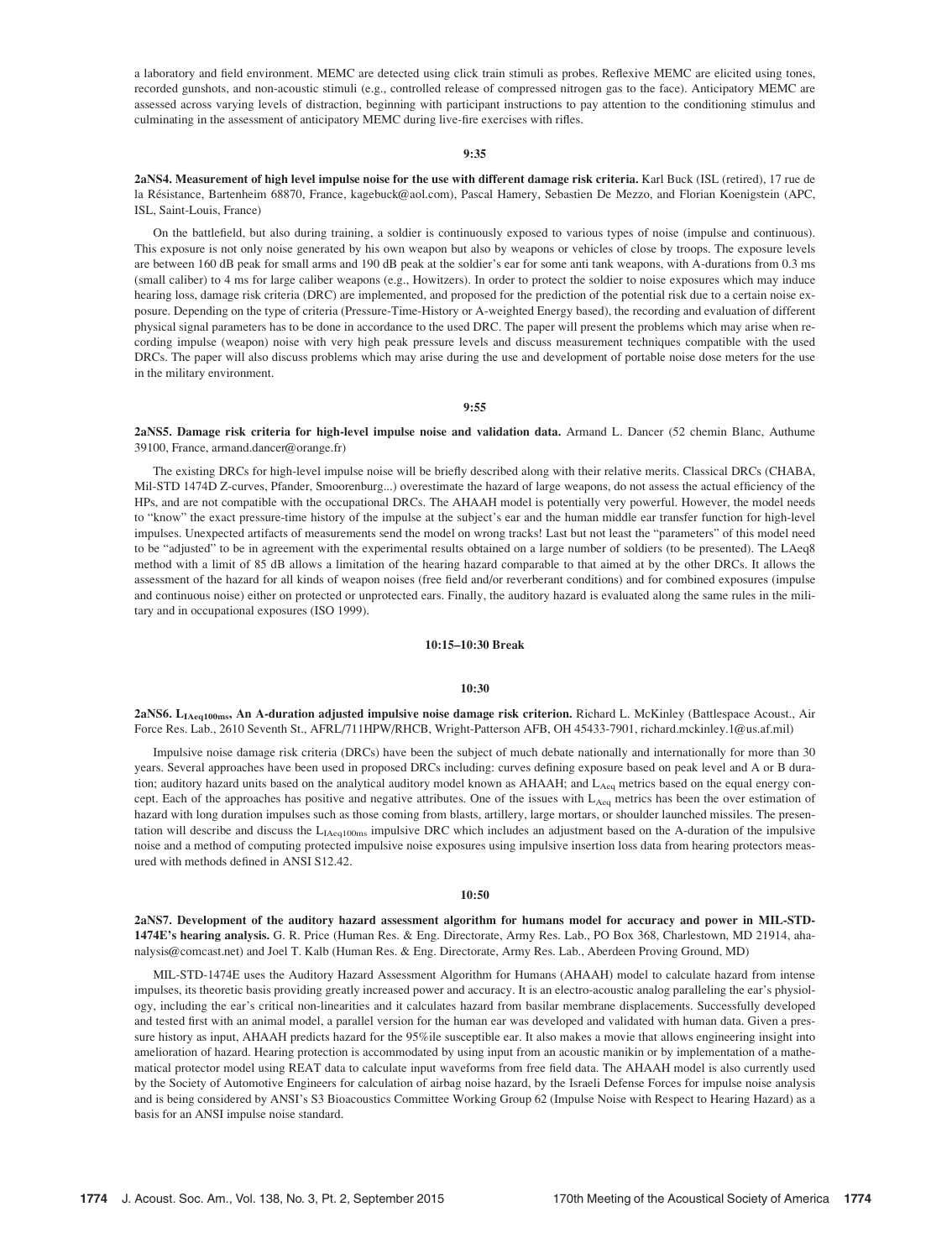# 11:10

2aNS8. A biomechanically based auditory standard against impulse noise. Philemon C. Chan (L-3 ATI, 10180 Barnes Canyon Rd., San Diego, CA 92121, Philemon.Chan@L-3com.com)

This paper addresses two critical issues in developing a damage risk criteria against impulse noise injury, namely, (1) difficulty in setting a threshold for large weapon noise involving hearing protecting devices (HPDs) and small arms noise involving no HPDs; and (2) having a standard procedure to account for the effects of HPDs. The rational way to resolve these issues is to develop biomechanicalbased standard using a physics-based model. The Auditory Hazard Assessment Algorithm for the Human (AHAAH) is a biomechanical model that simulates the transmission of sound energy from free field through the ear canal and middle ear to the cochlea. Extensive research has been performed by subjecting the AHAAH to a rigorous verification and validation process. Findings show that the AHAAH middle ear is overly compressive and corrections were made to the annular ligaments parameters. The human data from the historical Albuquerque walk-up study with volunteers wearing HPDs were used to validate the model and develop the dose-response curve for the injury threshold. Calculations were then performed for the German rife noise tests with volunteers not wearing HPDs, and the predictions show excellent comparison with the injury outcomes, hence providing an independent validation of the revised model.

# Contributed Paper

#### 11:30

2aNS9. Nonlinearity in the auditory hazard assessment algorithm for humans. Paul D. Fedele and Joel T. Kalb (Army, DOD, 520 Mulberry Point Rd., Attn: RDRL-HRS-D, Aberdeen Proving Ground, MD 21005-5425, paul.d.fedele.civ@mail.mil)

The Auditory Hazard Assessment Algorithm for Humans (AHAAH) is a software application that evaluates hearing damage risk associated with impulsive noise (http://www.arl.army.mil/ahaah). AHAAH applies pressure response dynamics across the external, middle, and inner ear, to biomechanically model the ear's physical response to impulsive sound. Cumulative strain-induced fatigue in the cochlea's organ of Corti determines the risk of auditory hazard. AHAAH includes nonlinear behavior observed in stapes displacement and associated with the annular ligament in the middle ear. AHAAH's nonlinear behavior has been validated by Price (2007) based on human test results produced by Johnson (1966, 1993, and 1997). Presented analyses results show that the risk of hearing hazard cannot be predicted solely on the basis of waveform energy (A-weighted or not) or waveform peak pressure, because of the middle ear nonlinearity. The risk of hearing hazard does not necessarily behave monotonically with any summary waveform characterization. Although the AHAAH may seem complex, it analyzes response to the full time-dependence of the waveform to accurately analyze hearing damage risk through the nonlinear elements of the human middle ear.

# TUESDAY MORNING, 3 NOVEMBER 2015 DAYTONA, 8:35 A.M. TO 12:00 NOON

# Session 2aSA

# Structural Acoustics and Vibration, Engineering Acoustics, and Physical Acoustics: Flow-Induced Vibration

Robert M. Koch, Chair

Chief Technology Office, Naval Undersea Warfare Center, Code 1176 Howell Street, Bldg. 1346/4, Code 01CTO, Newport, RI 02841-1708

Chair's Introduction—8:35

# Invited Papers

# 8:40

2aSA1. Recent Japanese research activities on flow induced vibration and noise. Shigehiko Kaneko (Dept. of Mech. Eng., The Univ. of Tokyo, 7-3-1, Hongo, Bunkyo-ku, Tokyo 113-8656, Japan, kaneko@mech.t.u-tokyo.ac.jp)

In this presentation, recent Japanese research activity on Flow Induced Vibration and Noise mainly done by Kaneko laboratory, Department of Mechanical Engineering, the University of Tokyo, will be presented. Topics cover vortex induced vibration related to Japanese fast breeder reactor Monju thermo-well in line oscillation, sloshing and sloshing damper in connection with the liquid separator designed for Floating Production, Storage and Offloading (FPSO) system, galloping and galloping damper used for cable stayed bridges, combustion oscillation of gas turbine combustor taking account of chemical reaction process, and pipeline acoustics leading to acoustic fatigue. In the end, 30 years of history of data base group activity in Japan Society of Mechanical Engineers (JSME) will be introduced.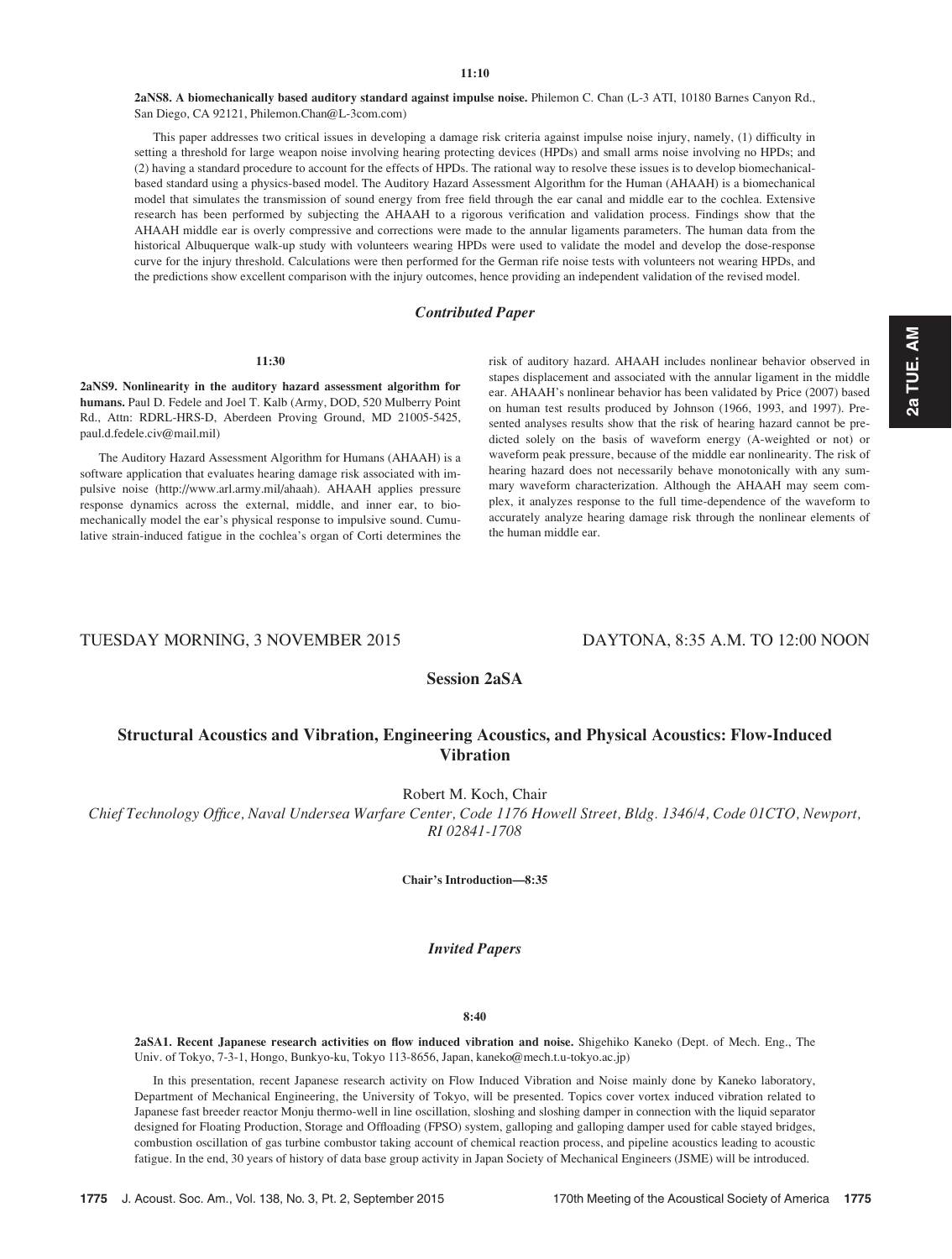2aSA2. Investigating coupled flow-structure-acoustic interactions of human vocal fold flow-induced vibration. Scott Thomson (Dept. of Mech. Eng., Brigham Young Univ.-Idaho, AUS 106c, Rexburg, ID 83460, thomsons@byui.edu)

Flow-induced vibration of the human vocal folds is a central component of sound production for voiced speech. During vocal fold oscillation, tightly coupled flow, structure, and acoustic dynamics form a system that is rich in multi-physics phenomena, such as large deformation and large strain of exceedingly flexible and multi-layered tissues, repeated collision between vocal folds, coupling between structural modal frequencies and acoustic resonances, and the presence of non-trivial flow features such as the Coanda effect, flow separation, and axis switching. One of the aims of voice production research is to better understand these physical phenomena. In this presentation, tools and techniques for studying vocal fold flow-structure interactions will be discussed. Synthetic vocal fold replicas that exhibit flow-induced oscillations comparable to those of the human vocal folds will be introduced. These replicas are fabricated using three-dimensional prototyping, molding, and casting techniques, in which the multi-tissue layer structure of the human vocal folds is simulated using multiple layers of silicone of differing material properties. Experimental techniques used to characterize replica dynamic responses will be presented. Computational models that include fully coupled fluid, solid, and acoustic domains to simulate vocal fold vibration will be introduced. Several applications of these models and approaches will be discussed.

#### 9:40

# 2aSA3. Fluid structure interactions with multicell membrane wings. Manuel Arce, Raphael Perez, and Lawrence Ukeiley (Mech. and Aerosp. Eng., Univ. of Florida, MAE-A Rm. 312, PO BOX 116250, Gainesville, FL 32611, ukeiley@ufl.edu)

Flexible wing surfaces can be observed in many natural flyers and their use in small engineered flying vehicles has translated too many beneficial properties. These benefits have manifested themselves in the aerodynamic forces as well as flight stability which are an effect of how the flow and the membranes interact both statically and dynamically. In this work, time dependent particle image velocimetry and digital image correlation are used to study the fluid structure interaction for flow over a membrane wing. The wings examined here are multi-cell silicon rubber membrane wings which have a scalloped free trailing edge with different levels of pretension. The pretension effects the natural frequencies of the membranes and is shown to affect the extension magnitude and membrane motion frequency which are both also affected by aerodynamic loading. Examinations of the membranes through time based and frequency domain analysis motions shows they are highly correlated with the flow. The velocity measurements demonstrated the effects of membranes motion alter the characteristics of the flow over wing leading to changes in the overall aerodynamic properties such as the stall angle and the wake deficit.

### 10:10

2aSA4. Computational flow noise. Donald Cox, Daniel Perez, and Andrew Guarendi (Naval Undersea Warfare Ctr., 1176 Howell St., Newport, RI 02841, donald.l.cox@navy.mil)

This work focuses on combining the capabilities of computational fluid dynamics with computational structural acoustics to enable the calculation of flow noise primarily for undersea vehicles. The work is limited to the non-coupled problem, where the flow calculations are made over a non-deforming boundary with the goal of calculating wall pressure fluctuations and using them as loads on a finite element structural acoustics model. The ultimate goal of this work is to develop the capability to calculate flow noise for three-dimensional undersea structures for which analytical approaches are not possible. Results will be presented that make use of wall pressure fluctuations calculated using Large Eddy Simulations (LES) and variants of Improved Delayed Detached Eddy Simulations (IDDES).

#### 10:40–11:00 Break

#### 11:00

2aSA5. Using flow-induced vibrations for structural health monitoring of high-speed naval ships. Karim G. Sabra (Mech. Eng., Georgia Inst. of Technol., 771 Ferst Dr., NW, Atlanta, GA 30332-0405, karim.sabra@me.gatech.edu)

It has been demonstrated theoretically and experimentally that an estimate of the impulse (or structural) response between two receivers can be obtained from the long-time average of the cross-correlation of diffuse vibrations (or ambient noise) recorded at these two receivers in various environments and frequency ranges of interest: ultrasonics, underwater acoustics, seismology, and structural health monitoring. Indeed, those estimated impulse responses result from the cumulated contributions over time of random vibrations (e.g., as created by flow-induced vibrations) traveling along the test structure and being recorded by both. Hence, this technique provides a means for structural health monitoring using only the ambient structure-borne noise (e.g., generated by flow-induce vibrations) only, without the use of active sources. We will review work conducted using (1) high-frequency random vibration (100 Hz–5 kHz) data induced by turbulent boundary layer pressure fluctuations and measured on a hydrofoil and a plate at the Navy's William B. Morgan Large Cavitation Channel. (2) Low frequency random vibration data (1 Hz–50 Hz) collected on high-speed naval ships during at-sea operations were strong wave impact loading took place. [Work sponsored by ONR.]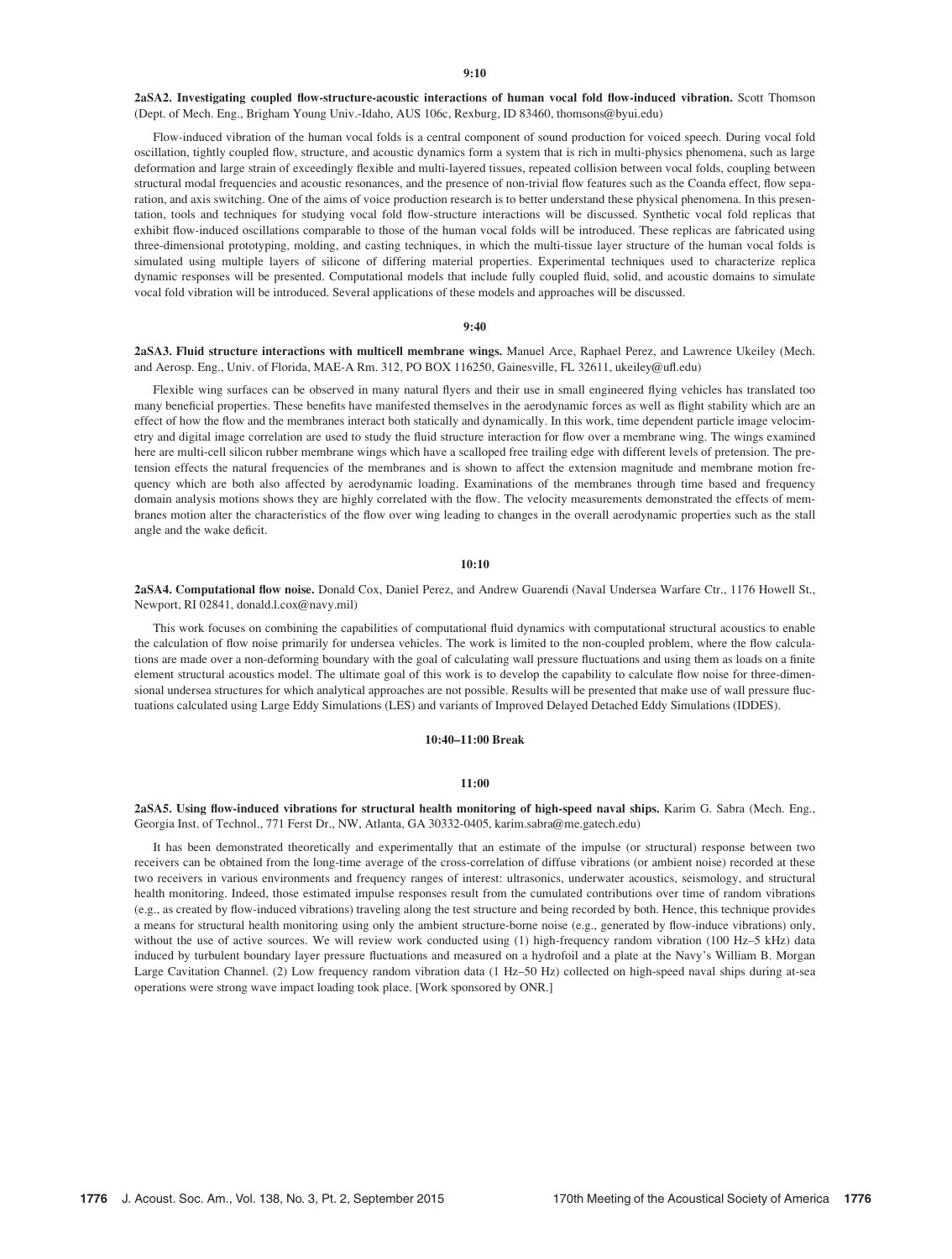## 11:30

2aSA6. Wave dispersion in highly deformable, fluid-filled structures: Numerical and experimental study of the role of solid deformation and inertia. Patrick Kurzeja and Katia Bertoldi (John A. Paulson School of Eng. and Appl. Sci., Harvard Univ., 29 Oxford St., Pierce Hall, Rm. 410, Cambridge, MA 02138, patrick.kurzeja@rub.de)

The application and scientific interpretation of wave measurements in fluid-filled structures strongly depend on the frequency regime of interest. This includes, for example, absorption bands, inverse calculation of elastic moduli, and non-destructive crack localization. The wave properties significantly differ between the low-frequency regime (where viscous forces couple fluid and solid) and the high-frequency regime (where inertia forces allow for multiple decoupled wave modes with individual speeds and attenuation). Thus, knowledge of the separative transition frequency is crucial for a reliable prediction, but respective approximations like Biot's characteristic frequency still originate from stiff structures. Soft materials such as biological tissues or synthetic materials are neglected regarding their high deformability. Hence, this presentation demonstrates the change of wave properties from low to high frequencies in soft, fluid-filled structures and highlights the influence of solid deformability and inertia. In particular, it will present:an experimental design to control stiffness and density of a single porous structure by buckling mechanisms with negligible influence on permeability; microscale simulations to identify the underlying wave modes; and peculiarities occurring in soft fluid-filled structures such as significant dispersion of the P1-wave speed.

#### 11:45

2aSA7. Experimental investigation of the acoustic damping of In-duct orifices with bias flow. Chenzhen Ji and Dan Zhao (Aerosp. Eng., Nanyang Technolog. Univ., 50 Nanyang Ave., Singapore 639798, Singapore, cji1@e. ntu.edu.sg)

Geometry of orifice is investigated by the experiments to evaluate the acoustic damping capacity of orifice plates in a duct. Four kinds of plates with complex orifice shapes are fabricated by using modern 3D printing technology. To characterize acoustic damping performance of these plates, sound absorption coefficient is used as an index determined by using the classical two-microphone technique. It is found that the geometric shapes of the perforated orifices can affect their sound absorption performances, and the damping performances of different shaped orifices depend on the frequency range. The length of downstream duct is also proven to determine the damping performance of perforated plates. The shorter the downstream pipe length, the narrower frequency range corresponding to lower power absorption. Moreover, the bias flow is shown to play a critical role on the sound absorption capacity of orifice plate in the experiments. Sound absorption coefficient is found to increase first and then decreased with increased Mach number.

# TUESDAY MORNING, 3 NOVEMBER 2015 GRAND BALLROOM 8, 8:30 A.M. TO 10:00 A.M.

# Session 2aSCa

# Speech Communication: Speech Production Potpourri (Poster Session)

Sarah H. Ferguson, Chair

Communication Sciences and Disorders, University of Utah, 390 South 1530 East, Room 1201, Salt Lake City, UT 84112

Authors will be at their posters from 8:30 a.m. to 10:00 a.m. To allow authors an opportunity to view other posters in their session, all posters will be on display from 8:00 a.m. to 12:00 noon.

# Contributed Papers

2aSCa1. Utterance-initial voiced stops in American English: An ultrasound study. Suzy Ahn (Dept. of Linguist., New York Univ., 10 Washington Pl., New York, NY 10003, suzy.ahn@nyu.edu)

In English, phonologically voiced consonants are often phonetically voiceless in utterance-initial position. Other than Westbury (1983), there is little articulatory evidence regarding utterance-initial voicing in American English. The current study uses ultrasound imaging and acoustic measures to examine how tongue position correlates with phonation in American English, comparing phonated voiced stops, unphonated voiced stops, and voiceless stops in utterance-initial position. Eight speakers of American English recorded voiced/voiceless stops at three places of articulation (labial, alveolar, and velar), in three different environments (utterance-initial, post-nasal, and post-fricative), and with two different following vowels (high/low). One adjustment for initiating or maintaining phonation during the closure is enlarging the supraglottal cavity volume primarily via tongue root advancement. In utterance-initial position, there was a clear distinction between voiced stops and voiceless stops in the tongue root for the alveolar and velar places of articulation. Even without acoustic phonation during closure, the tongue root is advanced for voiced stops in comparison to voiceless stops for supraglottal cavity enlargement. These results suggest that speakers have the same target for both phonated and unphonated stops in utterance-initial position (i.e., shorter VOT), but other articulatory adjustments are responsible for the presence or absence of phonation.

2aSCa2. Aerodynamic factors for place-dependent voice onset time differences. Marziye Eshghi (Speech, Lang. and Hearing Sci., Univ. of North Carolina at Chapel Hill, 002 Brauer Hall, Craniofacial Ctr., Chapel Hill, NC 27599, marziye\_eshghi@med.unc.edu), Mohammad Mehdi Alemi (Mech. Eng., Virginia Tech, Blacksburg, VA), and David J. Zajac (Dental Ecology, Craniofacial Ctr., Univ. of North Carolina at Chapel Hill, Chapel Hill,  $N^{\prime}$ 

Studies have shown that voice onset time (VOT) tend to increase as place of articulation moves further back in the oral cavity. Different aerodynamic factors have been postulated for place-dependent VOT differences; although no direct aerodynamic measures have been reported in this regard.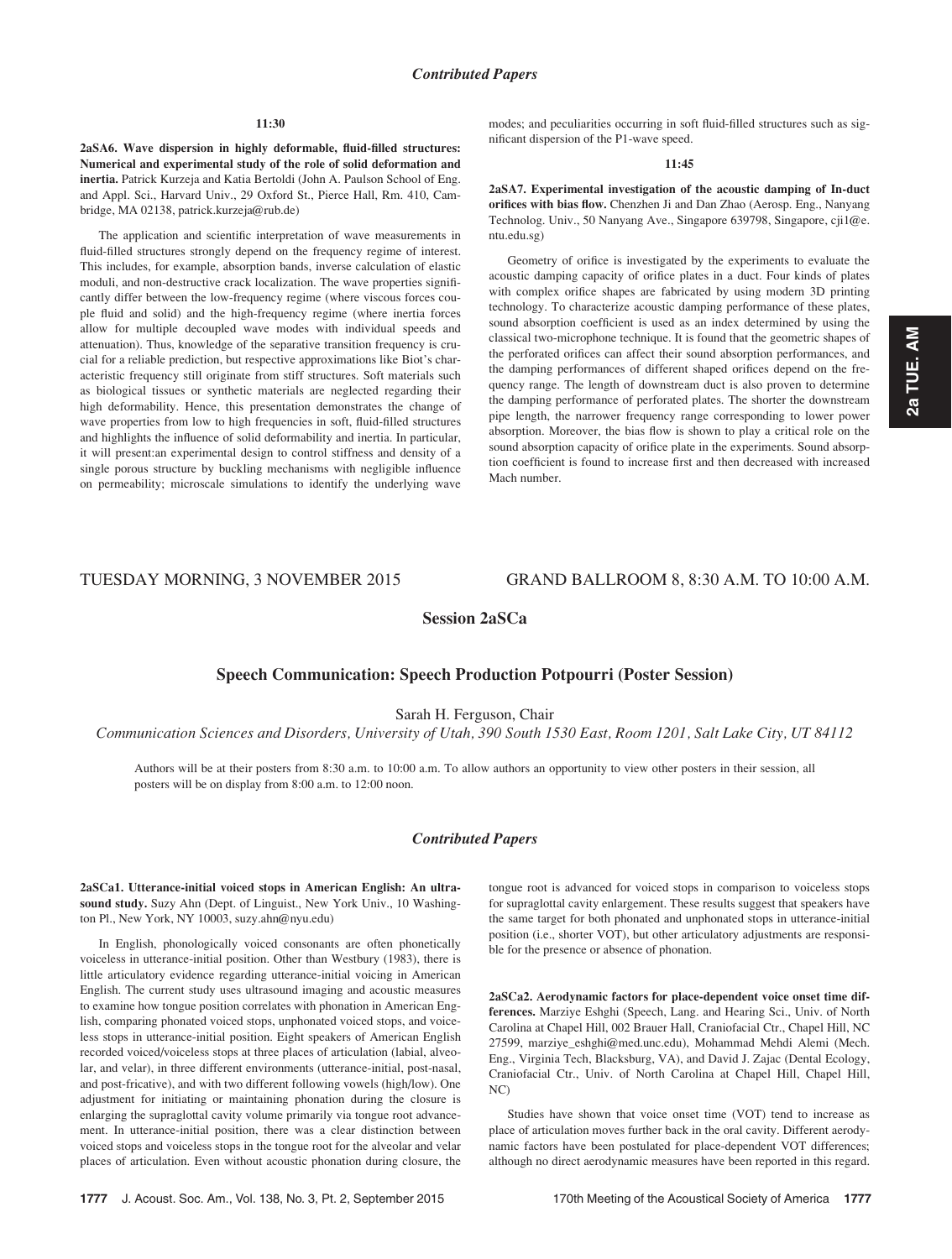The objective of this study was to investigate aerodynamic factors which lead to variation of VOT according to place of articulation. The speech materials of the study were /pa, ta, ka/, each produced 30 times by an adult female (27 yrs) in the carrier phrase "say – again". SPL was targeted within a  $\pm 3$  dB range. Intraoral air pressure (Po) was obtained using a buccal-sulcus approach. VOT, Po, and maximum Po declination rate (MPDR) were measured for each stop. Results showed that: (a) the further back the place of articulation, the longer the VOT; (b) Po was greatest for the velar stop, intermediate for the alveolar stop, and smallest for the bilabial stop; and (c) the MPDR index showed slower pressure drop for the velar stop compared with the other two stops. Results provide empirical evidence for the role of oral pressure differences, mass of articulators, and cross-section area of the constriction in place-dependent variations of VOT.

2aSCa3. Effects of following onsets on voice onset time in English. Jeff Mielke (English, North Carolina State Univ., 221 Tompkins Hall, Campus Box 8105, Raleigh, NC 27695-8105, jimielke@ncsu.edu) and Kuniko Nielsen (Linguist, Oakland Univ., Rochester, MI)

Voice Onset Time (VOT) in English voiceless stops has been shown to be sensitive to place of articulation (Fischer-Jorgensen 1954), to contextual factors such as the height, tenseness, and duration of the following vowel and the voicing of coda consonants (Klatt 1975, Port & Rotunno 1979), to prosodic factors like stress and pitch (Lisker & Abramson 1967), and also to F0 (McCrea & Morris 2005) and speaking rate (Kessinger & Blumstein 1997, Allen 2003). We report two additional factors involving following consonants. We analyzed 120 /p/- and /k/-initial words produced by 148 Canadian English speakers ( $n = 17742$ ). VOTs of the initial stops were measured semiautomatically and all other segment durations were measured using forced alignment. The results of a mixed-effects regression support earlier findings that VOT is longer in /k/, directly related to following vowel duration, inversely related to speech rate, longer before tense vowels, and shorter before voiceless codas. Additionally, we find that VOT is shorter when the next syllable starts with a phonetically voiceless plosive (i.e., excluding flapped /t/), and that the most relevant measure of vowel duration includes the duration of postvocalic liquids, even those that are typically analyzed as onsets.

2aSCa4. Individual interaction between hearing and speaking due to aging. Mitsunori Mizumachi (Dept. of Elec. Eng. and Electronics, Kyushu Inst. of Technol., 1-1 Sensui-cho, Tobata-ku, Kitakyushu, 804-8550, Japan, mizumach@ecs.kyutech.ac.jp)

It is well known that a hearing loss is induced by aging in a high frequency range. It is easy to imagine that the aging also alters characteristics of voice, because you can roughly estimate the speaker's age. In general, those aging phenomena are discussed independently. In speech communication, however, the speech chain [Dense & Pinson, 1993] must dominate the interaction on the aging effects between hearing and speaking. Individual interaction between them is investigated using both his pure-tone audiometry test threshold and his recordings of read utterances. In this study, 21 Japanese elderly males, whose ages ranged from 62 to 85 years old, participated in pure tone audiometry and recording of Japanese sentence and word utterances. Concerning three elderlies with presbycusis, who are aware of hearing loss in daily lives, hearing abilities gradually decrease in proportion to frequency over 2 kHz, and spectral energies increase in the high frequency range over 4.5 kHz. In another case of high-frequency deafness, the spectral energy over 4.5 kHz increases significantly. On the other hand, elderly speakers with normal hearing do not cause energy lift of speech in high frequencies.

## 2aSCa5. Degree of articulatory constraint predicts locus equation slope for /p,t,s,<sup>Ð</sup> /. Sara Perillo, Hye-Young Bang, and Meghan Clayards (Dept. of Linguist., McGill Univ., Montreal, QC, Canada, sara.perillo@mail.mcgill.ca)

The degree of articulatory constraints (DAC) model (Recasens, Pallarès, & Fontdevila, 1997) proposes that consonants involving the movement of the tongue dorsum are more resistant to coarticulation than those with a more fronted articulation. We assessed this claim using locus equation (LE) slopes as indicators of coarticulation. Participants were asked to produce V1(t).CV2 sequences as part of two-word phrases in a scripted dialog, where C is one of /p, t, s,  $\int$ /. LE were derived by measuring  $F2$  at V2 onset and midpoint. Since LE slopes approaching 1 indicate high levels of coarticulation, it was hypothesized that segments with the lowest DAC would have the steepest slopes  $(|p|>|t|>|s|/|f|)$  and this is what we found, lending support to the DAC model. A secondary hypothesis assessed the effect of emphatically stressing C on the LE. Participants partook in a dialog involving a "mishearing" of either the target C (Prominent condition) or the preceding V1(t) (Control condition), and they repeated the two word sequence. We expected participants to emphasize the misheard segment and reduce coarticulation if the C was misheard (lower LE slope). Our findings indicate that only the LE slopes of sibilants  $/s/$  and  $/f/$  were reduced under prominence, perhaps due to their high DAC values.

2aSCa6. Effect of practice type on acquisition and retention of speech motor skills. Stephen M. Tasko (Speech Pathol. and Audiol., Western Michigan Univ., 1903 W Michigan, Kalamazoo, MI 49008-5355, stephen. tasko@wmich.edu)

There is a growing literature focused on how speakers acquire and retain speech motor skills. While motor learning experiments provide practical information for improving speech treatment and instructional programs, identifying the specific conditions under which speech skills are enhanced or diminished also offers a window into the underlying organization of the speech motor system. The current study examines how speech motor performance on a challenging speech task varies for different forms of speech practice. Subjects include 40 healthy adult speakers. The challenging speech task is a set of tongue twisters produced at specified speech rates markedly faster than habitual rate. Subjects are assigned to one of three speech practice conditions (imitating an auditory target, listening to an auditory target, or using a magnitude production task) or a control task. Speech motor performance on the challenging speech task is assessed prior to, immediately after, and one day following the speech practice condition. Speech motor performance measures include speech rate accuracy and articulatory accuracy. Improved performance immediately following practice suggests speech skill acquisition while continued improvements during follow up testing suggests speech skill retention. The effect of different practice conditions on speech motor skill acquisition and retention will be described.

2aSCa7. Experimental validation of a three-dimensional finite-amplitude nonlinear continuum model of phonation. Mehrdad Hosnieh Farahani and Zhaoyan Zhang (Head and Neck Surgery, UCLA, UCLA Surg - Head & Neck, BOX 951794, 31-24 Rehab Ctr., Los Angeles, CA 90095- 1794, mhosnieh@ucla.edu)

Due to the complex nature of the phonation process, simplification assumptions (e.g., reduced flow model, small strain vocal fold deformation) are often made in phonation models. The validity of these assumption is largely unknown because the overall behavior of these phonation models often has not been validated against experiment. In this study, a three-dimensional finite-amplitude nonlinear continuum model of the vocal folds is developed and compared to results from experiments using a self-oscillating physical model of the vocal folds. The simulations are based on a nonlinear finite element analysis, whereby large displacement and material nonlinearity are taken into account. The vocal-fold model is coupled with a reducedorder flow solver based on Bernoulli equation. Preliminary results show that the model is able to qualitatively reproduce experimental observations regarding phonation threshold and typical vocal fold vibration patterns. [Work supported by NIH.]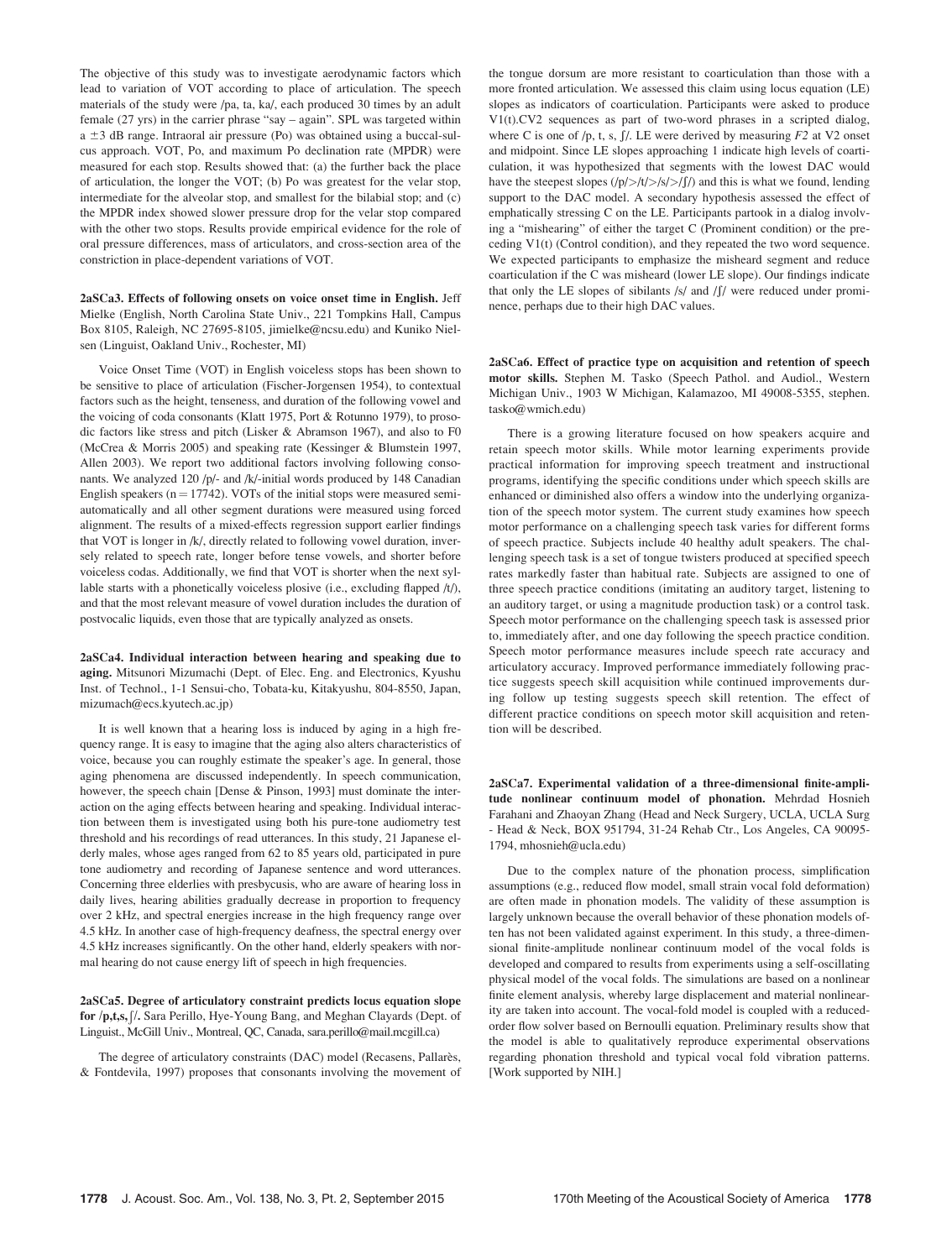2aSCa8. A dual task study of the effects of increased cognitive load on speech motor control. Katherine M. Dawson (Speech-Language-Hearing Sci., City Univ. of New York Graduate Ctr., 365 5th Ave., New York, NY 10016, kdawson2@gradcenter.cuny.edu), Grace Bomide (Speech-Language-Hearing Sci., Lehman College, New York, NY), Mark Tiede (Haskins Labs., New Haven, CT), and DH Whalen (Speech-Language-Hearing Sci., City Univ. of New York Graduate Ctr., New York, NY)

Research has shown that behavioral task performance suffers when cognitive load is increased. One method for observing this phenomenon is the so-called dual task paradigm, which has been applied in previous research manipulating the motor, linguistic, and cognitive demands of speech tasks [Dromey & Benson, JSLHR, 46(5), 1234–1246 (2003)]. Trade-offs between (and within) domains necessary to maintain task performance probe sensitivity to increased load and the nature of variability in speech (i.e., does speech become more or less variable in increased load situations). In the current study, cognitive load on a speech motor task (mono- and di-syllable repetition) is manipulated using simple, competing memory, visual attention, and inhibition tasks, with concurrent recording of speech acoustics and kinematics. A preliminary analysis of acoustic data from five participants measured duration, amplitude and F0 of utterances during the single and dual task conditions. Results from the dual task conditions suggest a complex trade-off between the amplitude, duration and F0 measures, which differed systematically among the memory, attention, and inhibition tasks. In contrast, the baseline speech measures varied idiosyncratically among participants. Analysis of kinematic data should assist in clarifying how the interactions among these variables are affected by the different types of cognitive load.

2aSCa9. Model based comparison of vocal fold dynamics between children and adults. Michael Döllinger, Denis Dubrovskiy, Eva Beck (Dept. for Phoniatrics and Pediatric Audiol. at the ENT Dept., Univ. Hospital Erlangen, Bohlenplatz, 21, Erlangen, Bavaraia 91054, Germany, michael. doellinger@uk-erlangen.de), and Rita Patel (Dept. of Speech and Hearing Sci., College of Arts and Sci., Indiana Univ., Bloomington, IN)

In clinical practice, pediatric vocal fold vibration patterns are visualized by methods and standards derived from the adult population. Quantitative evaluations of vocal fold vibratory changes which are connected to growth and development of children are missing, although it is known that the pediatric larynx is not simply a smaller version of the adult one. The aim of this study was to optimize the oscillations of a biomechanical two-mass-model (2MM) for children and adults and to judge whether dynamic differences exist. High speed recordings (4000 fps) at sustained phonation (vowel /i/) were recorded and analyzed. After glottis segmentation, vocal fold trajectories for 11 children and 23 adults (9 men, 14 women) were investigated. Model parameters were achieved by numerical optimization of the 2MM towards the vocal fold trajectories. Differences in oscillating masses, tissue stiffness, and subglottal pressure were identified and quantified. Children showed increased vocal fold stiffness as well as increased subglottal pressure values. Differences between children vs. men were more distinctive than between children vs. women. In summary, the study gives quantitative evidence of differences between pediatric and adult laryngeal dynamics and confirms the applicability of the 2MM towards children. Next steps will include analyses of disordered pediatric voices.

2aSCa10. Acoustic correlates of velar flutter associated with nasal emission during /s/ in children with velopharyngeal dysfunction. Marziye Eshghi (Speech, Lang. and Hearing Sci., Univ. of North Carolina at Chapel Hill, 002 Brauer Hall, Craniofacial Ctr., Chapel Hill, NC 27599, marziye\_ eshghi@med.unc.edu), Mohammad Eshghi (Inst. of TeleCommun. Systems, Technische Universität Berlin, Berlin, Germany), and David J. Zajac (Dental Ecology, Craniofacial Ctr., Univ. of North Carolina at Chapel Hill, Chapel Hill, NC)

Velar flutter can accompany obligatory nasal air emission in children with cleft palate. It usually occurs as a result of air passing through a partially closed velopharyngeal port that creates turbulence and tissue vibration due to aerodynamic-elastic forces. Nasal air emission can also occur without flutter. In this case, the velopharyngeal port is relatively large and turbulence is generated at the anterior nasal valve without flutter. In this study we applied auto-correlation to discriminate velar flutter from non-flutter nasal air emission. Three children with nasal turbulence and velar flutter and three children with nasal turbulence without flutter were recorded using the oral and nasal microphones of the Nasometer during production of /si/. Nasal emission of the /s/ sound captured by the nasal microphone was isolated and the auto-correlation functions of the signals were graphed using MATLAB. Results showed that nasal emissions with velar flutter have autocorrelation functions with periodic/quasi-periodic patterns. However, the auto-correlation functions of the non-flutter nasal emissions showed noisy fluctuations without periodic oscillations. Findings revealed that auto-correlation function can be used clinically as an acoustic technique to detect tissue vibration accompanied with nasal air emission.

2aSCa11. Deriving long-distance coarticulation from local constraints. Edward Flemming (Linguist & Philosophy, MIT, 77 Massachusetts Ave., 32-D808, Cambridge, MA 02139, flemming@mit.edu)

Coarticulatory effects can extend over two or more syllables. For example, we find in a study of English nonce words of the form  $[bV_1C_1 \circ C_2V_2t]$ that F2 of  $V_1$  is shifted toward the F2 of  $V_2$ . One approach to such long-distance coarticulatory effects posits direct interactions between the segments involved. For example, coproduction models attribute coarticulatory variation to temporal overlap between segments, so coarticulatory effects of  $V_2$ on  $V_1$  imply that a  $V_2$  gesture begins two syllables earlier, during  $V_1$ . An alternative account posits that long-distance coarticulation results from iterative local coarticulation. That is,  $V_1$  can show coarticulatory effects of  $V_2$ because each intervening segment can partially assimilate to the next, resulting in a chain of coarticulatory effects between the two vowels. Since the iterative coarticulation analysis posits that long-distance coarticulation is mediated by intervening segments, it predicts that (i) coarticulatory variation at  $V_1$  due to  $V_2$  should be predictable from variation at the following segment, with no independent effect of later segments, and (ii) if intervening segments resist local coarticulation they should also attenuate non-local coarticulation across them. Neither prediction follows if distant segments can interact directly with each other. Both predictions are confirmed.

2aSCa12. Assessing vowel centralization in dysarthria: A comparison of methods. Annalise Fletcher, Megan McAuliffe (Dept. of Commun. Disord., Univ. of Canterbury, Private Bag 4800, Christchurch 8140, New Zealand, annalise.fletcher@pg.canterbury.ac.nz), Kaitlin Lansford (School of Commun. Sci. & Disord., Florida State Univ., Tallahassee, FL), and Julie Liss (Dept. of Speech and Hearing Sci., Arizona State Univ., Phoenix, AZ)

Previous literature has consistently reported correlations between acoustic vowel centralization and perceptual measurements of dysarthria. However, the strength of these relationships is highly variable, and many of the techniques used to measure vowel centralization have not been directly compared. This study evaluates methods of assessing vowel centralization and listeners' perceptions of dysarthria—with the aim of strengthening the relationship between these variables. Sixty-one speakers of New Zealand English (NZE; 17 healthy older individuals and 44 speakers diagnosed with dysarthria) read a standard passage. Metrics of vowel centralization were calculated using first and second formants of the [ɐː], [iː] and [oː] NZE point vowels. The results demonstrate that both the use of a flexible formant extraction point, and changes to the frequency unit in which formants are measured, can strengthen the relationship between acoustic and perceptual measures. Furthermore, applying these formant values to different metrics of vowel centralization, and changing the instructions listeners are given to rate dysarthria, can also reduce levels of unexplained variation in the relationship. In combination, these changes accounted for 18–26% more variance between vowel centralization measurements and listener perceptions of dysarthria in both male and female speakers.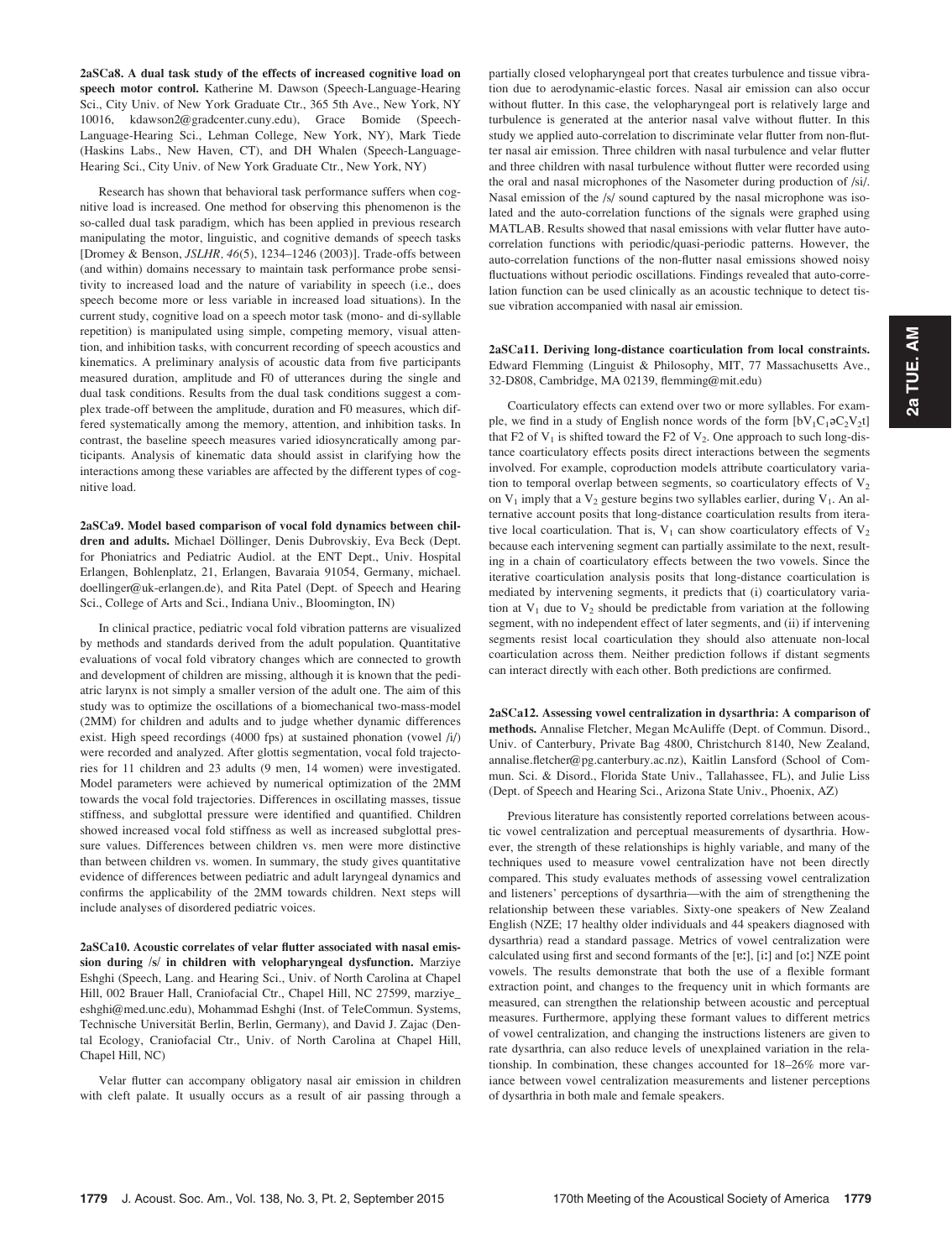# Session 2aSCb

# Speech Communication: Analysis and Processing of Speech Signals (Poster Session)

Alexander L. Francis, Chair

Purdue University, SLHS, Heavilon Hall, 500 Oval Dr., West Lafayette, IN 47907

Authors will be at their posters from 10:30 a.m. to 12:00 noon. To allow authors an opportunity to see other posters in their session, all posters will be on display from 8:00 a.m. to 12:00 noon.

# Contributed Papers

2aSCb1. Analysis of distinctive feature matching with random error generation in a lexical access system. Xiang Kong, Jeung-Yoon Choi, and Stefanie Shattuck-Hufnagel (MIT, 50 Vassar St. Rm. 36-523, Cambridge, MA, sshuf@mit.edu)

A matcher for a distinctive feature-based lexical access system is tested using degraded feature inputs. The input speech comprises 16 conversation files from a map task in American English, spoken by 8 female speakers. A sequence of predicted features are produced from a generation algorithm, and the results are randomly degraded at levels from zero to full degradation, for various combinations of the features. Two series of experiments are conducted: the first progressively degrades only single features while leaving all others intact, while the other builds up the system using single, then multiple features. From these experiments, introducing errors into particular articulator-free features, such as vowel, consonant, or sonorant; or articulatorbound features, such as the aspirated feature, pharyngeal features, the nasal feature, the velar feature, or the lateral and rhotic features, do not strongly degrade matching performance. However, matcher performance is more sensitive for errors in the other articulator-free features, and for the articulator-bound features related to vowel place and consonant place, especially, the tongue blade features. For combinations of features, degrading consonantal features, vowel place features, or tongue blade features leads to faster decline in performance, suggesting that these features play more important roles in lexical access.

2aSCb2. Suitability of speaker normalization procedures for classifying vowels produced by speakers with dysarthria. Kaitlin L. Lansford (School of Commun. Sci. and Disord., Florida State Univ., 201 W. Bloxham, Tallahassee, FL 32306, klansford@fsu.edu) and Rene L. Utianski (Dept. of Neurology, Mayo Clinic-Scottsdale, Scottsdale, AZ)

Speaker normalization, a process whereby the perceptual system of a listener recalibrates to accommodate individual speakers, is proposed to account for the ease with which we understand speech produced by multiple speakers with different sized and shaped vocal tracts. A variety of vowel-, formant-, and speaker-intrinsic or extrinsic transforms have been proposed to model speaker normalization of vowels produced by multiple speakers (e.g., Mel, Bark, and Lobanov methods). Suitability of such normalization procedures has been examined extensively in non-disordered speaker populations. Unknown at this point, however, is the appropriateness of normalization procedures for transforming spectrally distorted vowels produced by speakers with dysarthria. Thus, we examined the suitability of two transforms, Bark and Lobanov, for normalizing vowels produced by a heterogeneous cohort of 45 speakers with dysarthria. Non-normalized (Hertz) and Bark transformed vowel tokens were classified via discriminant function analysis (DFA) with 55% and 56% accuracy, respectively. Classification accuracy of vowel tokens normalized using Lobanov's method was 65%. The results of the DFAs were compared to perceptual data, which revealed listeners identified vowel tokens with 71% accuracy. These results suggest vowel-extrinsic and formant- and speaker-intrinsic normalization methods (e.g., Lobanov) are better suited to model speaker normalization of dysarthric vowels.

2aSCb3. Combining gestures and vocalizations to imitate sounds. Hugo Scurto, Guillaume Lemaitre, Jules Françoise, Frédéric Voisin, Frédéric Bevilacqua, and Patrick Susini (IRCAM, 1 Pl. Stravinsky, Paris 75004, France, hugo.scurto@ircam.fr)

Communicating about sounds is a difficult task without a technical language, and naïve speakers often rely on different kinds of non-linguistic vocalizations and body gestures (Lemaitre et al. 2014). Previous work has independently studied how effectively people describe sounds with gestures or vocalizations (Caramiaux, 2014, Lemaitre and Rocchesso, 2014). However, speech communication studies suggest a more intimate link between the two processes (Kendon, 2004). Our study thus focused on the combination of manual gestures and non-speech vocalizations in the communication of sounds. We first collected a large database of vocal and gestural imitations of a variety of sounds (audio, video, and motion sensor data). Qualitative analysis of gestural strategies resulted in three hypotheses: (1) voice is more effective than gesture for communicating rhythmic information, (2) textural aspects are communicated with shaky gestures, and (3) concurrent streams of sound events can be split between gestures and voice. These hypotheses were validated in a second experiment in which 20 participants imitated 25 specifically synthesized sounds: rhythmic noise bursts, granular textures, and layered streams. Statistical analyses compared acoustics features of synthesized sounds, vocal features, and a set of novel gestural features based on a wavelet representation of the acceleration data.

2aSCb4. Direct measurement of the dynamic range for rectangular speech passbands, from threshold to rollover. James A. Bashford and Richard Warren (Psych., Univ. of Wisconsin-Milwaukee, PO Box 413, Milwaukee, WI 53201, bashford@uwm.edu)

Measurement of passband intelligibility can be confounded by appreciable contributions from transition bands under filtering conditions conventionally considered steep. Eliminating appreciable contributions outside of speech passbands can require slopes of several thousand dB/octave [Warren et al., JASA. 115, 1292-1295]. By employing effectively rectangular passbands, it is possible to determine their intrinsic intelligibilities, and also their dynamic ranges as determined by their threshold amplitudes and their decrease in intelligibility at high levels ("rollover"). Uncontaminated measures of these limits were obtained in the present study using 1-octave passbands (Experiment 1) and 1/3-octave passbands (Experiment 2) using rectangular speech bands (4800 dB/octave slopes) that spanned the frequency range from 0.25 to 8.0 kHz. Results obtained for the bands presented singly and in pairs, at levels ranging from threshold to 80 dB SL, indicate that [1] the speech dynamic range substantially exceeds 30 dB across most of the spectrum, and that [2] intelligibility rollover occurs at relatively low levels, exceeding approximately 70 dB. The use of rectangular speech bands for clinical assessment will be discussed. [Research supported by NIH.]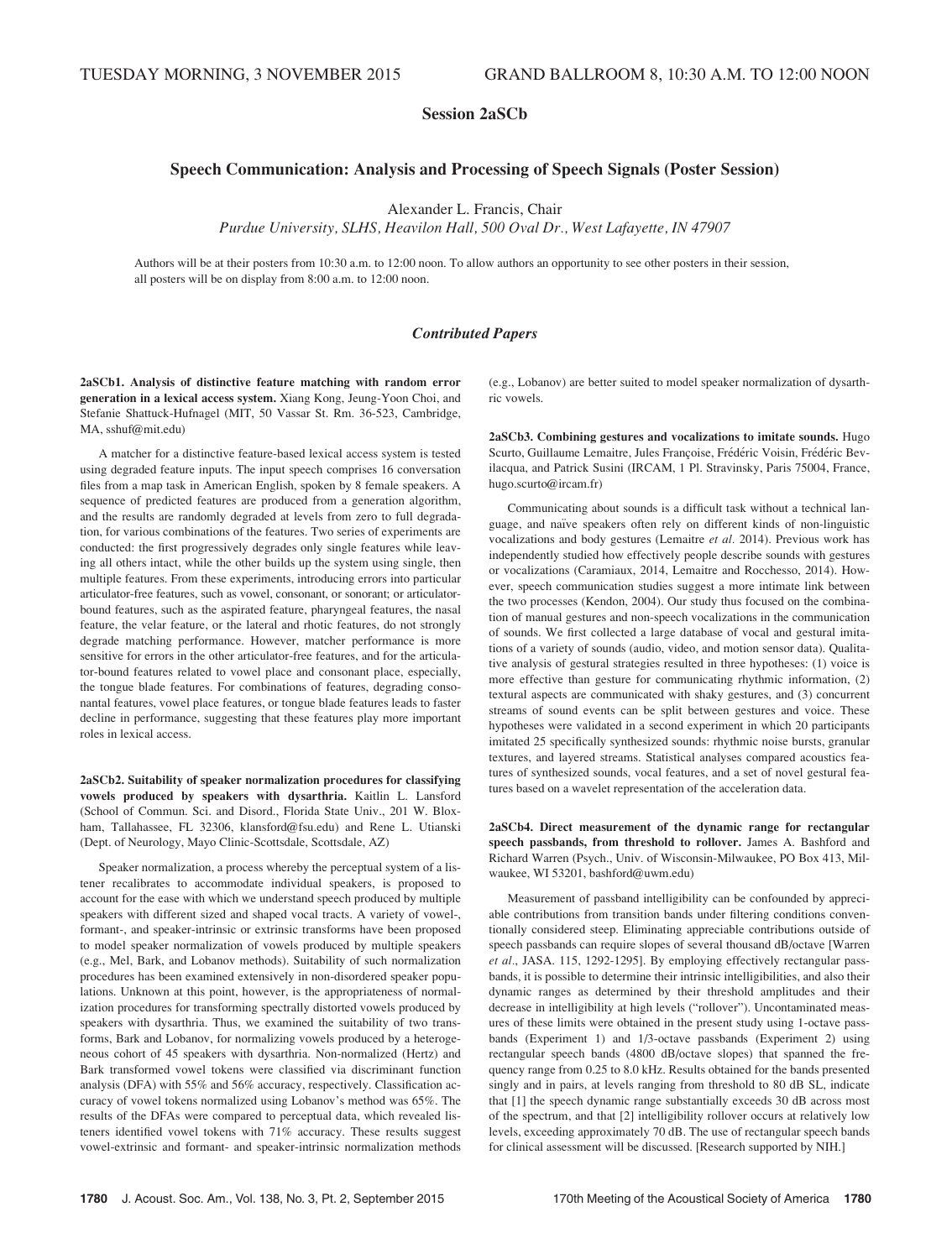2aSCb5. Maintaining speech intelligibility at 100 dB using arrays of subcritical width rectangular bands. Richard Warren and Peter Lenz (Univ. of Wisconsin-Milwaukee, PO Box 413, Milwaukee, WI 53201, rmwarren@uwm.edu)

The Speech Intelligibility Index employs 16 contiguous 1/3-octave bands that sample the importance of frequencies across the speech spectrum. The present study employed the same Center Frequencies (CFs) using "Everyday Speech" sentences, but reduced the original 1/3-octaves having 26% bandwidths to 4% effectively rectangular bands (4800 dB/octave slopes). The resulting array of 16 subcritical-width bands had an intelligibility of 96% when heard at 60 dB despite having less than 16% of the 1/3 octave bandwidths. But, increasing the amplitude to 100 dB produced a decrease in intelligibility ("rollover") to 86%. In a parallel experiment, when the sixteen bands had a bandwidth of 40 Hz for each of their CFs, the intelligibility was 95% at 60 dB and decreased to 91% at 100 dB. But when a "chimera" or hybrid was created with a width of 40 Hz for all CFs from 0.25 kHz to 1 kHz, and a width of 4% for CFs from 1 kHz (bandwidth of 40 Hz) to 8 kHz (bandwidth of 320 Hz), then intelligibility was 99% at 60 dB, and 97% at 100 dB. Hybrids of this type may be of use in hearing aid design. [Research supported by NIH.]

2aSCb6. Arrays of subcritical width rectangular speech bands with interpolated noise maintain intelligibility at high intensities. Peter Lenz and James A. Bashford (Psychology, Univ. of Wisconsin - Milwaukee, PO Box 413, Milwaukee, WI 53201, plenz@uwm.edu)

Speech intelligibility declines at high intensities for both normally hearing and hearing-impaired listeners. However, this rollover can be minimized by reducing speech in high frequency regions to an array of noncontiguous bands having vertical filter slopes (i.e., rectangular bands) and widths substantially narrower than a critical band. Normally hearing listeners were presented with "Predictability Low" sentences consisting of a 500-Hz lowpass pedestal band and an array of ten 4% bands spaced at approximately 1/3-octave (alternate ERBn) intervals from 1000 Hz to 8417 Hz. The pedestal band was fixed at 70 dB and the subcritical-band array varied from 55 to 100 dB in peak level. Intelligibility did not vary significantly for levels from 65 to 95 dB, ranging from 86 to 89%. Array intelligibility did significantly decrease to 82% when speech level was increased to 100 dB. However, intelligibility was restored to 88% when lower level rectangular noise bands  $(-30$  dB relative spectrum level) were interpolated between speech bands. It is suggested that subcritical width filtering reduces rollover by limiting firing rate saturation to a subset of fibers within critical bands, and that interpolated noise further reduces saturation via lateral inhibition. Hearing aid applications will be discussed. [Research supported by NIH.]

2aSCb7. Effect of depression on syllabic rate of speech. Saurabh Sahu and Carol Espy-Wilson (Elec. and Comput. Eng., Univ. of Maryland College Park, 8125 48 Ave., Apt. 101, College Park, MD 20740, ssahu89@ umd.edu)

In this paper, we are comparing different methods to measure syllable rate of speech. Basically our method counts the number of vowels and divides it by the duration of speech. We use the energy content in 640–2800 Hz and 2000–3000 Hz to eliminate nasals and glides. Energy content in 0– 400 Hz as well as pitch information and helps eliminate the unvoiced fricatives. We compare our method with Jong et al. (Behavior research methods. 2009; 41 (2): 385–390.) who wrote a Pratt script and with another method that estimates the syllable rate from peak modulation rate of speech. We have seen that the latter measure tracks the changes in HAMD scores and therefore seems sensitive enough to measure changes in the degree of depression. We will determine if these other methods will show the same sensitivity

# TUESDAY MORNING, 3 NOVEMBER 2015 CITY TERRACE 7, 9:00 A.M. TO 11:15 A.M.

# Session 2aSP

# Signal Processing in Acoustics: Detection, Feature Recognition, and Communication

Geoffrey F. Edelmann, Chair

U.S. Naval Research Laboratory, 4555 Overlook Ave. SW, Code 7145, Washington, DC 20375

# Contributed Papers

#### 9:00

2aSP1. Correlation trends in Naval Surface Warfare Center Panama City Division's database of simulated and collected target scattering responses focused on automated target recognition. David E. Malphurs, Raymond Lim, Kwang Lee, and Gary S. Sammelmann (Naval Surface Warfare Ctr. Panama City Div., 110 Vernon Ave., Panama City, FL 32407, david.malphurs@navy.mil)

In recent years, NSWC PCD has assembled a database of sonar scattering responses encompassing a variety of objects including UXO, cylindrical shapes, and other clutter-type objects deployed on underwater sand and mud sediments and inspected over a large range of aspect angles and frequencies. Data available on these objects consist of a simulated component generated with 3D finite element calculations coupled to a fast Helmholtz-equationbased propagation scheme, a well-controlled experimental component collected in NSWC PCD's pond facilities, and a component of measurements in realistic underwater environments off Panama City, FL (TREX13 and BayEX14). The goal is to use the database to test schemes for automating reliable separation of these objects into desired classes. Here, we report trends observed in an on-going correlation analysis of the database projected onto the target aspect vs frequency plane to clarify the roles of the environment, the data collection process, and target characteristics in identifying suitable phenomena useful for classification. [Work supported by ONR and SERDP.]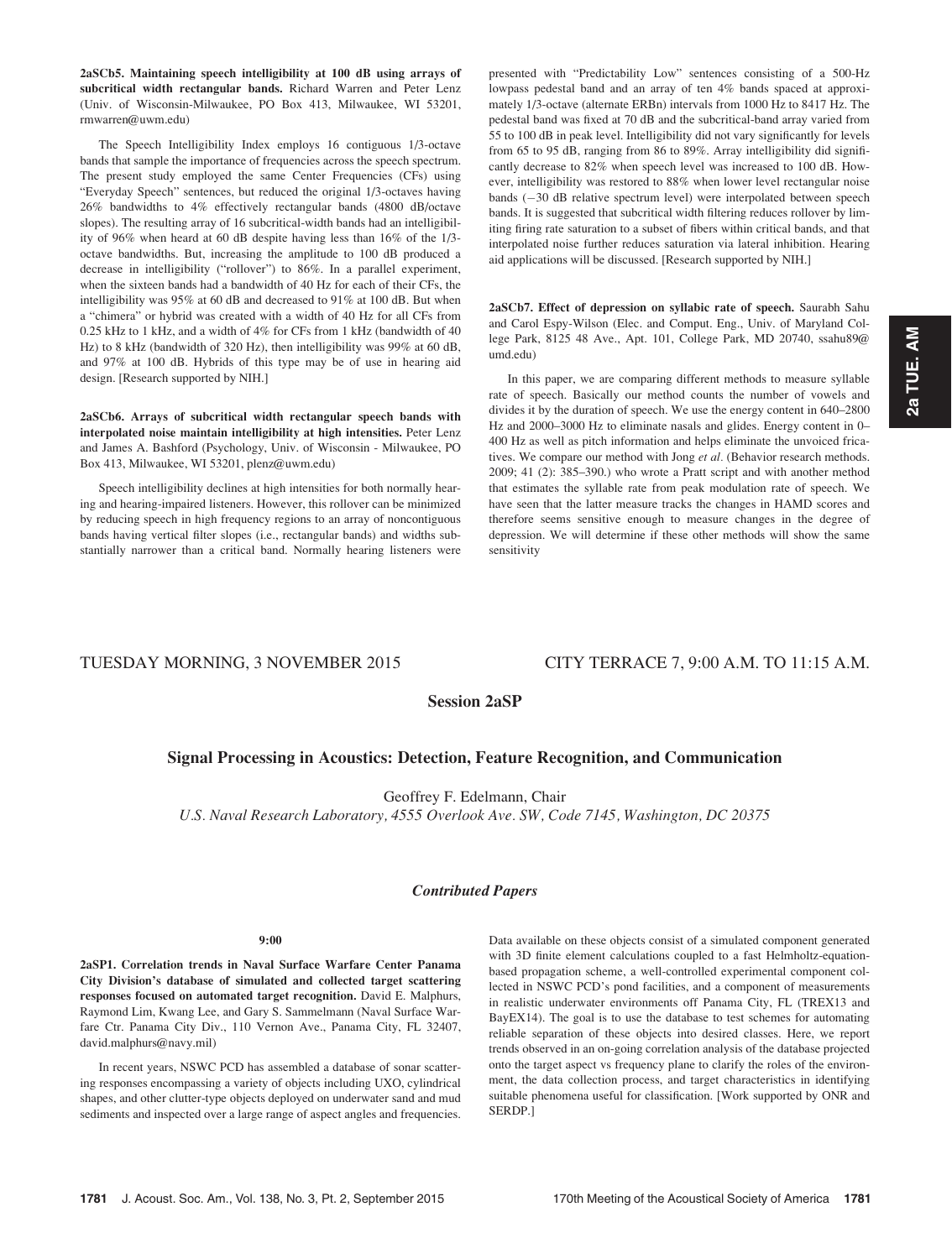2aSP2. Doppler discrimination of a constant velocity scatterer at depth in shallow water. Christopher Camara, David Anchieta, Paul J. Gendron (ECE Dept., Univ. of Massachusetts Dartmouth, North Dartmouth, MA), and Praswish Mahrajan (ECE Dept., Univ. of Massachusetts Dartmouth, 285 Old Westport Rd., Dartmouth, MA 02747, danchieta@umassd.edu)

Doppler as a discriminant for a shallow water moving rigid scatterer from a single element receiver is considered here. A mono-static source-receiver configuration emits a single tone to ensonify a moving object. Inference regarding the depth and speed of the moving object are sought from the amplitude and Doppler of the direct arrival and the surface interacting arrival. Computation of the full posterior probability distribution of the returned amplitudes and frequencies given the received waveform and the prior distribution on target depth is made by Markov Chain Monte Carlo sampling. A Gibbs sampler is employed to construct the posterior joint density of all parameters. Conditional and marginal densities of the amplitudes are analytically tractable while those of the frequencies are made with an importance sampling approach. Confidence intervals are computed and employed to address depth discrimination.

#### 9:30

2aSP3. High-frequency, vertically directional short-range underwater acoustic communications. Geoffrey F. Edelmann, Lloyd Emokpae, and Simon E. Freeman (U.S. Naval Res. Lab., 4555 Overlook Ave. SW, Code 7145, WA, DC 20375, edelmann@nrl.navy.mil)

The underwater acoustic channel is a challenging environment for achieving high data rate communications due to multipath, attenuation, noise, and propagation delay. Performing and maintaining adaptive channel equalization requires significant computational overhead, leading to costly and power-hungry devices. Here we describe a low-cost reconfigurable acoustic modem platform (RAMP) intended to facilitate a cable-less benthic hydrophone array made from inexpensive and replaceable nodes. The high data rate acoustic modem is modulated on a carrier frequency of 750 kHz via binary phase shift keying (BPSK). Each modem is spaced approximately 10 m from adjacent units. Due to the vertical directivity of the transducer the half-maximum envelope of the main lobe is approximately  $3^\circ$ , thereby mitigating multipath from the bottom. Data at rates of up to 125 kbps will be shown from at-sea experimental measurements made in Panama City Beach, Fl. [This work was supported by the Office of Naval Research.]

#### 9:45

2aSP4. Prediction of localization error in generating a focused source. Min-Ho Song (Musicology, Univ. of Oslo, Institutt for musikkvitenskap ZEB-bygningen 2. etg Sem Sælands vei 2, Oslo 0371, Norway, minho. song@imv.uio.no), Jung-Woo Choi (Elec. Eng., Korea Adv. Inst. of Sci. and Technol., Daejeon, South Korea), and Yang-Hann Kim (Mech. Eng., Korea Adv. Inst. of Sci. and Technol., Daejeon, South Korea)

This paper proposes a method of predicting human localization error for a focused source. A focused source is a virtual source located in between of a loudspeaker array and a listener. However, generation of the focused source cannot avoid the artifact due to causality, listeners always perceive pre-echoes before the desired sound. Since the human hearing system is sensitive to a preceding waves, it can lead a listener to perceive a virtual source in undesired direction. Because the repeating pre-echoes are observed for ineligibly long interval  $(\sim 100 \text{ ms})$ , it is not clear to distinguish timbral distortions and echoes from the localization error due to the summing localization of the human auditory system. Therefore, a suppression condition was defined from the precedence effect to separate the localization error from timbral distortions. After applying the suppression condition, the energy vector model was used to quantify the localization error. Combining the suppression condition and the energy vector model, localization error in horizontal plane for each listening spot considering positions of focusing point, array shape, driving solutions, spatial sampling, and truncation can be predicted. The examples show that the prediction method clearly holds up with focused source observations reported from relevant literature.

#### 10:00–10:15 Break

2aSP5. Using automatic speech recognition to identify dementia in early stages. Roozbeh Sadeghian (Electrical and Comput. Eng. Dept., State Univ. of New York at Binghamton, 4400 Vestal Parkway East, Binghamton, NY 13902, rsadegh1@binghamton.edu), David J. Schaffer (ORC Inst. for Intergenerational Studies, State Univ. of New York at Binghamton, Binghamton, NY), and Stephen A. Zahorian (Electrical and Comput. Eng. Dept., State Univ. of New York at Binghamton, Binghamton, NY)

Early non-invasive diagnosis of Alzheimer's disease (AD) and other forms of dementia is a challenging task. Early detection of the symptoms of the disorder could help families and medical professionals prepare for the difficulties ahead, as well as possibly provide a recruitment tool for clinical trials. One possible approach to a non-invasive diagnosis is based on analysis of speech patterns. Subjects are asked to describe a picture and their description (typically 1 to 3 minute speech sample) is recorded. For this study, a database of 70 people were recorded, 24 with a clinical diagnosis of probable or possible Alzheimer's disease. When these data were combined with 140 other recorded samples, a classifier built with manually transcribed versions of the speech was found to be quite accurate for determining whether or not a speech sample was obtained from an Alzheimer's patient. A classifier built using automatically determined prosodic features (pitch and energy contours) was also reasonably accurate, with several subsets of pitch and energy features especially effective for classification, as assessed by cross validation. The manually transcribed text has now been replaced by automatically transcribed text using automatic speech recognition (ASR) technology. The main objective of this paper is to report on the relative effectiveness of several ASR approaches, including public domain ones, for this task.

## 10:30

2aSP6. Context recognition on smartphones by categorizing extracted features from acoustic and other sensor data. Miho Tateishi (School of Sci. for Open and Environment Systems, Keio Univ. Graduate School of Sci. and Technol., Hiyoshi 3-14-1, Kohoku-ku, Yokohama 223-8522, Japan, m.tateishi-3303@keio.jp)

This work presents a method of context recognition on smartphones using several built-in sensors. This system is developed for the Android. The three sensors are a microphone, an accelerometer, and a light sensor, which are correlated with human senses or movement. Context recognition is a method of being aware of the user's context or contiguous environment. In existing systems, raw time series data are directly used for the recognition. Our system aims to define data categories, which are connected with contexts, by extracting features from time series data. These features are made up of processed signals from each sensor. In particular, acoustic data turns into several different features; volume, spectrum average, peak spectrum appearance ratio, and correlation of these signals over a defined period of time. With acceleration and light features, it can classify similar contexts in the same category. For example, riding the train appears in one discreet category. Another category exemplifies the situation in a library, PC room, or laboratory which can be described as the "quiet" work place. As a part of automatic context awareness, features are formed hierarchical structure in order to make this method efficient.

#### $10.45$

2aSP7. The rear end collision and the wheel flying off protection using the reinforcement learning with the adaptive sound caution. Kazuhide Okada (Tele-Commun. Dept., College of Micronesia, P.O. Box 614, Daini, Kolonia, Kolonia, Pohnpei FM96941, Micronesia, rainbow\_vc@yahoo.co.jp)

Safety driving is to watch both the front and the side from the driver seat. In order to avoid a rear end collision for the other car and a wheel flying off its axle for the said car itself at the same time, Q-learning of reinforcement learning was used in this study. In this study, the image of the front whole window is always captured by camera. Here, a steering angle divided by eight categories toward the front is the action  $a_t$  of a wheel flying off protection and car speed divided by ten categories is that of the rear end collision protection. The status  $s_t$  is distance from the sideview mirror to the side ditch for the wheel flying and the length between the roof of the car which is running ahead and its rear bumper. In the training phase, so as to maximize the sum of the rewards taken from the environment as the vehicle's front window, the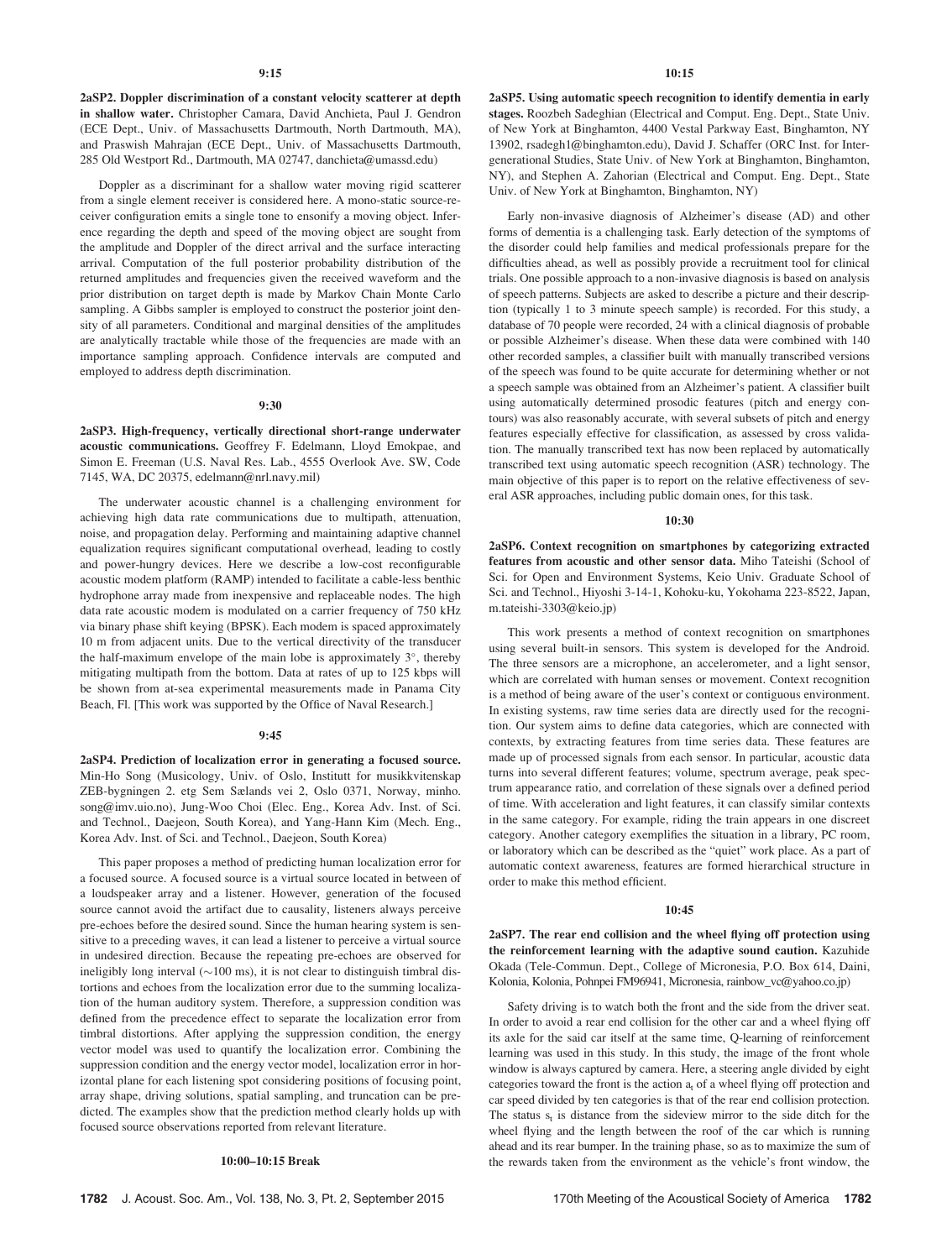system updates the recursion Quantity of a state action combination  $Q(s_t, a_t) = Q(s_t, a_t) + \alpha (r_{t+1} + \gamma max_{[a]}Q(s_{t+1}, a) - Q(s_t, a_t))$  (t:time,  $\alpha$ :learning rate,  $\gamma$ : discount) periodically until its Q( $s_t$ ,  $a_t$ ) value is converged individually. When rewards both for the rear end collision and wheel flying off become mature, the automatic operating routines are regarded to be completed. And when making use of this system, the code still watches the car distance from the ditch and the relative level of the front car and the adaptive caution sound which has three spectrum peaks along 0.5 through 6 kHz are rung, adjusting frequency, loudness, and duty corresponding to the severity if the car approaches the crisis.

# 11:00

2aSP8. Stable QAM development with less BER on convergence timecompression type Q-learning for mass audio signal transmission. Kazuhide Okada (Tele-Commun. Dept., College of Micronesia, P.O. Box 614, Daini, Kolonia, Kolonia, Pohnpei FM96941, Micronesia, rainbow\_vc@ yahoo.co.jp)

This paper presents method which protects the temporary hang-up on the communication line and sustains the demodulation of the clear audible signal at the receiver, when the mass sound data is sent from the transmitter. QAM is one of the digital modulation technology, mapping the modulating signal not only toward the phase but also toward the amplitude on Q-I constellation, derived from QPSK. This modulation can pack larger data in the fixed period than QPSK. But once the communication path is exposed by stuff jitter or random jitter, the quantization error on its coordinate occurs, which means coordinate axes often subtly rotate with returning to the original position. In order to minimize such quantization errors on demodulation, Q-learning as one of Reinforcement Learning was used in this study. In the design of the feedback system comprehending the agent and the environment, the angle of the reverse vibration of the upper each axis for the quick restoring to the normal quantization becomes an action  $a_t$ . And the reward  $r_t$  is the relative baud rate, while the status  $s_t$  is BER, as I/F between Agent and the environment. The Quantity of a state action combination  $Q(s_t, a_t)$  was updated as the index which measures the value of actions, with the Quantity computation steps decreased by TTD (Truncated Temporal Difference) and Log-time overlooking at  $Q(s_t, a_t)$  in the training process of the experiment. The degree of control on coordinate's axes vibrations triggered by injected jitter was evaluated by the visible decrease in BER.

# TUESDAY MORNING, 3 NOVEMBER 2015 GRAND BALLROOM FOYER, 9:00 A.M. TO 5:00 P.M.

# Exhibit and Exhibit Opening Reception

The instrument and equipment exhibit is located near the registration area in the Grand Ballroom Foyer.

The Exhibit will include computer-based instrumentation, scientific books, sound level meters, sound intensity systems, signal processing systems, devices for noise control and acoustical materials, active noise control systems, and other exhibits on acoustics.

The Exhibit will open on Monday with an evening reception with lite snacks and a complimentary drink.

Exhibit hours are Monday, 2 November, 5:30 p.m. to 7:00 p.m., Tuesday, 3 November, 9:00 a.m. to 5:00 p.m., and Wednesday, 4 November, 9:00 a.m. to 12:00 noon.

Coffee breaks on Tuesday and Wednesday mornings (9:45 a.m. to 10:30 a.m.) will be held in the exhibit area as well as an afternoon break on Tuesday (2:45 p.m. to 3:30 p.m.).

The following companies have registered to participate in the exhibit at the time of this publication:

Brüel & Kjær Sound & Vibration Measurement—www.bksv.com

Freudenberg Performance Materials—www.Freudenberg-pm.com

G.R.A.S Sound & Vibration—www.gras.us

PCB Piezotronics—www.pcb.com/

Sensidyne—www.sensidyne.com

Springer—www.Springer.com

Teledyne Reson—www.teledyne-reson.com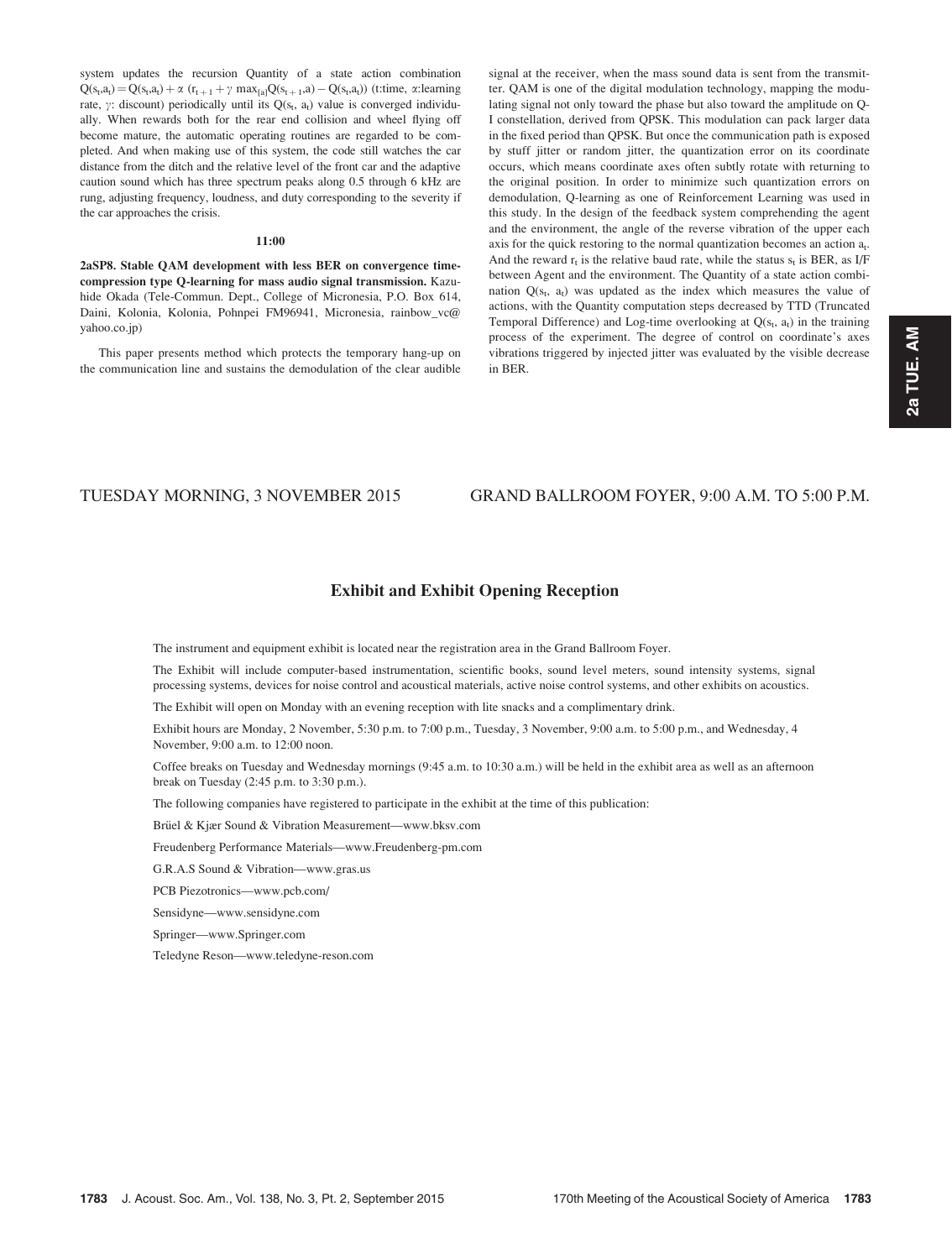# Session 2pAAa

# Architectural Acoustics and Musical Acoustics: Directivities of Musical Instruments and Their Effects in Performance Environments, Room Simulations, Acoustical Measurements, and Audio I

Timothy W. Leishman, Chair

Physics and Astronomy, Brigham Young University, N247 ESC, Provo, UT 84602

Chair's Introduction—1:20

# Invited Papers

## 1:25

2pAAa1. Directional characteristics of musical instruments, and interactions with performance spaces. Jürgen Meyer (Braunschweig, Germany) and Uwe J. Hansen (Indiana State Univ., 64 Heritage Dr, Terre Haute, IN 47803-2374, uwe.hansen@indstate.edu)

The seminal work: "Acoustics and the,Performance of Music" by Jürgen Meyer, translated by Uwe Hansen, includes a summary of decades of groundbreaking measurements in the acoustics laboratory of the PtB (Physikalisch-technische Bundesanstalt—Physical and Technical Federal Institution—Germany's Bureau of Standards). Interactions with faculty and students of the School of Music in Detmold, Germany, as well as with numerous audio engineers and performers have contributed to an understanding of the significance of these data. Directional characteristics of a number of musical instruments will be reviewed and discussed, as well as their effects on seating arrangement in the orchestra and interactions with performance spaces.

## 1:45

2pAAa2. Sound radiation properties of musical instruments and their importance for performance spaces, room acoustics measurements or simulations, and three-dimensional audio applications. René E. Caussé, Markus Noisternig, and Olivier Wausfel (Ircam - UMR STMS CNRS - UPMC, 1 Pl. Igor Stravinsky, Paris 75004, France, Rene.Causse@ircam.fr)

The directionality of the radiated sound is very specific to each musical instrument. The underlying radiation mechanisms may, for instance, depend on the structure of the vibrating body (e.g., string and percussion instruments) or on the spatial distribution of the opening holes (e.g., bells and open finger holes for wind instruments). A good knowledge of the radiation pattern of instruments is essential for many applications, such as orchestration, room acoustics, microphone techniques for live sound and recording, and virtual acoustics. In the first part, we will review previous works on sound source radiation measurement and analysis, discuss the underlying acoustic principles, and try to identify common mechanisms of radiation in musical instruments. In the second part, we will illustrate various projects undertaken at IRCAM and dedicated to the measurement and modeling of the directivity of instruments, to the objective and perceptual characterization of room acoustics, and to the real-time synthesis of virtual source radiation for musical performances. For this latter, several approaches are discussed according to the underlying physical formalisms and associated electroacoustic setups (e.g., spherical loudspeaker arrays, wave field synthesis).

#### 2:05

2pAAa3. Database of musical instruments directivity pattern. Noam Shabtai, Gottfried Behler, and Michael Vorländer (Inst. of Tech. Acoust., RWTH Aachen Univ., Kopernikusstraße 5, Aachen D-52074, Germany, gkb@akustik.rwth-aachen.de)

The directivity pattern of an acoustic source describes the manner in which the sound radiates from it in the spatial domain. It may be used in virtual reality applications to improve the sense of realism perceived by the user. This work presents a directivity pattern database of 41 historical and modern orchestral instruments. The generation of this database includes the recording session in an anechoic chamber using a surrounding spherical microphone array, followed by a preliminary stage of isolating steady parts from the raw signals. Then, calibration is applied by normalizing the signals with the electrical channel gains and with the microphone gains. The fundamental frequency and overtones are then detected and the energy at each harmonic is saved for each played tone. Source centralization is applied in order to align the acoustic center of the sound source to the physical center of the microphone array. Last, a directivity pattern is generated in the spherical harmonics domain for each third-octave band by averaging the directivity pattern at all the overtones with a frequency belongs to that band.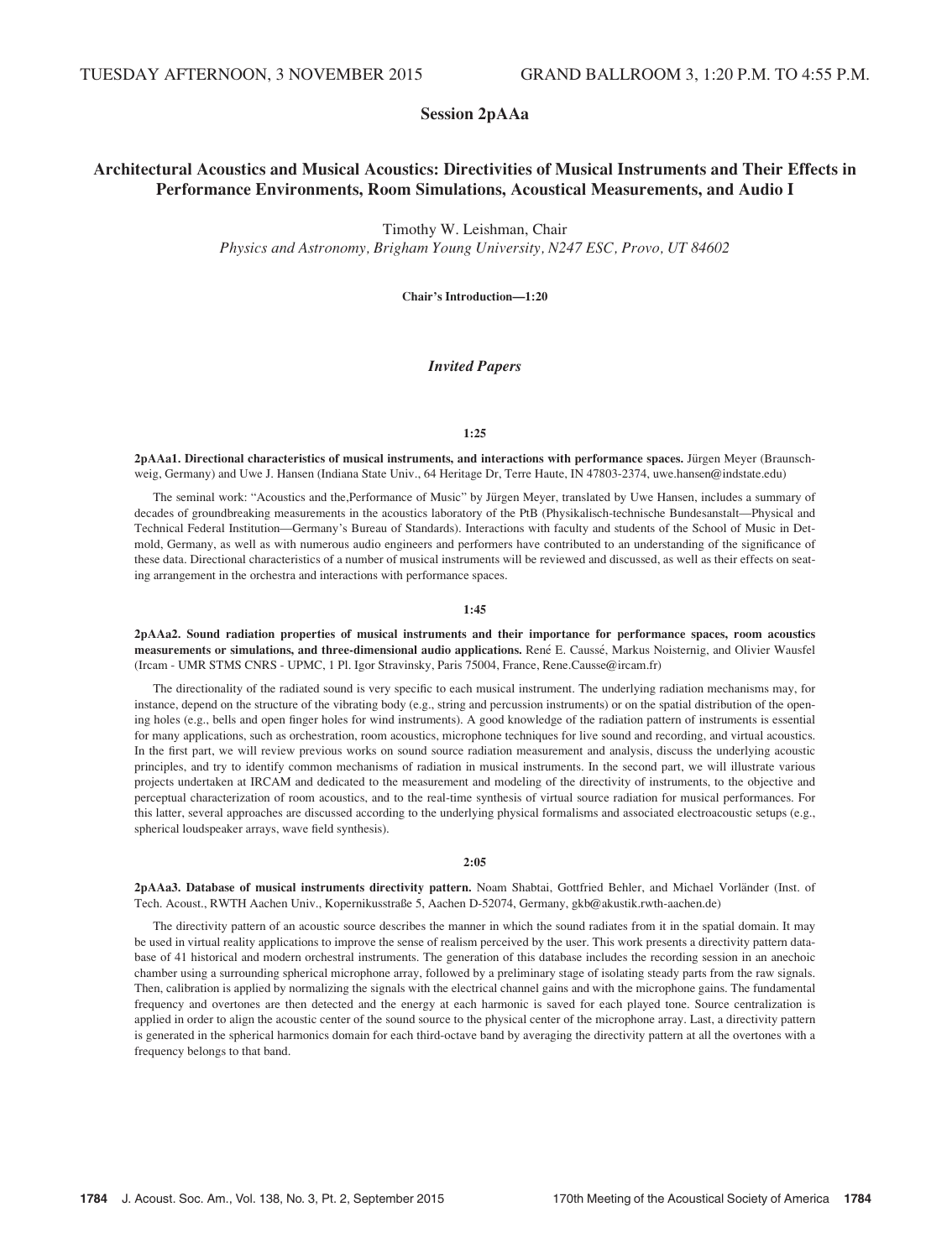2pAAa4. Challenges of musical instrument reproduction including directivity. Franz Zotter and Matthias Frank (Inst. of Electron. Music and Acoust., Inffeldfasse 10/3, Graz 8010, Austria, zotter@iem.at)

Reproduction of music from a solo instrument or singers by a single loudspeakers can suffer from lack of presence and liveliness if the directivity is missing. In particular, natural solo music contains the effects of a time-varying directivity with particularities in the directivity index, shape, yielding different coloration of diffuse reverb, early reflection, and direct sound. Focusing on the root of technical realization, it would be desirable to capture and reproduce a recording of an instrument played within a spherically surrounding microphone array in an anechoic chamber. This contribution reviews fundamentals (the soap bubble model) and technical solutions for this particular recording and playback problem, utilizing surrounding spherical microphone arrays and compact spherical loudspeaker arrays, also an application in which a trombone with directivity had been transmitted live from Graz to Paris. However, these solutions need to be carefully used as they hide some essential challenges: Surrounding spherical arrays suffer from the acoustical centering problem and the comb-filtering artifact it creates, and compact spherical loudspeaker arrays for directivity synthesis are subject to a trade off between bandwidth and spatial resolution against temporal resolution. For some of these challenges, alternative approaches will be addressed.

## $2:45$

# 2pAAa5. Development, evaluation, and validation of a high-resolution directivity measurement system for live musical instruments. K. J. Bodon and Timothy W. Leishman (Phys., Brigham Young Univ., Provo, UT 84602, joshuabodon@gmail.com)

A measurement system has been developed to assess high-resolution directivities of live musical instruments. It employs a fixed, semicircular microphone array, a musician/instrument rotation system, and repeated note playing to produce 5-degree angular resolutions in both the polar and azimuthal angles. Its 2,522 spherical measurement positions reveal feature-rich, frequency-dependent directivity patterns. To date, a total of 16 wind and string instruments have been measured with the system. They were recorded as musicians repeated chromatic scales over standard working ranges following 5-degree rotations in the azimuthal angle, until a full revolution was completed. Directivity patterns of the first five partials of each note have been calculated and plotted as individual directivity balloons. While the approach provides high-resolution directivity results with reasonable numbers of microphones and data acquisition channels, it also has disadvantages, including lengthy recording and processing times. Special techniques have been developed to reduce the effects of nonideal measurement circumstances, including playing variances, musician movement, etc. A series of validation tests were performed using loudspeakers to simulate musicians under varying but controlled conditions. This presentation will discuss the methods and results of the work and provide comparisons to lower-resolution measurements.

### 3:05–3:20 Break

#### 3:20

2pAAa6. Non-impulsive signal deconvolution for computation of violin sound radiation patterns and applications in sound synthesis. Alfonso Perez Carrillo, Jordi Bonada (Music Technol. Group, Universitat Pompeu Fabra, Roc Boronat 138, Barcelona 08018, Spain, alfonso.perez@upf.edu), Vesa Valimaki (Aalto Univ., Helsinki, Finland), Andres Bucci (Music Technol. Group, Universitat Pompeu Fabra, Barcelona, Spain), and Jukka Patynen (Aalto Univ., Helsinki, Finland)

This work presents a method to compute violin body impulse responses (BIR) based on deconvolution of non-impulsive signals. This newly conceived approach is based on a frame-weighted deconvolution of excitation and response signals. The excitation, consisting of bowed glissandi, is measured with piezoelectric transducers built into the violin bridge and the response is measured as sound pressure with microphones. Based on this method, several research works have been carried out in the areas of acoustics and sound synthesis. First, by placing multiple microphones at different angles around the violin, we were able to compute a dense grid of 3D sound radiation patterns without restrictions in the frequency range. Second, the computed BIRs can be convolved with a source signal (captured with the same bridge-transducer and using the same violin), obtaining a highly realistic violin sound very similar to that of a microphone recording. The multiple impulse responses at different directions make has been used to enhance sound synthesis with spatialization effects. Finally, a bowing machine was built to perform repeatable glissandi and therefore be able to compute BIRs across different violins. The bowing machine has been used to compute cross-BIRs that map the pickup signal of electric violins to the radiated acoustic sound of acoustic violins, which allows to imitate the sound of any measured acoustic violin with an electric counterpart.

#### 3:40

2pAAa7. Influence of the instrumentalist on the sound of the concert harp. Jean-Loïc Le Carrou (Sorbonne Universités, UPMC Univ Paris 06, UMR CNRS 7190, LAM-D'Alembert, 11 rue de Lourmel, LAM - D'Alembert / CNRS / UPMC, Paris 75015, France, jean-loic.le\_carrou@upmc.fr), Delphine Chadefaux (Aix-Marseille Univ., Inst. of Movement Sci., UMR CNRS 7287, Marseille, France), Baptiste Chomette, Benoît Fabre (Sorbonne Universités, UPMC Univ Paris 06, UMR CNRS 7190, LAM-D'Alembert, Paris, France), Francois Gautier (Laboratoire d'Acoustique de l'Université du Maine, UMR CNRS 6613, Le Mans, France), and Quentin Leclère (Laboratoire Vibrations Acoustique, INSA Lyon, Villeurbanne, France)

The sound of musical instruments comes from a subtle mix between its mechanical behavior and its interaction with the instrumentalist. For the concert harp, the instrumentalist defines the initial conditions which determine the vibratory contents of the strings. This vibration is then radiated through the soundboard and the sound-box over a range of 7 octaves. Besides, this radiation may be affected by the instrumentalist's physical presence next to the instrument. The aim of the talk is to show, thanks to ten years of research on the physics of the concert harp, how the instrumentalist and the instrument act in the sound from the instrumentalist gesture to the radiated sound. For that, specific set-up and models are carried out in order to carefully analyze each important step of the sound production : plucking, strings coupling, dynamical behavior of the soundboard and radiated sound. These studies are performed when the instrument is isolated, without the harpist, or in playing situation in a musical context. The results show, for instance, that the instrumentalist gesture is a part of the spectral content of the sound, whereas the instrument's design has consequences on the directivity of each string's partial.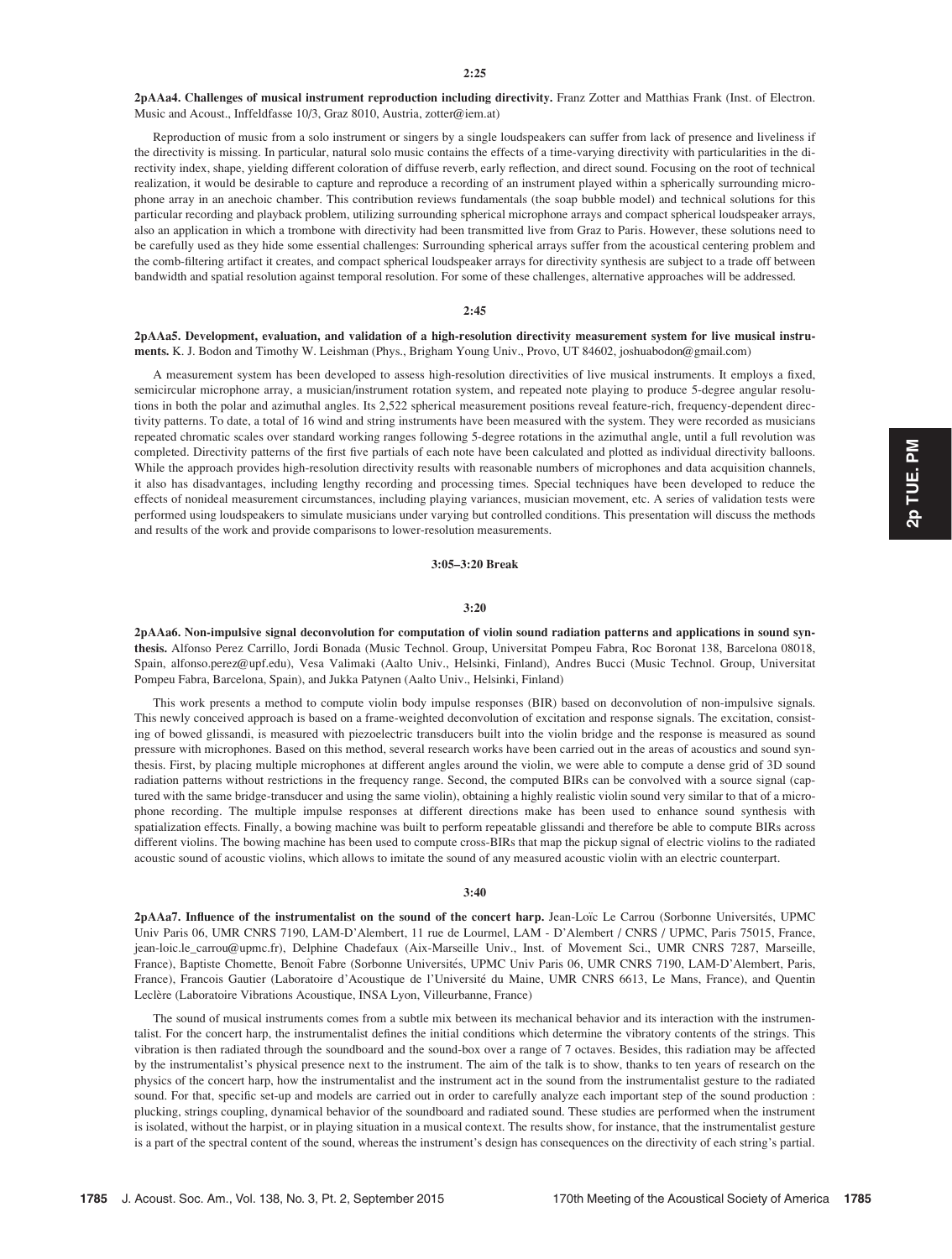2pAAa8. A study of variance of spectral content and sound radiation in timpani player. Brett Leonard and Scott Shinbara (School of Music, Univ. of Nebraska at Omaha, 6001 Dodge St., SPAC 217, Omaha, NE 68130, bleonard@unomaha.edu)

Timpani, although limited in pitch material, have the ability to produce many subtle colors, exceeding most other membranophones. One of the most notable characteristics of timpani is the perceptual "bloom" of the sound as distance is increased with the drum. Timpanists spend many hours working on control of these sounds and the bloom through application of intricate mallet technique and striking location. Anecdotal evidence of these differences is passed down through generations of teachers and students, but very little objective data exists about the actual sound of the drums, and the variations that occur between players. This study endeavors to reveal the objective differences between players and techniques, particularly as it relates to the "bloom" of the sound as you move away from the drum. Control of this directivity and expansion of perceived sound at a distance may be the single most important factor in the quality of a timpanist's sound. Measurements are taken at different distances and locations around the drum for more than 15 different subjects, revealing a complex and interesting spectral patter radiating from the drum.

#### 4:20

2pAAa9. Electric guitar—From measurement arrays to recording studio microphones. Alexander U. Case (Sound Recording Technol., Univ. of Massachusetts Lowell, 35 Wilder St, Ste. 3, Lowell, MA 01854, alex@fermata.biz), Jim Anderson, and Agnieszka Roginska (New York Univ., New York, NY)

A joint research effort by the audio recording programs at the University of Massachusetts Lowell and New York University has made use of a 32-microphone measurement array in the quantification and visualization of the spectral radiation of musical instruments. Work to date has focused on electric guitar and piano. The measured directivities of the guitar amplifiers offer rich insight for the recording engineer. Traditional microphone selection and placement strategies formed over decades, before such data existed, are found to have merit. The data also shed light on those potentially unattractive microphone locations to be avoided. The measurements, taken with high spatial resolution, reveal a process for microphone placement as much as providing a window into showing exactly where to place them. Measurements of the acoustic radiation from electric guitar amplifiers reveal a spatial complexity that many recording engineers anticipate, and add valuable further insight.

## Contributed Paper

#### 4:40

2pAAa10. High-resolution measurements of speech directivity. Jennifer K. Whiting, Timothy W. Leishman, and K. J. Bodon (Dept. of Phys. and Astronomy, Brigham Young Univ., N203 ESC, Provo, UT 84606, lundjenny@ comcast.net)

Directivity patterns of loudspeakers are often included in room acoustics simulation packages, but those of live sources are less common, partly because of the scarcity of reliable high-resolution data. In recent years, researchers at Brigham Young University have explored high-resolution directivities of musical instruments. Their methods have now been adapted to directivity measurements of live speech. The approach uses a semicircular array of 37 microphones spaced with five-degree polar-angle increments. A subject sits on a computer-controlled rotating chair with his or her mouth aligned at the axis of rotation and circular center of the microphone array. He or she repeats a phonetically balanced passage at each of 72 five-degree azimuthal-angle increments. Transfer functions between a reference microphone signal from the rotating reference frame and every array microphone signal enable computations of high-resolution frequency-dependent directivity balloons. Associated coherence functions allow judgment of frequencies for which directivity data can be trusted. This presentation discusses the results of these measurements and compares them to previous measurements of speech and singing-voice directivities. Animations of directivity balloons over frequency show a more complete picture of speech directivity than has been previously published.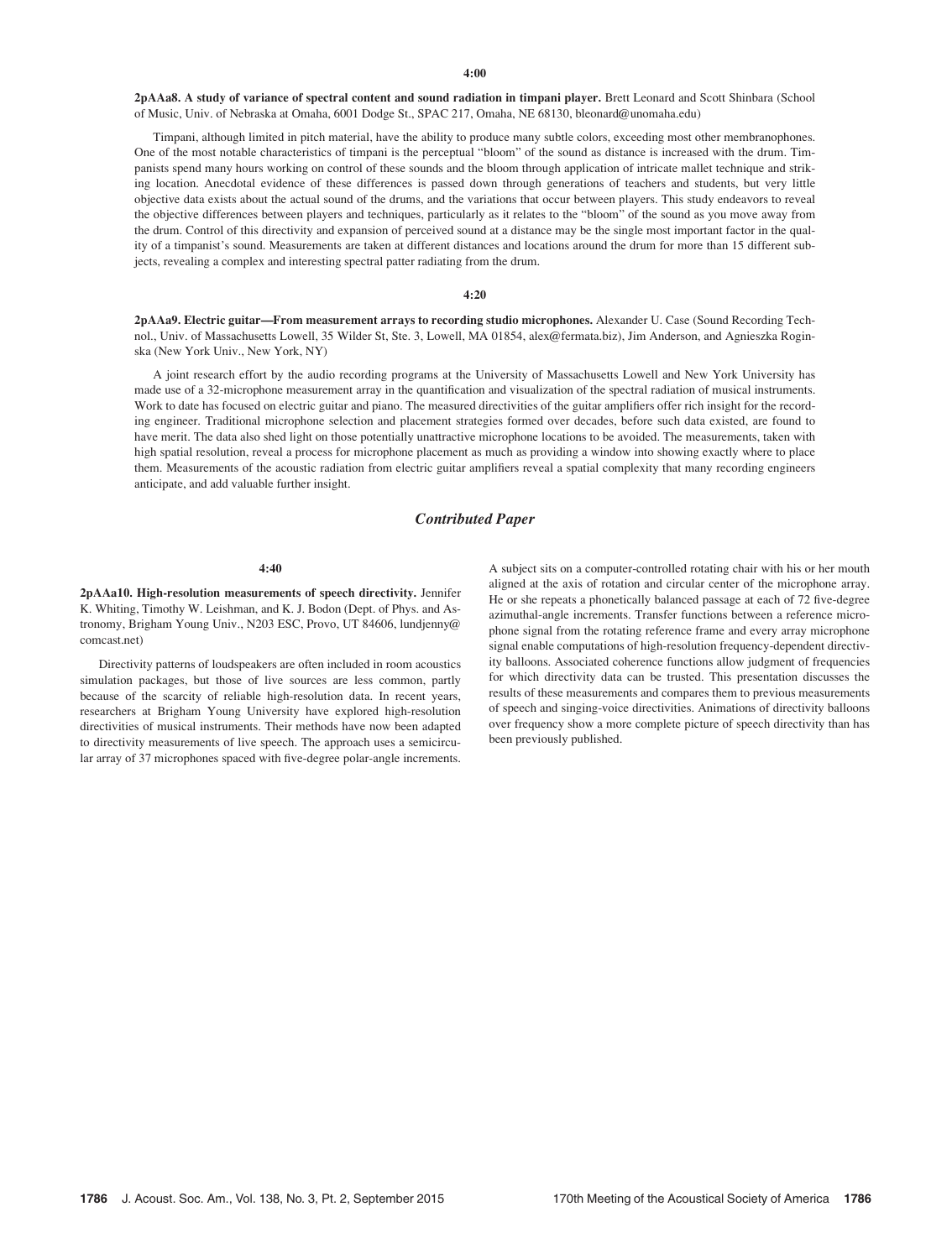# Session 2pAAb

# Architectural Acoustics and Noise: Measuring Sound Fields in Healthcare Environments

Gary Madaras, Cochair

Making Hospitals Quiet, 4849 S. Austin Ave., Chicago, IL 60638

James S. Holtrop, Cochair AcoustiControl LLC, 2464 Taylor Road Suite 214, Wildwood, MO 63040

Chair's Introduction—2:55

# Invited Papers

## 3:00

2pAAb1. A multinational comparison of measurement methods and metrics in acoustic standards and guidelines for healthcare environments. Gary Madaras (ROCKFON, 4849 S. Austin Ave., Chicago, IL 60638, gary.madaras@rockfon.com)

The field of architectural acoustics is in the initial stage of a paradigm shift when it comes to quantifying sound fields in healthcare facilities. A growing number of practitioners and researchers are questioning whether existing acoustic measurement methods and metrics relate well to patient perception of quietness or medical outcomes. A multinational overview will be provided of various acoustic standards and guidelines for healthcare facilities. Acoustic measurement methods and metrics from different countries are compared to identify commonalities and discrepancies. An update is provided on the progress of the World Health Organization's revision of their 1999 Community Noise Guidelines, particularly the hospital noise section. Information is compiled and presented in order to begin the process of possibly defining new acoustic measurement methods and metrics that relate more strongly to patient perception of quietness and medical outcomes.

## 3:20

2pAAb2. Measurement of loud noncontinuous exterior noise sources on patients. James S. Holtrop (AcoustiControl LLC, 2464 Taylor Rd. Ste. 214, Wildwood, MO 63040, jim@acousticontrol.com)

A method to measure non continuous exterior noise sources such as helicopters, waste removal trucks, emergency vehicles, and semi-trucks will be presented. The noise levels that can be generated by these sources can exceed 90 dBA, which can impact patients within the hospitals. As hospitals are 24 hour facilities these sources of noise can happen during both daytime and nighttime hours. Data will be presented on the various acoustical methodologies to quantify this type of noise to access the impact on patients in the hospital.

#### 3:40

## 2pAAb3. Permanent sensor-based hospital noise discovery. John Bialk (W2288 County Rd. E, Neshkoro, WI 54960, john@quietyme.com)

John Bialk, CEO of Quietyme, will discuss how using smart sensors and advanced analytics to measure sound levels in hospitals has revealed what really happens in healthcare settings. By measuring decibel levels once per second in every patient room, hallway, and nurse's station, Quietyme is able to uncover the exact sources of patient noise disturbances and better understand solutions to reduce them. With nearly 100 million points of hospital sound data, John Bialk has a rare and purely objective perspective on hospital noise and will explain the difference between what the data has revealed and common misconceptions. In addition, Quietyme has helped with a variety of noise studies testing rooms and John will reveal findings that relate to hard surface vs. carpet, healthcare noise levels during construction and more.

#### 4:00

2pAAb4. Experiences evaluating acoustics in occupied hospitals. Erik Miller-Klein and Matthew Roe (SSA Acoust., LLP, 222 Etruria St., Ste. 100, Seattle, WA 98109, erik@ssaacoustics.com)

The acoustic performance of patient rooms for four fully operational Veterans Affairs hospitals were completed over the past year. The nurse and facility managers goal was to identify the causes and solutions to improve the "quiet at night" scores. The testing included measuring speech privacy between patients and staff, background sound, occurrence rate of noise impacts during nighttime hours, and reverberation time. The testing procedures and methods were completed in cooperation with the hospital staff to optimize accuracy of the results while maintaining patient privacy, safety, and comfort. This included short duration pink noise measurements from room to room, and from nurses stations to patient care areas; these measurements provided accurate speech privacy metrics, though required direct approval and coordination with the nursing staff. The occurrence rate and background noise level was evaluated with 12 hour continuously logging sound level meters in patient rooms on tripods near patients with the approval of patients and guidance of nursing staff.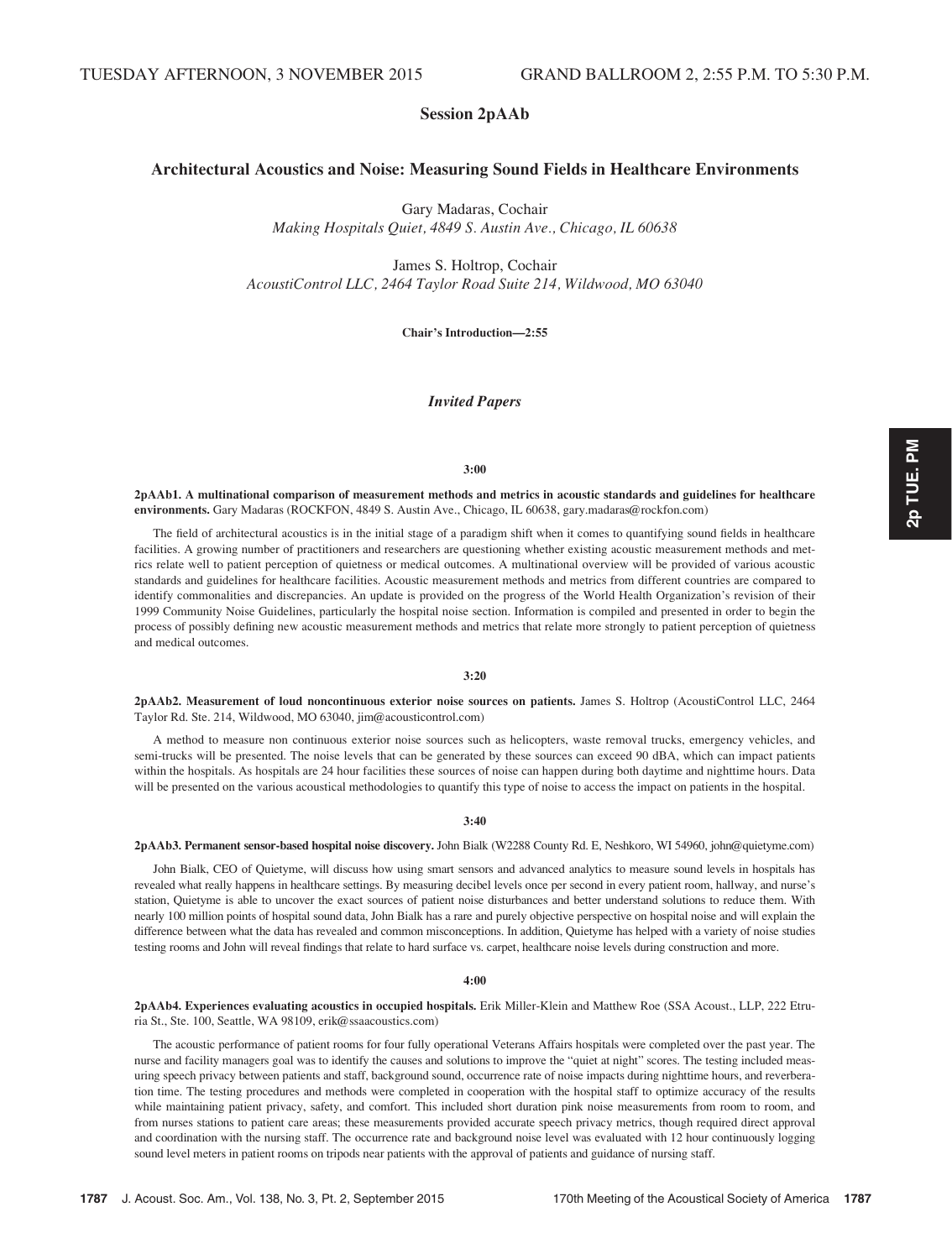2pAAb5. Measuring quiet time in neonatal intensive care units. Jonathan Weber, Erica E. Ryherd (Durham School of Architectural Eng. & Construction, Univ. of Nebraska - Lincoln, 1110 S 67th St., Omaha, NE 68182-0816, jonryanweber@gmail.com), Ashley Darcy Mahoney (Nell Hodgson Woodruff School of Nursing, Emory Univ., Atlanta, GA), Myra Rolfes, Heather Cooper (Neonatal Intensive Care Unit, Children's Healthcare of Atlanta, Atlanta, GA), and Brooke Cherven (Nursing Res. and Evidence Based Practice, Children's Healthcare of Atlanta, Atlanta, GA)

The soundscape of critical care wards such as Neonatal Intensive Care Units (NICUs) are of particular concern due to the extremely sensitive nature of the patient population. NICUs must be conducive to providing care that enables infants to adapt to the extrauterine world without undue environmental stressors. Although the American Academy of Pediatrics (AAP) and others have set recommended noise limits in the NICU, studies consistently show units exceeding these standards. More nuanced aspects of NICU noise, such as source type, spectral content, fluctuations, and speech intelligibility are also of concern. A long-term study is being conducted that aims to improve NICU soundscapes, including measuring the impact of a Quiet Time (QT) evidence-based practice change. The study is a unique collaboration between engineering, architecture, nursing, and medicine. Detailed acoustic measurements were taken over a 18 month period to assess the soundscape in pre-QT, short-, mid-, and long-term post QT implementation periods. The study methodologies and results will be discussed, including considerations for the complexities of measuring sound fields in NICUs. Results are being used to identify and evaluate soundscape interventions and therefore advance understanding of how to design, measure, and implement healthy NICU soundscapes.

4:40

2pAAb6. How to identify and control noise that could cost your hospital money. Joe Mundell (Sonicu, 19 W. Main St., Greenfield, IN 46140, jmundell@sonicu.com)

Noise levels in hospitals are problematic. Today, patient opinions on noise, because of HCAHPS, determine hospital reimbursement. It's critical for hospitals to reduce noise levels in their facilities or face reductions in reimbursement. Patient perceptions of noise in hospitals is difficult to accurately measure and determine root cause. Many hospitals are implementing programs to address noise, but very few are making these decisions based on systematic sound monitoring data within their facility. Sound monitoring equipment installed in hospitals can accurately measure and identify both sources and patterns of noise in hospital. Real-time and historical sound data can help inform changes needed. We compare historic sound data from our experience monitoring sound levels in NICU's and compare findings to improving sound levels throughout hospital. We discuss how visual alarming alone is insufficient to maintain long term improvements. We also discuss the use of measuring "sound events" to idenitfy ture source of noise disturbances. We argue that hospitals that measure "sound events" can systematically improve their HCAHPS scores. In conclusion, sound recording equipment within hospitals will provide actionable data. This data can be used to implement structural and procedural improvements allowing hospitals to maximize reimbursement and improve outcomes.

# Contributed Paper

#### 5:00

2pAAb7. Opportunity for the session's participants to share their insights and lessons learned. Gary Madaras (ROCKFON, 4849 S. Austin Ave., Chicago, IL 60638, gary.madaras@rockfon.com) and Jim Holtrop (AcoustiControl, St. Louis, MO)

This session on measuring sound fields in healthcare environments will conclude with an open microphone period whereby participants can contribute their brief insights and lessons learned from their past experiences performing acoustical measurements in healthcare settings. Contributions should be limited to measurement methods, standards, and interpretation of findings.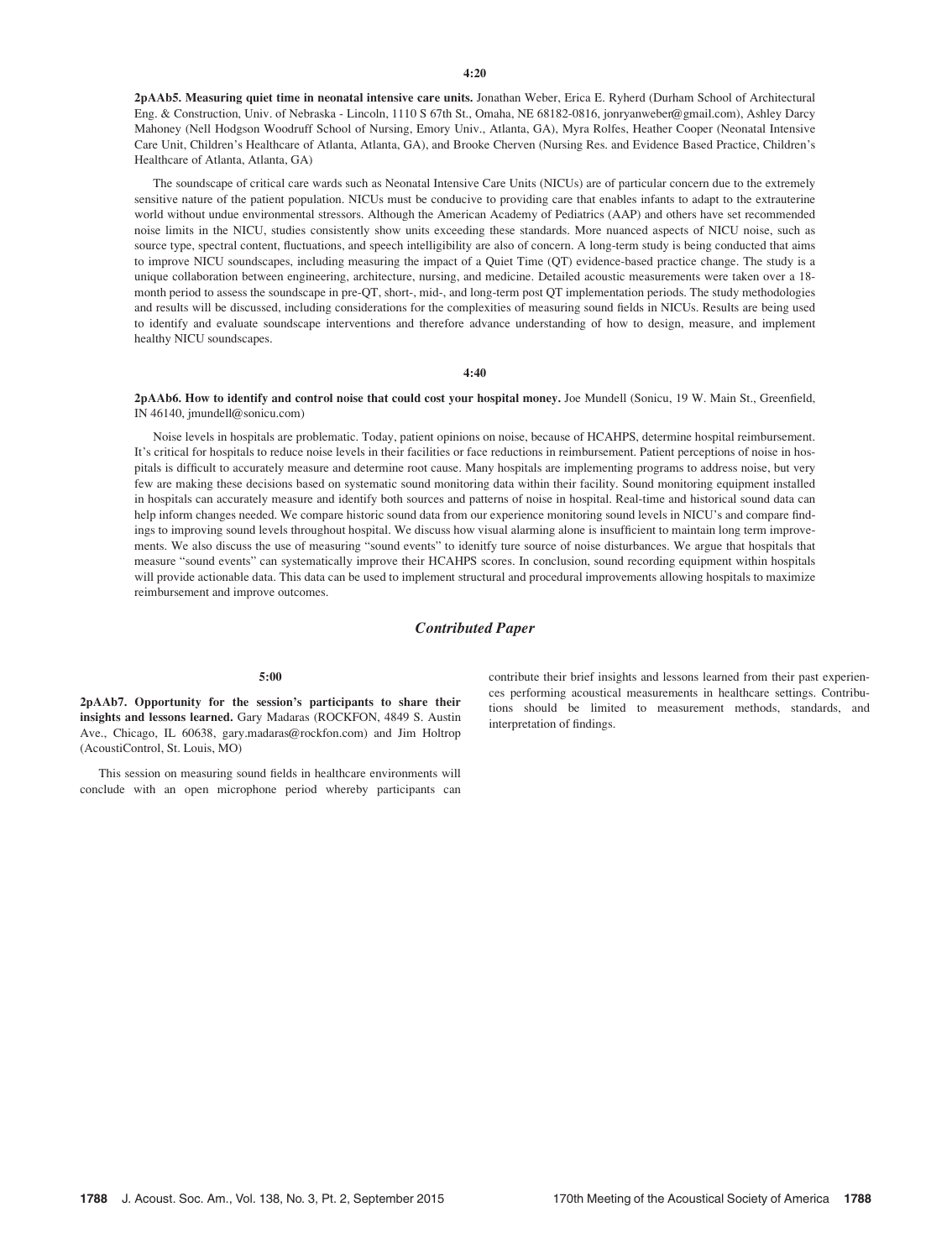# Session 2pABa

# Animal Bioacoustics: Bioacoustics Across Disciplines: Emitting Sound

Philip Caspers, Chair

Mechanical Engineering, Virginia Tech, 1110 Washington Street, SW, MC 0917, Blacksburg, VA 24061

# Contributed Papers

#### 1:00

2pABa1. How flying CF-FM echolocating bats adapt to acoustically jammed environments: Quantitative evaluation. Daiki Goto, Shizuko Hiryu, Kohta I. Kobayasi, and Hiroshi Riquimaroux (Doshisha Univ., 1-3 Miyakotani Tatara, Kyotanabe 610-0321, Japan, dmo1003@mail4.doshisha. ac.jp)

Echolocating bats face the acoustical interferences from sounds of other conspecifics; they can fly without colliding each other and avoid surrounding obstacles. The purpose of this study was to reveal how CF-FM bats extract their own echoes in acoustically jammed environments. The Japanese horseshoe bats (Rhinolophus ferrumequinum nippon) were flown with conspecifics in the flight chamber. As the number of flying bats increased from one to seven, the duration of constant frequency (CF) components decreased, whereas the terminal frequency modulated (TFM) components were extended in both time and frequency ranges. In order to quantitatively evaluate behavioral responses under jamming conditions, a flying bat was exposed by artificially synthesized CF-FM pulses. As a result, the bats also changed the CF and TFM components as observed in the group flight experiment. This shows that the bats modify the characteristics of pulses to adapt to acoustical jamming and not to adapt to spatial jamming owing to other flying bats. These results suggest that TFM component was more important than CF component in extracting their own echoes during flight in acoustically jammed conditions. We will examine echolocation behavior when we manipulate CF components in context of jamming avoidance during Doppler-shift compensation.

#### 1:15

2pABa2. Three-dimensional sonar beam control of FM echolocating bats during natural foraging revealed by large scale microphone array system. Kazuya Motoi, Miwa Sumiya (Life and Medical Sci., Graduate School of Doshisha Univ., Tataramiyakodani 1-3, Kyotanabe, Kyoto 610-0321, Japan, dmp1019@mail4.doshisha.ac.jp), Dai Fukui (The Univ. of Tokyo Hokkaido Forests Graduate School of Agricultural and Life Sci., Furano, Hokkaido, Japan), Kohta I. Kobayashi, Emyo Fujioka, and Shizuko Hiryu (Life and Medical Sci., Graduate School of Doshisha Univ., Kyotanabe, Kyoto, Japan)

In this study, 3-D flight paths and directivity pattern of the sounds emitted by Pipistrellus abramus during natural foraging were measured by a large scale microphone array system. The results show that the bats approached prey with covering the direction of them within their sonar beam. The means of horizontal and vertical beam widths were 49 deg and 46 deg, respectively. Just before capturing prey, the bats decreased the terminal frequency (TF) of the pulse. Simultaneously, the beam widths were expanded to 64 deg (horizontal) and 57 deg (vertical). We assumed a circular piston model to estimate how much the beam width was changed by decreasing the frequency of emitted pulse. It was found that the observed expansion of the beam width was smaller than those of theoretical estimations. This suggests that the bats decrease the TF of pulse for compensating their beam width narrowed by taking a large bite for the prey. We also measured echolocation calls and flight behavior of Myotis macrodactylus during natural foraging. M. macrodactylus uses FM echolocation pulse which is similar to  $P$ . abramus, but they forage for prey above the water surface. We compare echolocation strategies between two FM bats with different foraging habitat.

# 1:30

2pABa3. Dynamic baffle shapes for sound emission inspired by horseshoe bats. Yanqing Fu (Biomedical Eng. and Mech., Virginia Tech, 1075 Life Sci. Cir, Blacksburg, VA 24061, fyanqing@vt.edu), Philip Caspers, and Rolf Müller (Mech. Eng., Virginia Tech, Blacksburg, VA)

Horseshoe bat noseleaves are intricate baffle structures that diffract the animals' ultrasonic biosonar pulses upon emission. Furthermore, horseshoe bats dynamically change the shapes of their noseleaves through muscular actuation. Motions have been previously described for two lancet parts, anterior leaf and lancet. In both cases, the observed motions resulted in changes to the opening angle of the noseleaf baffle. Here, experiments were carried out with simplified baffle shapes that mimic the dynamics seen in horseshoe bats. For the baffle walls to have an effect on the outgoing wavefields, the sound outlets have to be narrow at least in one direction so that their near-fields generate substantial sound pressure amplitudes on the surface of the baffle. The baffle geometry was found to play an important role in the generation of dynamic signatures in the emitted pulses. As the opening of the baffle was varied by small increments, concave baffle surfaces were found to result in much larger dynamic changes to the beampatterns than straight baffles surfaces. Hence, concave baffles were able to introduce large dynamic signatures into the pulses even for small changes in opening angles. This may match the situation in horseshoe bats where the concerned baffles are also concave.

## 1:45

2pABa4. Numerical modeling of acoustic propagation in Harbor porpoise's (Phocoena phocoena) head. Chong Wei (College of Ocean & Earth Sci., Xiamen Univ., Hawaii Inst. of Marine Biology, Lilipuna Rd., Kaneohe, Hawaii 96744, weichong3310@foxmail.com), Whitlow W. Au (Hawaii Inst. of Marine Biology, Kaneohe, HI), Darlene Ketten (Biology Dept., Woods Hole Oceanographic Inst., Woods Hole, MA), Zhongchang Song (College of Ocean & Earth Sci., Xiamen Univ., Xiamen, China), and Yu Zhang (Key Lab. of Underwater Acoust. Commun. and Marine Information Technol. of the Ministry of Education, Xiamen Univ., Xiamen, China)

Harbor porpoises (Phocoena phocoena) use narrow band echolocation signals for locating prey and spatial orientation. In this study, acoustic impedance values of tissues in the porpoise's head were calculated from the Hounsfield Units (HU). A two-dimensional finite element model was set up base on the computed tomography (CT) scan data to simulate the acoustic propagation through animal's head. The far field transmission beam pattern in the vertical plane and the waveforms of the receiving points around the forehead were compared with prior measurement results, the simulation results were qualitatively consistent with the measurement results. The role of the main structures in the head such as air sacs, melon and skull in the acoustic propagation was investigated. Additionally, the relative sound pressure level within the porpoise's sonar field across the transitional near and far field was obtained to compare with the spherical spreading loss.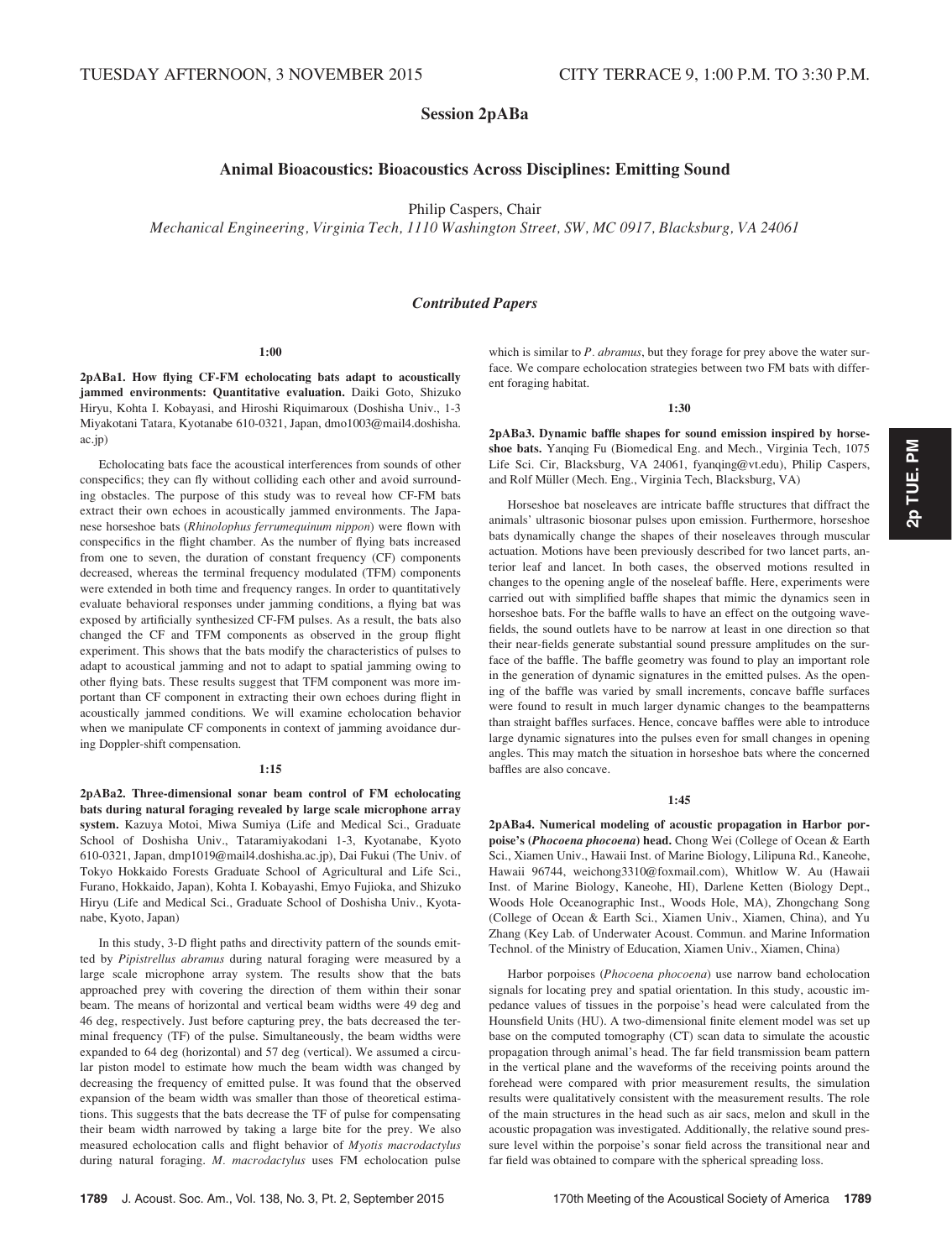## 2:00–2:15 Break

#### 2:15

2pABa5. Seeing the world through a dynamic biomimetic sonar. Philip Caspers (Mech. Eng., Virginia Tech, 1110 Washington St., SW, MC 0917, Blacksburg, VA 24061, pcaspers@vt.edu), Jason Gaudette (Naval Undersea Warfare Ctr., Newport, RI), Yanqing Fu (Eng. Sci. and Mech., Virginia Tech, Blacksburg, VA), Bryan Todd, and Rolf Mueller (Mech. Eng., Virginia Tech, Blacksburg, VA)

The outer baffle surfaces surrounding the sonar pulse emission and reception apertures of the biosonar system of horseshoe bats (family Rhinolophidae) have been shown to dynamically deform while actively sensing the environment. It is hypothesized that this dynamic sensing strategy enables the animal, in part, to cope with dense unstructured sonar environments. In the present work, a biomimetic dynamic sonar system inspired by the biosonar system of horseshoe bats has been assembled and tested. The sonar head features dynamic deforming baffles for emission (mimicking the bats' noseleaf) and reception (pinnae). The dynamic baffles were actuated to change their geometries concurrently with the diffraction of the emitted ultrasonic pulses and returning echoes. The time-variant signatures induced by the dynamic baffle motions were systematically characterized in a controlled anechoic setting and the interaction between emission and reception dynamic signatures was investigated. The sonar was further tested in the context of natural environments with a specific focus on the interaction of dynamic ultrasonic pulse packets with natural targets. For both experimental approaches, a sonar with static baffle shape configuration was used as a reference to establish the impact of dynamic features.

#### 2:30

2pABa6. Use of vibrational duetting mimics to trap and disrupt mating of the Asian citrus psyllid, a devastating pest in Florida groves. Richard Mankin (Ctr. for Medical Agricultural and Veterinary Entomology, USDA ARS, 1700 SW 23rd Dr., Gainesville, FL 32608, Richard.Mankin@ars. usda.gov) and Barukh Rohde (Elec. and Comput. Eng., Univ. of Florida, Gainesville, FL)

The Asian citrus psyllid (ACP) is the primary vector of a devastating disease of citrus, huanglongbing, and efficient surveillance of ACP at low population densities is essential for timely pest management programs in Florida. ACP males search for mates on tree branches by producing vibrational calls that elicit duetting replies from receptive females. The males then search for the location of the reply. We constructed a vibration trap by using a microcontroller with signal detection software, a contact microphone to detect ACP calls, and a piezoelectric buzzer to produce calls. The buzzer plays back a female reply when a male calls, which stimulates the male to search and find it. In this report, we discuss the construction and operation of the vibrational trapping system. In addition, we discuss methods that have been developed in laboratory studies to interfere with ACP courtship and mating. Our goal is to develop field-worthy systems that target ACP infestations and reduce their populations.

#### 2:45

2pABa7. Observations on the mechanisms and phenomena underlying vocalizations of the gray seals. Lukasz Nowak (Inst. of Fundamental Technolog. Res., Polish Acad. of Sci., ul. Pawinskiego 5B, Warszawa 02-106, Poland, lnowak@ippt.pan.pl) and Krzysztof E. Skora (Hel Marine Station, Univ. of Gdansk, Hel, Poland)

Gray seals vocalize both underwater and above the water surface using variety of sounds. The analysis of the differences in acoustic parameters of the emitted sounds suggests that the underlying phenomena may involve several different, independent mechanisms, which have not been yet investigated and understood. The aim of the present study is to introduce some important conclusions regarding those mechanisms and phenomena, based on the results of the original, long-term experimental investigations, and observations carried out at the sealarium of the Hel Marine Station of the University of Gdansk. Several thousands of vocalizations emitted by the mature specimens and cubs were recorded above and beneath the water surface, and analyzed for their acoustic parameters using the dedicated, developed software. The observations also involved video recording combined with synchronous acquisition of underwater sounds, which allowed to link the acoustic phenomena with the specific behavior of the animals. Based on the obtained results, the equivalent mechanical models of the corresponding anatomical structures responsible for generation of various sounds are proposed. An own, original classification of the vocalizations of the gray seals, based on the assumed separation of the involved generation mechanisms, is introduced.

## 3:00

2pABa8. Variations of fin whale's 20 Hz calls in the Gulf of California. Andrea Bonilla-Garzón (Biología Marina, Universidad Autónoma de Baja California Sur, Km 5.5 Carretera al Sur, Mezquitito, La Paz, Baja California Sur 23080, Mexico, nabonillag@unal.edu.co), Eduardo Romero Vivas (Centro de Investigaciones Biológicas del Noroeste CIBNOR, S.C., La Paz, Baja California Sur, Mexico), and Jorge Urbán-Ramírez (Biología Marina, Universidad Autónoma de Baja California Sur, La Paz, Baja California Sur, Mexico)

The fin whale's song has been broadly described in different areas of the world, and it is well characterized, being the spectrogram the main representation used to extract descriptions and measures. Males produce the 20 Hz calls, which consist of a down-swept pulse series (18–30 Hz) with a fundamental frequency of 20 Hz. Each pulse has duration of approximately 1 s, with aggrupation patterns of singlet, doublets and triplets. A time analysis of calls recorded by a High-frequency Acoustic Recording Packages (HARPs) localized in Punta Pescadero and Bahía de los Ángeles, south and north of the Gulf of California, México in the 2004 through 2008, revealed variations of the pulse that are not easily discernable through the use of the spectrogram. Results of the preliminary analysis of 100 calls are presented. Regional differences in duration, structure, and shape found could indicate a geographical separation of population units of fin whales in the Gulf of California.

# 3:15

2pABa9. The metabolic costs of producing clicks and social sounds differ in bottlenose dolphins (Tursiops truncatus). Marla M. Holt, Dawn P. Noren (Conservation Biology Div., NOAA NMFS Northwest Fisheries Sci. Ctr., 2725 Montlake Blvd. East, Seattle, WA 98112, Marla.Holt@noaa. gov), Robin C. Dunkin, and Terrie M. Williams (Dept. of Ecology and Evolutionary Biology, Univ. of California Santa Cruz, Santa Cruz, CA)

Dolphins produce many types of sounds known to have distinct qualities and functionalities. Whistles, which function in social contexts, are much longer in duration and require close to twice the intranasal air pressure to produce relative to biosonar click production. Thus, it is predicted that whistle production would be energetically more costly but this prediction is complicated by the fact that clicks are generated at much higher signal intensities. We used flow-through respirometry methods to measure metabolic costs of social sound and click production in two bottlenose dolphins. For all signal types, metabolic rates were related to the energy content of the signals produced. When metabolic costs were compared for equal energy sound generation, clicks were produced at negligible costs relative to resting and at a fraction of the cost of social sound production. However, while the performed repetition rates during click production were similar to field measurements, those of social sounds were much higher compared to typical field values. Even when metabolic costs are adjusted for more realistic whistle repetition rates, results indicate that whistle generation is more energetically costly. These results have implications for predicting the biological consequences of vocal responses to noise under different behavioral contexts.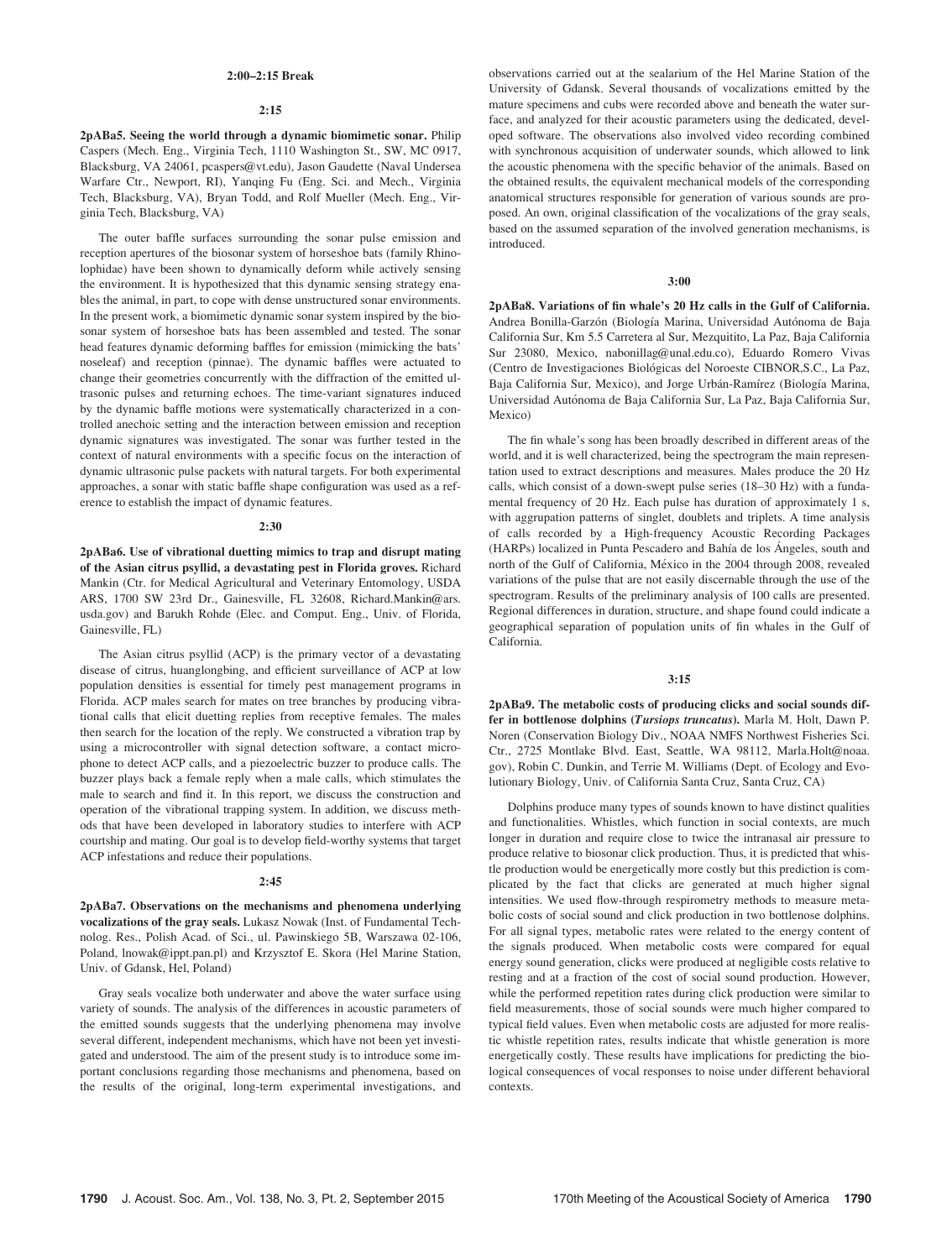# Session 2pABb

# Animal Bioacoustics: Bioacoustics (Poster Session)

Benjamin N. Taft, Chair

Landmark Acoustics LLC, 1301 Cleveland Ave., Racine, WI 53405

Authors will be at their posters from 3:30 p.m. to 5:15 p.m. To allow authors an opportunity to see other posters in their session, all posters will be on display from 1:00 p.m. to 5:15 p.m.

# Contributed Papers

2pABb1. Mice ultrasonic detection and localization in laboratory environment. Yegor Sinelnikov (Acoust., Stevens Inst. of Technol., 126 Liberty Ave., Port Jefferson, NY 11777, ysinelnikov@yahoo.com), Alexander Sutin, Hady Salloum, Nikolay Sedunov, Alexander Sedunov (Acoust., Stevens Inst. of Technol., Hoboken, NJ), and David Masters (Dept. of Homeland Security, Sci. and Technol. Directorate, WA, DC,)

The acoustic detection and localization of mice movement by monitoring their ultrasonic vocalization has been demonstrated in laboratory environment using ultrasonic system with three microphones that provides recording of ultrasound up to 120 kHz. The tests were approved by Stony Brook University Institutional Animal Care and Use Committee protocol. Signals were recorded in a set of discrete sequences over several hours. The locomotor activity was characterized by durations up to 3000 ms and wide spectral content, while the syllable vocalization constituted shorter 200 ms events, with a set of identifiable up and down frequency modulated tones between 3 kHz and 55 kHz. The Time Difference of Arrival (TDOA) to various microphones was calculated using cross correlation method and was applied for estimation for mice location. Mice are among the invasive species that have a potential of crossing borders of United States unnoticed in containers. This study demonstrates the feasibility of using acoustic methods for detection of potential rodent intrusions. [This work was sponsored by DHS S&T.]

2pABb2. Effect of noise on each song element in Bengalese finch: Change of acoustic features. Shintaro Shiba, Kazuo Okanoya, and Ryosuke O. Tachibana (Graduate School of Arts and Sci., The Univ. of Tokyo, 3-8-1, Komaba, Meguro-ku, Tokyo 153-8902, Japan, shiba.shintaro@gmail.com)

Certain acoustic features of vocalization involuntarily change in response to the presence of background noise (e.g., the Lombard effect). These changes, observed in many species, are considered to be induced by audio-vocal interaction. Bengalese finch (Lonchura striata var.domestica) is suitable for this study because they need real-time auditory feedback of their own song. By investigating the effect of noise on each distinct element (i.e. notes) of their song, we can get more detailed knowledge about audio-vocal interaction. Here we demonstrate the changes of intensity and fundamental frequency (F0) of notes of Bengalese finches' songs under noises. Two band-pass noises (High/Low) in two levels (Loud/Soft) were used. The High/Low noises had spectral bands of 4.0–7.8/0.2–4.0 kHz each, and the Loud/Soft noises were set to 70/60 dBA, respectively. As a result, intensity in two High conditions and F0 in High Soft condition increased, while these features of some notes decreased in Low conditions. Also some individual lowered F0 of almost all the notes in all the conditions. The results suggest that the change of these features might depend on the relation between noise frequency and the original note characteristics, and also individual tendency. [Work supported by JSPS KAKENHI #26240019.]

2pABb3. A study of Foley Sound based on analysis and compare of the bird's chirping. Ahn Iksoo (TeleCommun. & Information, soolsil Univ., 369 sangdo-ro. Dongjak-gu. Seoul. Korea, Seoul 156-743, South Korea, aisbestman@naver.com), Seonggeon Bae (Daelim Univ., Anyang, South Korea), and Myungjin Bae (TeleCommun. & Information, Soolsil Univ., Seoul, South Korea)

This research verifies use value of Foley sound of bird's chirping used in Radio drama as sound contents by comparing and analyzing it with Actual sound. Radio drama utilizes sound of bird's chirping to show season, time, and place in various ways. Currently, this sound is used as sound effect in media by recording Actual sound of bird's chirping on site with portable recorder. Before when no portable recording device existed, they had to make Foley sound. To have comparative analysis of Actual and Foley sound of bird's chirping, production method of Foley sound tools and their usage were studied. To conclude, as Foley sound tools used for sound of bird's chirping are very unique and interesting there is a high possibility of developing them into Sound contents for Performance and Exhibition.

2pABb4. Rats became positive or negative states when listening to specific vocalizations. Yumi Saito (The Graduate School of Art and Sci., The Univ. of Tokyo, 3-6-17-302, Onitaka, Ichikawa, Chiba 2720015, Japan, ren\_doll2000@yahoo.co.jp), Hiroko Kagawa (Brain Sci. Inst., RIKEN, Komaba, Japan), Shoko Yuki, and Kazuo Okanoya (The Graduate School of Art and Sci., The Univ. of Tokyo, Komaba, Tokyo, Japan)

Emotional contagion is the process in which one became the same emotional states of the others via a behavioral signal, and many species use acoustic cues as this signal. For example, in human beings, emotional contagion occurs when they get emotional vocalizations of others, like laughter or crying. Likewise, rats emit 50 kHz or 22 kHz specific ultrasonic vocalizations (USVs) associated with positive or negative context. In order to measure whether these acoustic cues have the valence of attractiveness or aversiveness, we utilized the cognitive bias task in rats. Rats were trained to respond differently for two neutral stimuli. One resulted in a positive outcome while the other produced negative outcome. Then the intermediate stimulus between the two was used to test whether that was interpreted as being positive or negative. After the 50 kHz USVs stimulation, rat interpreted the neutral stimuli as being positive, while after the 22 kHz USV stimulation, the same stimuli were regarded as negative. Results suggest that USVs can bring about positive or negative emotional states of listeners, and our findings indicated that specific USVs can work as acoustic emotional signal in the conspecific. [Work supported by JSPS KAKENHI #23118003.]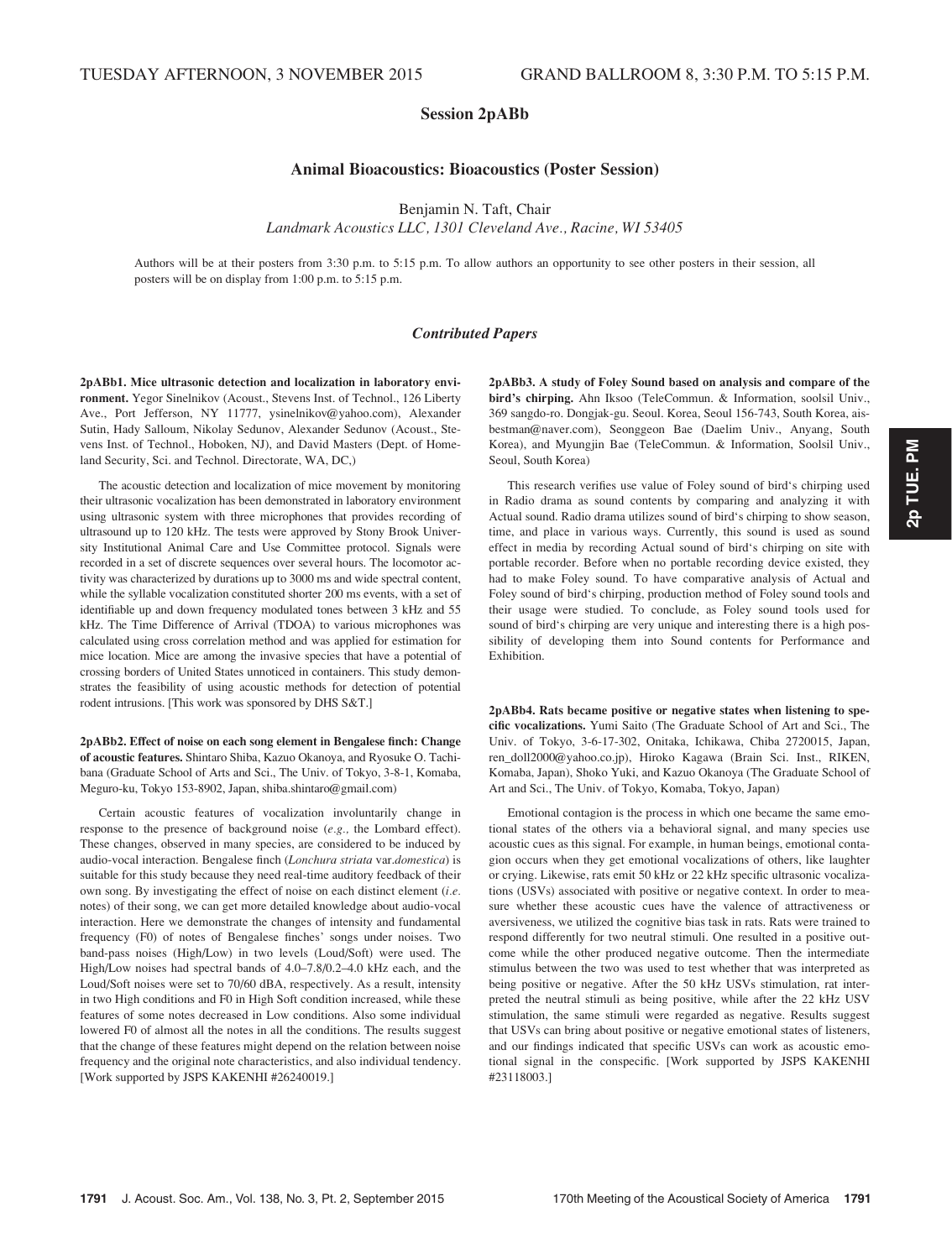2pABb5. Neural responses to songbird vocalizations in the nucleus taeniae of the amygdala in Bengalese finches. Tomoko Fujii (Dept. of Life Sci.,Graduate School of Arts and Sci., The Univ. of Tokyo, 3-8-1, Komaba, Meguro-ku, Tokyo 153-8902, Japan, 5152187362@mail.ecc.u-tokyo.ac.jp), Maki Ikebuchi (Cognition and Behavior Joint Res. Lab., RIKEN Brain Sci. Inst., Saitama, Japan), and Kazuo Okanoya (Dept. of Life Sci.,Graduate School of Arts and Sci., The Univ. of Tokyo, Tokyo, Japan)

Emotions are important psychological processes that induce adaptive behavior in response to communication signals. Many species of songbirds form complex social relationships and communicate with others through a large variety of vocal sounds. Thus, songbirds could be a good model to search for the neural basis of emotion especially in a context of communication. Anatomical studies have shown that the nucleus taeniae of the amygdala (TnA) in birds corresponds to the medial amygdala in mammals. While the amygdala is suggested to be involved in recognition of conspecific vocalizations in rats and bats, the function of the TnA still remains unclear. The present study aimed to explore auditory response properties of the songbird TnA by electrophysiology. We examined activity of the Bengalese finch TnA neurons during the presentations of conspecific and heterospecific vocalizations, as well as synthesized sound. We demonstrated for the first time that a population of TnA neurons exhibited selective auditory responses to songbird vocalizations. Our findings suggested involvement of the songbirds TnA for the recognition of communicative sounds. Further investigation into the TnA response properties should be fruitful in understanding the relationship between emotion and vocal signals in animals. [Work supported by JSPS KAKENHI Grant # 26240019.]

2pABb6. Relating click-evoked auditory brainstem response waveforms to hearing loss in the bottlenose dolphin (Tursiops truncatus). Krysta L. Gasser Rutledge (Program in Audiol. & Commun. Sci., Washington Univ. in St. Louis, Campus Box 8042, 660 South Euclid Ave., St. Louis, MO 63110, gasserk@wusm.wustl.edu), Dorian S. Houser (National Marine Mammal Foundation, San Diego, CA), and James F. Finneran (U.S. Navy Marine Mammal Program, San Diego, CA)

Hearing sensitivity in captive Atlantic bottlenose dolphins was assessed using a portable electrophysiologic data collection system, a transducer attached to the pan region of the mandible, and non-invasive recording electrodes. The auditory steady-state response (ASSR) was evoked using sinusoidal amplitude-modulated tones at half octave steps from 20–160 kHz and utilized to determine the upper frequency limit of hearing (i.e., the frequency at which threshold was  $\leq 120$  dB re 1  $\mu$ Pa). An auditory brainstem response (ABR) was then recorded to a moderate-amplitude click (peakequivalent sound pressure level of 122 dB re 1  $\mu$ Pa) and examined to determine if relationships existed between the upper frequency limit of hearing and the waveform characteristics of the click-evoked ABR. The ASSR and click-evoked ABR were measured in 6 bottlenose dolphins with varying hearing sensitivity and frequency range of hearing. A significant relationship existed between click-evoked ABR wave amplitudes and the upper frequency limit of hearing. Test times for assessment using frequency-specific ASSR and click-evoked ABR were  $\sim$  45 minutes and 1 minute, respectively. With further definition of normative data, measurement of click-evoked ABRs could form the basis of an expedited electrophysiologic method for hearing screening in marine mammals.

2pABb7. Auditory sensitivity shift by attention in Mongolian gerbil. Hiroyuki Miyawaki, Ayako Nakayama, Shizuko Hiryu, Kohta I. Kobayasi, and Hiroshi Riquimaroux (Graduate School of Life and Medical Sci., Doshisha Univ., 1-3 Tatara Miyakodani, Kyotanabe-shi, Kyoto-fu 610-0394, Japan, dmp1015@mail4.doshisha.ac.jp)

Mongolian gerbil, Meriones unguiculatus, communicate with others by various sounds. About 80% of those sounds range over 20 kHz. A threshold of hearing in this range, however, was about 20 dB higher than their most sensitive frequency (1 to 16 kHz). We proposed a hypothesis that the auditory sensitivity heightened when gerbils communicated with others. In order to test the idea, a cochlear microphonics (CM) was recorded under various behavioral context as a measure of auditory sensitivity. Under paired condition, a subject was set with another gerbil. The condition simulated the subject gerbils in their group, and the subject was considered to pay attention to sounds of the company. The CM response under the situation was higher than under single situation. Then, we investigated if the CM increase was specific under the situation. Subject was trained to pay attention to a sound of conditioned stimulus by electric shock as a negative reinforcer. The sound worked as an alarm sound for gerbils. The CM response increased while the gerbil was paying attention to the sound. Those results suggest that the sensitivity of auditory periphery is raised by attention in various behavioral contexts.

2pABb8. Vocal plasticity after laryngeal nerve lesion in rodent. Hiroki Iwabayashi, Shizuko Hiryu, Kohta I. Kobayasi, and Hiroshi Riquimaroux (Graduate School of Life and Medical Sci., Doshisha Univ., 1-3 Tatara Miyakodani, Kyotanabe-shi, Kyoto-fu 610-0394, Japan, dmp1007@mail4. doshisha.ac.jp)

Several species of animals, human, bat, and songbird adaptively control and change their spectro-temporal structure of vocalizations depending on auditory feedback. On the other hand, most of the common laboratory rodent generally vocalize relatively simple sound, and have been regarded as having only limited or no vocal plasticity. In this experiment, we conducted unilateral mutilation of the inferior laryngeal nerve in Mongolian gerbil, Meriones unguiculatus, and recorded the effect of surgery and recovery of vocalization for about 2 months for evaluating their vocalization plasticity. Mongolian gerbil have several types of vocalization. A short (<50 ms) high frequency  $(>=25 \text{ kHz})$  vocalization, called "greeting call," is the most commonly observed in their colony. After mutilation of the nerve, they stopped producing greeting call. From 18 days after surgery (18 DAS) recovery began; spectro-temporal structure of high frequency vocalization altered day by day, and on 66 DAS they were able to vocalized calls similar to greeting call. Currently, we are investigating role of audition on the recovery by combining the laryngeal neurotomy and auditory deprivation. Neomycin was administrated in order to deafen the gerbil. We will discuss if auditory feedback is capable to modify vocal output in the rodent.

2pABb9. Analysis of bearings of vocalizing marine mammals in relation to passive acoustic density estimation. Julia A. Vernon, Jennifer L. Miksis-Olds (Appl. Res. Lab, The Penn State Univ., The Graduate Program in Acoust., The Penn State Univ., State College, PA 16803, jav232@psu. edu), and Danielle Harris (Ctr. for Res. into Ecological and Environ. Modelling, The Univ. of St. Andrews, St. Andrews, Fife, United Kingdom)

The use of passive acoustic monitoring in population density estimation of marine mammals is a current area of interest, providing an efficient and cost-effective alternative to visual surveys. One challenge that arises with this method is uncertainty in the distribution of individuals. With large arrays where instruments are placed randomly with respect to the animals, it is often assumed that animals are uniformly distributed with respect to the instruments; however with sparse arrays this assumption is likely violated and could lead to bias in the density estimates. Distribution can be better determined through consideration of the horizontal azimuths or bearings of vocalizing animals. This paper presents bearing estimates of fin whales around Wake Island in the Equatorial Pacific Ocean, using ambient recordings from the Comprehensive Nuclear-Test Ban Treaty Organization (CTBTO) hydrophones at this location. Bearings were calculated for calls detected automatically. Multiple automatic detectors were assessed for optimal performance. Spectrogram correlation was found to produce the best results and bearings were calculated on calls detected with this method. The bearings were calculated using time delay information from the cross-correlation of received signals. Seasonal variation in animal distribution is also discussed. [This work was supported by the Office of Naval Research.]

2pABb10. Pulsed sounds produced by amazon river dolphin (Inia geoffrensis) in the Brazilian Amazon: Comparison between two water turbidity conditions. Jéssica F. Melo, Thiago Amorim, and Artur Andriolo (Zoology, Universidade Federal de Juiz de Fora/ Federal University of Juiz de Fora R. José Lourenço Kelmer, s/n - Campus Universitário, Juiz de Fora, Minas Gerais 36036-900, Brazil, jessicafmelo@live.com)

Pulsed sounds produced by the amazon river dolphin compose their acoustic repertoire, and possibly have communicative function. We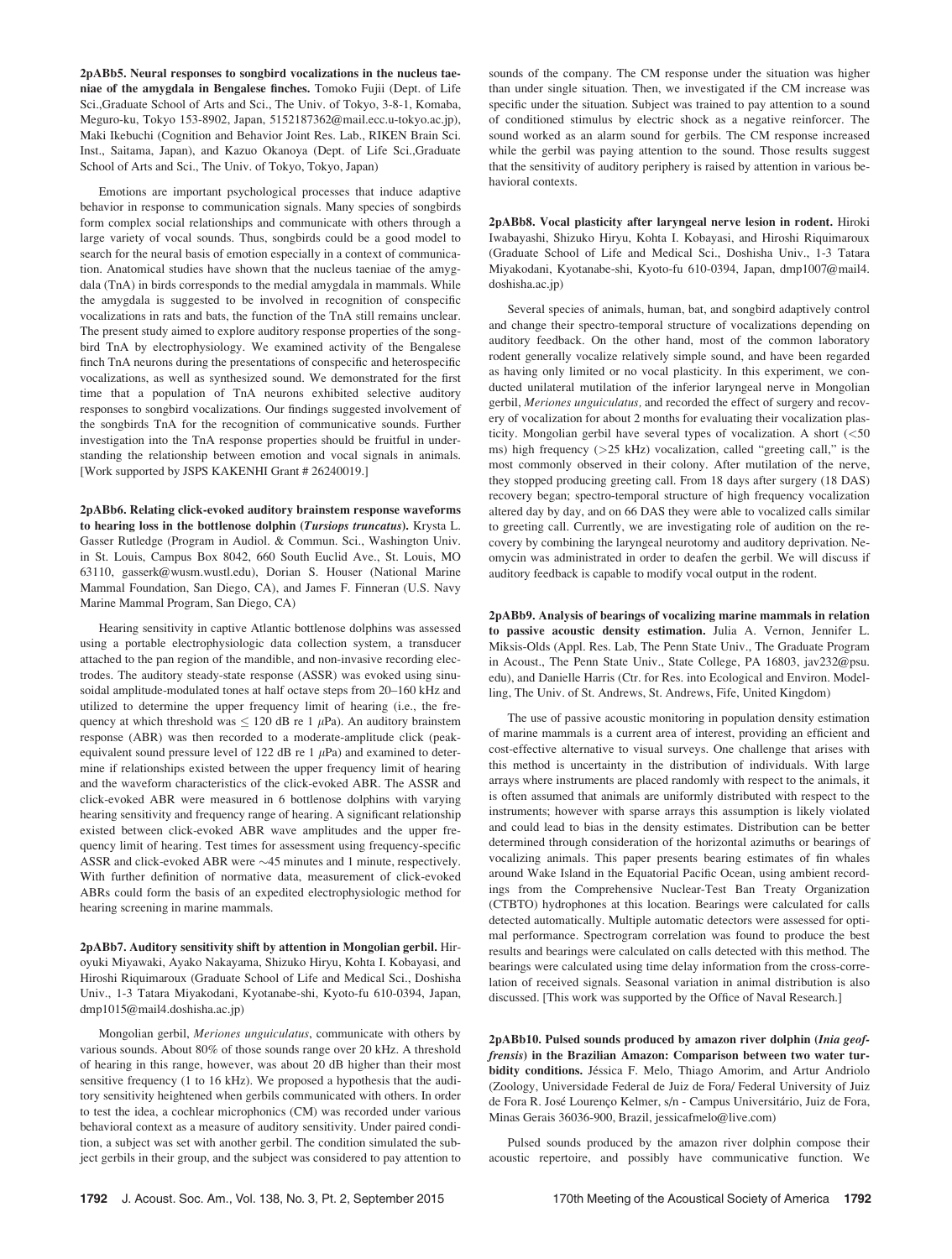analyzed the acoustic behavior of amazon river dolphin under two water turbidity conditions in the Brazilian Amazon. Data were collected during three days when animals exhibited foraging behavior. The sounds were classified according to spectrographic visual characteristics. The acoustic parameters were obtained for each category. The Wilcoxon test was applied to compare the acoustic parameters between black water (BW) and white water (WW). In a total of 525.47 minutes of recording in Juami-Japurá Ecological Conservation Unit, 70.6% was in black water and 29.4% in white water. We

found seven types (A, B, C, D, E, F, and G) of pulsed sounds. Types A, C, D and F were found exclusively in black water, while B (BW 46.4%; WW 53.6%), C (BW 80.8%; WW 19.2%) and G (BW 50.7%; WW 49.3%) were present in both conditions. The type B showed significant differences (p < 0.01) in low frequency, center frequency and peak frequency. Types C and G showed no difference in the parameters between the waters. This result indicates that water turbidity plays a role on the acoustic behavior of amazon river dolphin.

# TUESDAY AFTERNOON, 3 NOVEMBER 2015 RIVER TERRACE 2, 1:30 P.M. TO 4:55 P.M.

# Session 2pAO

# Acoustical Oceanography, Signal Processing in Acoustics, and Underwater Acoustics: Passive-Acoustic Inversion Using Sources of Opportunity II

Kathleen E. Wage, Cochair George Mason University, 4400 University Drive, Fairfax, VA 22030

Karim G. Sabra, Cochair Mechanical Engineering, Georgia Institute of Technology, 771 Ferst Drive, NW, Atlanta, GA 30332-0405

Chair's Introduction—1:30

Invited Papers

#### 1:35

2pAO1. Resolving small events within a dense urban array. Nima Riahi and Peter Gerstoft (Marine Physical Lab., Scripps Inst. of Oceanogr., 9500 Gilman Dr., MC 0238, La Jolla, CA 92093-0238, nriahi@ucsd.edu)

We use data from a large 5200 element geophone array that blanketed 70 km<sup>2</sup> of the city of Long Beach (CA) to characterize very localized urban seismic and acoustic phenomena. Such small events are hard to detect and localize with conventional array processing techniques because they are only sensed by a tiny fraction of the array sensors. To circumvent this issue, we first identify significant entries in the large coherence matrix of the array  $(5200 \times 5200$  entries) and then use graph analysis to reveal spatially small and contiguous clusters of receivers with correlated signals. This procedure allows us to track local events over time and also characterize their frequency content. The analysis requires no prior medium information and can therefore be applied under conditions of relatively high scattering. We show how the technique exposes a helicopter traversing the array, several oil production facilities, and late night activity on a golf course.

#### 2:00

2pAO2. Ships as sources of opportunity in acoustic source localization. Christopher M. Verlinden (Marine Physical Lab., Scripps Inst. of Oceanogr., Univ. of California, San Diego, 9500 Gilman Dr., La Jolla, CA 92093-0701, cmverlin@ucsd.edu)

Ships, which can be tracked using the Automatic Identification System (AIS), represent underutilized acoustic sources of opportunity (SOP) that can potentially be used to localize unknown sources, invert for environmental parameters, and extract information about the ocean environment such as the local time dependent Green's Function. An application of ships as SOP's used to localize targets is presented here. Rather than use replica fields for matched field processing (MFP) derived from acoustic models requiring detailed environmental input, data derived replicas from ships of opportunity can be used for assembling a library of replicas for MFP. The Automatic Identification System (AIS) is used to provide the coordinates for the replica library and a correlation based processing procedure is used to overcome the impediment that the replica library is constructed from sources with different spectra and will be used to locate another source with it own unique spectral structure. The method is simulated and demonstrated with field experiments. AIS information is retrieved from the Unites States Coast Guard Navigation Center (USCG NAVCEN) Nationwide AIS (NAIS) database.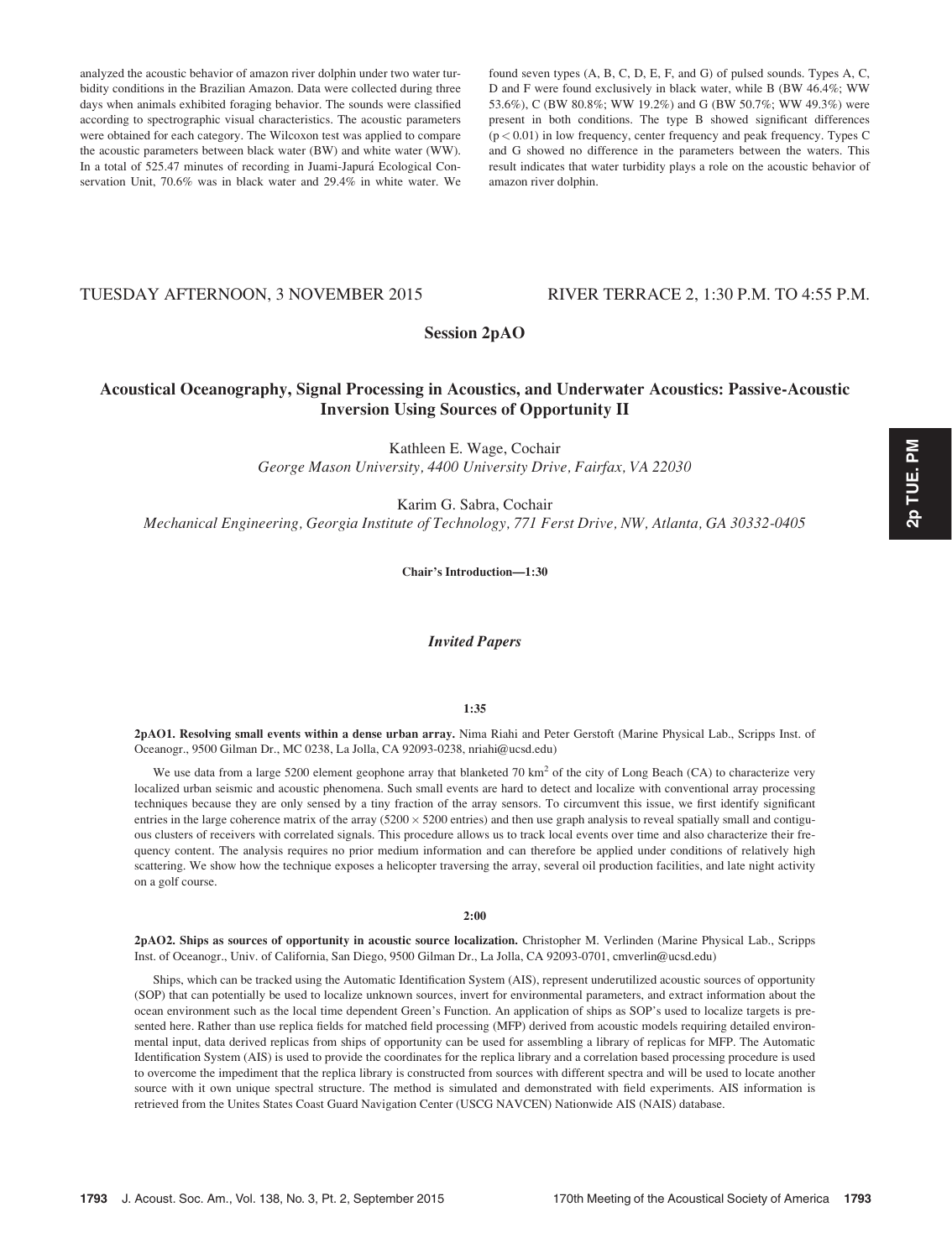2pAO3. Inversion of ship-noise scalar and vector fields to characterize sediments: A critical review of experimental results (2007-2014). Jean-Pierre Hermand (LISA - Environ. HydroAcoust. Lab, Université libre de Bruxelles, av. F.D. Roosevelt 50, CP165/ 57, Brussels, Brussels Capital 1050, Belgium, jhermand@ulb.ac.be)

During geophysical and ecosystem surveys in Mediterranean and Atlantic shallow waters, research vessels, fishing boats, and passenger ferries were used as acoustic sources of opportunity to characterize bottom sediments of different types including mud, fluid mud, and sand. The ships sailed a straight course at constant engine speed while a compact vertical array of pressure or pressure-gradient sensors, deployed from a small boat, sampled the generated noise field over a broad frequency range. Different acoustic observables were investigated that do not depend on the knowledge of ship noise characteristics to mitigate the impact of such uncertainty. For sole pressure measurement, extraction and parameterization of striation structures in range-frequency spectrograms at different receiver depths allow to determine effectively compression wave speed and thickness of a sediment layer as compared to a reference. For additional pressure gradient measurement, vertical impedances are estimated at different depths whose range and frequency dependence are highly sensitive to bottom properties and, in particular, density. Global optimization via genetic algorithm and sequential Bayesian estimation via particle filtering maximize the degree of similarity between predicted and measured impedance data. The paper will critically review the experimental results and compare them with ground truth data. [Work supported by ONR, FNRS-CNPq, WBI-CAPES, PREFACE project EC DG Env FP7.]

## Contributed Paper

#### 2:50

2pAO4. Estimation of low frequency sound attenuation in marine sediments. Rui Duan (Inst. of Acoust. Eng., Northwestern PolyTech. Univ., Xi'an, China), N. Ross Chapman (School of Earth and Ocean Sci., Univ. of Victoria, P.O. Box 3065, Victoria, BC V8P 5C2, Canada, chapman@uvic. ca), Kunde Yang, and Yuanliang Ma (Inst. of Acoust. Eng., Northwestern PolyTech. Univ., Xi'an, China)

This paper presents a method for estimating low frequency sound attenuation from information contained in normal modes of a broadband signal. Propagating modes are resolved using the time-warping technique applied to signals from light bulb sound sources deployed at relatively short ranges of 5 and 7 km in the Shallow Water '06 experiment. A sequential inversion approach is designed that uses specific features of the acoustic data that are highly sensitive to specific geoacoustic model parameters. The first feature is the modal group velocity which is inverted for sediment sound speed and sediment layer thickness. The second feature is the modal amplitude function which is inverted for water depth and receiver depths. The third feature is related to the modal amplitude spectrum and is inverted for source depth and sound attenuation. In each subsequent stage, estimates from the previous stage(s) are used as known values. The sequential inversion is stable and generates geoacoustic model parameter estimates that agree very well with results from other experiments carried out in the same region. Notably, the inversion obtains an estimated value of 0.08 dB/ $\lambda$  in the band 120–180 Hz for the de-watered marine sediment characteristic of the continental shelf at the site.

3:05–3:25 Break

Invited Paper

## 3:25

2pAO5. Inversion of normal mode functions and seabed properties using non-linear time sampling of low-frequency bowhead whale calls on a vertical array. Aaron Thode (SIO, UCSD, 9500 Gilman Dr., MC 0238, La Jolla, CA 92093-0238, athode@ucsd.edu), Cedric Arisdakessian (Ecole Centrale de Lyon, Brest, France), and Julien Bonnel (ENSTA Bretagne, Brest, France)

Previous research has demonstrated that individual modal components of signals propagating in an acoustic waveguide can be isolated from a single hydrophone using non-linear time sampling (Bonnel et al., 2010) and that mode shape functions can be directly extracted from vertical array data in a laboratory setting (Bonnel et al., 2011). Here, we apply and extend the technique to experimental data collected in 2010 from a 15-element vertical array, covering only 63% of the 53 m water column off the continental slope of the Beaufort Sea, during the fall bowhead whale migration. We demonstrate how up to five distinct mode shapes can be extracted from frequency-modulated bowhead whale calls, along with the vertical array tilt and tilt direction, without resorting to assumptions about mode orthogonality across the array aperture. The extracted mode shapes can then be used to estimate whale call depth. Filtered modes (and mode cutoff information) can also be used to invert for whale call ranges and ocean bottom properties. [Work supported by the North Pacific Research Board and permitted by Shell Exploration and Production Company.]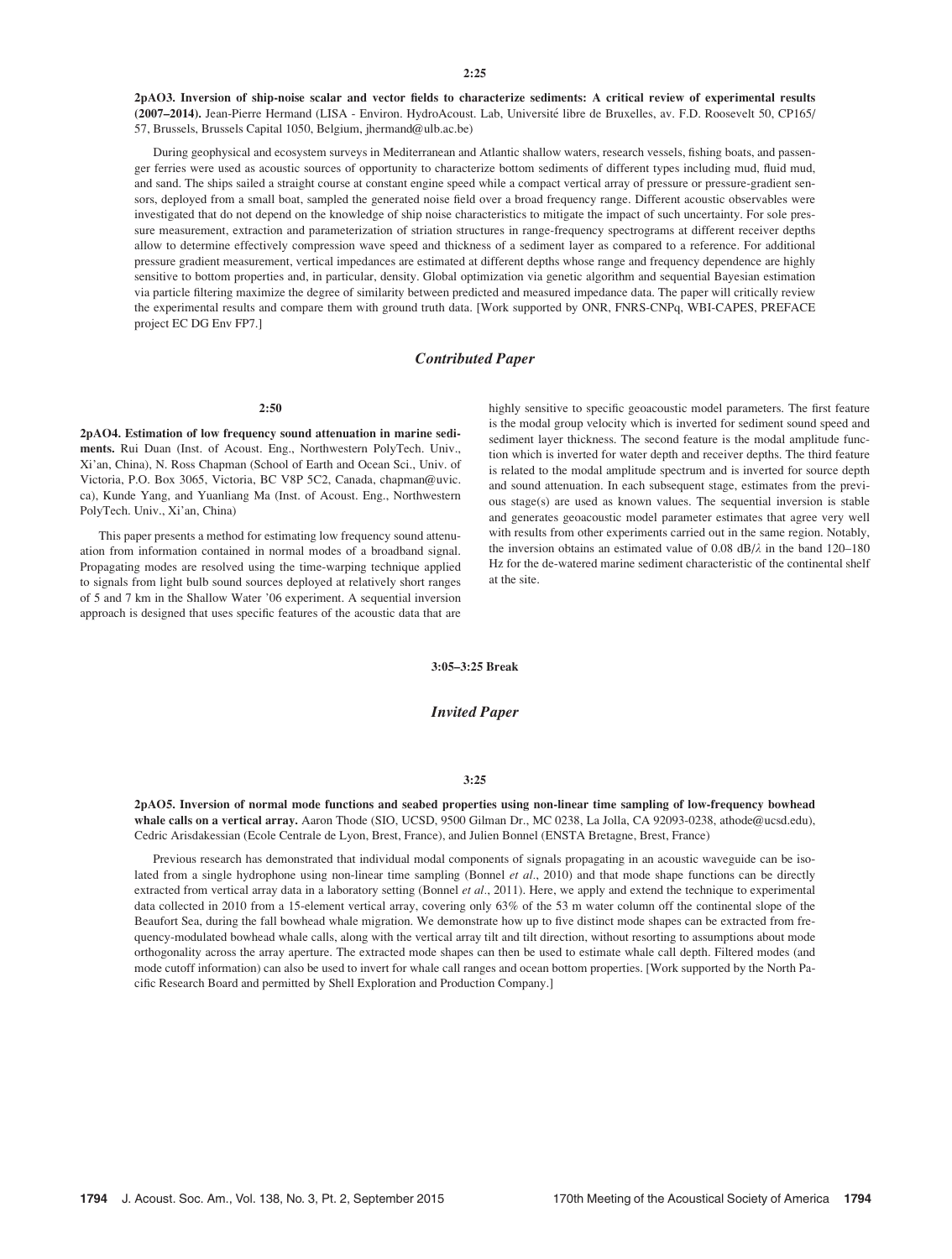## Contributed Paper

#### 3:50

2pAO6. Environmental inversion using bowhead whale calls in the Chukchi Sea. Graham A. Warner, Stan Dosso (School of Earth and Ocean Sci., Univ. of Victoria, 3800 Finnerty Rd. Ste. A405, Victoria, BC V8P 5C2, Canada, gwarner@uvic.ca), David Hannay (JASCO Appl. Sci., Victoria, BC, Canada), and Jan Dettmer (School of Earth and Ocean Sci., Univ. of Victoria, Victoria, BC, Canada)

This paper estimates environmental properties of a shallow-water site in the Chukchi Sea using bowhead whale calls recorded on an asynchronous cluster of ocean-bottom hydrophones. Frequency-modulated whale calls with energy in at least two (dispersive) modes were recorded on a cluster of seven hydrophones within a 5 km radius. The frequency-dependent mode arrival times for nine whale calls were used as data in a Bayesian focalization inversion that considered the whale locations and range-independent environmental properties (sound-speed profile, water depth, and seabed geoacoustic profile) as unknown. A trans-dimensional inversion over the number of points defining the sound-speed profile and subbottom layers allows the data to determine the most appropriate environmental model parameterization. The whale-call instantaneous frequency, relative recorder clock drifts, and residual-error standard deviation are also unknown parameters in the inversion which provides uncertainty estimates for all model parameters and parameterizations. The sound-speed profile shows poor resolution but the thickness and sound speed for the upper sediment layer are reasonably well resolved. Results are compared to an inversion of controlled-source (airgun) dispersion data collected nearby which showed higher environmental resolution.

# Invited Papers

## 4:05

2pAO7. Passive acoustics as a tool for assessment of seagrass ecosystems. Paulo Felisberto and Sergio Jesus (Univ. of Algarve, Campus de Gambelas, Faro 8005-139, Portugal, sjesus@ualg.pt)

Seagrass meadows are important coastal ecosystems, being the most productive biomes on Earth. The amount of produced oxygen is a key parameter for assessing the seagrass ecosystem metabolism and productivity. Several experiments conducted in Posidonia oceanica seagrass meadows have demonstrated that using active acoustic methods one can monitor the oxygen production. The acoustic method is sensitive to bubbles production and provides estimates at ecosystem level, what is an advantage to other methods. Healthy seagrass ecosystems are populated by several noisy marine taxa such as fishes and crustaceans, therefore the ambient noise can be used to assess the ecosystem metabolism and productivity. During two periods of one week in October 2011 and May 2013, acoustic and environmental data was gathered at several locations over a Posidonia oceanica bed in the Bay of Revellata in Corsica (France). The diurnal variability pattern of ambient noise characteristics (frequency band, power, directivity, and number of noisy sources) shows an evident correlation with oxygen production as measured by independent methods (optodes). The ambient noise data were dominated by impulse like waveforms associated with marine taxa. This work discusses the challenges faced on using these waveforms to invert for oxygen production.

# 4:30

2pAO8. Field calibration—Distributed vehicles and sensors and the use of their acoustic communications transmissions for probing the medium. Paul Hursky (HLS Res. Inc, 3366 North Torrey Pines Court, Ste. 310, La Jolla, CA 92037, paul.hursky@hlsresearch. com)

Underwater vehicles and float of various kinds are often used to provide distributed sensing or monitoring of the medium in which they are deployed. Such cooperating platforms typically communicate with each other using high-frequency, broadband acoustic communications. Such transmissions may provide much more information than is carried in their acomms payload, if they are used as ranging signals for navigation and probing signals for imaging the medium they travel through. We have collected data to explore this concept during two experiments, Makai 2005 in Hawaii and Radar 2007 in Portugal. We have previously shown how channel estimates gleaned from high-frequency probe signals from a moving platform and received on a receiving sensor array could be used to improve localization at lower frequency. We expand upon this previous work to demonstrate how such channel estimates at the relatively sparse locations where probes were transmitted by a vehicle can be interpolated to flesh out the channel impulse response throughout the localization search space. We also discuss how such transmissions can be used in aid of clock synchronization and navigation.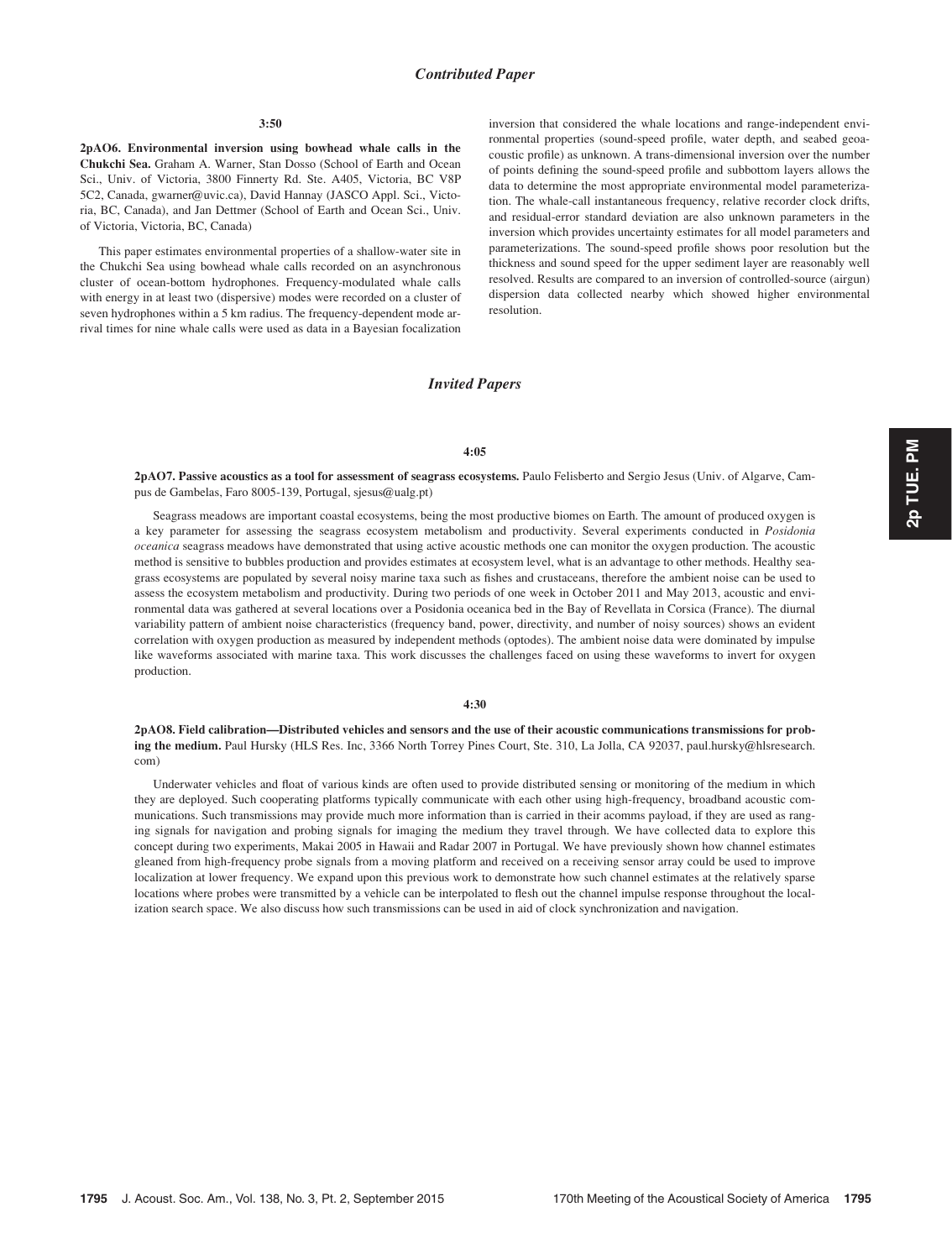# Session 2pBA

# Biomedical Acoustics and Physical Acoustics: Wave Propagation in Complex Media: From Theory to Applications II

Guillaume Haiat, Cochair

Multiscale Modeling and Simulation Laboratory, CNRS, Laboratoire MSMS, Faculté des Sciences, UPEC, 61 avenue du gal de Gaulle, Creteil 94010, France

Pierre Belanger, Cochair

Mechanical Engineering, Ecole de Technologie Superieure, 1100, Notre Dame Ouest, Montreal, QC H3C 1K/, Canada

# Contributed Papers

## 1:00

2pBA1. Three-dimensional and real-time two-dimensional topological imaging using parallel computing. Etienne Bachmann, Xavier Jacob (Lab. PHASE, 118 Rte. de Narbonne, Toulouse 31062, France, etiennebachmann@hotmail.fr), Samuel Rodriguez (I2M, Bordeaux, France), and Vincent Gibiat (Lab. PHASE, Toulouse, France)

We present the Fast Topological IMaging that has shown promising results to quickly process a picture by sending an ultrasonic plane wave within an unknown medium. This imaging algorithm is close to adjointbased inversion methods but relies on a fast calculation of the direct and adjoint fields formulated in the frequency domain. The radiation pattern of a transducer array is computed once and for all, and then the direct and adjoint fields are obtained as a simple multiplication with the emitted or received signals, in Fourier domain. The resulting image represents the variations of acoustic impedance, and therefore highlights interfaces or flaws. Real-time imaging and high definition visualization both imply an expensive computation cost, that led us to implement this method on GPU (Graphics Processing Unit). Thanks to a massively parallel architecture, GPUs have become for ten years a new way to implement high performance algorithms. We used interoperability between OpenGL and CUDA to enable a real-time visualization. Experimental results in 2D/3D obtained with scalar waves are presented. At this time, the method has been implemented for acoustic waves in fluids, with an initial homogeneous medium, but it can be extended to elastic media and more complex configurations.

#### 1:15

2pBA2. Temperature dependence of shear wave speed in a viscoelastic wormlike micellar fluid. E. G. Sunethra K. Dayavansha, Cecille Labuda, and Joseph R. Gladden (Phys. and Astronomy, Univ. of MS, 145 Hill Dr., P.O. Box 1848, University, MS 38677, sdayavan@go.olemiss.edu)

Wormlike micellar fluids are viscoelastic and can support shear waves. Phase transitions of the micellar aggregates are temperature dependent and can manifest as sharp changes in the shear wave speed as a function of temperature. In this work, the variation of shear speed with temperature of 200 mM CTAB/NaSal micellar fluid in a 5:3 ratio was studied. The dependence of shear wave speed on time between fluid synthesis and measurement was also investigated. Shear wave propagation through the fluid was observed as a time varying birefringence pattern by using a high speed camera and crossed polarizers and shear speed was calculated by edge tracking and wavelength measurement techniques. A gradual increase in shear wave speed was observed in the temperature range  $20-40\degree$ C. A phase transition was observed to occur between 6 and  $7^{\circ}$ C. There was no evidence of variation of shear wave speed with time. The implications of the shear wave speed variation over a wide temperature range will be discussed.

# Invited Papers

#### 1:30

2pBA3. Optimized excitation for nonlinear wave propagation in complex media: From biomedical acoustic imaging to nondestructive testing of cultural heritage. Serge Dos Santos (Inserm U930 "Imaging and Brain", INSA Ctr. Val de Loire, 3, Rue de la Chocolaterie, Blois, Centre-Val de Loire F-41034, France, serge.dossantos@insa-cvl.fr), Martin Lints (Inst. of Cybernetics, Tallinn Univ. of Technol., Tallinn, Estonia), Nathalie Poirot (GREMAN, IUT de Blois, Blois, France), and Andrus Salupere (Inst. of Cybernetics, Tallinn Univ. of Technol., Tallinn, Estonia)

The interaction between an acoustic wave and a complex media has an increase interest for both nondestructive testing (NDT) applications and for biomedical ultrasound. Today, new optimized excitations are generated thanks to the analysis of symmetry properties of the system such as reciprocity, nonlinear time reversal (TR) and other pulse-inverted (PI) techniques. Generalized TR based NEWS (Nonlinear Elastic Wave Spectroscopy) methods and their associate symmetry skeleton will be taken as an example. Among these family of "pulse coded excitation," solitonic coding constitutes a new scheme in the sense that solitary waves are the best candidates for pulse propagation in nonlinear and layered media, such as tooth or skin. As another application of mixing properties in a wide frequency range, new broadband techniques are needed in the domain of the preservation of cultural heritage. The analysis of the composition of the stones is one of the key parameters in the study of aging historic buildings. The use of TR-NEWS based analysis combined with a FTIR-based system has shown a specific property of the tuffeau limestone where damaged sample contains calcite. In both domains, aging properties of complex medium are extracted thanks to the use of enhanced nonlinear signal processing tools.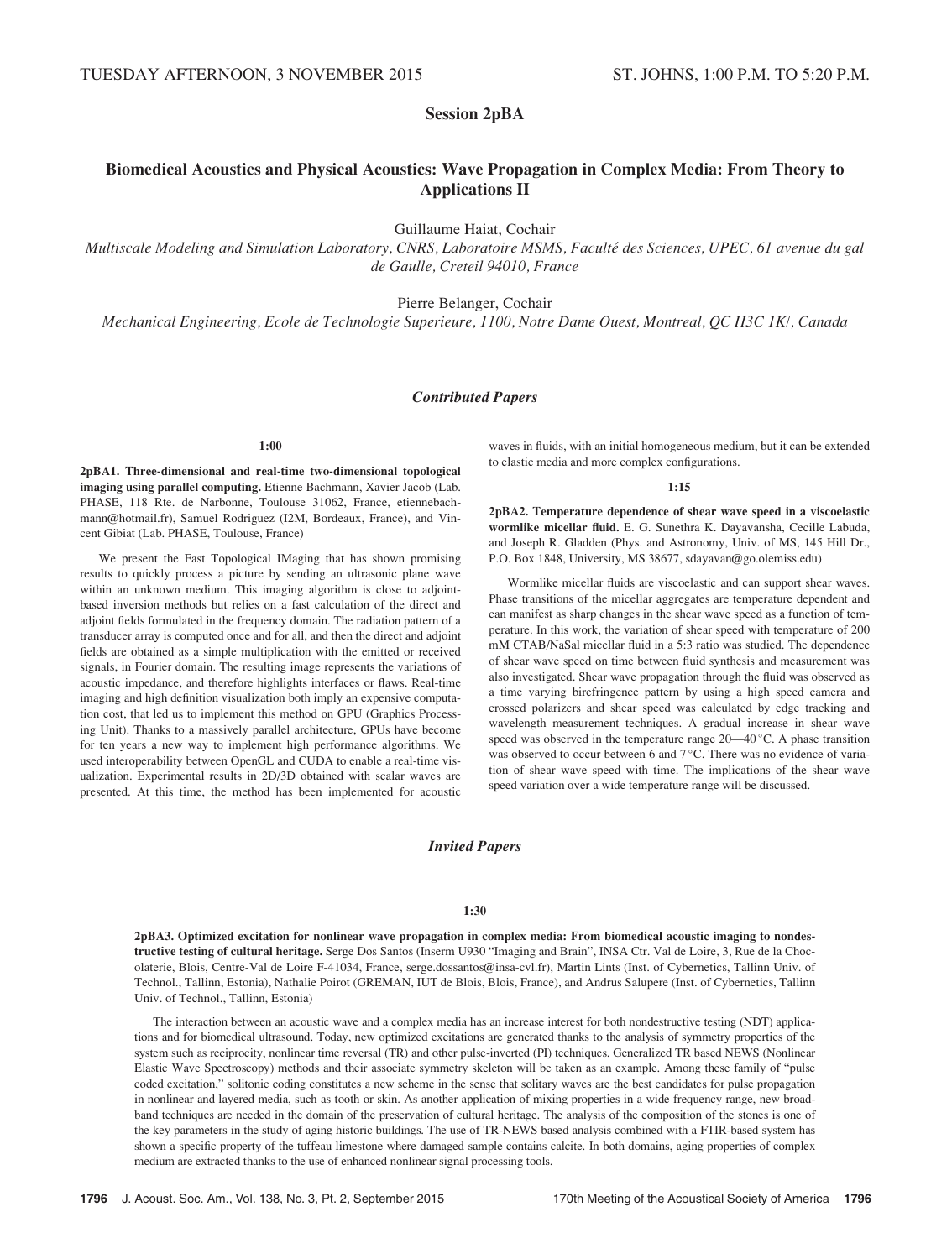2pBA4. Ultrasound molecular imaging of heterogeneous tumors to guide therapeutic ultrasound. Frederic Padilla (Labex DevWe-Can, Lyon Univ., INSERM LabTAU Unit 1032, 151 Cours Albert Thomas, Lyon 69390, France, frederic.padilla@inserm.fr), Alexandre Helbert, Isabelle Tardy (Geneva Res. Ctr., Bracco Suisse SA, Plan-les-Ouates, Switzerland), Cyril Lafon, Jean-Yves Chapelon (Labex DevWeCan, Lyon Univ., INSERM LabTAU Unit 1032, Lyon, France), Mathew von Wronski, François Tranquart, and Jean-Marc Hyvelin (Geneva Res. Ctr., Bracco Suisse SA, Plan-les-Ouates, Switzerland)

Propagation through heterogeneous tissues may hamper the ability to correctly focus ultrasound, especially when targeting a tumor for drug delivery applications. To solve this issue, we propose to use ultrasound molecular imaging (USMI) for treatment planning of drug delivery triggered by focused ultrasound. In a model of orthotopic rat prostate tumor having heterogeneous B-mode appearance, we show that tumor extend can be precisely delineated with USMI targeting VEGFR-2 receptors. High intensity ultrasound bursts (Peak negative pressure  $-15$  MPa) are then delivered within this delineated 3D volume to trigger the release of liposomal-encapsulated chemotherapy, by local initiation of inertial cavitation. Real time imaging show that cavitation is indeed restricted to the targeted area. In the animal group receiving both chemotherapy and cavitational ultrasound, a potentiation of the therapeutic effect of the drug is clearly observed. This study demonstrates experimentally that USMI is an effective imaging method to characterize heterogeneous tissues and to guide therapeutic ultrasound.

# 2:10

2pBA5. Structure-factor model for quantifying the ultrasound scattering from concentrated cell pellet biophantoms. Emilie Franceschini, Romain de Monchy (Laboratoire de Mécanique et d'Acoustique CNRS UPR 7051, Aix-Marseille Université, Centrale Marseille, LMA CNRS UPR 7051, 31 chemin Jospeh Aiguier, Marseille 13009, France, franceschini@lma.cnrs-mrs.fr), and Jonathan Mamou (F. L. Lizzi Ctr. for Biomedical Eng., Riverside Res. Inst., New York, NY)

Ultrasonic backscatter coefficient (BSC) measurements were performed on K562 cell pellet biophantoms with cell concentrations ranging from 0.6% to 30% using ultrasound in the 10–42 MHz frequency band. The concentrated biophantoms mimic densely packed cells with known concentrations and are thus simplified versions of real tumor. Three scattering models, the fluid-filled-sphere model (FFSM), the Gaussian model (GM), and the structure factor model (SFM), were compared for modeling the scattering of the biophantoms. The GM and FFSM assume sparse, independently, and randomly distributed scatterers and are thus suitable for modeling dilute media; however, the SFM does not contain these assumptions and therefore can model dense media accurately. First, a parameterestimation procedure was developed to estimate scatterer size and acoustic impedance contrast (assuming that cell concentrations were known a priori) and thereby compare theoretical with measured BSCs for all studied concentrations. The SFM yielded scatterer-radius estimates of 6.4  $\mu$ m, which were consistent with the cell radius measured by optical microscopy. Second, the ability of the three models to estimate the scatterer size and acoustic concentration was compared. These scatterer properties were predicted well by the SFM, whereas the GM and the FFSM underestimated cell size and overestimated acoustic concentration for the more-concentrated biophantoms.

#### 2:30

2pBA6. Modified transfer function with a phase rotation parameter for ultrasound longitudinal waves in cancelous bone. Hirofumi Taki (Dept. of Electron. Eng., Graduate School of Eng., Tohoku Univ., 6-6-05, Aramaki-Aza-Aoba, Aoba-ku, Sendai, Miyagi 980- 8579, Japan, taki@ecei.tohoku.ac.jp), Yoshiki Nagatani (Dept. of Electronics, Kobe City College of Technol., Kobe, Japan), Mami Matsukawa (Faculty of Sci. and Eng., Doshisha Univ., Kyotanabe, Japan), Katsunori Mizuno (Inst. of Industrial Sci., The Univ. of Tokyo, Tokyo, Japan), Toru Sato (Graduate School of Informatics, Kyoto Univ., Kyoto, Japan), and Hiroshi Kanai (Dept. of Electron. Eng., Graduate School of Eng., Tohoku Univ., Sendai, Japan)

The through-transmission ultrasound signal in cancelous bone consists of two longitudinal waves, called the fast and slow waves. The conventional propagation model assumes that the wavefront of an ultrasound wave passing through a bone specimen is flat and that each wave arrives simultaneously at all the points on a transducer surface. To compensate for the waveform change caused by the effect of the uneven wavefront received at a flat transducer, we propose a new transfer function modified with a phase rotation parameter. We also propose a fast decomposition method that requires only 5 seconds using a laptop personal computer. The proposed decomposition method using the modified transfer function succeeded to separate the two waves and characterize each of them accurately, where the normalized residual intensity power was less than  $-20$  dB in the experimental study when the bone specimen thickness was from 6 to 15 mm. In the simulation study, the normalized residual power was less than 20 dB when the specimen thickness was from 3 to 8 mm. These results show that the transfer function with a phase rotation parameter is valid and that the proposed decomposition method has a great potential to provide good indicators of osteoporosis in real-time.

#### 2:50

2pBA7. Simulation technique and time-frequency analysis of the acoustic wave inside cancelous bone. Yoshiki Nagatani (Dept. of Electronics, Kobe City College of Technol., 8-3, Gakuen-higashi-machi, Nishi-ku, Kobe, Hyogo 651-2194, Japan, nagatani@ultrasonics.jp)

Since the cancelous bone inside long bones has porous structure, the acoustic wave propagating inside bone may bring us useful information for the diagnosis of osteoporosis or bone healing although it is difficult to be investigated. In this paper, simulation techniques for understanding the complex wave propagation will be presented. The three-dimensional finite-difference time-domain (FDTD) method is useful for the wave simulation inside the complicated network structure. Due to the alignment of trabeculae, the pulse wave propagating inside cancelous bone separates into two wave, called the fast wave and slow wave. Here, the effect of the elasticity on the two wave phenomenon will be shown as well as the effect of the viscoelasticity. In addition to the speed and amplitude of the two waves, the frequency of the waves also changes corresponding to the structure of the medium. However, the detailed properties of the two waves are hardly revealed stably because of the wave overlapping. Therefore, a stable technique for quantitative evaluation of the wave characteristics is important. In this paper, the procedure and examples of a robust method of time-frequency analysis, named multi-channel instantaneous frequency, will be presented. These techniques help us understand and analyze the detailed wave behavior.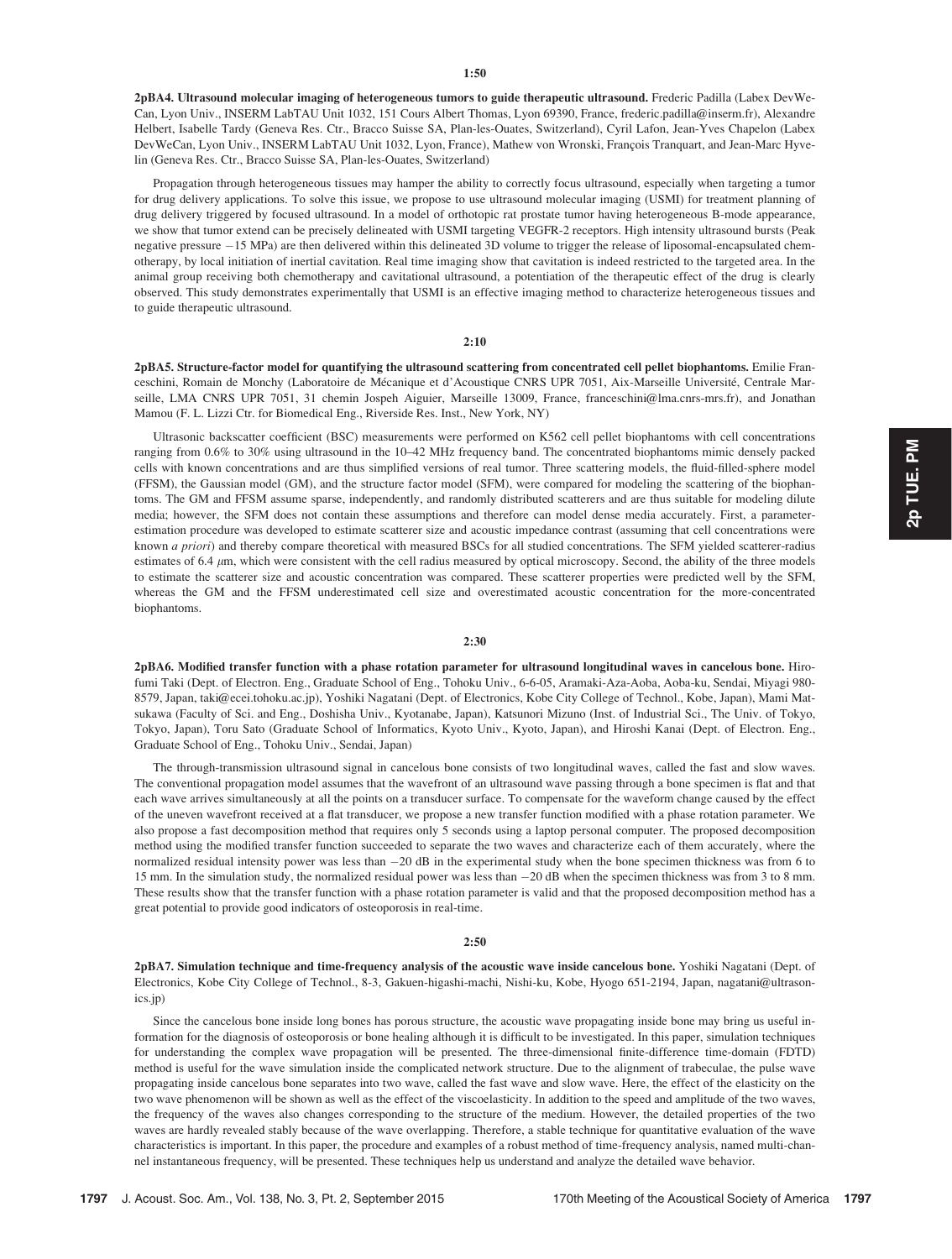# Contributed Paper

3:25

2pBA8. Quantitative ultrasound measurements in trabecular bone using the echographic response of a metallic pin: Application to spine surgery. Guillaume Haiat (Multiscale Modeling and Simulation Lab., CNRS, Laboratoire MSMS, Faculté des Sci., UPEC, 61 Ave. du gal de Gaulle, Creteil 94010, France, guillaume.haiat@univ-paris-est.fr), Yoshiki Nagatani (Kobe City College of Technol., Kobe, Japan), Seraphin Guipieri, and Didier Geiger (Multiscale modeling and simulation Lab., CNRS, Creteil, France)

Bone quality is an important parameter in spine surgery, but it remains difficult to be assessed clinically. The aim of this work is to demonstrate the feasibility of a QUS method to retrieve bone mechanical properties using an echographic technique taking advantage of the presence of a metallic pin inserted in bone tissue. To do so, an experimental validation is performed and acoustical modeling is used in order to assess the influence of experimental errors. A metallic pin was inserted in bone tissue perpendicularly to the transducer axis. The echographic response of the bone sample was determined and the echoes of the pin inserted in bone tissue and in water were compared to determine speed of sound (SOS) and broadband ultrasonic attenuation (BUA), which was compared to bone volume fraction (BV/TV). A 2-D finite element model was developed to assess the effect of positioning errors. Moreover, the coupling of finite difference time domain simulation with high resolution imaging technique was used to understand the interaction between an ultrasonic wave and the bone microstructure. A significant correlation between SOS and BV/TV was found  $(R^2 = 0.6)$ . The numerical results show the relative robustness of the measurement method, which could be useful to estimate bone quality intraoperatively.

## Invited Papers

#### 3:40

2pBA9. A combined modeling and experimental investigation of ultrasonic attenuation mechanisms in cancelous bone-mimicking aluminum foams. Lawrence H. Le (Radiology and Diagnostic Imaging, Univ. of AB, Edmonton, AB T6G 2B7, Canada, lawrence.le@ ualberta.ca), Behzad Vafaeian (Civil and Environ. Eng., Univ. of AB, Edmonton, AB, Canada), Kim-Cuong T. Nguyen (School of Dentistry, Univ. of AB, Edmonton, AB, Canada), and Samer Adeeb (Civil and Environ. Eng., Univ. of AB, Edmonton, AB, Canada)

Bone is composed of cancelous and cortical bones. Cancelous bone, which is more complicated than cortical bone in terms of structure, is inhomogeneous, anisotropic, and porous. The trabeculae form interconnected network with viscous marrow filling the pores. The presence of trabeculae makes cancelous bone a highly scattering medium. Trabecular bone spacing is considered an important parameter to detect change in bone tissue microstructures. However, due to high porosity and heterogeneity of human cancelous bones, the underlying mechanisms of interactions between ultrasound and cancelous bones are still not fully understood. The water-saturated aluminum foams were previously studied for the suitability of cancelous bone-mimicking phantoms. The ligament thickness and pore size of the foam samples were very similar to those of human cancelous bones. Recently, we performed the micro-scale elastic modeling of broadband ultrasound traveling through the water-saturated aluminum foams using the standard Galerkin finite element method. The simulated results were compared with the experimental measurements using the derived broadband ultrasound attenuation coefficients. The results strongly suggested that wave scattering and mode conversion were the dominant attenuation mechanisms of ultrasound propagating in aluminum foams. The study further demonstrated the capability of the finite element method to effectively simulate the signatures of the ultrasound signals propagating in fluid-filled weakly absorptive porous structures.

## 4:00

2pBA10. Ultrasonic guided waves in bone system with degradation. Dhawal Thakare (Mech. Eng., Indian Inst. of Technol. Madras, 410 MDS, Chennai, TN 600036, India), Pierre Belanger (Mech. Eng., Ecole de Technologie Superieure, Montreal, QC, Canada), and Prabhu Rajagopal (Mech. Eng., Indian Inst. of Technol. Madras, Chennai, TN, India, prajagopal@iitm.ac.in)

This paper investigates the feasibility of using ultrasonic guided waves for assessing the cortical bone and hence detect conditions such as osteoporosis. Guided wave propagation in bone systems modeled as multi-layered tubular structures consisting of anisotropic bone filled with viscous marrow and surrounded by tissue is studied using the Semi Analytical Finite Element (SAFE) method. Effects of changes to cortical bone thickness and mechanical properties are investigated. An attempt is also made to consider bone anisotropy in the models.The results, validated by experiments with bone phantoms, show that material and geometric condition strongly impacts the velocity of guided waves supported in the bone system. Identification of optimal guided wave modes for practical assessment is also discussed.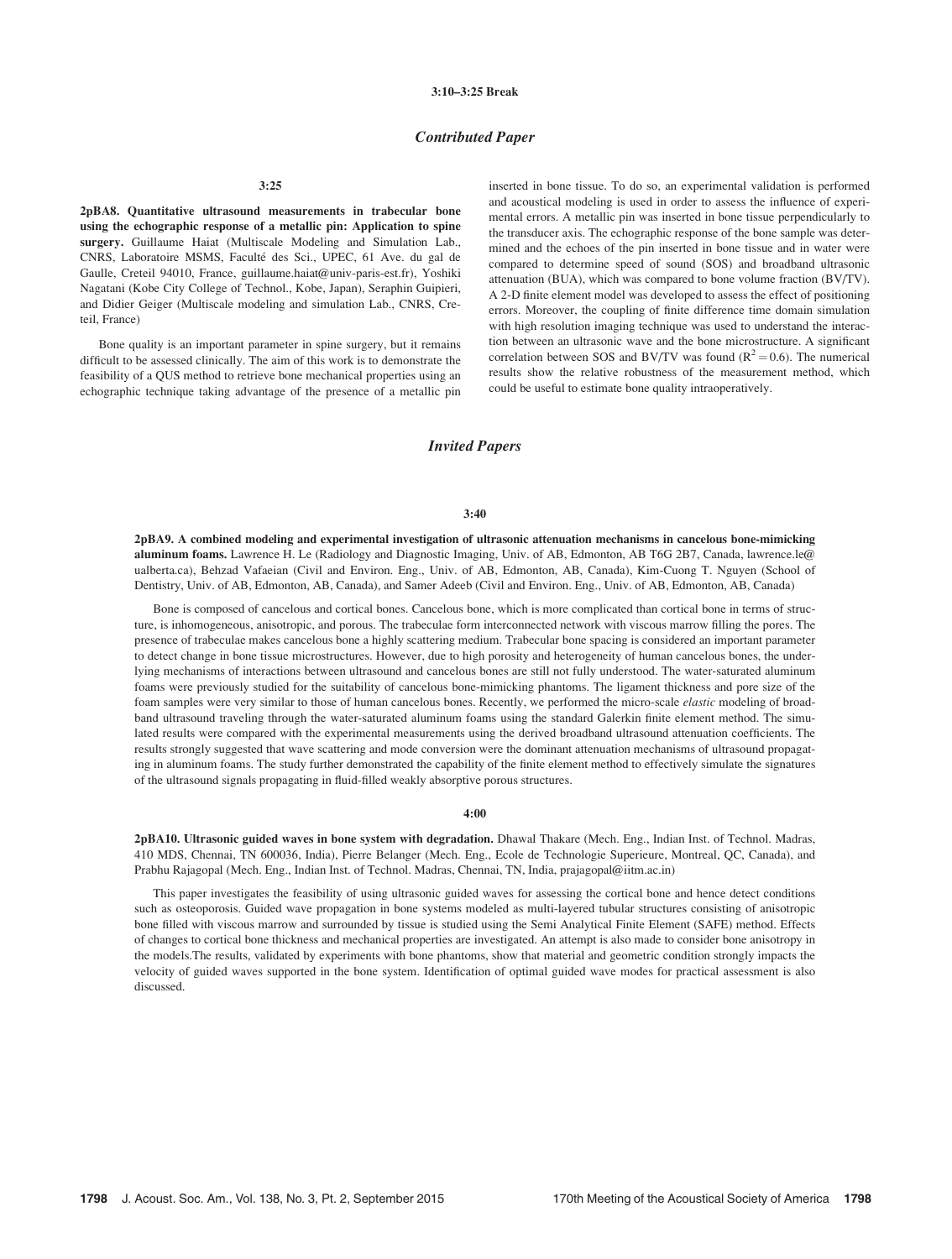2pBA11. Axial transmission assessment of trabecular bone at distal radius using guided wave. Daniel Pereira, Alexandre Abid, Lucien Diotalevi (Dept. of Mech. Eng., Ecole de Technologie Supérieure, 6347 Christopher Colomb, Montreal, QC H2S2G5, Canada, pereira.ufrgs@gmail.com), Julio Fernandes (Ctr. de recherche l'Hôpital du Sacré-Coeur de Montréal, Montreal, QC, Canada), and Pierre Belanger (Dept. of Mech. Eng., Ecole de Technologie Supérieure, Montreal, QC, Canada)

The diagnosis of osteoporosis at skeletal sites composed mainly of trabecular bone, such as distal radius, can be considered clinically more relevant then cortical bone regions. Thus, the possibility to merge the potential of guided waves method to the clinical relevance of trabecular bone assessment is extremely motivating and has not yet been explored in details. Therefore, the objective of this paper is to investigate the feasibility of guided waves method to detect variation in the mechanical properties of trabecular bone at the distal radius using axial transmission. Due to the complexity of the distal region, three-dimensional finite elements simulations were performed using a bone model built from a computed tomography image of a human radius. The accuracy of the numerical model was experimentally validated using a bone phantom. The simulated excitation was transmitted to the radius using a longitudinal load applied to a small circular region at the extremity of distal radius. The identification of the guided waves was evaluated using 2DFFT transform. The results showed that the excitation imposed at the extremity of the distal radius creates guided waves that propagate along the long bone. Furthermore, the identified modes showed high sensitivity to the trabecular bone properties.

## 4:35

2pBA12. Guided wave velocity sensitivity to bone mechanical property evolution in cortical-marrow and cortical-trabecular phantoms. Alexandre Abid (Health Technology, Ecole de Technologie Supérieure (ETS), 3860 rue saint hubert appartement no. 1, Montreal, QC H2L 4A5, Canada, alexandreabid@hotmail.com), Dhawal Thakare (Indian Inst. of Technol. Madras, Chennai, India), Daniel Pereira (Mecanical, Ecole de Technologie Supérieure (ETS), Montreal, QC, Canada), Prabu Rajagopal (Indian Inst. of Technol. Madras, Chennai, India), Julio Fernandes (Res. Ctr. of Sacre Coeur Hospital, Montréal, QC, Canada), and Pierre Bélanger (Mecanical, Ecole de Technologie Supérieure (ETS), Montréal, QC, Canada)

Guided waves methods are sensitive to the mechanical properties of the material into which they are propagating. Guided waves methods are promising to detect osteoporosis; they are cost effective and do not expose the patient to radiation. Numerous studies have focused on the first arriving signal using a plate approximation. The aim of this study is to identify the best frequency/mode combinations for cortical-marrow and cortical-trabecular cylinder phantoms based on the sensitivity of the mode to mechanical property changes. Two different setups were used, axial transmission in a small diameter cortical-marrow phantom and circumferential propagation in a larger diameter cortical-trabecular phantom. Experiments for each method were carried out with in-plane and out-of-plane excitation, using frequencies from 50 to 200 kHz and were in good agreement with a 3D finite element model and dispersion curves extracted using semi-analytical finite element modeling. The modes' velocity was identified using either first zero crossing, short time Fourier transform or 2D Fourier transform. The evolution of the mechanical properties from a healthy bone to an osteoporotic bone was simulated using the finite element models. The results of this study will be used to further develop the technique using highly sensitive mode and frequency combinations.

#### 4:50

2pBA13. An experimental study on the effect of temperature on the acoustic properties of cranial bone. Alec Hughes and Kullervo Hynynen (Dept. of Medical Biophys., Univ. of Toronto, 101 College St., Rm. 15-701, Toronto, ON M5G 1L7, Canada, ahughes@sri.utoronto.ca)

Transcranial focused ultrasound is increasingly being used as an alternative non-invasive treatment for various brain disorders, including essential tremor, Parkinson's disease, and neuropathic pain. These applications necessitate an understanding of the complex relationship between temperature and acoustic properties of cranial bone. In particular, the longitudinal speed of sound and attenuation coefficients will be investigated. In this study,  $ex$ *vivo* skull caps were heated to temperatures ranging from 20 to 50 $\degree$ C, and ultrasound pulses were transmitted through the skull caps using a spherical transducer of 5 cm diameter and 10 cm focal length, at clinically relevant frequencies of 0.836 and 1.402 MHz. A thin Mylar film was placed at the focus, and a laser vibrometer was used to receive the ultrasound pulse transmitted through the skull. It was found that there was a measurable change in the phase and amplitude of the received signal, implying a change in both the speed of sound and attenuation of the bone at different temperatures. It was also found that these changes were completely reversible. These results imply that at sufficiently high cranial bone temperatures, the assumption of temperature-independent acoustic properties of bone may become invalid.

#### 5:05

2pBA14. Assessing dental implant stability using quantitative ultrasound methods: Experimental approach and numerical validation. Romain Vayron and Guillaume Haiat (Multiscale Modeling and Simulation Lab., CNRS, Laboratoire MSMS, Faculté des Sci., UPEC, 61 Ave. du gal de Gaulle, Creteil 94010, France, guillaume.haiat@univ-paris-est.fr)

Dental implants are widely used for oral rehabilitation. However, there remain risks of failure that are difficult to anticipate. The objective of this study is to investigate the potentiality of quantitative ultrasound (QUS) to assess dental implant implant stability. To do so, the implant is initially completely inserted in the proximal part of a bovine humeral bone sample. The 10 MHz ultrasonic response of the implant is then measured and a quantitative indicator  $I$  is derived based on the  $rf$  signal obtained. Then, the implant is unscrewed by  $2\pi$  radians and the measurement is realized again. The procedure is repeated seven times and the indicator is derived after each rotation of the implant. Analysis of variance (ANOVA)  $(p < 10^{-5})$ tests revealed a significant effect of the amount of bone in contact with the implant on the distribution of I. In parallel, a finite element model is developed in order to model the ultrasonic propagation in the implant surrounded by bone tissue. The results show the feasibility of our QUS device to assess implant primary stability. A good agreement is obtained between experimental and numerical results. This study paves the way for the development of a new approach in oral implantology.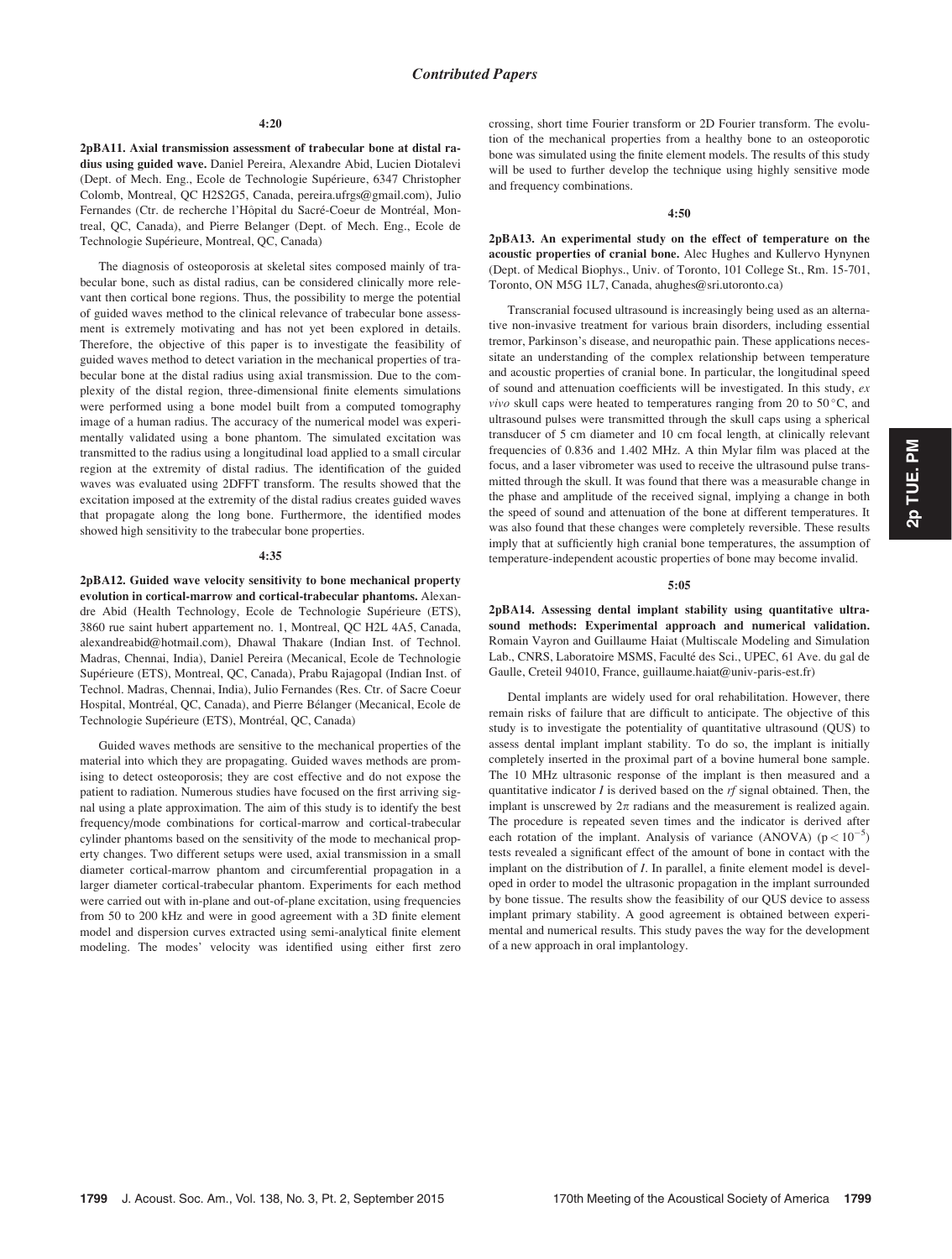# Session 2pEA

# Engineering Acoustics: Analysis of Sound Sources, Receivers, and Attenuators

Kenneth M. Walsh, Chair

K&M Engineering Ltd., 51 Bayberry Lane, Middletown, RI 02842

#### Contributed Papers

#### 1:30

2pEA1. Experimental and computational multi-port characterization of a circular orifice plate. Stefan Sack and Mats Åbom (The Marcus Wallenberger Lab., The Royal Inst. of Technol., Teknikringen 8, Stockholm 100 44, Sweden, ssack@kth.se)

The generation and scattering behavior of fluid machines in duct systems is of great interest to minimize sound emission, for instance of air condition systems. Such systems may be described as linear, time-invariant multi-port networks containing passive elements, that scatter existing sound fields and active elements, that emit noise themselves. The aim of any multi-port analysis is to determine the direction-dependent transmission and reflection coefficients for the propagating wave modes and the sound generation. This parameters may be ascertained either numerically or experimentally. In a first step, external sound fields dominating the source are applied to determine the system scattering. In a second step, the source strength can be computed. Once these characteristic data are determined for all elements of interest, the sound scattering and emission of every considerable combination of multi-ports can be calculated easily. This paper shows an experimental study as well as a numerical approach to determine both, the passive and the active characterization of an orifice plate in a circular duct in presence of higher order acoustic modes. An enhanced measurement procedure is presented, and the results of this procedure are compared with data extracted from a full compressible DDES flow-computation.

#### 1:45

2pEA2. Optimization of wave surface for planar loudspeaker array reproduction. Akio Ando (Faculty of Eng., Univ. of Toyama, 1-10-11 Kinuta Setagaya, Tokyo 157-8510, Japan, andio@a.memail.jp), Takuya Yamoto (Graduate School of Sci. and Eng., Univ. of Toyama, Toyama, Japan), and Daisuke Yamabayashi (Faculty of Eng., Univ. of Toyama, Toyama, Japan)

Over the past few decades, a considerable number of studies have been made on the sound field reproduction by loudspeaker array. It is well known that the reproduced sound field suffers from various errors caused by the finite and discrete loudspeaker array. The error by the finite array is a socalled truncation error, which is a kind of diffraction effect resulting from the absence of secondary sources outside the finite area. Such error sometimes brings the degradation of reproduced wave surface and frequency response. In this study, the weighting coefficient vector for loudspeaker input is introduced, meaning that the input signal fed into each loudspeaker is multiplied by an element of the vector. The input signal is calculated according to the Rayleigh I integral. The vector is solved such that the integration of square error between the ideal and synthesized wave surface over the target area is minimized under the constraint that all elements of the vector have non-negative values. Various optimization methods are compared in this problem. It is shown that the shape of wave surface is improved by the optimization and the improvement of wave surface also brings the improvement of frequency response.

2:00

2pEA3. A comparative study of acoustics and vibration analysis for wearing bearings. Bethany Snow, Chris Dunn, Lin Lin, and James Smith (Univ. of Southern Maine, 37 college Ave., Gorham, ME 04038, bethany. snow@maine.edu)

Monitoring of progressive wear and early diagnosis of damage are critical to a rotating machine to avoid dangerous, costly, time consuming failures. A common symptom of wear in rotating machines is characterized by an increase in noise and /or vibration levels. It is usually monitored by either accelerometers or acoustic emission sensors, both of which are required to be mounted on the machine. Acoustics measurement using microphones has its unique non-contact advantage of monitoring the sound that caused by the wearing. Some work has been done on investigating the power of the acoustic signals of wearing machines; however, the principal indicator of failure onset and the relation between the spectra of the vibration signal and the non-contact acoustic signal is unclear. In this project, both acoustic and vibration signals were measured to investigate a machine with bearings of different degrees of wear. Acoustic signal were recorded at various azimuth settings and compared to the vibration signal. Frequency analysis and signal processing techniques were applied to compare the information contents and sensitivities of those two measurements.

# $2:15$

2pEA4. Nonlinear acoustic response of stand-off tubes used in acoustic pressure measurements—Part I: Experimental study. Anthony Rehl, John M. Quinlan, David Scarborough, and Ben Zinn (Aerosp. Eng., Georgia Inst. of Technol., 635 Strong St., Atlanta, GA 30332, ajrehl@gatech.edu)

Rocket engine combustion instabilities, which lead to rapid engine failure through enhanced heat transfer rates and high-cycle fatigue, continue to be the most serious concern facing engine designers. Experimental testing and pressure measurements remains the best approach to determine the susceptibility of an engine design to acoustically coupled combustion instabilities. But, the harsh, high-temperature environment requires that pressure transducers be remotely mounted to the engine's main chamber using "sense-tubes," thereby creating an area-contraction at the connection point between the sense-tube and combustor. Preliminary measurements showed large discrepancies between sense-tube measured and engine acoustic pressure amplitudes. To elucidate these discrepancies, this experimental study measured the nonlinear response of the area-contraction/sense-tube geometry. Specifically, the sense-tube was attached to a two-microphone impedance tube, allowing the measurement of the acoustic impedance of the combined area-contraction and sense-tube; the acoustic pressure was also measured at the sense-tube termination, allowing the the direct measurement of the frequency response function. Measurements were performed over a range of frequencies, area-contraction ratios, acoustic velocity amplitudes, and sense-tube length-to-diameter ratios. These measurements reveal that the acoustic response of the sense-tube was highly nonlinear—even for low amplitude forcing.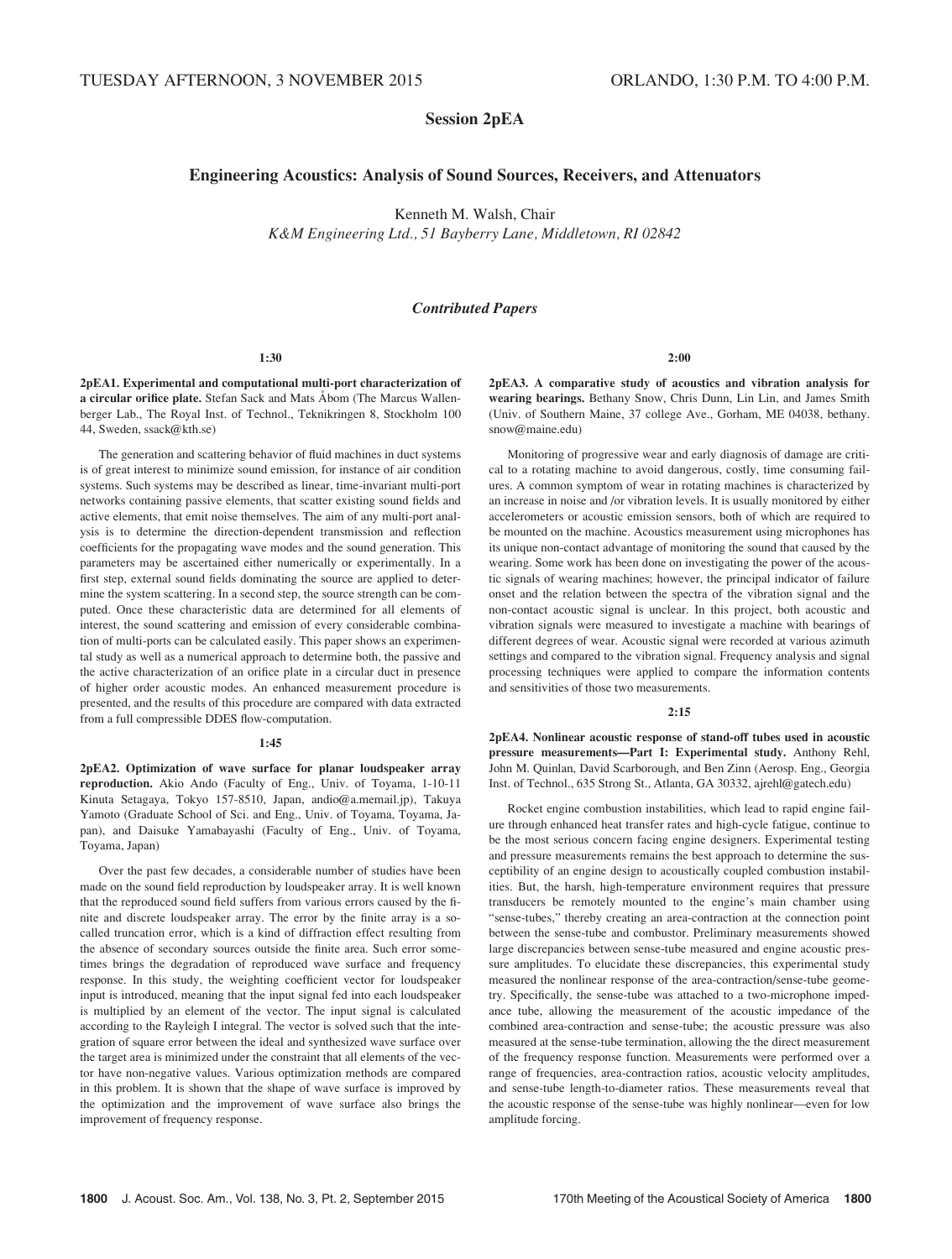# 2:30–2:45 Break

#### 2:45

2pEA5. Nonlinear acoustic response of stand-off tubes used in acoustic pressure measurements—Part II: Analysis. John M. Quinlan, David Scarborough, Anthony Rehl, and Ben Zinn (Aerosp., Georgia Inst. of Technol., 635 Strong St., Atlanta, GA 30332, jmquinlan@gmail.com)

Rocket engine combustion instabilities, which lead to rapid engine failure through enhanced heat transfer rates and high-cycle fatigue, continue to be the most serious concern facing engine designers. Experimental testing and pressure measurements remains the best approach to determine the susceptibility of an engine design to acoustically coupled combustion instabilities. But, the harsh, high-temperature environment requires remotely mounting dynamic pressure transducers to the engine's main chamber using "sense-tubes." Experiments reveal that the acoustic response of the sensetube is highly nonlinear due to the area-contraction at the connection point between the engine and sense-tube. This nonlinearity leads to large discrepancies between the combustor's actual and the remotely measured acoustic amplitudes. Our aim was to develop an accurate, nonlinear sense-tube acoustic response model including steady flow effects. Therefore, the governing equation for the area-contraction pressure drop was approximated using a Fourier based technique to develop expressions for the steady and acoustic pressure drop across the area change. The acoustic pressure drop model was then incorporated into a response model for the tube. Measurements of the acoustic response of the area-contraction without mean flow agree well with predictions of the developed model.

## 3:00

2pEA6. Finite element method assisted development of an analytic model to describe the acoustic response of tee-junctions. Dan Fries and David E. Scarborough (Aerosp. Eng., Georgia Inst. of Technol., 635 Strong St., Atlanta, GA 30318, dfries@gatech.edu)

Tee-junctions are a central element of almost any duct system. The acoustics of such are altered by the transversal branch defining the tee. Resulting phenomena have been studied experimentally, numerically and analytically in the past. However, a simple practical tool for prediction and fundamental understanding is still missing. Applying the Finite Element Method, this work attempted to analyze the tee-junction's behavior with higher-order methods. To this end the commercial software COMSOL-Multiphysics was used. Thereafter, a low-order plane wave network model was developed and compared with simulation results. An error analysis of the power transmission coefficient computed by the model and the FEM simulation showed the limits of this low-order approximation. Thus, a guideline is provided for when the plane wave approximation delivers meaningful results. Moreover, it allowed for adjustments to the model increasing the model's accuracy, using a semi-empirical expression for a frequency dependent length correction of the side-branch. This had been predicted by other authors but never given explicitly. For side branches longer than two main-duct diameters and a thickness equal to or smaller than the main duct, the model gives good results up to 85% of cut-on of the first higher order mode. The proposed model can easily be implemented to estimate the characteristic quantities of a tee-junction.

#### 3:15

2pEA7. A micromachined microphone based on a field effect transistor and an electret for low frequency acoustic detection. Kumjae Shin, Min Sung, and Wonkyu Moon (Dept. of Mech. Eng., Pohang Univ. of Sci. and Technol., KIRO 416 Hyoja-Dong, Nam-Gu, Pohang, Gyungbuk 790-784, South Korea, forhim13@postech.ac.kr)

Miniaturized microphone has sensitivity degradation in low-frequency region because most microphones use a capacitive-type transduction mechanism which has low-frequency cut-off. Therefore, detection of lowfrequency sound is carried out using a microphone with large membrane and a large back chamber. To overcome this limitation, a micro-machined microphone based on a FET (Field effect transistor) and electret has been reported, and the feasibility of this system was demonstrated. The electric field due to the electret modulates the channel of the FET embedded in the membrane. The acoustic signal causes the FET mounted on the membrane to vibrate, which changes the separation between the channel of the FET and the electret. The resulting change in the electric field modulates the conductivity of the channel. The use of an integrated FET as a sensing mechanism in response to the electric field from the electret makes it possible to detect the displacement of the membrane directly. We describe a theoretical model for the low-frequency operation of this system and provide a comparison with experimentally measured results. A sensitivity analysis for the transduction mechanism is carried out, and the frequency response of the microphone is characterized using an acoustic measurement setup developed for low-frequency sound.

#### 3:30

2pEA8. System and method for determining the level of a substance in a container based on measurement of resonance from an acoustic circuit that includes unfilled space within the container that changes size as substance is added or removed from the container. Robert H. Cameron (Icosahedron Corp., 714 Winter Dr, El Paso, TX 79902-2129, rcameron@ elp.rr.com)

This abstract is for a poster session to describe a patent application made to the patent office in November 2012. The patent describes a system and method for determining the level of a substance in a container, based on measurement of resonance from an acoustic circuit that includes unfilled space within the container that changes size as substance is added or removed from the container. In particular, one application of this device is to measure the unfilled space in the fuel tanks of vehicles such as cars and trucks. For over 100 years, this measurement has been done by a simple float mechanism but, because of the development of tank design for vehicles that involve irregular shapes this method is increasingly less accurate. The proposed device will overcome these limitations and should provide a much more accurate reading of the unfilled space and therefore the amount of fuel in the tank since the total volume of the tank is known.

# 3:45

2pEA9. A stepped-plate radiator as a parametric array loudspeaker. Yonghwan Hwang and Wonkyu Moon (Postech, PIRO416, Postech, Hyo-ja dong, Nam gu, Po hang KS010, South Korea, serenius@postech.ac.kr)

A parametric array loudspeaker can generate a high directional audible sound beam in the air by the nonlinear acoustic interaction widely known as a "Parametric Array." The advantage of the parametric array phenomenon is that it creates a narrow beam using the small aperture of an acoustic radiator. It can be used in many applications, including high directivity communication systems. However, the sound pressure level generated by the parametric array is very low, which necessitates a high efficiency and intensity of sound. This paper describes the application of a stepped-plate radiator in a parametric array loudspeaker. The stepped-plate radiator has two resonance frequencies  $(f_1 = 75 \text{ kHz}, f_2 = 85 \text{ kHz})$  in the design frequency region, and three different steps that compensate for the phase difference in the flexural vibrating plate. This allows the generation of high directivity audible sound in the wide flat radiation bandwidth of the audible frequencies range (100 Hz to 16 kHz, difference frequency waves with equalization). [Work supported by ADD (UD130007DD).]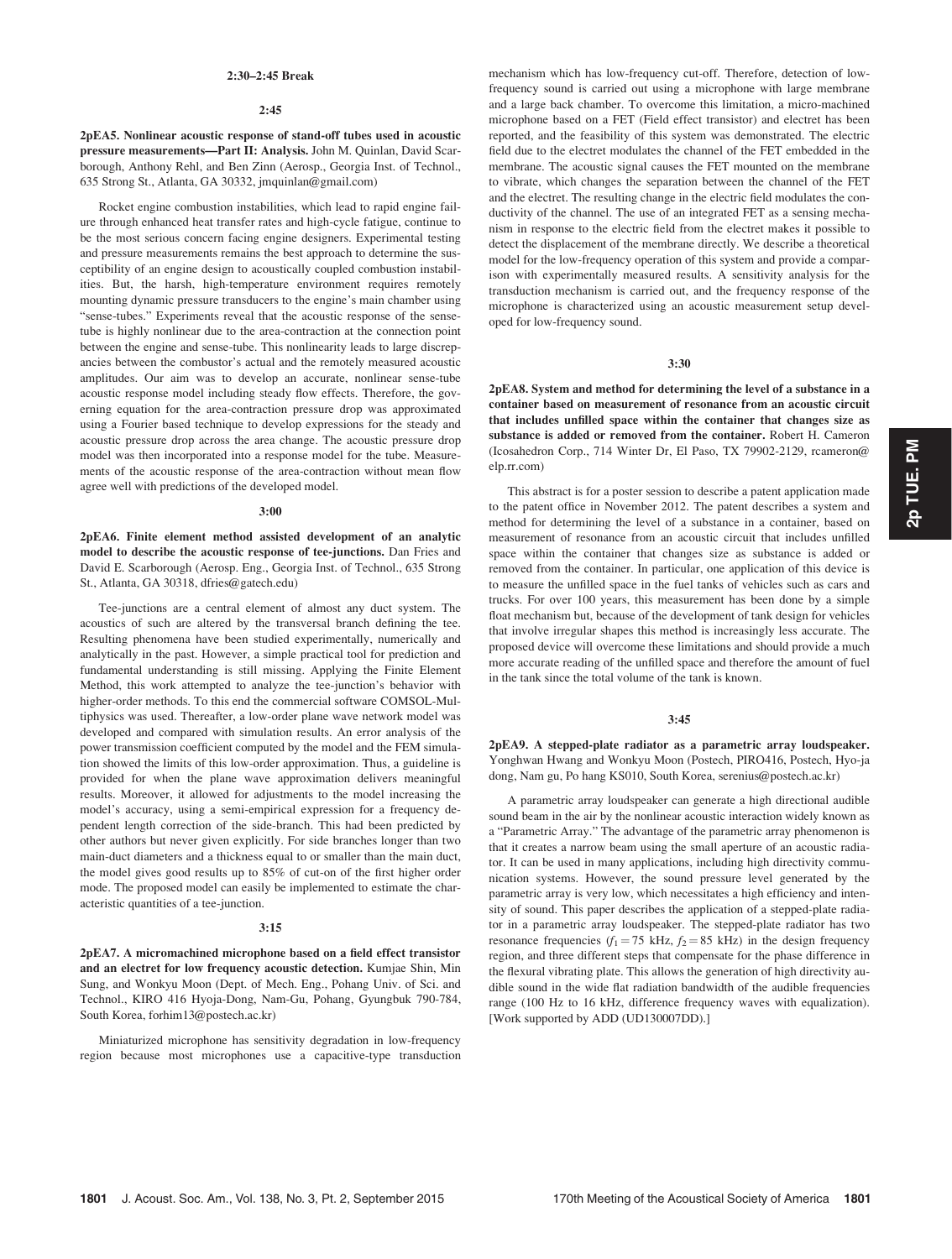# Session 2pED

# Education in Acoustics: Take 5's

Jack Dostal, Chair

Physics, Wake Forest University, P.O. Box 7507, Winston-Salem, NC 27109

For a Take-Five session, no abstract is required. We invite you to bring your favorite acoustics teaching ideas. Choose from the following: short demonstrations, teaching devices, or videos. The intent is to share teaching ideas with your colleagues. If possible, bring a brief, descriptive handout with enough copies for distribution. Spontaneous inspirations are also welcome. You sign up at the door for a five-minute slot before the session begins. If you have more than one demo, sign-up for two consecutive slots.

# TUESDAY AFTERNOON, 3 NOVEMBER 2015 DAYTONA, 3:15 P.M. TO 4:45 P.M.

# Session 2pID

# Interdisciplinary: Guidance From the Experts: Applying for Grants and Fellowships

Caleb F. Sieck, Cochair

Applied Research Laboratories and Department of Electrical & Computer Engineering, The University of Texas at Austin, 4021 Steck Ave #115, Austin, TX 78759

Anna C. Diedesch, Cochair

Hearing & Speech Sciences, Vanderbilt Univ., Nashville, TN 37209

Michaela Warnecke, Cochair

Psychological and Brain Sciences, Johns Hopkins University, 3400 N Charles St, Dept Psychological & Brain Sciences, Baltimore, MD 21218

Christopher Jasinski, Cochair

University of Notre Dame, 54162 Ironwood Road, South Bend, IN 46635

A panel of successful fellowship winners, selection committee members, and fellowship agency members organized by the Student Council.

This panel will consist of Laura Kloepper, post-doc at Brown University and recipient of an NSF Postdoctoral Fellowship, Alberto Rivera-Rentas, Research Training Officer for NIH/NIDCD, Andrew Oxenham, Professor at the University of Minnesota and NIH reviewer, and Jason Summers, Chief Scientist at Applied Research in Acoustics and recipient of grants from government institutions and private research foundations.

The panelists will provide a brief introduction about themselves and answer questions regarding grant and fellowship opportunities and application advice.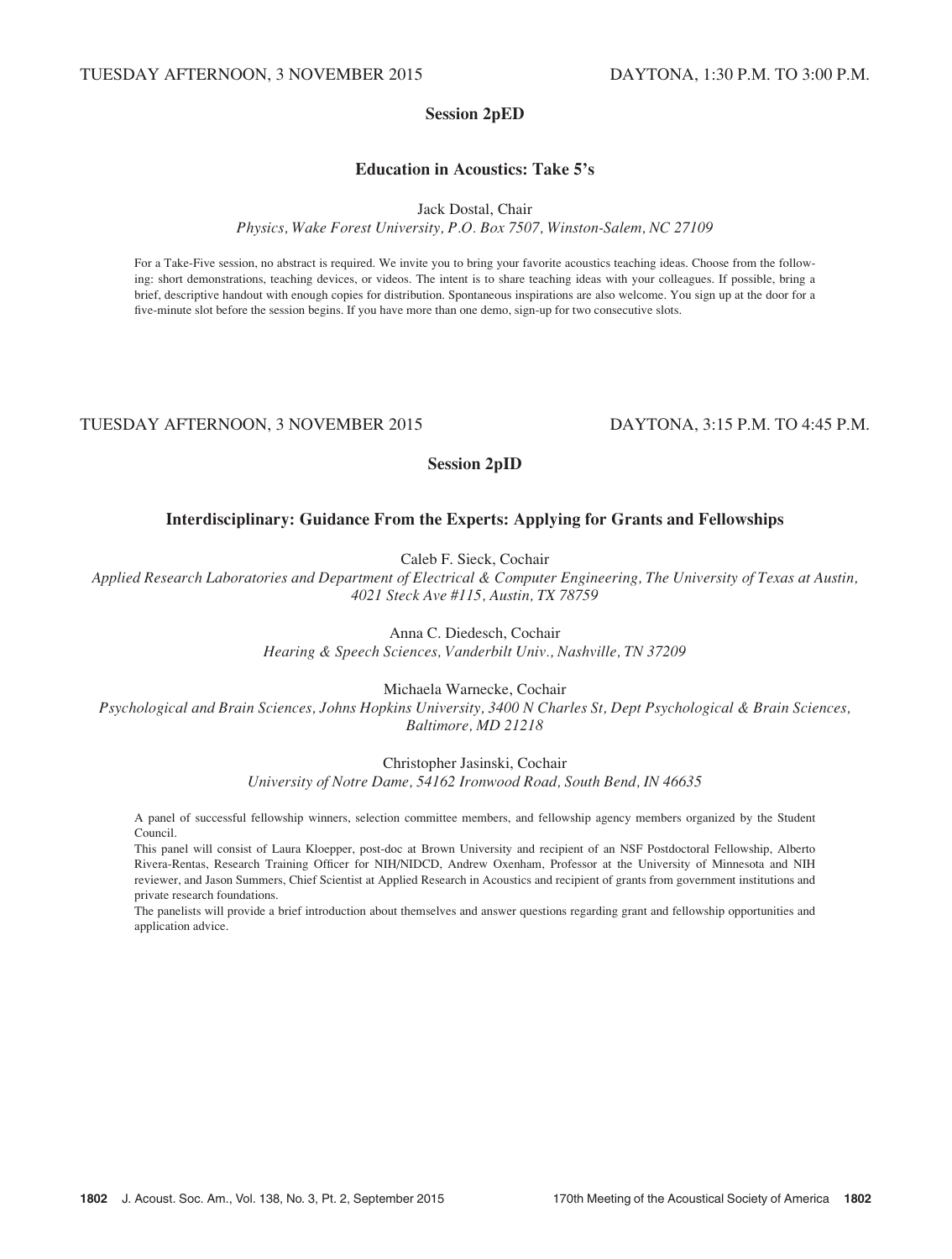# Session 2pNS

# Noise: Damage Risk Criteria for Noise Exposure II

Richard L. McKinley, Cochair Air Force Research Lab., Wright-Patterson AFB, OH 45433-7901

Hilary L. Gallagher, Cochair Air Force Research Lab., 2610 Seventh St. Bldg. 441, Wright-Patterson AFB, OH 45433-7901

Chair's Introduction—1:00

# Contributed Paper

## 1:05

2pNS1. Military Standard 1474E: Design criteria for noise limits vs. operational effectiveness. Bruce E. Amrein (Human Res. & Eng. Directorate, Army Res. Lab., ATTN: RDRL-HRS-D, 520 Mulberry Point Rd., Aberdeen Proving Ground, MD 21005, amrein@gmail.com)

In April 2015, the U.S. Department of Defense (DoD) published a significant revision to Military Standard 1474 (MIL-STD-1474): Design Criteria—Noise Limits. Through the efforts of a DoD multi-service working group, every aspect of MIL-STD-1474 has been revised to improve readability; reduce conflicting guidance; and consolidate requirements common to steady-state and impulsive noise produced by weapons systems, and ground-, air- and water-borne platforms. Noise requirements in military environments differ significantly from typical industrial or occupational situations, and mission success requires offensive equipment and weapons to be more lethal and survivable than those used by the adversary. Producing material suitable for military operations requires unique design criteria often exceeding civilian national or international standards. MIL-STD-1474E provides the design tools and measurement techniques necessary to satisfy these unique and often contradictory requirements. For the first time in MIL-STD-1474E, a computer-based, electro-acoustic model of the human auditory system is used to evaluate hazard from impulsive noise events typical of weapon firing. This presentation describes the salient requirements necessary to produce and deploy military systems maximizing Warfighter effectiveness, while minimizing hearing damage caused by their use.

# Invited Papers

## 1:20

2pNS2. Demonstrating compliance of noise exposure experienced by British military aircrew with noise legislation in the United Kingdom. Susan H. James (Aircrew Systems, QInetiQ, Rm. 2022 A5 Bldg QinetiQ, Cody Technol. Park, Farnborough, Hampshire GU14 0LX, United Kingdom, shjames@qinetiq.com)

In 2005, the Control of Noise at Work Regulations were introduced into UK law and imposed two Exposure Limits Values, one for continuous noise and one for impulse noise. The Ministry of Defence (MOD) has mandated that the legislation will apply in full throughout the military, and hence, there has been a requirement to understand the types of exposure military operators are exposed to. Military aircrew have historically been exposed to high levels of continuous noise and the more stringent legislation has necessitated enhanced noise mitigation, including the development of new hearing protection technologies. However, in more recent years, military aircrew have become increasingly exposed to weapon firing and the MOD are now addressing the implications of the combined effects of the two different exposures and their impact on compliance with the legislation. In-flight measurement of continuous and impulse noise exposure has been conducted in a range of aircraft and the two exposures assessed for compliance with the legislative criteria. To meet the protection requirements in all platforms, enhanced hearing protection technologies are being developed, including Adaptive Digital Active Noise Reduction and comms processing techniques.

# 1:40

2pNS3. Noise exposure criteria for continuous noise: A case for reducing the 8 hour open ear exposure level. Hilary Gallagher, Richard L. McKinley (Air Force Res. Lab., Battlespace Acoust. Branch, 2610 Seventh St., Bldg. 441, Wright-Patterson AFB, OH 45433, hilary.gallagher.1@us.af.mil), Melissa A. Theis (Air Force Res. Lab., ORISE, Wright-Patterson AFB, OH), and Elizabeth A. McKenna (Air Force Res. Lab., Henry M Jackson Foundation, Wright-Patterson AFB, OH)

Personnel working in hazardous noise environments can be protected from noise induced hearing loss (NIHL) or other hearing related disabilities when their exposures are limited. Limiting noise exposures can be accomplished by engineering controls, administrative controls, and/or with the use of personal protective equipment. Damage risk criteria (DRC) were developed as a guide to limit personnel noise exposure in order to reduce the risk of NIHL. With the exception of the US Occupational Safety and Health Administration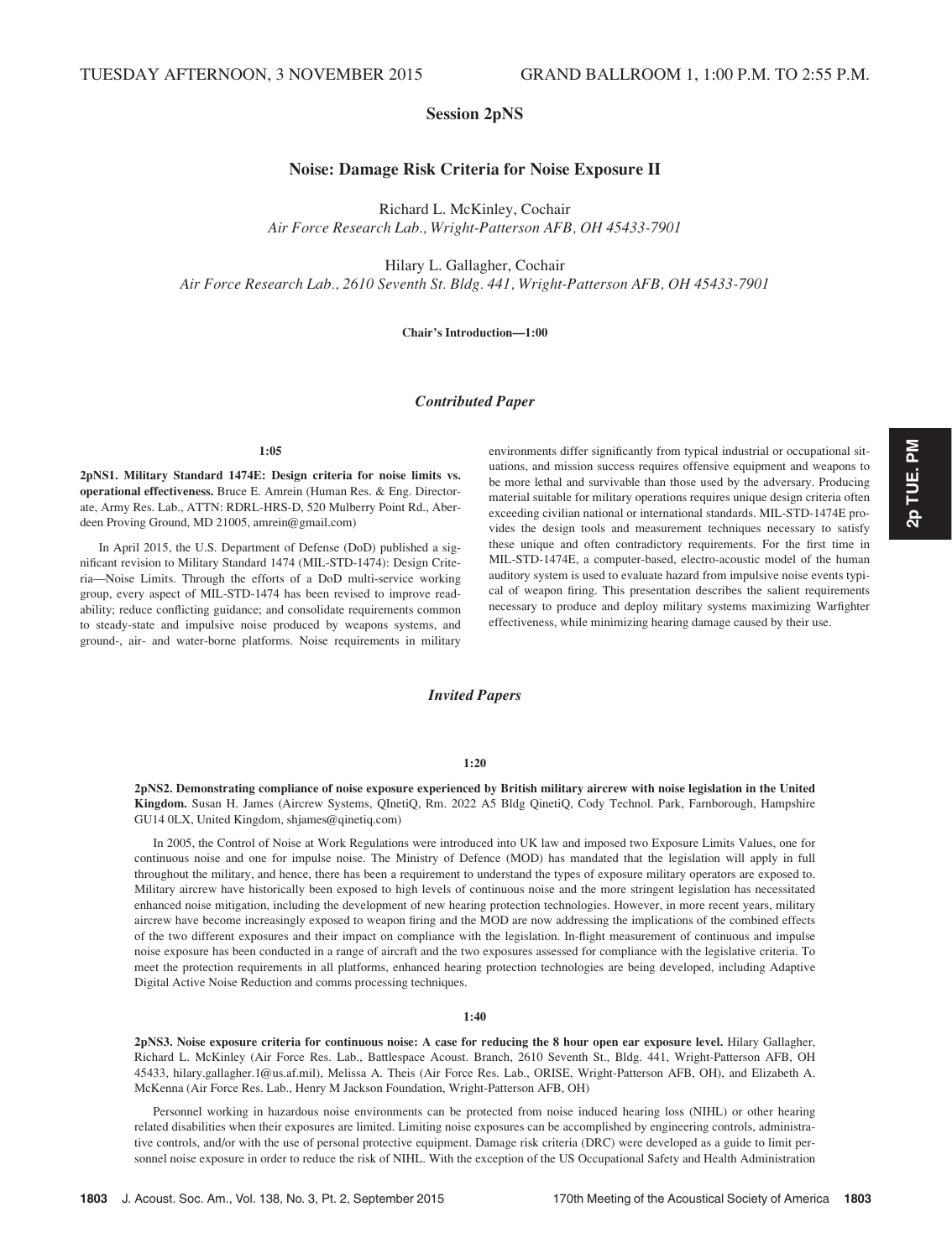(OSHA), the US and many European countries accepted the DRC of 85 dB for 8 hours with a 3 dB per doubling exchange rate. Recent studies of the auditory response to noise dose, conducted at the Air Force Research Laboratory, found that A-weighted open ear exposures may be more hazardous (i.e., have a higher effective noise dose) than equal A-weighted level protected ear exposures. A potential conclusion of these studies is that hearing protectors are more effective than previously thought and reducing the open ear exposure criteria may be needed in order to minimize NIHL. This presentation will describe the pros and cons of reducing the 85 dBA DRC.

## 2:00

2pNS4. Calculating total daily noise exposure using aircrew flight equipment noise attenuation and fight segment noise data. Daniel A. Gross (US Navy, 48110 Shaw Rd., Bldg. 2187, Patuxent River, MD 20670, Daniel.A.Gross@navy.mil)

The workplace of military aircrew is louder and more varied than most industrial environments. In the recent revision of MIL-STD-1474E, Noise Limits, octave band level design limits for helicopters have been replaced by a broader requirement based on noise exposure at the ear. This change brings 1474E into alignment with DoD hearing conservation policies which require that total daily noise exposure does not exceed an Leq of 85 dBA during an 8 hour period. Although these polices also require use of hearing protection whenever levels exceed 85 dBA, there is currently little written guidance for how to use hearing protector attenuation data to estimate exposure at the ear over the course of a typical mission profile. This paper will explain how attenuation data for flight helmets and communication headsets has been used by the Naval Air Systems Command to estimate noise exposure for crew and passengers in various types of aircraft.

#### 2:20

2pNS5. Effects of noise exposure in combination with exposures to JP-8 jet fuel. David R. Mattie (711 HPW/RHDJ, 711 HPW/ RHDJ, 2729 R St., Wright-Patterson Air Force Base, OH 45433-5707, david.mattie@us.af.mil), Larry D. Fechter (Loma Linda Veterans Affairs Medical Ctr., Loma Linda, CA), Jeff W. Fisher (National Ctr. for Toxicological Res., Little Rock, AR), John E. Stubbs (509 MDOS/SGOJ, Wright-Patterson Air Force Base, OH), and O'neil W. Guthrie (Northern Arizona Univ., Flagstaff, AZ)

The objective was to evaluate the potency of JP-8 jet fuel to enhance noise-induced hearing loss using inhalation exposure to fuel and simultaneous exposure to noise with male & female Fischer 344 (F344) rats for 6 h/d, 5 d/wk for 4 wk (200, 750, or 1500 mg/m<sup>3</sup>). Parallel groups of rats also received nondamaging noise (85 dB) in combination with fuel, noise alone (75, 85, or 95 dB), or no exposure to fuel or noise. Computer software was used to generate a pure and precisely filtered white noise file of one octave band, centered at 8 kHz. The filtered file was then played through electrodynamic shakers that induced vibration from the outside in the metal plenum at the bottom of each exposure chamber to produce noise. Significant concentration-related impairment of auditory function measured by distortion product otoacoustic emissions (DPOAE) and compound action potential (CAP) threshold was seen in rats exposed to combined JP-8 (1500 mg/m<sup>3</sup>) plus noise (85 dB) with trends toward impairment at 750 mg/m<sup>3</sup> JP-8 plus noise (85 dB). JP-8 alone exerted no effect on auditory function. Noise was able to disrupt DPOAE and increase auditory thresholds when noise exposure was at 95 dB. Two additional studies with JP-8 (1000 mg/m<sup>3</sup>) and noise (85 dB), one with F344 rats and one with Long Evans rats did not affect auditory function. However, a pilot assessment indicated a central auditory processing dysfunction (i.e., impaired brainstem encoding of stimulus intensity) among F344 and LE rats exposed to JP-8 alone and JP-8 with noise.

## Contributed Paper

#### $2:40$

2pNS6. The effects of military training vibration on rock art. Timothy Lavallee (LPES, Inc., 14053 Lawnes Creek Rd., Smithfield, VA 23430, tlavallee@lpesinc.com) and Jannie Loubser (Stratum UnLtd. LLC, Alpharetta, GA)

This presentation will provide an overview of potential impacts of vibration due to military training on Native American rock art. Military training is often conducted in areas near culturally sensitive landmarks or structures, and information regarding the effects of vibration on these types of structures is limited. An extensive literature review was conducted to determine the current state of information regarding vibration effects on rock art and

other cultural resources. The condition of rock art can vary from the extremely stable to fragile; and based on the existing studies, thresholds for effects were defined in term of stability class for different rock art structures. Vibrations and peak sound levels from maneuver and live fire training activities were estimated and compared to these effects thresholds. Both airborne and groundborne vibrations decreased with distance and at some point attenuate below the threshold of adverse effects. Critical distances for effects were estimated for a variety of training activities—including demolition activities, ground maneuvers, mortar fire, and rotorcraft operations. Results will be provided in both peak particle velocity and peak sound levels. These results as well as potential best management practices will be discussed.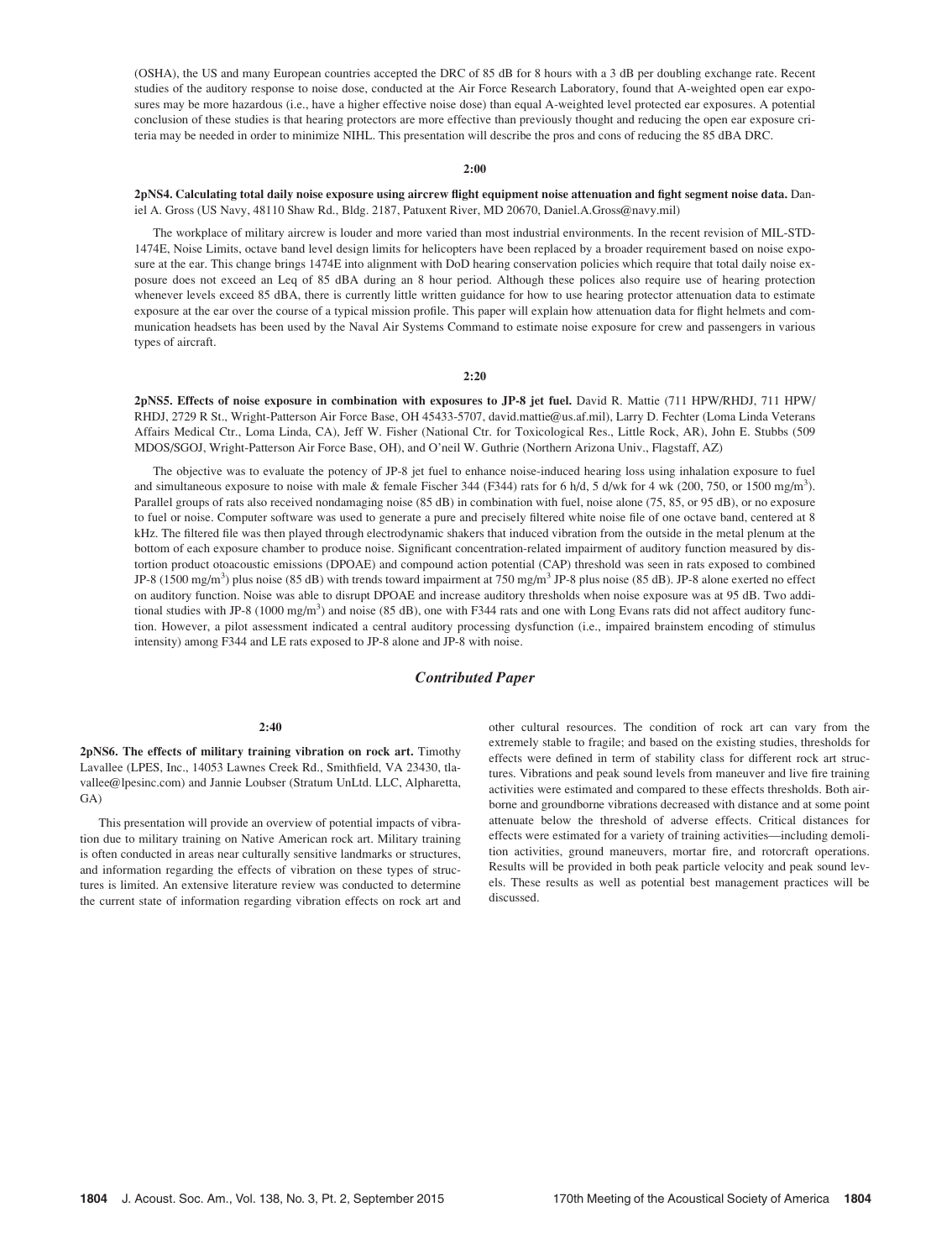# Session 2pPA

# Physical Acoustics: Acoustic Characterization of Critical Phenomena

Josh R. Gladden, Cochair

Physics & NCPA, University of Mississippi, 108 Lewis Hall, University, MS 38677

Veerle M. Keppens, Cochair Univ. of Tennessee, Dept. Materials Science and Engineering, Knoxville, TN 37996

Chair's Introduction—1:10

# Invited Papers

# 1:15

2pPA1. Variations in elastic and anelastic properties as indicators of static and dynamic strain relaxation phenomena associated with phase transitions. Michael A. Carpenter (Dept. of Earth Sci., Univ. of Cambridge, Downing St., Cambridge CB2 3EQ, United Kingdom, mc43@esc.cam.ac.uk)

Almost all phase transitions are accompanied by some degree of lattice strain, typically varying between a few per mil to a few per cent, but extending to 5–10% for martensitic transitions. It is inevitable, therefore, that there will also be changes in elastic properties and, because the elastic moduli are susceptibilities, these are typically in the range of 10's of per cent. At the same time, the associated transformation microstructures may be mobile under the action of external stress and therefore give rise to anelastic losses in a dynamical mechanical measurement. It has turned out that Resonant Ultrasound Spectroscopy, in a frequency window  $\sim 0.1-2$  MHz, is a particularly powerful method for characterizing elastic and anelastic behavior as functions of temperature and magnetic field for ferroic and multiferroic phase transitions in a wide range of materials. Examples of recent collaborative studies, relating to magnetoelastic effects in EuTiO<sub>3</sub>, multiferroic transitions in Pb(Fe<sub>0.5</sub>Nb<sub>0.5</sub>)O<sub>3</sub>, the influence of grain size on Jahn-Teller  $\times$  charge ordering in La<sub>0.5</sub>Ca<sub>0.5</sub>MnO<sub>3</sub>, ferroelectric and ferroelastic transitions in metal organic frameworks, and martensitic transitions in Heusler alloys, will be used to demonstrate specific mechanisms and kinetics of static and dynamic strain relaxation phenomena.

# 1:45

2pPA2. A key test of the theory of critical phenomena using acoustics in liquid helium. Julian D. Maynard (Physics, Penn State Univ., 104 Davey Lab, Box 231, University Park, PA 16802, maynard@phys.psu.edu)

A significant success of modern theoretical physics has been in the study of critical phenomena, where a system displays singular properties while undergoing a transition between different phases of matter. The modern theory (recognized by a Wolf Prize and a Nobel Prize) involves the notions of length scale invariance, power law singularities, the renormalization group etc. A significant experimental test of the theory has been the study of the transition between normal liquid and superfluid behavior of liquid helium-4 (recognized with a London Prize). The singular properties which characterize a critical transition typically involve a divergence in a susceptibility, such as a heat capacity, compressibility, or other property which may couple to a local configuration of atoms or molecules. Since these latter properties may be probed with sound waves, acoustics can be a useful probe of critical behavior. In the case of superfluid helium there are five fundamentally different modes of sound propagation, and this acoustic abundance contributed to the success of the critical phenomenon theory test. This talk will review the theory of critical phenomena, describe the different modes of sound propagation in superfluid helium, and summarize the results of the key test of the critical phenomenon theory.

# $2:15$

2pPA3. Structural and magnetic phase transitions in  $EuTi_{1x}Nb_xO_3$ : A resonant ultrasound spectroscopy study. Ling Li (Mater. Sci. and Eng., Univ. of Tennessee, 1508 Middle Dr., Knoxville, TN 37909-2879, liling822@gmail.com), James R. Morris (BES Mater. Sci. and Eng. Program, Oak Ridge National Lab., Knoxville, TN), Michael R. Koehler (Mater. Sci. and Eng., Univ. of Tennessee, Knoxville, TN), Zhiling Dun, Haidong Zhou (Phys. and Astronomy, Univ. of Tennessee, Knoxville, TN), Jiaqiang Yan, David G. Mandrus, and Veerle M. Keppens (Mater. Sci. and Eng., Univ. of Tennessee, Knoxville, TN)

We have investigated the structural and magnetic phase transitions in EuTi<sub>1-x</sub>Nb<sub>x</sub>O<sub>3</sub> ( $0 \le x \le 0.3$ ) with synchrotron powder X-ray diffraction (XRD), resonant ultrasound spectroscopy (RUS), and magnetization measurements. The Pm-3m  $\leftrightarrow$  I4/mcm structural transition in pure and doped compounds is marked by a pronounced step-like softening of the elastic moduli near  $T_s$ , which resembles that of SrTiO<sub>3</sub> and can be adequately modeled using the Landau free energy model employing the same coupling between strain and octahedral tilting order parameter as previously used to model SrTiO<sub>3</sub>. Upon Nb doping, the cubic-to-tetragonal structural transition shifts to higher temperatures and the room temperature lattice parameter increases while the magnitude of the octahedral tilting decreases. In addition, Nb substitution for Ti destabilizes the antiferromagnetic ground state of the parent compound and long range ferromagnetic order is observed in the samples with  $x \geq 0.1$ .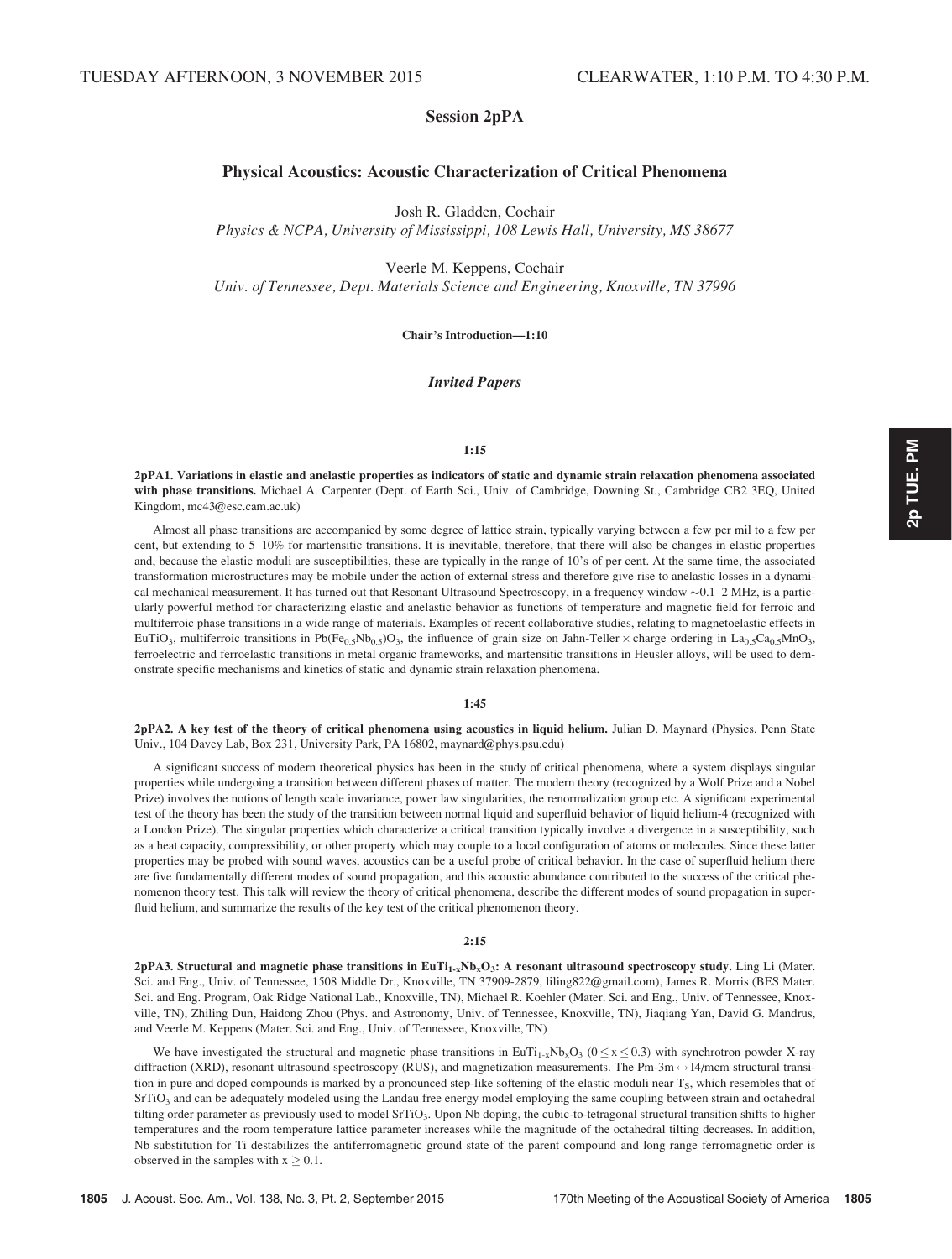## 2:45–3:15 Break

#### 3:15

2pPA4. Fluctuation-driven attenuation and dispersion of sound near the critical points of fluids. Keith A. Gillis and Michael R. Moldover (Sensor Sci. Div., National Inst. of Standards and Technol., 100 Bureau Dr., Mailstop 8360, Gaithersburg, MD 20899-8360, keith.gillis@nist.gov)

We discuss the extraordinary growth in the attenuation of sound  $\alpha_{\lambda}$  and in the dispersion in the speed of sound c, which occurs near all liquid-vapor critical points. The attenuation and dispersion have been measured over 5 orders of magnitude in frequency. Remarkably, the data collapse onto universal, theoretically predicted curves. The theory considers equilibrium density fluctuations near the critical point where the fluctuations are large compared with the particle spacing. These density fluctuations have a distribution of sizes characterized by the correlation length  $\xi$  and a distribution of lifetimes characterized by the relaxation time  $\tau$ . As the critical point is approached,  $\zeta$  and  $\tau$  diverge with the universal power laws  $\zeta \propto r^{-0.63}$  and  $\tau \propto r^{-1.93}$ , where r is a measure of the distance from the critical point. [At the critical density  $\rho_c$ ,  $r \equiv (T - T_c)/T_c$ .] In the low-frequency limit ( $\omega \tau \ll 1$ ), the attenuation grows as  $\alpha_{\lambda} \propto r^{-1.93}$  and the speed of sound approaches zero as  $c \propto r^{0.055}$ . When  $\omega \tau \gg 1$ ,  $\alpha_{\lambda}$  approaches a maximum, non-universal limit and strong dispersion is present. Low-frequency sound waves reach the condition  $\omega \tau = 1$  closer to  $T_c$  and deeper into the asymptotic critical regime than do high-frequency sound waves. In Earth's gravity, we show that stirring a near-critical fluid reduces stratification and enables measurements closer to the critical point. We compare the attenuation and dispersion for pure fluids near the liquid-vapor critical point with that of binary liquid mixtures near the consolute point.

# Contributed Papers

#### 3:45

2pPA5. Simple homodyne ultrasound interferometer for solid state physical acoustics. Oleksiy Svitelskiy, David Lee (Physics, Gordon College, 255 Grapevine Rd., Gordon College, Wenham, MA 01984, oleksiy. svitelskiy@gordon.edu), John Grossmann (Columbia Univ., New York, NY), Lynn A. Boatner (Oak Ridge National Lab., Oak Ridge, TN), Grace J. Yong (Towson Univ., Baltimore, MD), and Alexey Suslov (National High Magnetic Field Lab., Tallahassee, FL)

Ultrasonic pulse-echo technique is a valuable and non-destructive tool to explore elastic properties of materials. We propose a new instrument based on mass-produced microchips. In our design, the signal is processed by an AD8302 RF gain and phase detector (www.analog.com). Its phase output is linearly proportional to the phase difference between the exciting and response signals. The gain output is proportional to the log of the ratio of amplitudes of the received to the exciting signals. To exclude the non-linear fragments and to enable exploring large phase changes, we employ a parallel connection of two detectors, fed by in-phase and quadrature reference signals, respectively. The interferometer was tested by measuring the temperature dependences of both sound speed and attenuation in metallic glasses as well as in ferroelectric  $KTaNbO<sub>3</sub>$  (KTN) single crystals. The instrument allows for exploring phase transitions with precision of  $\Delta$ V/V  $\sim$  10<sup>-7</sup> (V is ultrasound speed) in the broad dynamic range from -60 to  $\times$  20 dBm. These qualities allowed us to detect the theoretically predicted, but not observed previously velocity kink at the KTN phase transition from tetragonal to orthorhombic symmetry, whereas the attenuation curve showed new features in the development of the low-temperature structure of the KTN crystal.

#### 4:00

2pPA6. Temperature and pressure effects on elastic properties of lead magnesium niobate-lead titanate relaxorferroelectric material. Sumudu P. Tennakoon and Joseph R. Gladden (Phys. and Astronomy & NCPA, Univ. of MS, 145 Hill Dr., NCPA, Rm. 1077, University, MS 38677, sptennak@go.olemiss.edu)

Lead magnesium niobate—lead titanate (PMN-PT) exhibits exceptional electromechanical properties, considered as a highly efficient transduction material for vibration energy harvesting and acoustic sensing applications. It is reported in the literature that the PMN-PT undergoes structural phase transitions with changes in temperature and the chemical composition. We seek to gain insight into the phase diagram of PMN-PT using temperature and pressure dependence of the elastic properties. Single crystal PMN-PT with chemical composition close to the morphotropic phase boundary (MPB) was used in a resonant ultrasound spectroscopy (RUS) study performed in the temperature range from room temperature to 773 K and the pressure range from near vacuum to 3.4 MPa. At atmospheric pressure, significantly high acoustic attenuation of the PMN-PT material is observed at the temperatures below 400 K. Strong stiffening is observed in the temperature range of 400 K–673 K, followed by a gradual softening at higher temperatures. With the varying pressure, we observed an increased pressure sensitivity of elastic properties of the PMN-PT material that can be localized to the temperature regime where the strong stiffening is observed. As time allows, the behavior of PMN-PT upon cooling below room temperature will also be discussed.

## 4:15

2pPA7. Acousto-optic investigation of acoustic anisotropy in paratellurite crystals. Farkhad R. Akhmedzhanov and Ulugbek Saidvaliev (Samarkand State Univ., 15 University Blvd., Samarkand 140104, Uzbekistan, farkhad2@yahoo.com)

Propagation velocity and attenuation coefficient of acoustics waves in paratellurite crystals were measured by Bragg diffraction of light in the frequency range of 0.4–1.6 GHz. These results were used for calculation of real and imaginary components of the complex tensor of elastic constants. The analysis of the anisotropy of attenuation was carried out for the acoustic waves of different polarization propagating in the crystallographic planes, which are orthogonal to symmetry axes of second and forth order. The strongest anisotropy of acoustic attenuation and phase velocity is observed for the transverse acoustic waves propagating in the plane (1-10). It is shown that the attenuation reduces the integral efficiency of diffraction in several times in the acousto-optic deflector in which is used an oblique cut of paratellurite and the transverse acoustic wave propagating at an angle of 6 degrees to the [110] axis in the plane (1-10).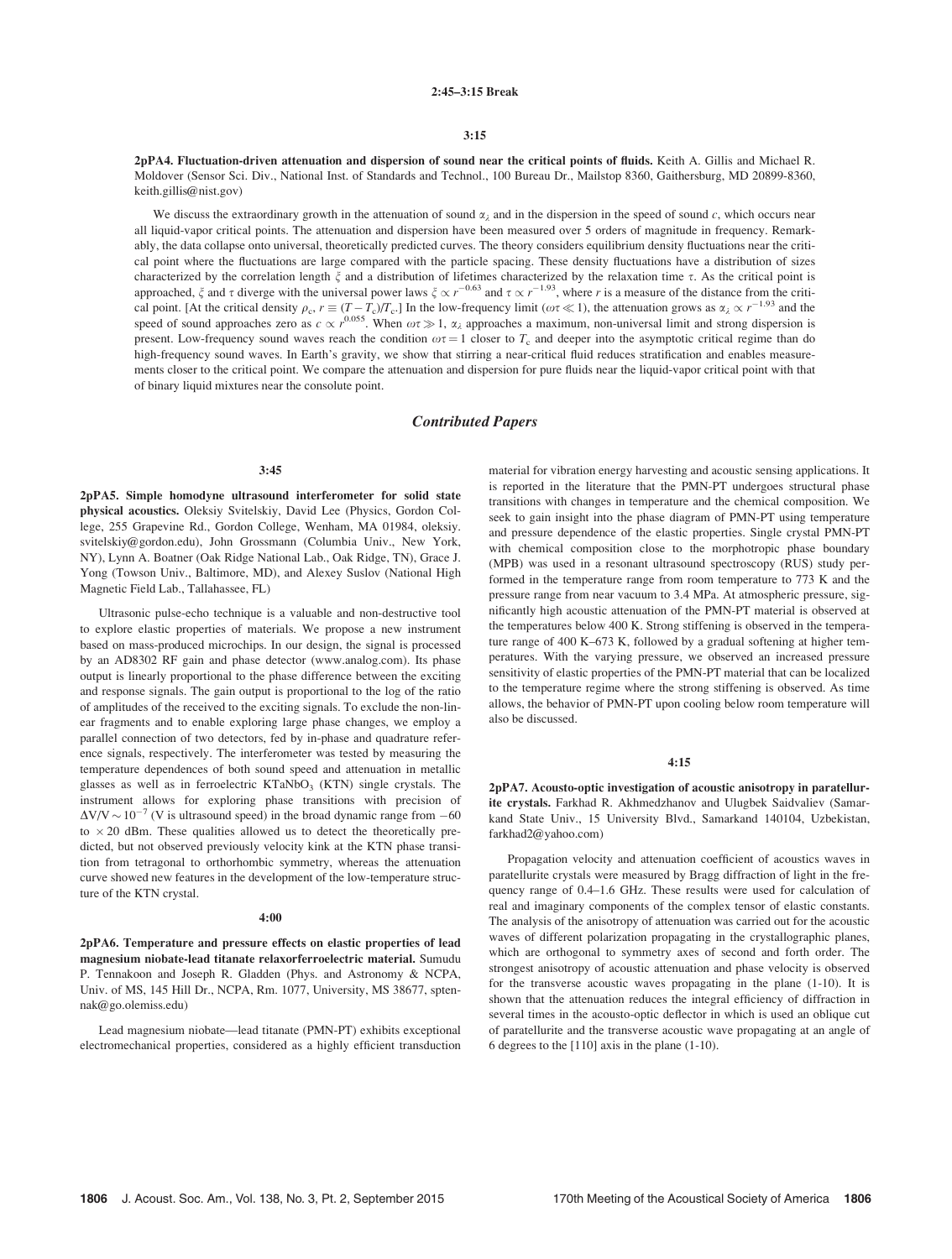# Session 2pSA

# Structural Acoustics and Vibration, Noise, and Architectural Acoustics: Structural Acoustics and Vibration in Buildings

James E. Phillips, Cochair

Wilson, Ihrig & Associates, Inc., 6001 Shellmound St., Suite 400, Emeryville, CA 94608

Benjamin Shafer, Cochair Technical Services, PABCO Gypsum, 3905 N 10th St, Tacoma, WA 98406

Chair's Introduction—1:00

Invited Papers

## 1:05

2pSA1. A preview of the second edition of the AISC Design Guide 11 "Vibrations of Steel Framed Structural Systems due to Human Activity". Eric E. Ungar (Acentech, 15 Considine Rd., Newton Ctr., MA 02459, eungar@acentech.com)

The Steel Design Guide 11, "Floor Vibrations due to Human Activity," which originally was published in 1997, has been refurbished, updated, and broadened. At the time of the writing of this abstract, a draft is being reviewed by its sponsor, the American Institute of Steel Construction. Like the original, the second edition presents easily used means for predicting the vibrations of floors of steel construction due to typical walking and for assessing the acceptability of these vibrations in relation to human comfort. The new edition relies on more recent data on footfall forces and includes prediction methods (analytically derived and empirically adjusted on the basis of comparison with experimental data) for evaluating the acceptability of walking-induced vibrations on equipment and facilities whose limits are expressed in terms of a variety of measures. Analyses of stairs and pedestrian bridges are included, and modeling of structures with steel joists is discussed. An extensive chapter is devoted to the application of finite-element analysis to floor structures.

1:30

2pSA2. The relationship of vibration and groundborne/structureborne noise in buildings relative to vibration in the ground from exterior sources. James E. Phillips (Wilson, Ihrig & Assoc., Inc., 6001 Shellmound St., Ste. 400, Emeryville, CA 94608, jphillips@wiai.com)

Ground vibration generated by roadway traffic, rail, and transit systems can be transmitted into buildings were it can either be perceived as feelable vibration or as sound radiated from the interior building surfaces, i.e., floors, walls, and ceilings. The amount of vibration that is transmitted into a building is affected by a reduction as the vibration is transmitted from the ground to the foundation of the building (i.e., coupling loss) and amplification due to resonances within the building structure. This paper will discuss these effects and measurements that have been conducted to quantify the effects for common residential building construction adjacent to rail lines. A brief discussion regarding the relationship of groundborne/structureborne noise to interior vibration from exterior sources of ground vibration will be included.

#### 1:55

2pSA3. Control of amplification of ground vibration in joist-framed buildings. John LoVerde and David W. Dong (Veneklasen Assoc., 1711 16th St., Santa Monica, CA 90404, jloverde@veneklasen.com)

For multifamily buildings near railroads, it is possible to directly measure the ground vibration caused by passing trains. The indoor vibration levels are determined by predictions of the transfer of vibration from ground to foundation, propagation up the building, and amplification by floor resonances. Large amounts of amplification have been observed in lightweight joist-framed structures. One mitigation method is to stiffen the structural system, both to raise the resonant frequency to a less objectionable range, and to reduce the magnitude of the resultant vibration. However, the benefit of this mitigation has rarely been quantified or presented. Measurements were performed in a multifamily building adjacent to railroad tracks that had been stiffened over a portion of the building. Vibration propagation and amplification were measured in the stiffened and non-stiffened portions, and the effect of mitigation is evaluated in the context of anticipated results and actual measured levels.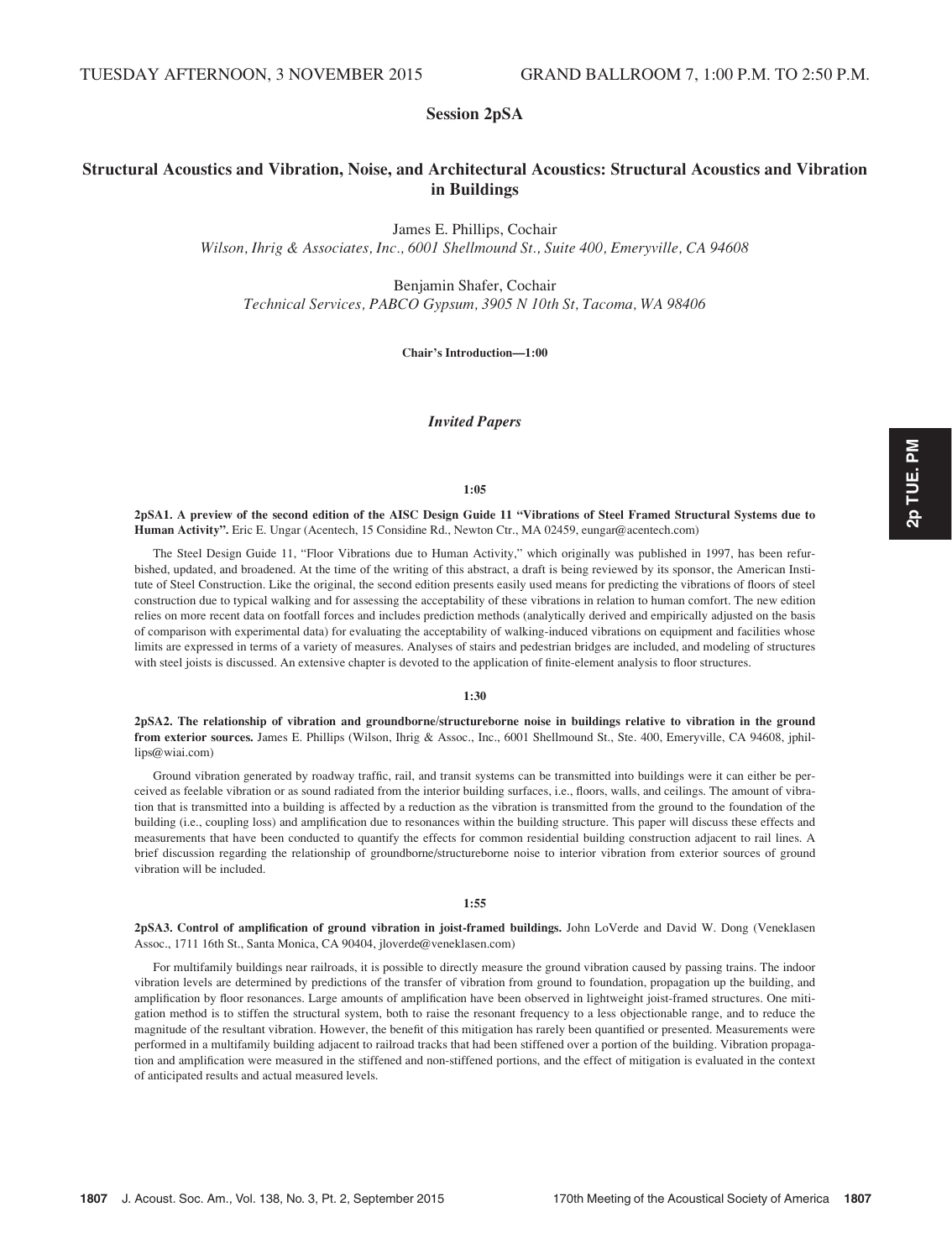2pSA4. Modeling, designing, and testing low frequency impact isolation solutions for building structures with fitness centers above grade. Norman D. Varney (Kinetics Noise Control, 6300 Irelan Pl., Dublin, OH 43017, nvarney@kineticsnoise.com)

There is a trend for fitness centers to find a quick, inexpensive occupancy and ideal location in a vacant office or retail space, often above grade. The tenants sharing the building structure are then subjected to sudden airborne noise and structureborne vibration from the impact energy generated by heavy weights being dropped onto the floor. Because of this trend there is a need to analyze the large, low frequency, shock generated energies that travel through the structure. This paper will discuss the process of designing an experimental floor assembly and apparatus to test weight drops, developing a modeling program to simulate weight drops using three degrees of freedom, which can be tailored to varying isolation solutions, and the means of physically testing the results.

2:35

2pSA5. Noise control within building water supply lines. Elliott Gruber and Kenneth Cunefare (Mech. Eng., Georgia Inst. of Technol., 771 Ferst Dr., Atlanta, GA 30332, e\_gruber@gatech.edu)

Successful treatment of fluid-borne noise in a building's plumbing system reduces noise propagation throughout the building, which improves occupant comfort and extends component lifetimes. Circulation pumps and quick-closing valves contribute to noise in water systems. Pump noise is generally untreated. Quick-closing valves m may cause water hammer, which can be treated with a water hammer arrestor (WHA). Common WHA's functions by adding a compliant gaseous volume to the system; the gas volume is sealed from the system by a free piston. Control of both water-borne noise and water hammer may be achieved by a flow-through device integrating a compliant, voided polymer. The performance of current WHAs diminish over time as (1) mineral deposits degrade sealing effectiveness and (2) the gas permeates the seals; a voided polymer WHA will not suffer from these drawbacks. Prior work has demonstrated that a voided polymer is an effective source of compliance for noise control in oil systems at the anticipated pressure and temperature range of water systems. Furthermore, the acoustic impedance of oil is similar to water. Basic modeling and performance data for a prototype device will be presented.

# TUESDAY AFTERNOON, 3 NOVEMBER 2015 GRAND BALLROOM 6, 1:30 P.M. TO 3:00 P.M.

# Session 2pSCa

# Speech Communication: Forensic Acoustics, Speaker Identification, and Voice

Robert A. Fox, Chair

Speech and Hearing Science, The Ohio State University, 110 Pressey Hall, 1070 Carmack Rd., Columbus, OH 43210-1002

## Contributed Papers

1:30

2pSCa1. Reconsideration of forensic acoustics. Harry Hollien (Linguist & IASCP, Univ. of Florida, IASCP, Univ. Fla, Gainesville, FL 32611, hollien@ufl.edu)

The high talent level of in our Society members is unquestioned. However, it appears that some of us have not yet reached full maturity relative to Forensic Acoustics. While the adversarial aspect of Forensics does not parallel our investigational rigor, the number of variables they face is much greater than ours. Accordingly, development of acoustic systems for forensic use requires different approaches than we typically use. Speaker identification (SI) constitutes a good example here. Fifty years ago, it was agreed that a valid SI system could be quickly created but that has not happened. In response, the undersigned adapted the scientific method (and its standards) as a model for SI system development. The resulting research was modestly successful but the approach was not considered "useful". Later, the Daubert test confirmed this model (but ordinarily was circumvented). Now, the National Academy of Science has verified these models and is insisting on proper developmental protocol. It is no longer permissible to develop an algorithm-based device, and apply it, without proper demonstration of its validity. The impact of these research-based standards—now required for creating Forensic systems—will be discussed, as will possible responses.

1:45

2pSCa2. Voice disguise and speaker identification. Grace S. Didla (Post Doctoral Researcher, Dept. of Linguist, Univ. of Florida, Gainesville, FL 32611, didlagrace@gmail.com) and Dr. Harry Hollien (Professor Emeritus, Linguist, Univ. of Florida, Gainesville, FL)

Voice disguise involves deliberately changing one's voice to conceal their identity. It is most often associated with crimes such as kidnapping, fraud, etc. In addition to being a general problem in the world of crime, it is a particular one in the area of Speaker Identification (SI) and for the following reasons: (1) There appears to be no limit on human ingenuity in the types of disguise that can be employed. (2) While there are unlimited ways to disguise speech, there seem to be far too few studies to provide useful information about it. (3) Further these studies are narrow in scope. This can be attributed to the extensive number of variables (type of disguise, familiarity with the speaker, language, dialect, etc.) and the need for their control. (4) Because of these limitations, a great deal more needs to be known about the major types of disguise and the ones detrimental to SI. Thus, the numerous issues plaguing voice disguise must be addressed systematically through an integrated research program. A review of their nature, the research needed and the reasons for conducting the program will be discussed. Data from a sample experiment of this type will be presented.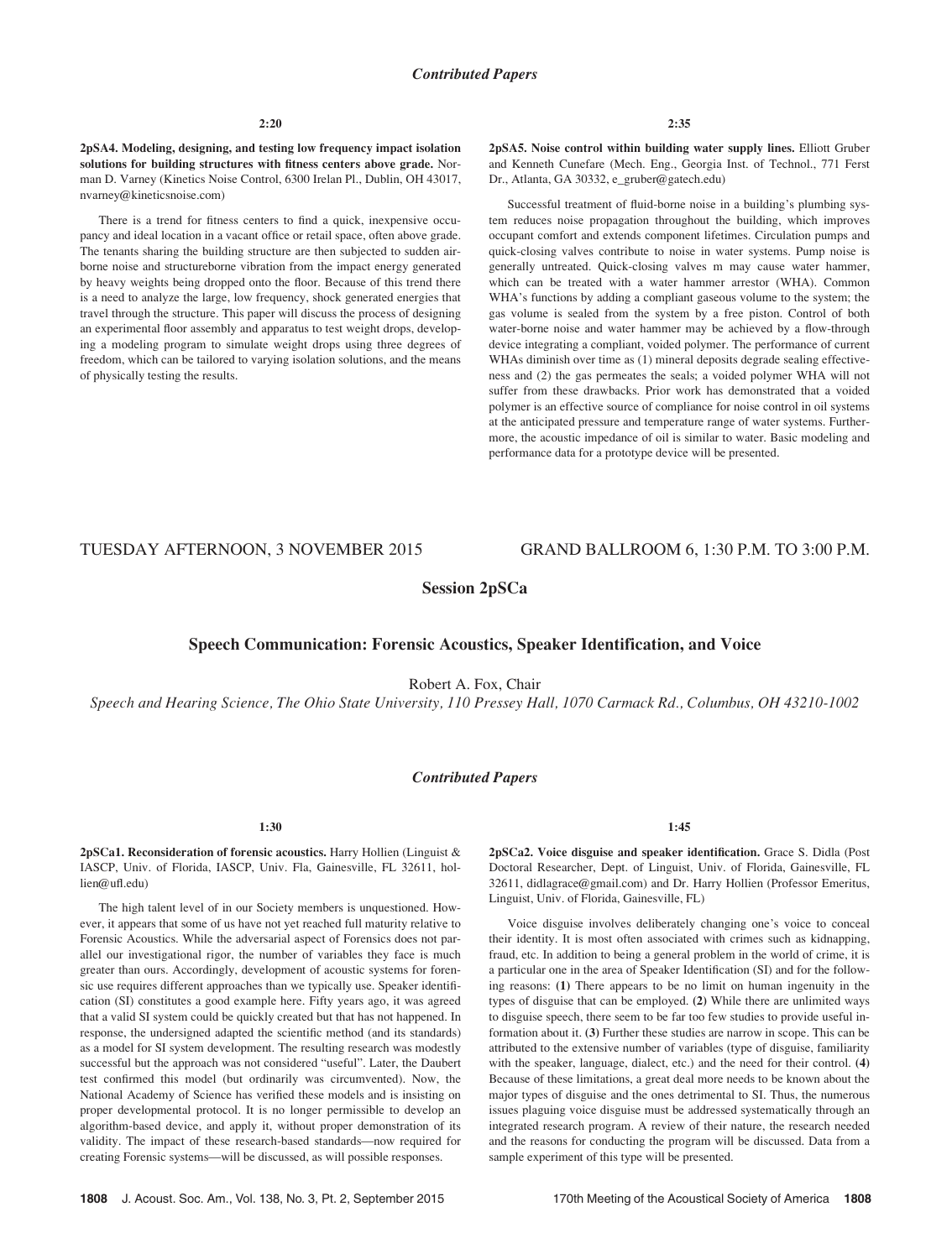2pSCa3. Vibrational and acoustic consequences of changes in subglottal pressure, vocal fold stiffness, vocal fold approximation, and vocal fold thickness. Zhaoyan Zhang (UCLA School of Medicine, 1000 Veteran Ave., 31-24 Rehab Ctr., Los Angeles, CA 90095, zyzhang@ucla.edu)

Using a three-dimensional continuum model of phonation, this study investigates the effects of changes in subglottal pressure, vocal fold approximation and stiffening, and vocal fold medial surface thickness on vocal fold vibration and acoustics. The results show that increasing subglottal pressure leads to more or less uniform increase in harmonic energy across a very large frequency range as well as significant increase in noise production. Reduced noise production can be achieved by increasing medial surface thickness, vocal fold approximation, or vocal fold stiffening. Increasing vocal fold thickness and stiffness also lead to increased production of highfrequency harmonics. The closed quotient of vocal fold vibration depends primarily on the medial surface thickness of the vocal fold, with the closed quotient increasing with increasing thickness. The closed quotient also slightly decreases with increasing subglottal pressure, but increases with increasing vocal fold approximation and stiffening. These results suggest that, in addition to increasing subglottal pressure, vocal loudness can be also increased by increasing vocal fold thickness, approximation and/or stiffening to increase production of higher-order harmonics and reduce noise production, which leads to a perceived increase in vocal intensity. [Work supported by NIH.]

## 2:15

2pSCa4. Behavioral and computational estimates of breathiness and roughness over a wide range of dysphonic severity. David A. Eddins, Arianna Vera-Rodriguez, Mark D. Skowronski (Commun. Sci. & Disord., Univ. of South Florida, 4202 E. Fowler Ave., PCD 1017, Tampa, FL 33620, deddins@usf.edu), and Rahul Shrivastav (Univ. of Georgia, Athens, GA)

Perceptual evaluations of dysphonic voices frequently involve evaluation of the breathy and rough qualities. It is important to know how well one can disambiguate such VQ percepts in a perceptual evaluation so that accurate assessments can be made, focused treatment targets can be set, and outcomes can be quantified. In this study, 10 voices that varied over a wide range of breathiness and 10 voices that varied over wide range in roughness were selected from the University of Florida Disordered Voice Database (UFDVD). A single-variable matching task designed specifically for breathiness or roughness evaluation was used to index the perceived breathiness and roughness of the set of 20 stimuli. Because computational estimates of pitch salience (pitch strength) have been strongly associated with perceived breathiness, we also included a perceptual evaluation of pitch strength using an anchored magnitude estimation task. In an effort to better understand the interactions among perceived roughness and breathiness, a series of computational algorithms was used to estimate perceived breathiness and perceived roughness. Together, these results will help us understand the natural covariance of voice qualities and the ability to evaluate separate voice qualities independently.

2pSCa5. The acoustics of perceived creaky voice in American English. Sameer ud Dowla Khan, Kara Becker (Linguist, Reed College, 3203 SE Woodstock Boulevard, Portland, OR 97202, sameeruddowlakhan@gmail. com), and Lal Zimman (Linguist, Univ. of California Santa Barbara, Santa Barbara, CA)

We compared auditory impressions of creaky voice in English to acoustic measures identified as correlates of contrastive voice qualities in other languages (e.g., Khmer, Chong, Zapotec, Gujarati, Hmong, Trique, and Yi). Sixteen trained linguistics undergraduates listened to the IP-final word 'bows' produced five times each by five American English speakers reading the Rainbow Passage, and gave a rating from 0 (no creak) to 5 (very creaky). Results show that stronger auditory impressions of creak are significantly correlated with lower f0, lower cepstral peak prominence (CPP), lower harmonics-to-noise ratios (HNR), and higher subharmonics-to-harmonics ratio (SHR). This suggests that listeners perceive greater creakiness as the voice becomes lower pitched, less periodic, and more audibly interspersed with subharmonic frequencies (i.e., diplophonia). Notably, none of the spectral amplitude measures proposed as acoustic correlates of glottal configurations for creaky voice in other languages (e.g., lower H1-H2 for smaller open quotient, lower H1-A1 for smaller posterior aperture, lower H1-A3 for more abrupt closure, etc.) was significantly correlated with these judgments in any expected direction. Taken together, these results suggest that while listeners consistently use pitch and periodicity as cues to creak, speakers might be varying in their articulatory strategies to achieve those acoustic effects.

## $2:45$

2pSCa6. Evaluating acoustic measurements of creaky voice: A Vietnamese case study. Nadya Pincus, Angeliki Athanasopoulou, Taylor L. Miller, and Irene Vogel (Linguist & Cognit. Sci., Univ. of Delaware, 125 E Main St., Newark, DE 19716, npincus@udel.edu)

It has been proposed that there are two broad categories of creaky voice (CV), laryngealized and aperiodic. Moreover, several subdivisions have been proposed for both categories (Keating & Garellek, 2015), and various combinations of acoustic properties have been associated with each. It remains unclear, however, how to determine which type of CV a language has and which acoustic measurements to rely on. We address this problem with two rising tones in Vietnamese differing in phonation. All of the phonation measurements we tested with ANOVA were statistically significant  $(p < .01)$  in the distinction between the two tones, and thus inconclusive as to the type of CV. We propose that an additional binary logistic regression analysis be applied to the various measurements to determine the extent to which each one contributes to classifying creaky vs. modal vowels; and this, in turn, can inform us about the nature of the CV in the language. Specifically in Vietnameses, we found that HNR yields the strongest classification result (84%); the others were closer to chance (58–68%). We can thus conclude that the CV used in Vietnamese is the aperiodic type, as evidenced by the role of irregular F0 as opposed to the other phonation properties.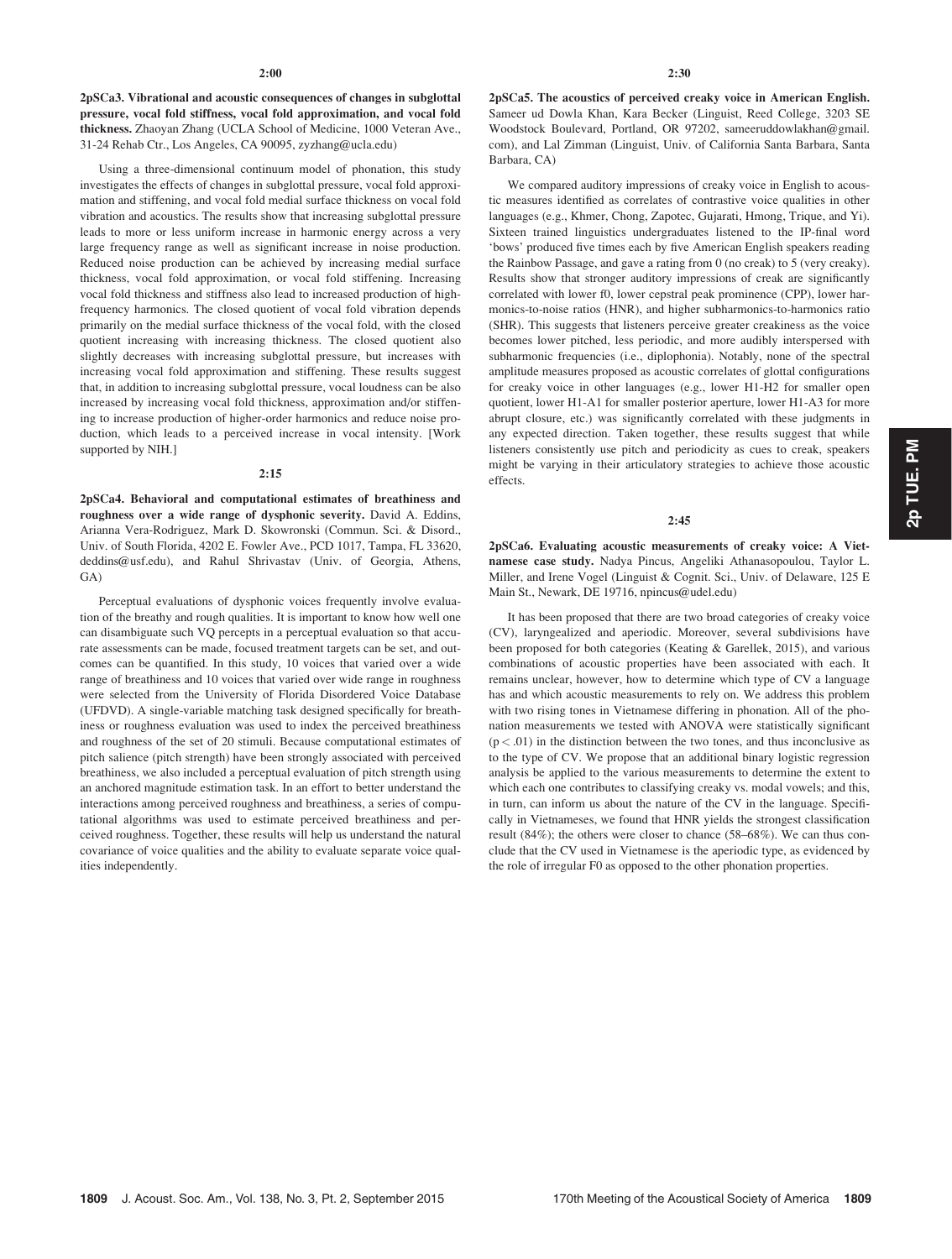# Session 2pSCb

# Speech Communication: Speech Perception Potpourri (Poster Session)

Tuuli Morrill, Chair

Michigan State University, 4400 University Drive, 3E4, Fairfax, VA 22030

Authors will be at their posters from 3:30 p.m. to 5:00 p.m. To allow authors an opportunity to see other posters in their session, all posters will be on display from 1:00 p.m. to 5:00 p.m.

# Contributed Papers

2pSCb1. Detailing vowel development in infancy using cortical auditory evoked potentials and multidimensional scaling. Kathleen McCarthy (Speech, Hearing and Phonetic Sci., Univ. College London, 2 Wakefield St., London WC1N 1PF, United Kingdom, kathleen.mccarthy@ucl.ac.uk), Katrin Skoruppa (Universität Basel, Basel, Switzerland), and Paul Iverson (Speech, Hearing and Phonetic Sci., Univ. College London, London, United Kingdom)

The present study used an efficient measure of perceptual sensitivity to map perception across the British English vowel space for 80 monolingual English infants (4–5, 8–9, and 10–11 months old). Auditory evoked potentials were measured for spectral changes between concatenated vowels, which, for infants, typically evokes a positivity about 150–200 ms after each spectral change. These were measured for 28 pairs of seven monophthongal vowels  $(i/$ ,  $/i/$ ,  $/\varepsilon$ ,  $/\varepsilon$ ,  $/\varepsilon$ ,  $/\varepsilon$ ,  $/\varepsilon$ ,  $/\varepsilon$ ,  $/\varepsilon$ ,  $/\varepsilon$ ,  $/\varepsilon$ ,  $/\varepsilon$ ,  $/\varepsilon$ ,  $/\varepsilon$ ,  $/\varepsilon$ ,  $/\varepsilon$ ,  $/\varepsilon$ ,  $/\varepsilon$ ,  $/\varepsilon$ ,  $/\varepsilon$ ,  $/\varepsilon$ ,  $/\varepsilon$ ,  $/\varepsilon$ ,  $/\varepsilon$ ,  $/\varepsilon$ ,  $/\varepsilon$ , dom concatenated sequence with changes every 300–400 ms. ERPs were averaged across epochs following each spectral change, with the magnitude of the response for each vowel pair used as similarity measure for multidimensional scaling. The 4–5 month old infants had two-dimensional perceptual maps that closely matched the F1 and F2 acoustic differences between vowels. In contrast, the older infant response was less related to acoustic differences and they had selectively larger responses for neighbors around the vowel quadrilateral (e.g., /i/-/I/); suggesting a shift to a more phonologically driven processing. These results provide a more detailed picture of phonetic development than has been shown before, and demonstrate an efficient procedure to map speech processing in infancy.

2pSCb2. Speech perception capabilities in children several years after initial diagnosis of auditory processing disorders. Rachel Crum (Dept. of Linguist and Cognit. Sci., Univ. of Delaware, 125 East Main St., Newark, DE 19716, rachelc@udel.edu), Jennifer Padilla (Dept. of Psychol. and Brain Sci., Univ. of Delaware, Newark, DE), Thierry Morlet (Ctr. for Pediatric Auditory and Speech Sci., Nemours/Alfred I. duPont Hospital for Children, Wilmington, DE), L. A. Greenwood (Pediatrix Audiol. Services, Falls Church, VA), Jessica Loson, Sarah Zavala (Audiol., Nemours/Alfred I. duPont Hospital for Children, Wilmington, DE), and Kyoko Nagao (Ctr. for Pediatric Auditory and Speech Sci., Nemours/Alfred I. duPont Hospital for Children, Wilmington, DE)

This study focuses on the progress of speech perception capabilities in children with auditory processing disorder (APD) measured several years after the initial diagnosis. A recent longitudinal study showed listening and communication difficulties of children diagnosed with APD persist into adulthood (Del Zoppo, Sanchez, and Lind, 2015). In the current study, we examined the speech perception progress of 21 children selected from the Auditory Processing Disorder database of 255 school-aged children in the Mid-Atlantic region as having an initial diagnosis of APD and an APD reassessment at our facility several years later. Average age for initial assessment was 7.9 (7–10) years with the most recent APD evaluation ages 11.5 (9–16) years. Results show that 81% of the children still had auditory processing deficits in their most recent evaluations, 9% had only associated area issues, and 10% exhibited typical auditory processing performance. We found that average standardized scores for all tests, except auditory figure ground, collectively increased in the second assessment. These tests include: competing words, competing sentences, filtered words, composite scores, and phonemic synthesis. While the auditory processing skills of some children with APD are improving over time, some children still show impairment in several processing areas.

2pSCb3. Adults' perceptual voicing boundaries of 2-year-olds' citation form speech. Elaine R. Hitchcock (Commun. Sci. and Disord., Montclair State Univ., 116 West End Ave., Pompton Plains, NJ 07444, hitchcocke@mail. montclair.edu) and Laura L. Koenig (Haskins Labs., New Haven, CT)

One way that speakers distinguish between phonemic categories is through voicing, frequently measured using voice onset time (VOT). Much perceptual research on voicing identification and discrimination has used synthetic speech stimuli varying in VOT. Results from adult listeners typically show stable crossover regions in the 20–35 ms range. Subsequent work, however, reveals that listeners' VOT boundaries vary with speech rate; further, an extensive history of research into vowel perception indicates that listeners normalize across vocal tract sizes. These considerations lead to the possibility that adult voicing boundaries may differ between the speech of adults vs. children, since children have slower speech rates and smaller vocal tracts. The present study obtained adult discrimination data for natural productions of bilabial and alveolar cognate pairs produced by 2–3-year-old monolingual, English-speaking children. Randomized stimuli were presented twice to 20 listeners resulting in 4,000 rated stimuli per category. The findings show 50% crossover points for VOT values at 28 ms for bilabials and 32 ms for alveolar phonemes. Such outcomes are consistent with past work based on adult data and suggest that mature listeners do not use substantially different perceptual criteria for judging voicing in children's speech. Declaration of Interest Statement The authors have no financial or nonfinancial disclosures to report.

2pSCb4. Top-down influences in perception with spectrally degraded resynthesized natural speech. Jane Smart and Stefan Frisch (Commun. Sci. and Disord., Univ. of South Florida, 4202 East Fowler Ave., PCD 1017, Tampa, FL 33620, jbsmart@mail.usf.edu)

Lexical processes can influence perception of ambiguous phonemes (e.g., Ganong, 1980). To date, research has focused on these influences in quiet conditions with stimuli that have not been degraded. This project examines the interplay between lexical and acoustic information in speech perception, with stimuli in non-degraded and spectrally degraded conditions. Continua of /t, k/ onsets were developed by wavelet resynthesis of natural speech using TandemSTRAIGHT software, concatenated to the vowel  $\times$  coda portion of words/nonwords, and distorted using AngelSim (TigerCIS) vocoding software. Normal hearing adult participants identified the onset phonemes in non-degraded and spectrally degraded conditions. Identification functions and the effects of lexical status in phoneme perception with spectrally degraded stimuli will be discussed.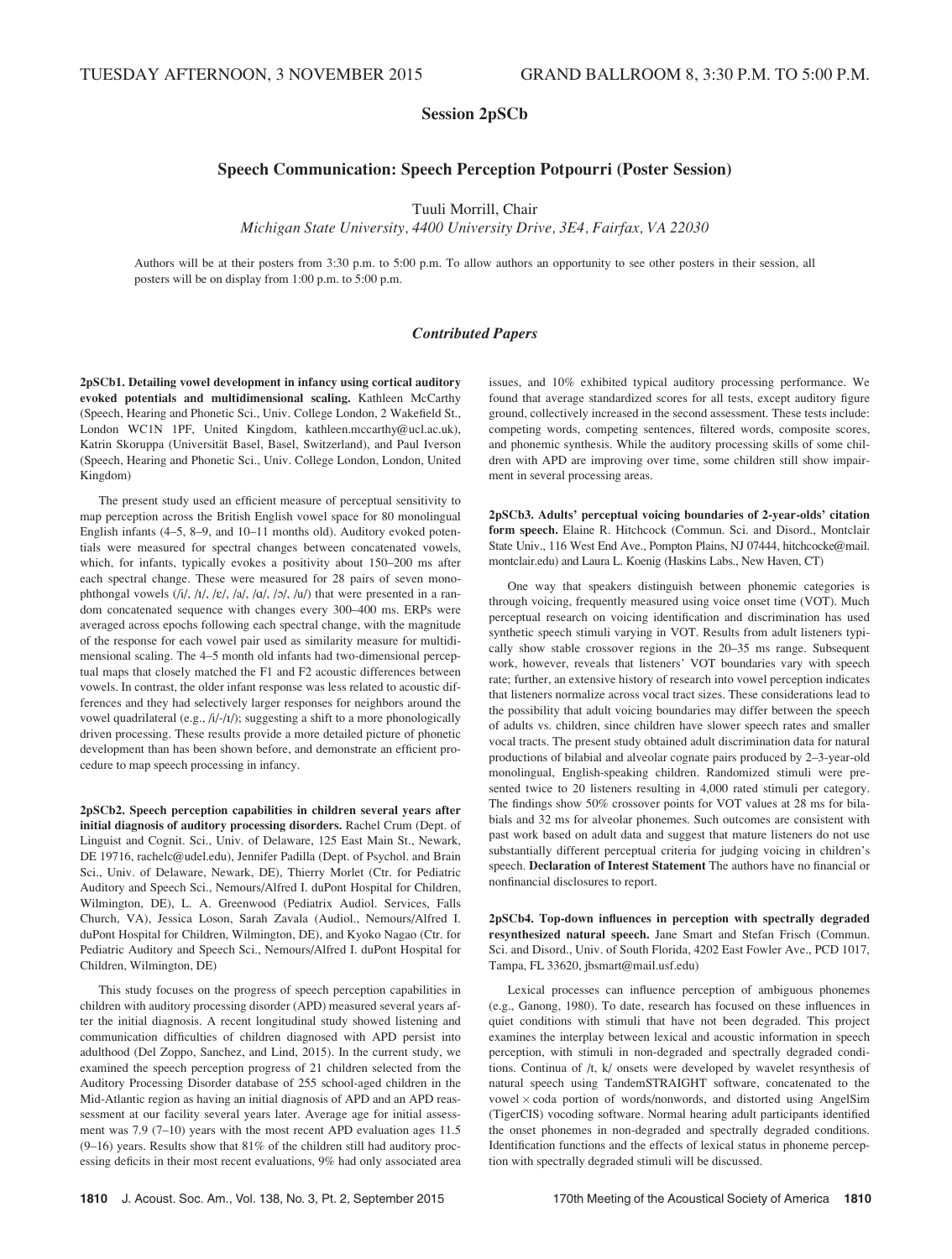2pSCb5. Brain activity for sound symbolism in visual size judgment: Combinations of voiced and voiceless plosives with a vowel "o" or "i". Sachi Itagaki, Shota Murai, Shizuko Hiryu, Kohta I. Kobayasi (Graduate School of Life and Medical Sci., Doshisha, 1-3, Tatara Miyakodani, Kyotanabe, Kyoto 6100394, Japan, dmp1006@mail4.doshisha.ac.jp), Jan Auracher (Konan, Kobe, Japan), and Hiroshi Riquimaroux (Graduate school of Life and Medical Sci., Doshisha, Kyoto, Japan)

Sound symbolism is an idea that sounds itself has the impression. In most of the previous psychology and linguistics researches, stimuli were presented visually with alphabets, and subjects directly answered the impression of the sound. The purpose of this study is that establishing a behavioral paradigm applicable to functional magnetic resonance imaging (fMRI) research when the sound stimulus was presented aurally. In this experiment, we focused on sound symbolism in visual size. Subjects were required to answer visual size difference between standard and target stimulus. Visual stimuli were a gray circle on black background LCD screen. Sound stimuli were /bobo/ and /pipi/, and were assumed to have impression of "bigger" and "smaller," respectively, according to previous researches. Currently, brain activity of the sound symbolism is examined in MRI using ours previous behavior paradigm. The result suggested that our paradigm is able to use for fMRI study. However, MRI imaging results shows that the location and amount of activity is different by subjects, suggesting the neural substrate of the sound symbolism could vary between individuals. Relationships between the brain differences and individual behavioral differences will be discussed.

2pSCb6. Perceptual load of divided attention modulates auditory-motor integration of voice control. Hanjun Liu, Ying Liu, and Zhiqiang Guo (Rehabilitation Medicine, The First Affiliated Hospital of Sun Yat-sen Univ., 58 Zhongshan 2nd Rd., Guangzhou, Guangdong 510080, China, lhanjun@mail.sysu.edu.cn)

The present study sought to examine how the auditory-motor processing of feedback errors during vocal pitch regulation is modulated as a function of divided attention. Subjects were exposed to pitch perturbations in voice auditory feedback and flashing lights on the computer screen, during which they were asked to divide their attention to both auditory and visual stimuli by counting the number of both of them. The presentation rate of the visual stimuli (inter-stimulus intervel) was manipulated to produce a low, intermediate, and high attentional load. The results revealed that, as compared to the low and intermediate attentional load conditions, the high attentional load condition elicited significantly smaller magnitudes of vocal responses but larger amplitudes of N1 and P2 responses to pitch feedback perturbations. These findings demonstrate the effect of attentional load on the auditory-motor processing of pitch feedback errors during divided attention, suggesting that perceptual load of visual attention interferes the attentional modulation of auditory-motor integration in voice control.

2pSCb7. Speaker identification using auditory modeling and vector quantization. Konstantina Iliadi and Stefan Bleeck (Univ. of Southampton, Southampton SO17 1BJ, United Kingdom, konstiliadi@gmail.com)

Speaker identification (SID) aims to identify the underlying speaker(s) given a speech utterance. SID systems can perform well under matched training and test conditions but their performance degrades significantly because of the mismatch caused by background noise in real-world environments. Achieving robustness to the SID systems depends very much on the front-end (or feature extractor), which is the first component in an automatic speaker recognition system. Feature extraction transforms the speech signal into a compact representation that is more discriminative than the original signal. We present on our poster a new system where the parametrization of the speech is based on an auditory model called Auditory Image Model (AIM). Two experiments were performed for two different sets of speakers. Experiment 1 identified the most informative regions of the auditory image that can indicate speaker recognition. Experiment 2 consisted of training 10 and 60 speakers using clean speech and testing those two groups using speech in the presence of babble noise of eight speakers for 5 SNRs. The results suggest that the extracted auditory feature vectors led to much better performance, i.e., higher SID accuracy, compared to the MFCC-based recognition system especially for low SNRs.

2pSCb8. Digit recognition with phonological features. Vipul Arora, Aditi Lahiri (Faculty of Linguist, Philology & Phonet., Univ. of Oxford, University of Oxford, Oxford OX1 2HG, United Kingdom, vipul.arora@ling-phil. ox.ac.uk), and Henning Reetz (Dpt. of Empirical Linguist, Goethe-Univ. Frankfurt, Frankfurt, Germany)

Our project aims to identify English digits, employing an approach to speech recognition built on principles derived from phonological knowledge and neurolinguistic experiments on how the humans perceive and process speech. This is in contrast to current ASR systems, which rely upon statistical machine learning using thousands of hours of speech training data and vast amount of computations, with little reliance on any aspect of phonological features. We focus on digits to test our approach with a circumscribed set of elements, which have considerably different phonemes (e.g., the sounds in 'five', 'two' and 'six' are all different). Our system converts the acoustic signal to a set of phonological features whose combinations are used to access words. The features are speaker and language independent, with the intention of building a system easily adaptable to other languages without re-training the acoustic front-end. A number of acoustic parameters (e.g, LPC, spectral and energy differences) were investigated and their relative importance compared for a robust estimation of phonological features; e.g., spectral slope below and above 2500 Hz disambiguates sibilants. However, distinguishing sonorant sounds requires a range of other parameters. We tested our system on the American English TIDIGIT database achieving unexpected success rates.

2pSCb9. Links between the perception of speaker age and sex in children's voices. Peter F. Assmann, Michelle R. Kapolowicz, David A. Massey (School of Behavioral and Brain Sci., Univ. of Texas at Dallas, MS GR 41, Box 830688, Richardson, TX 75075, assmann@utdallas.edu), Santiago Barreda (Dept. of Linguist, Univ. of California, Davis, Davis, CA), and Terrance M. Nearey (Dept. of Linguist, Univ. of AB, Edmonton, AB, Canada)

At a recent meeting [Assmann et al., J. Acoust. Soc. Am. 135, 2424 (2014)] we reported two experiments on the perception of speaker age and sex in children's voices, along with two models to predict listeners' judgments. The stimuli were vocoded /hVd/ syllables produced by 140 speakers, ages 5 through 18, processed to simulate a change in the sex of the speaker. Experimental conditions involved swapping the fundamental frequency (F0) contour and/or the formant frequencies (FF) to the opposite-sex average within each age group. The present study extended the original experiments by requiring each listener to judge both age and sex on each trial to investigate the relationship between the two perceptual responses. Results revealed that age estimation error is systematically linked to sex misclassification, particularly in older children. In the unswapped condition, age estimates tended to be lower if the voice was identified as male, relative to the same voice heard as female. The condition with both F0 and FF swapped approached the opposite pattern of results; however, the remaining discrepancy indicates these are not the only cues for the perception of age and sex in children's voices.

2pSCb10. Understanding southern British, Glaswegian, and Spanish English accents: Speech in noise and evoked potentials. Petra Hödl, Melanie Pinet, Bronwen Evans, and Paul Iverson (Univ. College London, University College London, 2 Wakefield St, London, United Kingdom, p. hodl@ucl.ac.uk)

Speech recognition in noise is affected by the accents of the speakers and listeners, but it is not clear how overall accuracy is linked to the underlying perceptual and lexical processes. The present study investigated speech recognition for two native-accent groups (Southern British English and Glaswegian) and one non-native group (Spanish learners of English). Listeners were tested behaviorally on speech-recognition in noise, and using EEG measures of vowel perception (cortical evoked potentials to vowel spectra change) and lexical processing (N400). As expected, southern British English listeners were most accurate for southern British speech, Glaswegians were accurate for both Glaswegian and southern British English speech, and Spanish speakers had particular difficulty with Glaswegian. The EEG results demonstrated differences between groups in terms of both vowel and lexical processing. In particular, Glaswegian listeners differed in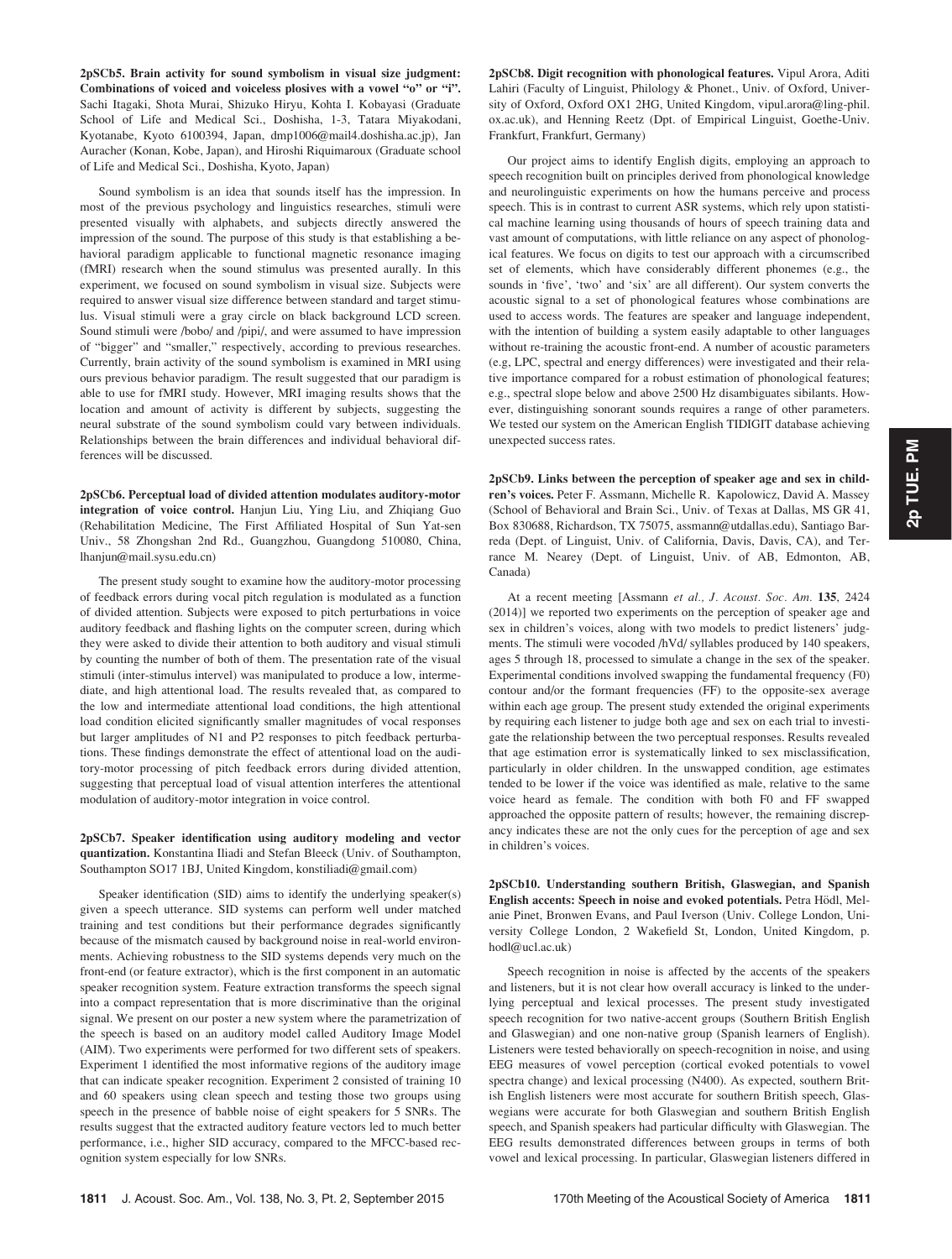their lexical processing for the two native accents despite having similar speech-in-noise accuracy, and Spanish speakers appeared to use contextual information less than the other two groups. The results begin to demonstrate how differences at a perceptual level can be compensated for during lexical processing, in ways that are not apparent purely from recognition accuracy scores.

2pSCb11. Effect of menstrual phase on dichotic listening. Richard J. Morris and Alissa N. Smith (Commun. Sci. and Disord., Florida State Univ., 201 West Bloxham Rd., 612 Warren Bldg., Tallahassee, FL 32306-1200, richard.morris@cci.fsu.edu)

Women using birth control and those not using it completing weekly dichotic listening sessions for nine weeks. Results indicated no differences between the two groups for right ear advantage.

2pSCb12. Listener characteristics and the perception of speech in noise. Noah Silbert and Lina Motlagh Zadeh (Commun. Sci. and Disord., Univ. of Cincinnati, 3239 Bishop St. Apt #4, Cincinnati, OH 45220, motlagla@mail. uc.edu)

Speech communication is often made difficult by the presence of background noise. Much research on the perception of noise-masked speech has focused on the masking of phonetic information by different types of noise (e.g., white noise, speech-shaped noise, temporally modulated noise, multitalker babble). The present work focuses on the relationships between some cognitive characteristics of listeners and accuracy in the identification of noise-masked consonants. 37 listeners identified numerous tokens of each of 4 consonants (p, b, f, v) in CV syllables produced by 8 talkers (4 male, 4 female) masked by 10-talker babble. Listeners also completed a number of tasks designed to measure selective attention: two dichotic listening tasks and two non-speech discrimination tasks. On each trial of the dichotic listening tasks, one or the other ear was cued visually (i.e., "right ear" or "left ear"), after which the listener indicated the talker sex or the consonant in the target ear, depending on task. In the two non-speech tasks, listeners discriminated either the frequency or the duration of broadband target noise bursts embedded in temporally modulated background noise. Analyses indicate a positive relationship between noise-masked speech accuracy and performance on the dichotic consonant identification and complex non-speech discrimination tasks.

2pSCb13. The effect of semantic cues on intelligibility: A comparison between spectrally sparse speech and natural speech in noise. Bahar Shahsavarani, Thomas Carrell (Commun. Disord., Univ. of Nebraska - Lincoln, 352 Barkley Memorial Ctr., Lincoln, NE 68583, sshahsav@cse.unl. edu), and Ashok Samal (Comput. Sci., Univ. of Nebraska - Lincoln, Lincoln, NE)

Listeners are known to make use of contextual cues when perceiving speech. Using contextual information is even more important when listening to distorted or difficult speech signals. For example, listeners benefit from contextual cues to compensate for the absence of fine acoustic-phonetic information when listening to natural speech in noise. In the present investigation, the effect of context was compared between four- and eight-channel spectrally degraded speech (Shannon et al., 1995) versus natural speech-innoise (0 dB SNR). Spectrally degraded speech simulates the primary information transmitted by cochlear implant devices. The results demonstrated that eight-band signals received benefit from context to the same extent as natural speech in noise. In contrast, four-band signals provided significantly less benefit from context than natural speech in noise. The most parsimonious explanation of this pattern of results is that listeners need a threshold amount of acoustic information to make use of context equally, regardless of the type of distortion. Alternatively, the results could be explained by assuming that listeners employ different strategies depending on the overall acoustic characteristics of the speech signal. Future experiments will distinguish between these alternatives.